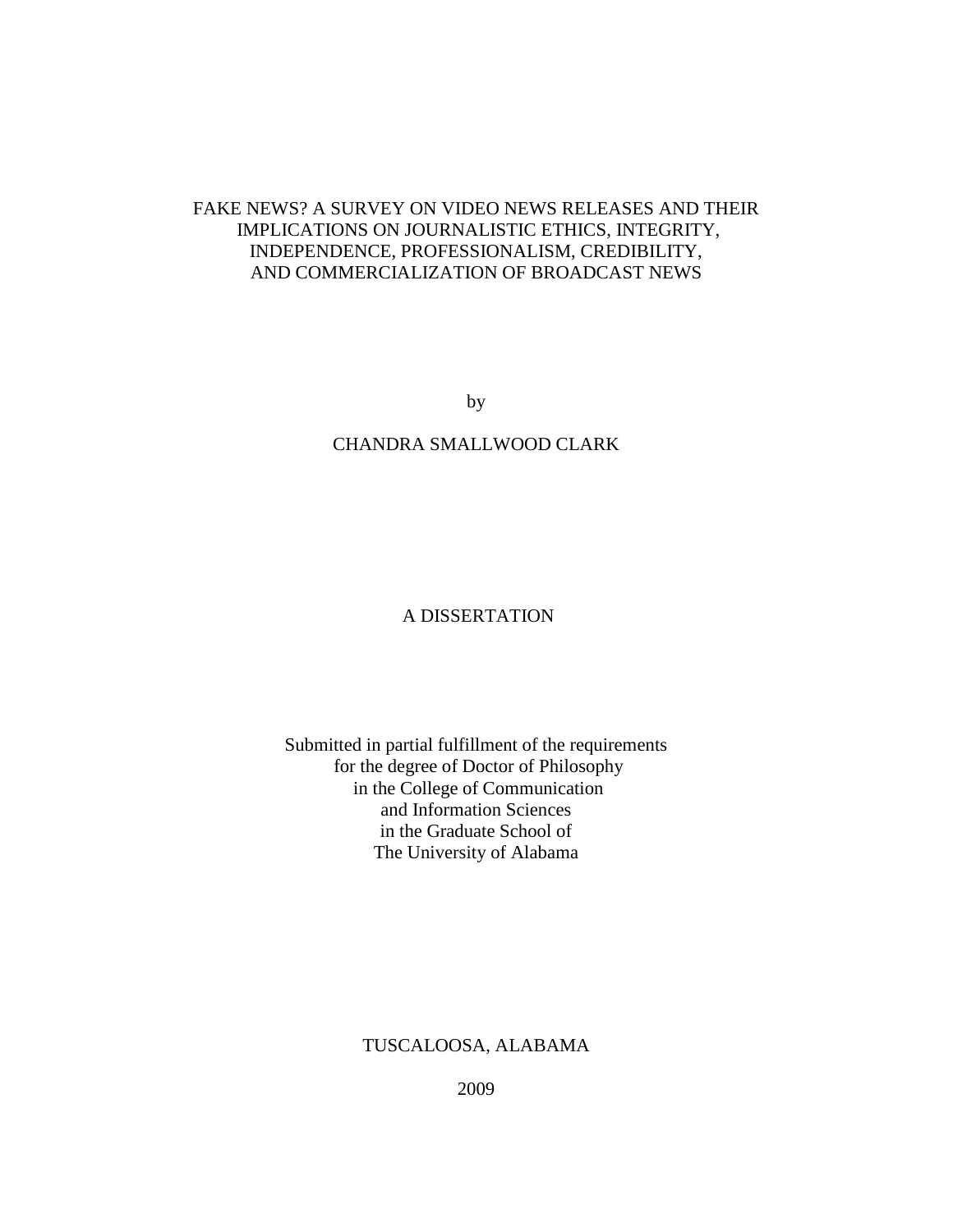Copyright Chandra Smallwood Clark 2009 ALL RIGHTS RESERVED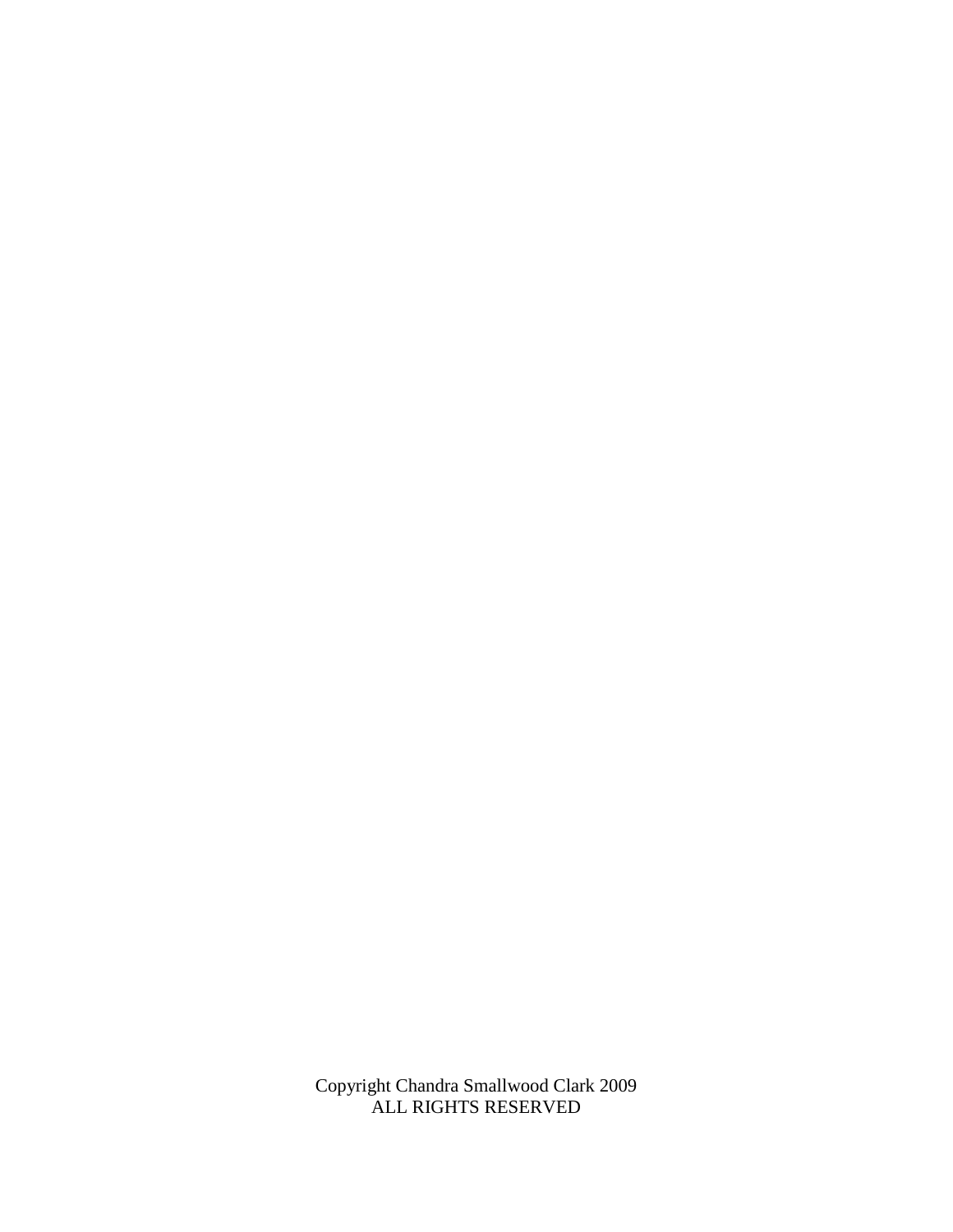### **ABSTRACT**

 Public relations practitioners have a very influential role on the content consumers see every day in newspapers and on news broadcasts. The traditional lines between journalism and public relations are now intertwined. This survey looked at video news releases and their implications about journalists' ethics, integrity, professionalism, independence, credibility, and commercialization. 533 participants from three different populations (average viewers, communication college students, and journalists) responded to a 54-question survey that employed two predictors 1) level of experience and 2) years of journalism experience. The results indicated that average viewers found the use of VNRs more unethical than journalists and communication college students. Although, experienced journalists indicated that they believe VNR use is having an impact on journalistic independence and illustrating commercialization in news. This study shows that most people turn to television and the Internet for their main source of news information, but they do not watch local, network, or cable news more than an average of three days a week and for less than 30 minutes a day. The impact of VNRs on news content is becoming an important issue to study as news managers face layoffs and try to figure out how to supplement content at a low cost. VNRs can be downloaded from satellite services for free, but possibly at a cost to traditional journalistic practices.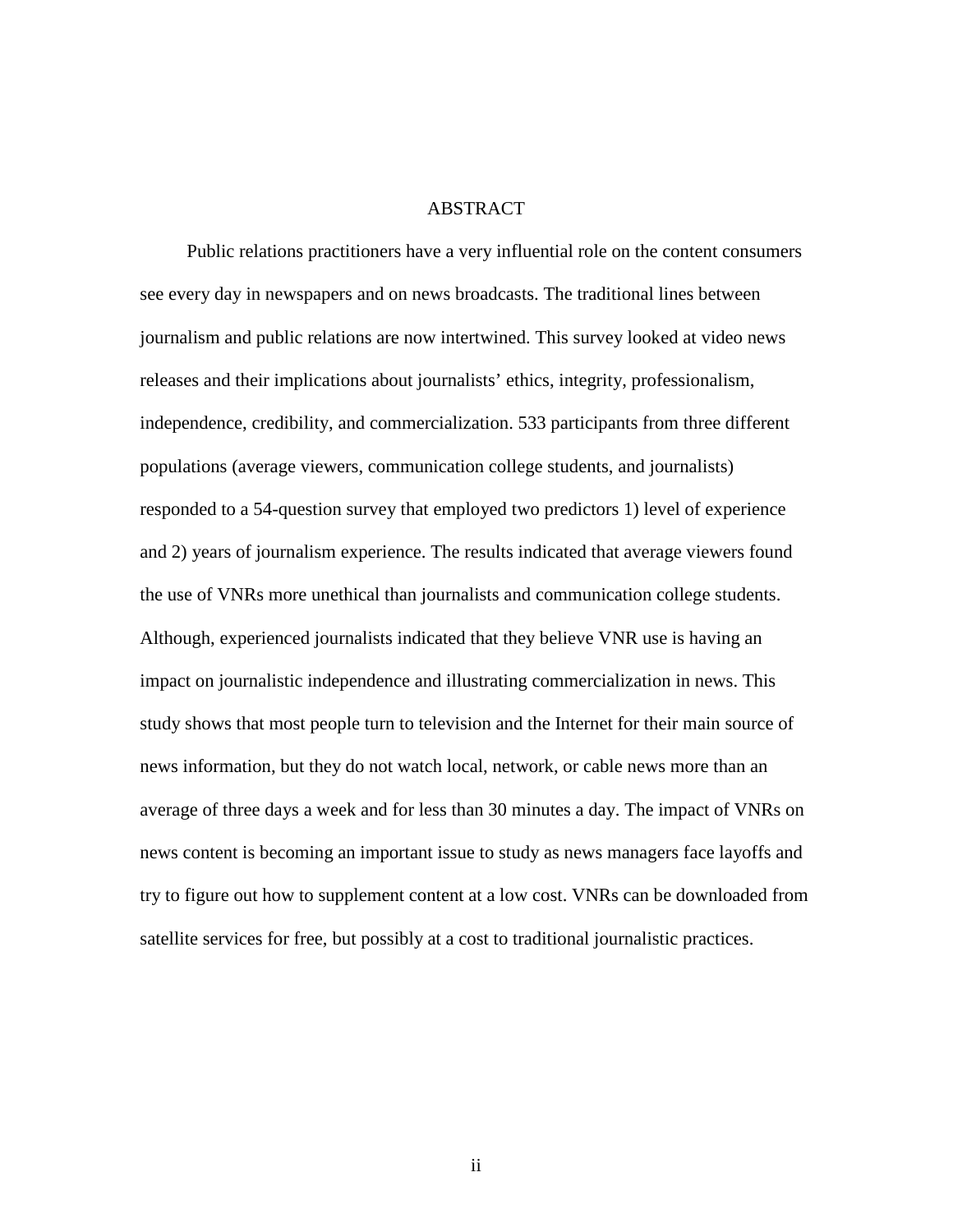# DEDICATION

 This dissertation is dedicated to all the professors, friends, and family who supported and guided me while I wrote this dissertation. I hope you are proud of the final product that you helped me complete.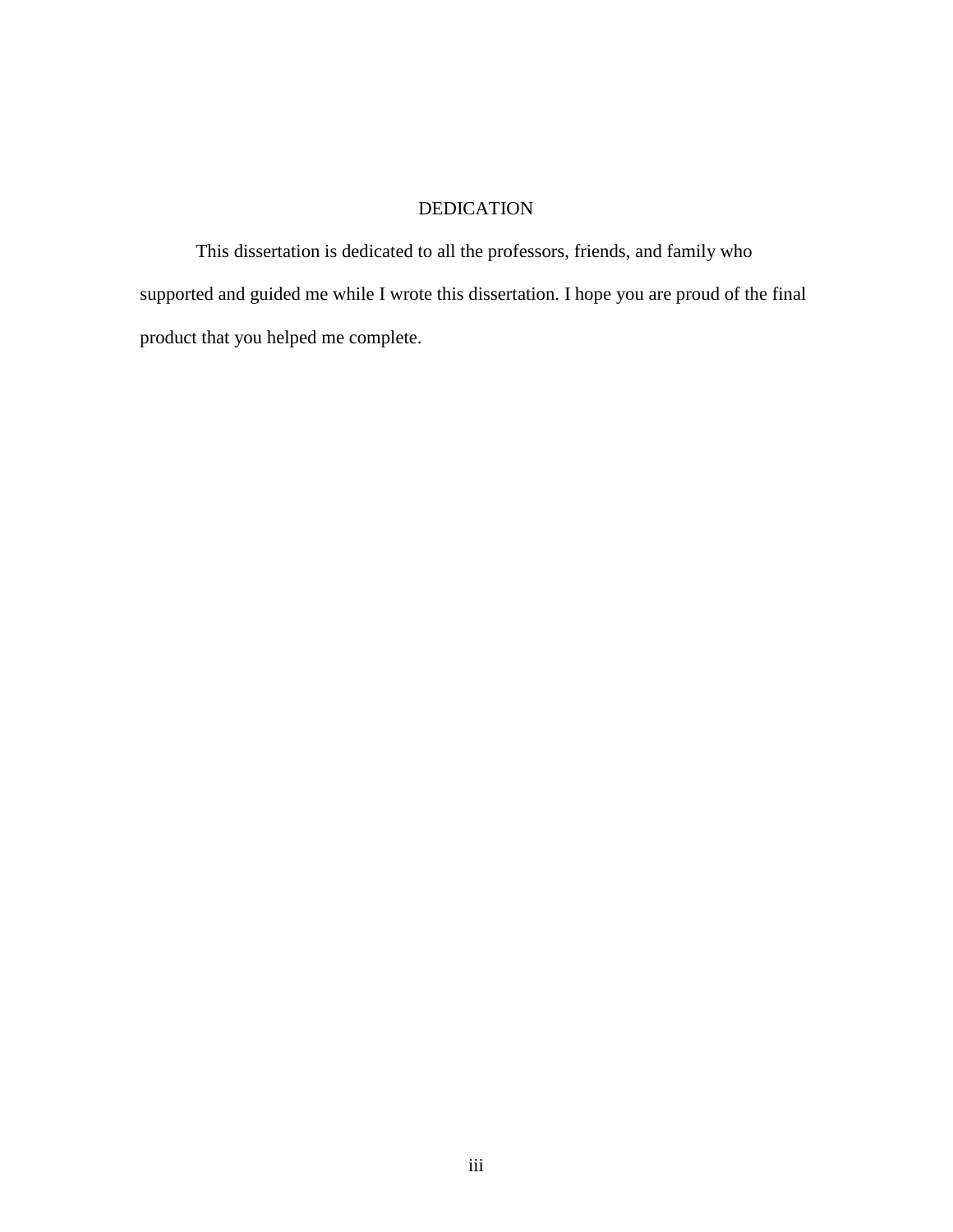## LIST OF ABBREVIATIONS AND SYMBOLS

- $M$  Mean: the sum of a set of measurements divided by the number of measurements in the set
- p Probability associated with the occurrence under the null hypothesis of a value as extreme or as more extreme than the observed value
- < Less than
- = Equal to
- F Variance between subjects
- $\varepsilon^2$ Power
- VNR Video news release: a video produced by a public relations or marketing organization for the purpose of a broadcast news station to air it during a newscast.
- JN Journalist
- STU College communication student
- AV Average viewer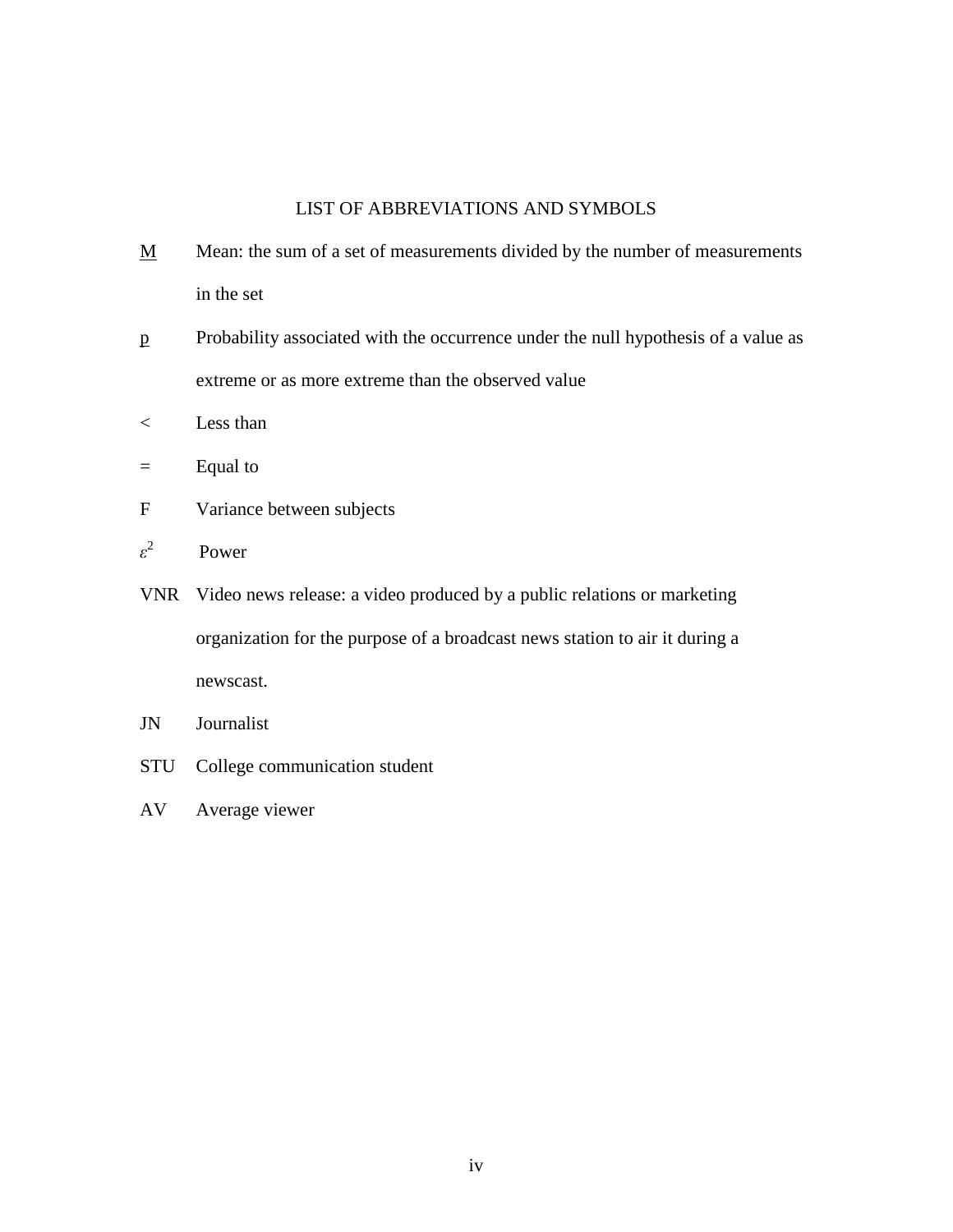## ACKNOWLEDGEMENTS

 I would first like to thank my dissertation committee, Dr. Shuhua Zhou, Dr. Pamela Doyle Tran, Dr. Gary Copeland, Dr. Kim Bissell, and Dr. Ron Dulek, for their help and endless guidance while writing this dissertation. I have truly learned a great deal through this dissertation process and from their examples as professors. This dissertation really has been a great way to tie together my work backgrounds in broadcast news and public relations along with the graduate classes I have taken.

I would also like to thank my fellow doctoral students for the support and encouragement you offered over my time in the program. I truly hope we can continue to work and learn together in the future. A special thanks also goes to the office of University Relations at the University of Alabama who always cheered me on to meet my ultimate goal while I worked under the staff's loving care. Also, thanks to my many broadcast colleagues and students now scattered throughout the country that continue to be my inspiration to keep the foundations of broadcast journalism alive and well as the industry takes on new challenges.

Lastly, and most definitely not least, I would like to thank and acknowledge my family for their support. To my husband, Chris, for putting up with my insane sleeping patterns as I worked around the clock, my daughter, Carleigh, for being my best little research assistant at a mere eight years old, and my parents, brothers, and sister for their love and support. They never understood why it took so long to write one little paper, but my sister, Jana, could not be any more proud of my accomplishment. To my church

v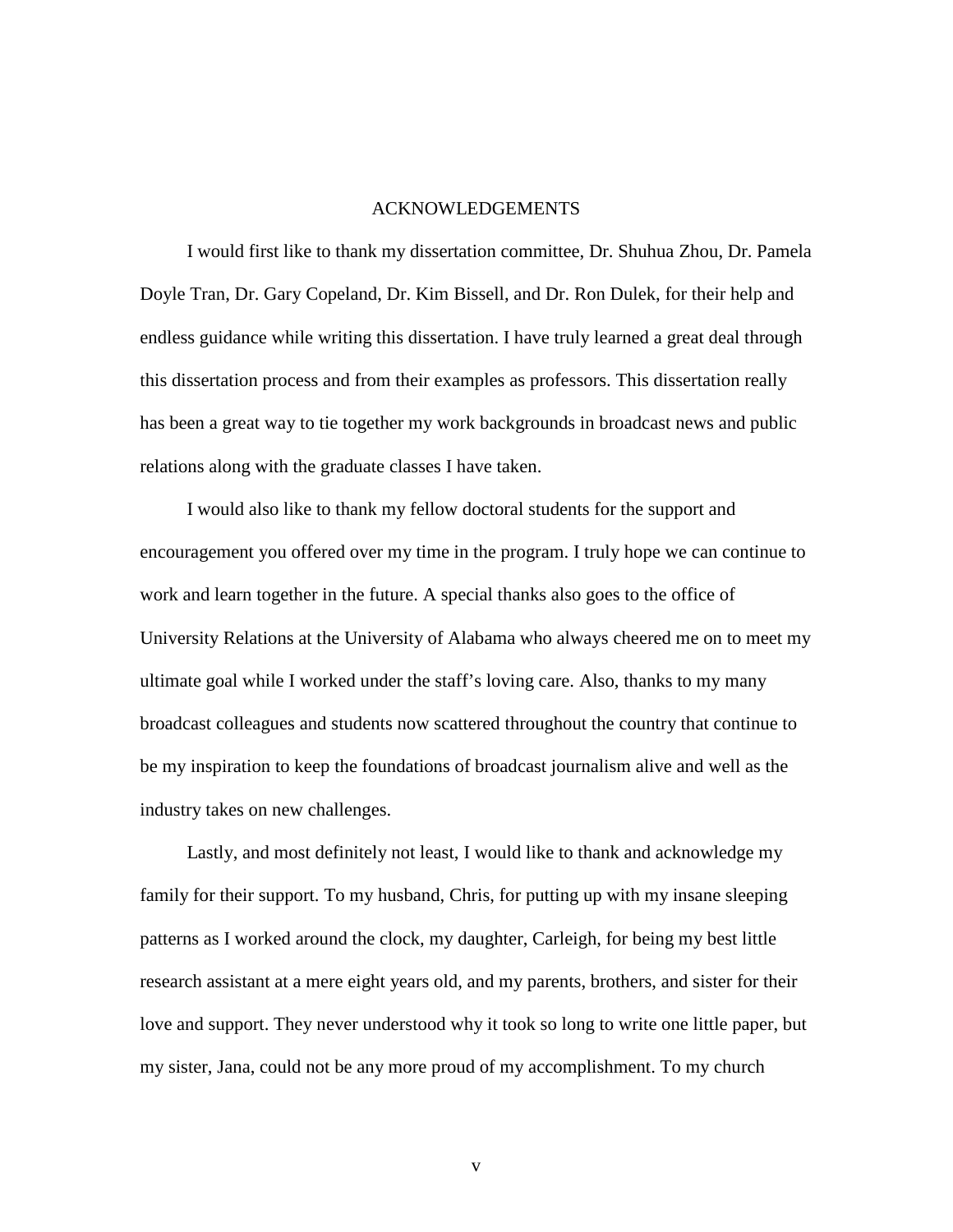family I also say thank you for your love and prayers while I have worked on this dissertation. I thank God for giving me the strength and ability to work full-time and support my family while making this dream come true. Now a new journey begins.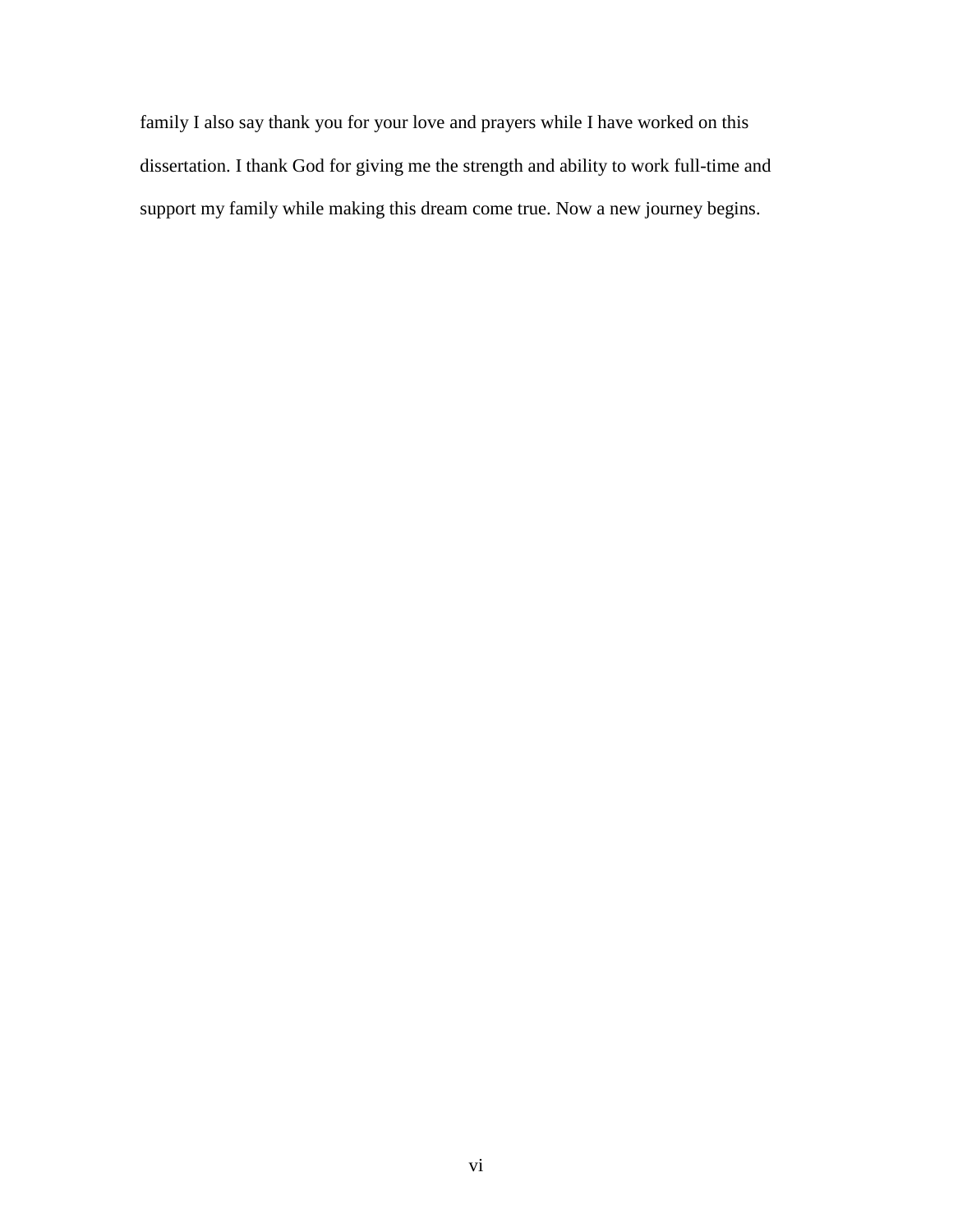# TABLE OF CONTENTS

| .21 |
|-----|
|     |
|     |
|     |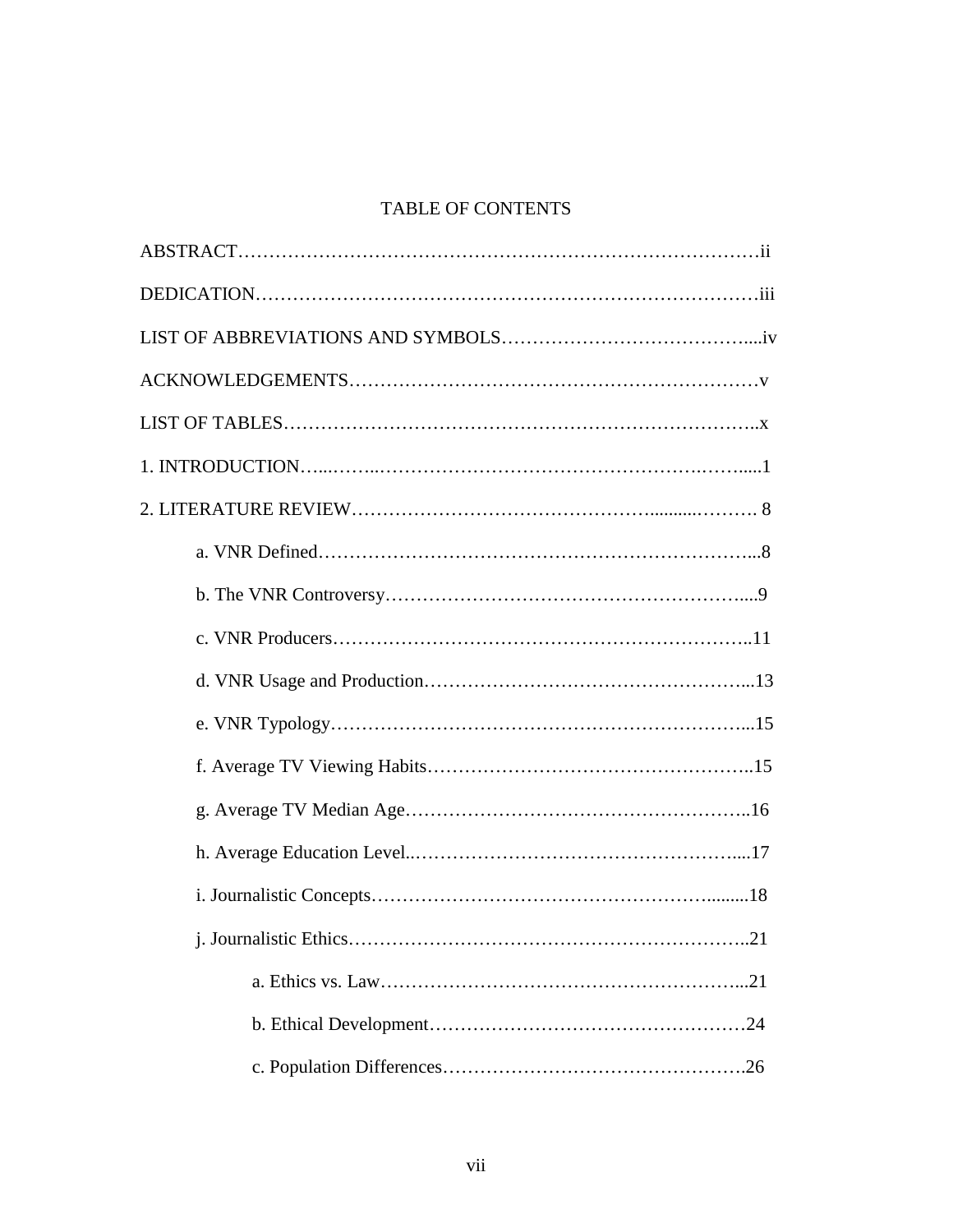| a.             |
|----------------|
| $\mathbf{b}$ . |
| $\mathbf{c}$ . |
|                |
| a.             |
|                |
|                |
|                |
|                |
|                |
|                |
|                |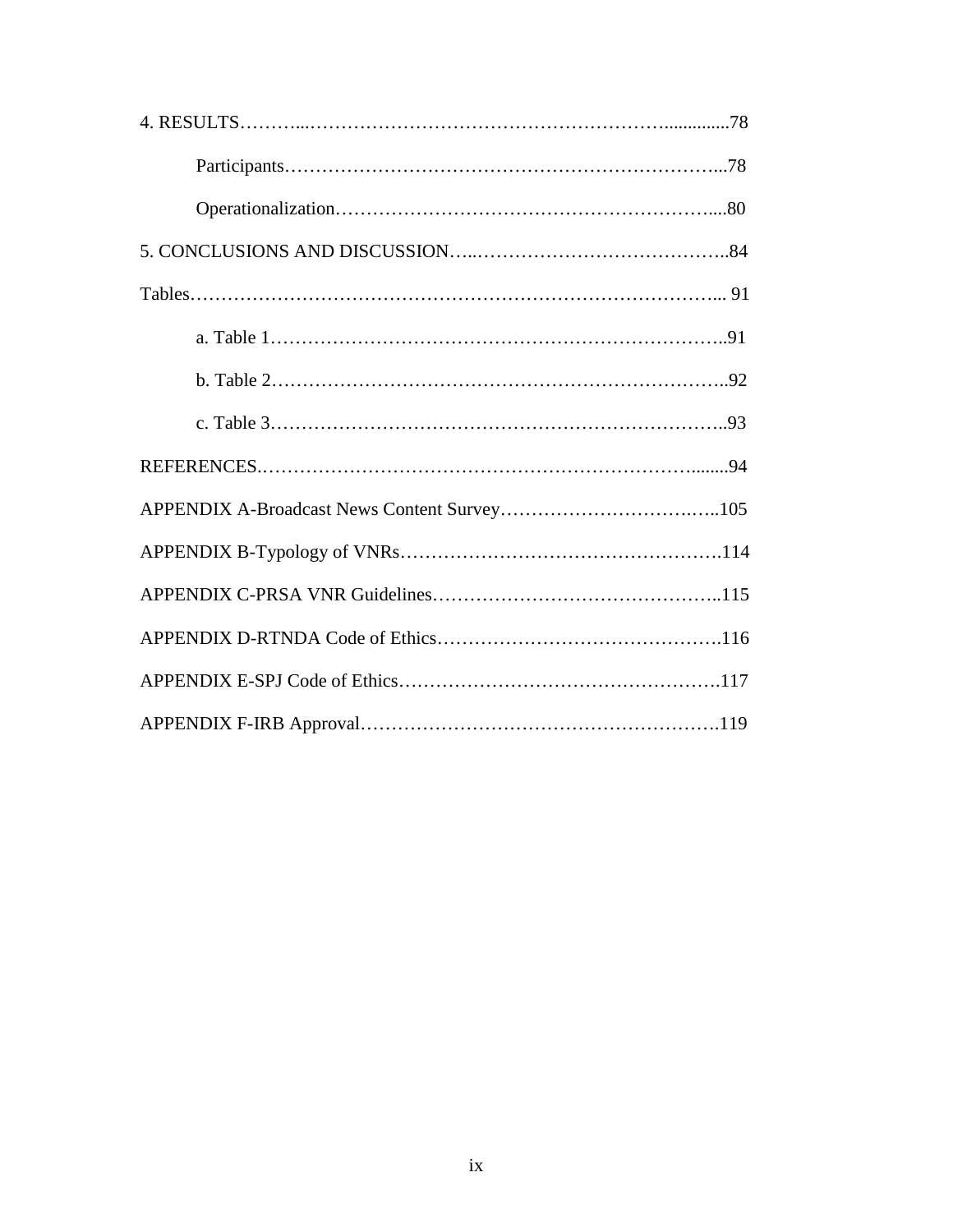# LIST OF TABLES

| 1. Level of Experience: Means and Standard Deviations for the Dependent |  |
|-------------------------------------------------------------------------|--|
| 2. Years of Experience: Means and Standard Deviations for the Dependent |  |
|                                                                         |  |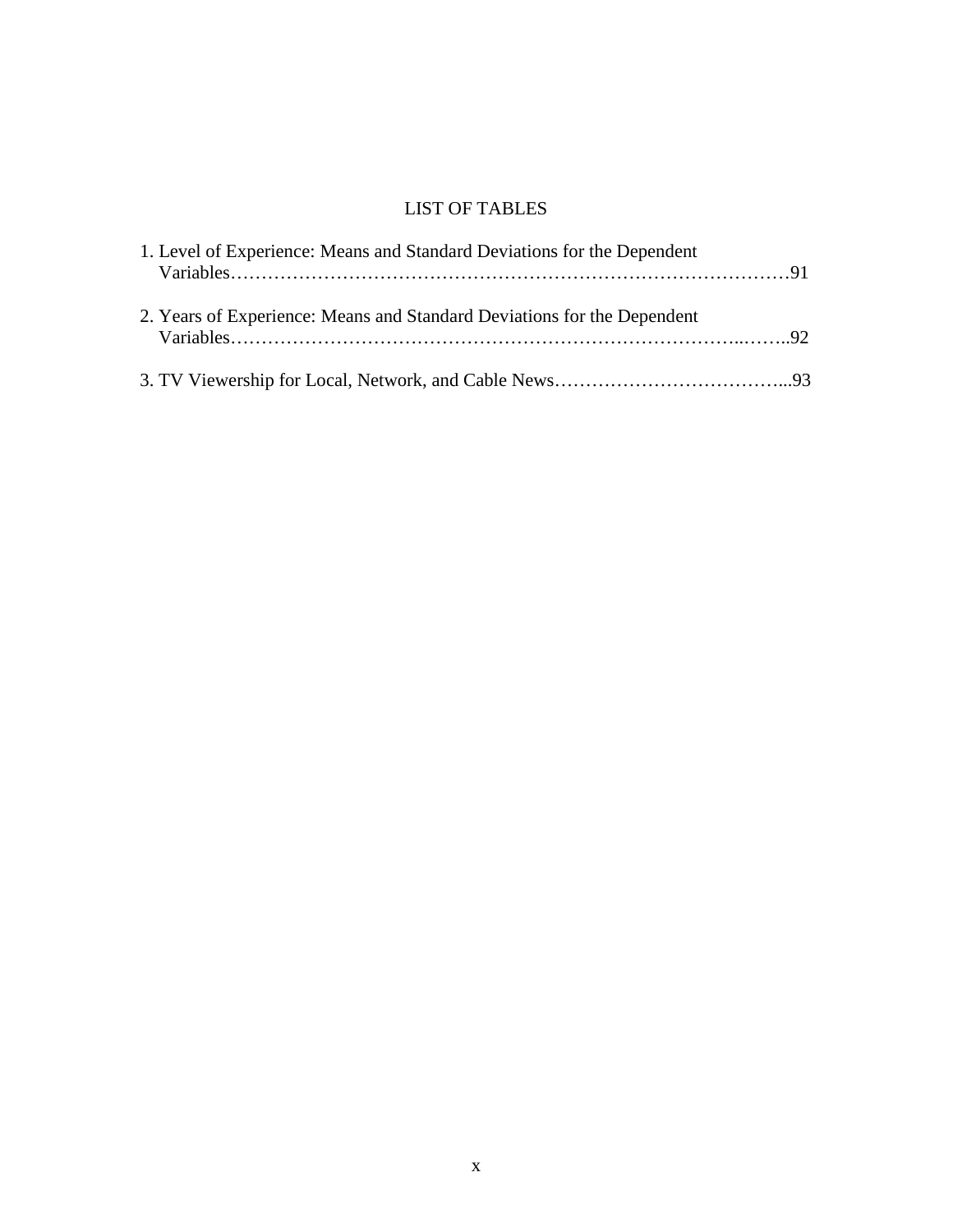### CHAPTER 1

#### **Introduction**

The influence of public relations on the function of the news media is one that merits further research than what has already been conducted. People talk about the "spin" that the presidential administration and corporations put on certain situations, and it is becoming even more important to examine who is providing this "spin" and how they are doing it. Video news releases are just one of the many media tools that public relations professionals are using to get their message included in newscasts.

In January 2004, video news releases produced by government agencies during the Bush Administration received a lot of attention from *The New York Times* and other media organizations. The media's focus on their own practices prompted the Federal Communications Commission, the government agency that oversees broadcasters, to start investigating how these video sources of information can be treated as a legal matter rather than as an ethical one (Pear, 2004).

The issue came to a head for the FCC after a video news release paid for by the Bush Administration in January 2004 aired in totality or at least a portion of a VNR on 40 local television stations in 33 markets around the country (Uebelherr, 2004). The video news release featured people paid to pose as journalists praising the benefits of the 2003 White House-backed Medicare law, which offered to help elderly Americans pay for their prescription medicines. The videos were intended for use on local news broadcasts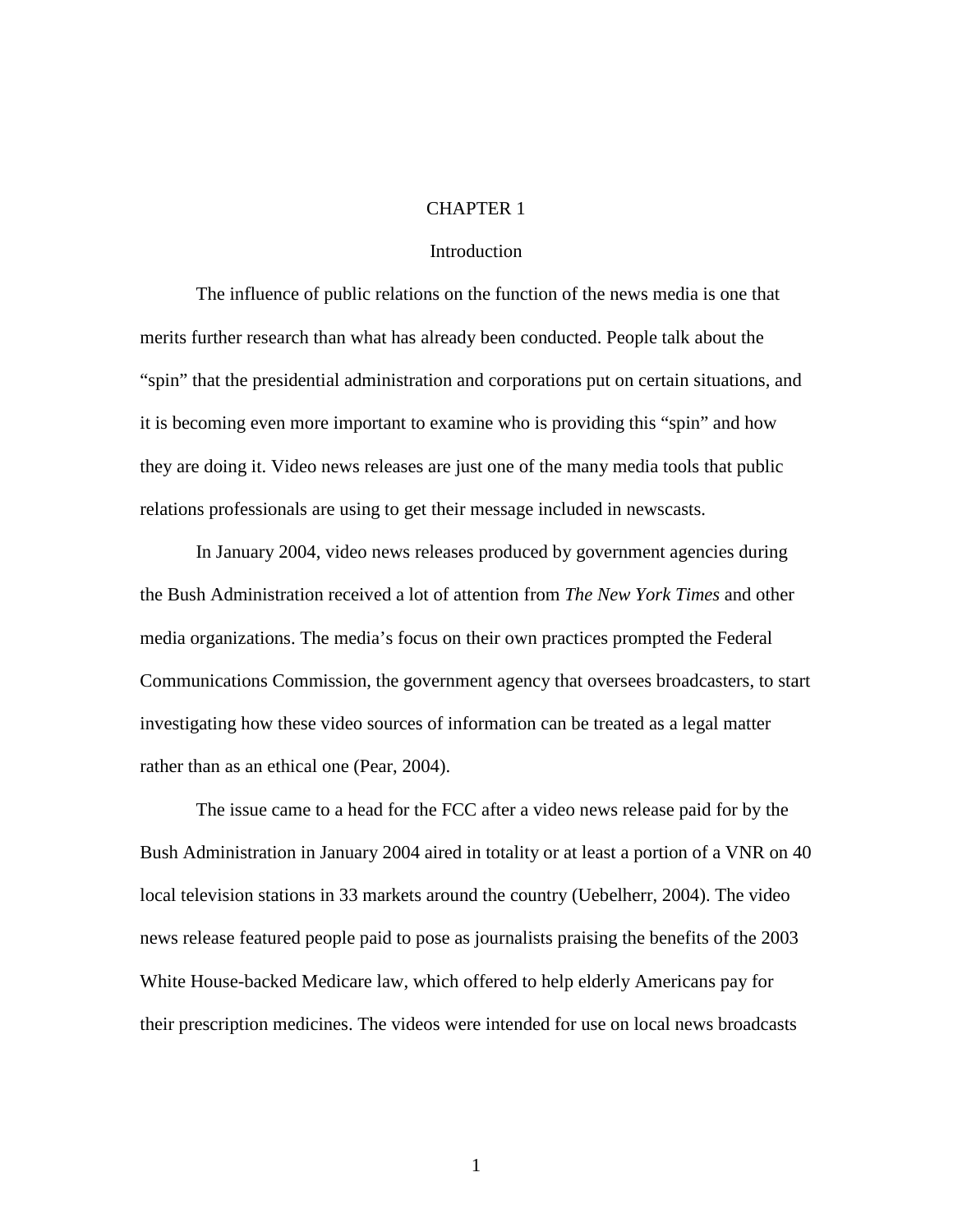and were offered to air "as is" on local television stations. The videos ended with the voice of a woman saying, "In Washington, I'm Karen Ryan reporting."

The production company, Home Front Communications, said it hired Karen Ryan to read a script prepared by the government (Pear, 2004). After an investigation, the Government Accountability Office deemed the Medicare video news release as propaganda. Then in April 2005, the FCC called for a review of the use of video news releases over the issue of the nondisclosure of attribution. Commissioners unanimously clarified rules applying to broadcasters, saying they must disclose to the viewer "the nature, source, and sponsorship" of video news releases, but they did not specify what form the disclosure must take (Ahrens, 2005; Hughes, 2006). In a public notice to broadcasters, the FCC also reminded station owners that the maximum fine for each violation of nondisclosure of sponsored items was \$32,500.

As the FCC looked into the issue, commissioners and the public also got a better idea of how much money is spent on VNRs. *Harper's* (2005) reported that the Bush Administration spent \$62 million per year just on contracts with public relations firms. That compares to the Clinton administration that spent \$32 million per year. McFarland (2005) reported that the Bush Administration spent \$254 million in its first term and used pre-packaged news reports, which are video news releases. Hundreds of VNRs were made and distributed by at least 20 federal agencies including the Defense Department. Some of the material was produced to support the administration's policy objectives, while often featuring interviews with senior administration officials who gave rehearsed answers to scripted questions. The Government Accountability Office has banned prepackaged news "for purposes of publicity or propaganda" since 1951 (Mitchell, 2005).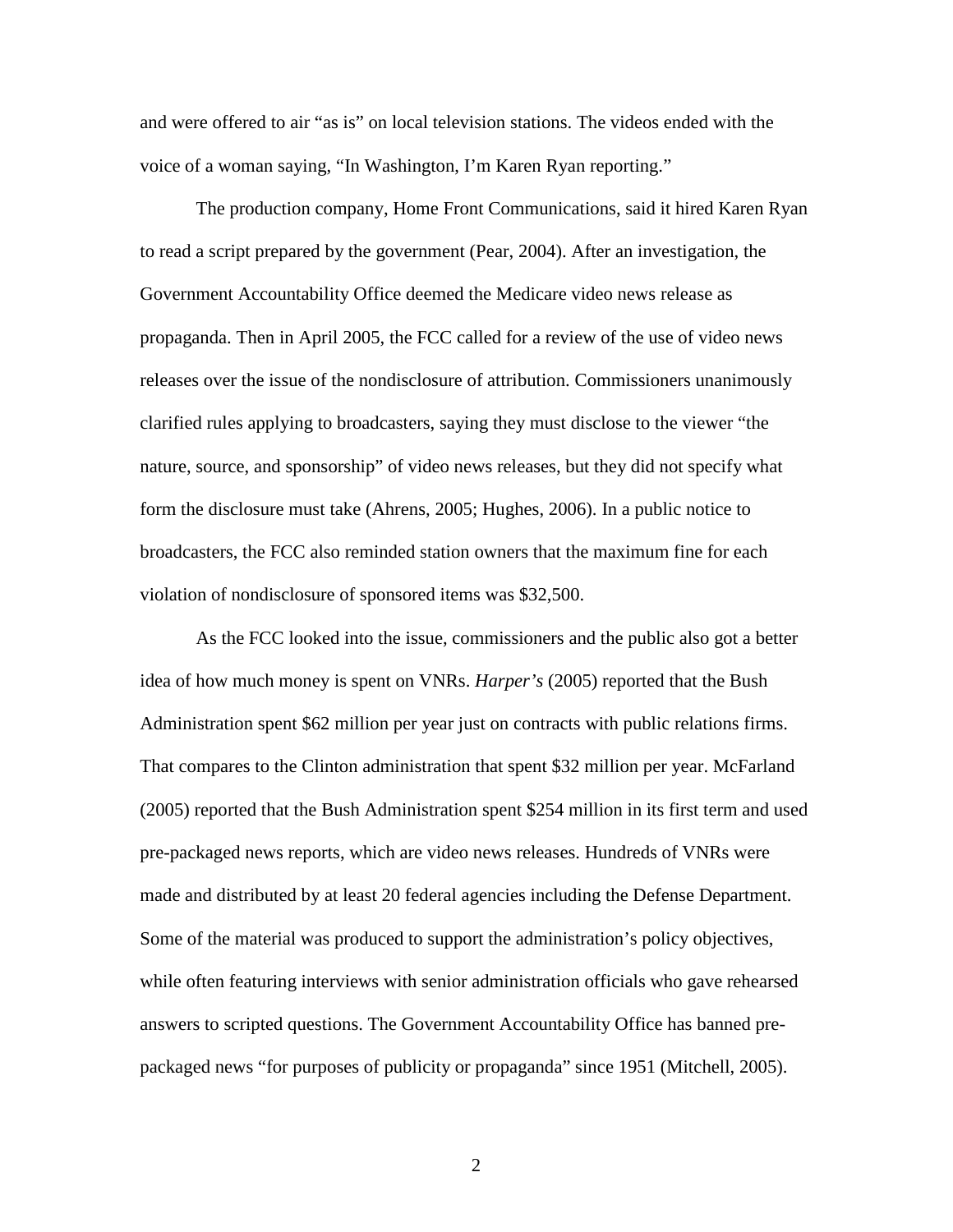However, it was the Bush Administration's Justice Department who gave the okay for the practice and the White House defended their use (McFarland, 2005).

It did not take long for media watchdog groups to start their own queries into the practice of VNR use. "Fake TV News: Widespread and Undisclosed" is a report released April 6, 2006 by the Center for Media and Democracy. In this multi-media report, a tenmonth investigation illustrated how big influence PR experts can have on the content of TV news. The report found that 77 television stations aired 36 video news releases. It also identified 98 separate instances where VNRs or related satellite interviews were aired without disclosure to viewers that the footage shown by the station was provided by third parties (Farsetta & Price, 2006). Collectively, those stations reach more than half of the U.S. population. In each case, the stations did not disclose the sponsored content, and it appeared to be generated as the product of the station's own staff reporting with local anchors and reporters reading directly from the script supplied with the VNR. Following this report, the Center for Media and Democracy and the media reform group Free Press simultaneously filed a formal complaint with the Federal Communications Commission requesting a crack down on TV news and calling for mandatory on-screen labeling of all phony news stories so that TV viewers know which reports are real.

The probe soon landed those 77 local stations in hot water when they received a letter from the Federal Communications Commission which accused them of using packaged news stories that usually employed actors to portray reporters who were paid by commercial or government groups. Huntsville, Alabama's WHNT-19 was one of those stations. WHNT's General Manager, Craig Mars, said his television station used video news releases twice. The CBS affiliate owned by *The New York Times* Company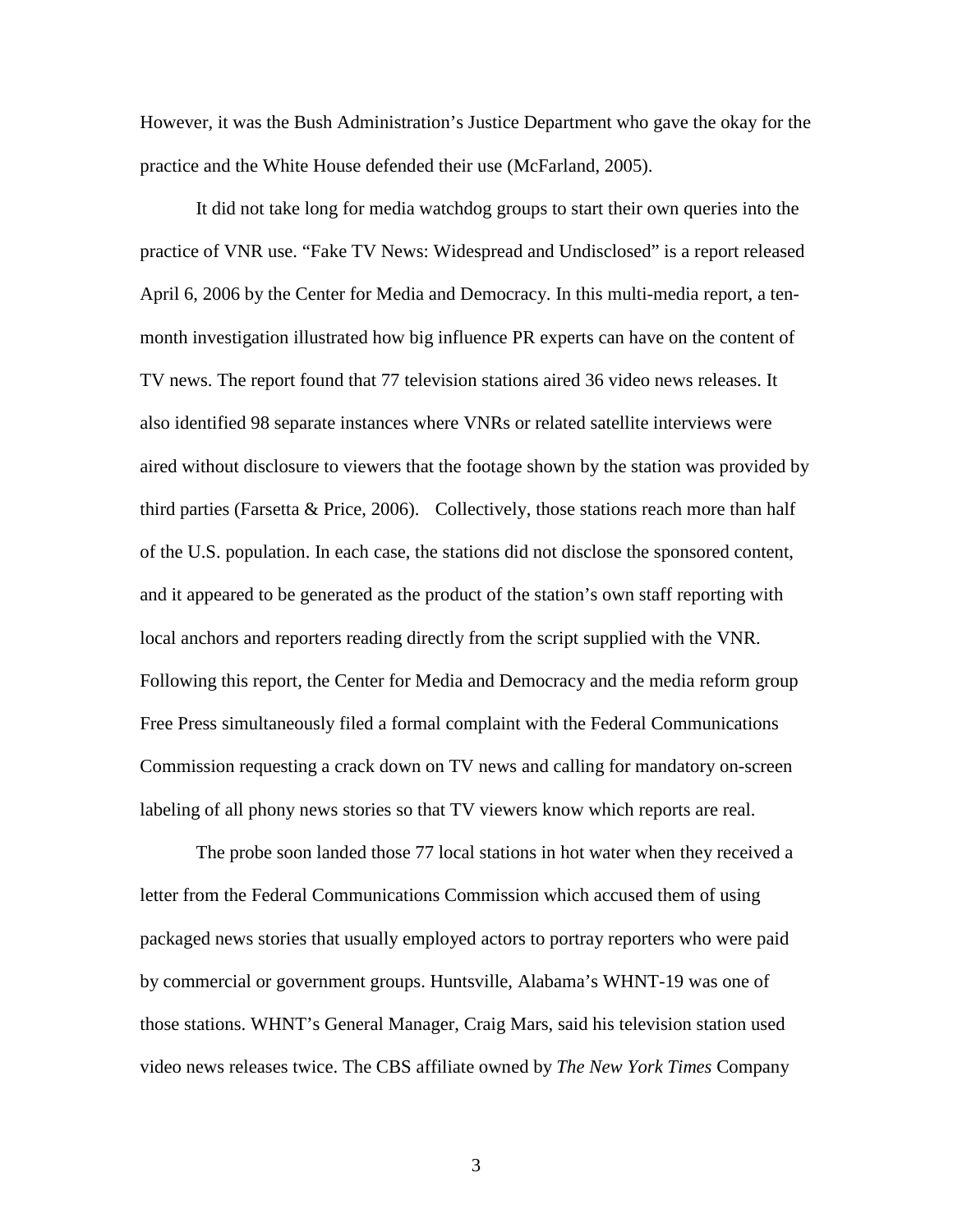was one of the 77 stations across the country that received letters alleging that they aired videos without telling viewers who paid for them. "Channel 19 regrettably did air video news releases in the past," Mars said. "Since then, we've clarified our policy and taken the extreme measure that we are not to use any video news releases" (Hughes, 2006).

Other stations around the country have also refined their video news release policies for fear of fines and public humiliation when labeled as using fake news (Shory, 2007). The FCC is out to make sure that broadcasters are taking notice of its interest in disclosing the source of a video news source that airs to the public. In September 2007, the FCC set a record precedent when it fined Comcast \$4,000 for airing a VNR without disclosure. DS Simon Productions produced the footage in question on a sleep aid called Nelson's Rescue Sleep that aired in September 2006 on CN8, a Comcast cable station (Garcia, 2007).

To some audience members, the linking of public relations with journalists may have no effect one way or the other, or it may even produce favorable associations (Keenan, 1996). This does not mean that audience members should like the process. On the other hand, news consumers should be made aware of who is providing the credible journalist with the information they are providing to the viewer or reader. The news consumer should also be made to realize that even though the media does have a public role in society, there are other influences, such as public relations, to take into account.

The influence of public relations on the media comes in many forms: presidential speeches, lobbyists, health agencies, minority groups, politicians, educators, and events. This influence by public relations experts and institutions impacts the agenda setting function of the press by establishing relationships with reporters, sending press releases,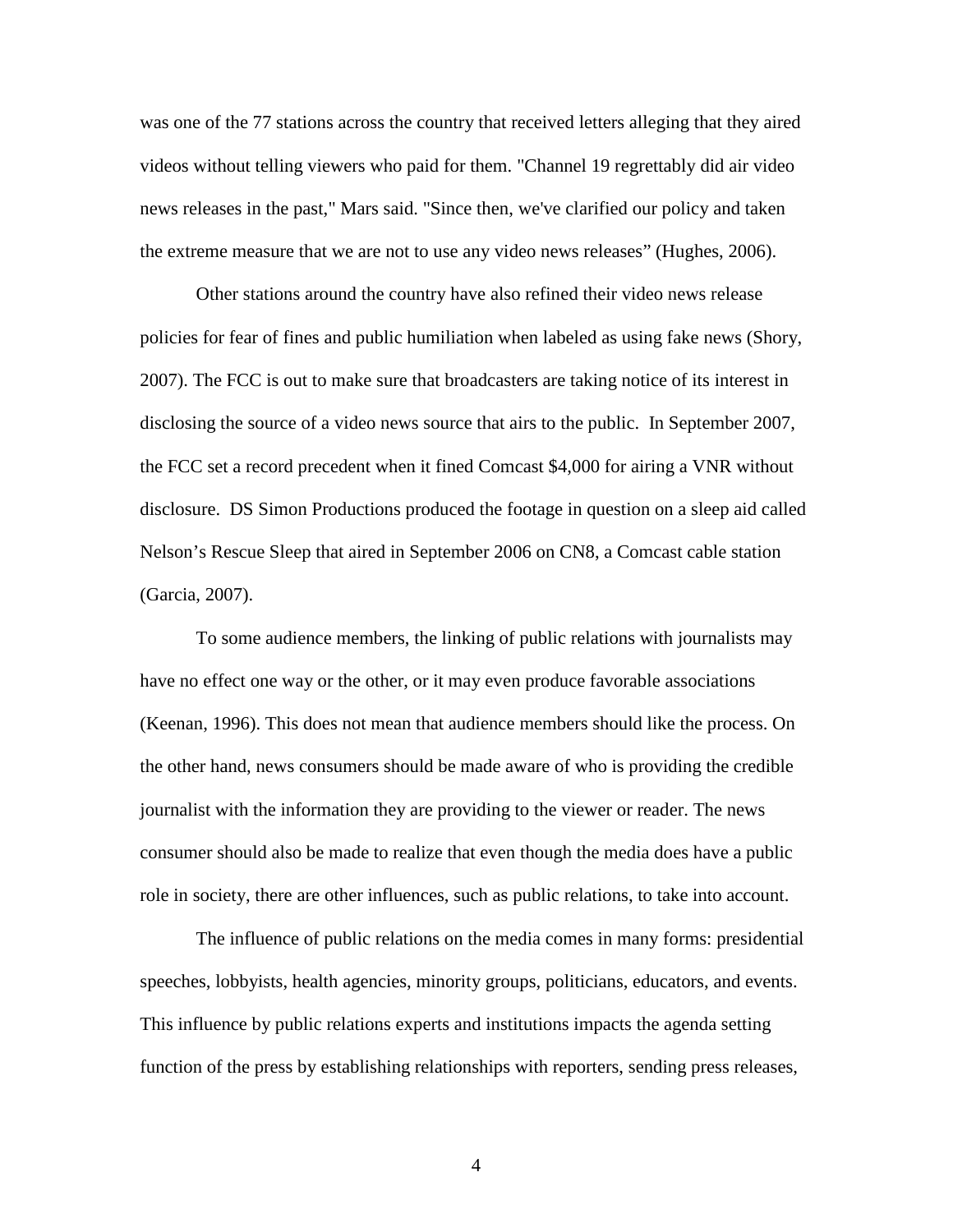and giving them what reporters may view as "insider" information. When these stories eventually appear on television or in print, there is little consideration given to the origin of the information and what, if any, motivation the public relations practitioner has in helping the topic get media coverage.

One way for public relations professionals to get their message across is the VNR. With the increasing use of television in American homes, broadcast news provides much of the background for the public's political judgments, consumer perceptions, and overall attitudes about crime, education, and health issues. "Making the news" can therefore prove to be either a critical asset or a major liability for public relations practitioners, public officials, and politicians.

This media game has been called "Darwinism in action" (Ansolabehere et al., 1993). Those who learn to play the game survive; those who cannot, become extinct. For politicians, public relations along with their personality skills have become more important to electoral success than policy expertise, problem-solving skills, and objectivity. If public relations practitioners do not keep their issue in the spotlight, they may lose some of the crucial support that keeps them in business or in the public's eye.

It is believed that the media, and in particular the broadcast media, have a significant impact on the public agenda. The news perspective incorporates the idea that certain public issues will persist in mass media coverage over relatively long periods of time whether the message is given by journalists and/or non-journalistic actors (Rogers et al., 1991). With the increasing need by the media to rely on public relations practitioners to supply video, provide information, and provide sources, etc., it will become more of an issue for the newsreader and the viewer to consider.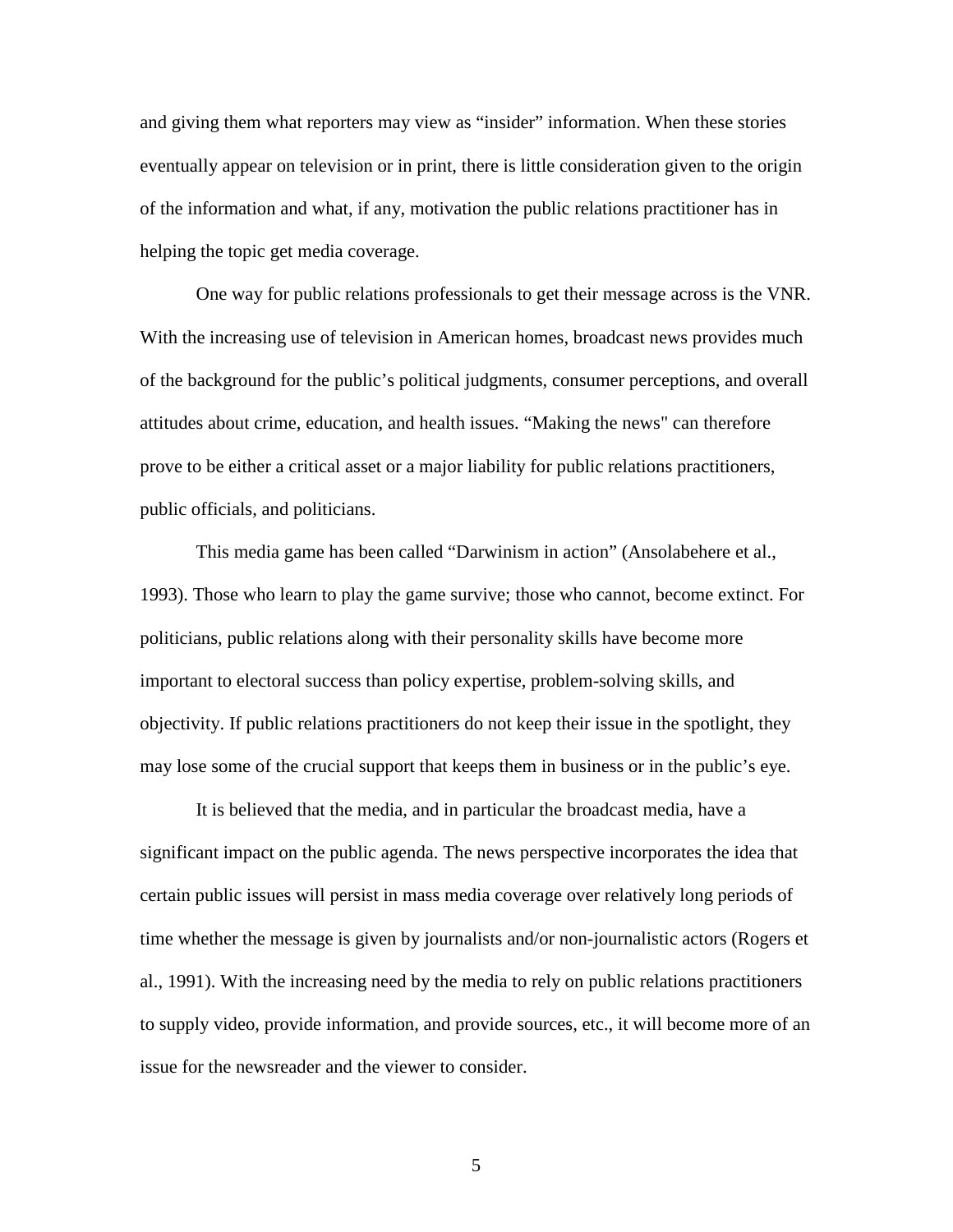If they do not realize that there is a public relations influence or "spin" on a story, the viewers are still missing out on part of the story. Communication college students are in the process of learning how the public relations and journalism industries work together, but it is the professionals with years of experience who know how to identify the different "spins" and influences on a story. The time considerations and technology the professionals use may continue to be a major factor in the newsgathering process, but research and education can enlighten the viewer to this outside factor that is impacting the news they watch and read.

An impressive body of research has shown that the news often does designate for people what is happening in the world, what is important, and how events and issues should be understood (Iyengar & Kinder, 1987; Shaw & McCombs, 1977). While the media may not succeed in imposing preferred meanings on individual consciousness, the news does provide cues that guide the construction of private understandings of the world. Since journalists are keenly aware of their influences, PR firms try to come up with various ways to make issues and events newsworthy.

At the same time, the media can bring issues and events to the forefront of public attention, compelling politicians to respond to them. These two facets of the power of the news media-marginalization and agenda setting are central concerns not only of media scholars but also of most competitors in the political process as well (Lawrence, 2000). On a daily basis, the news helps and hinders different groups that wish to construct or to get rid of particular public problems. The news both reflects the groups who struggle to shape it and constitutes one aspect of their power (Lawrence, 2000).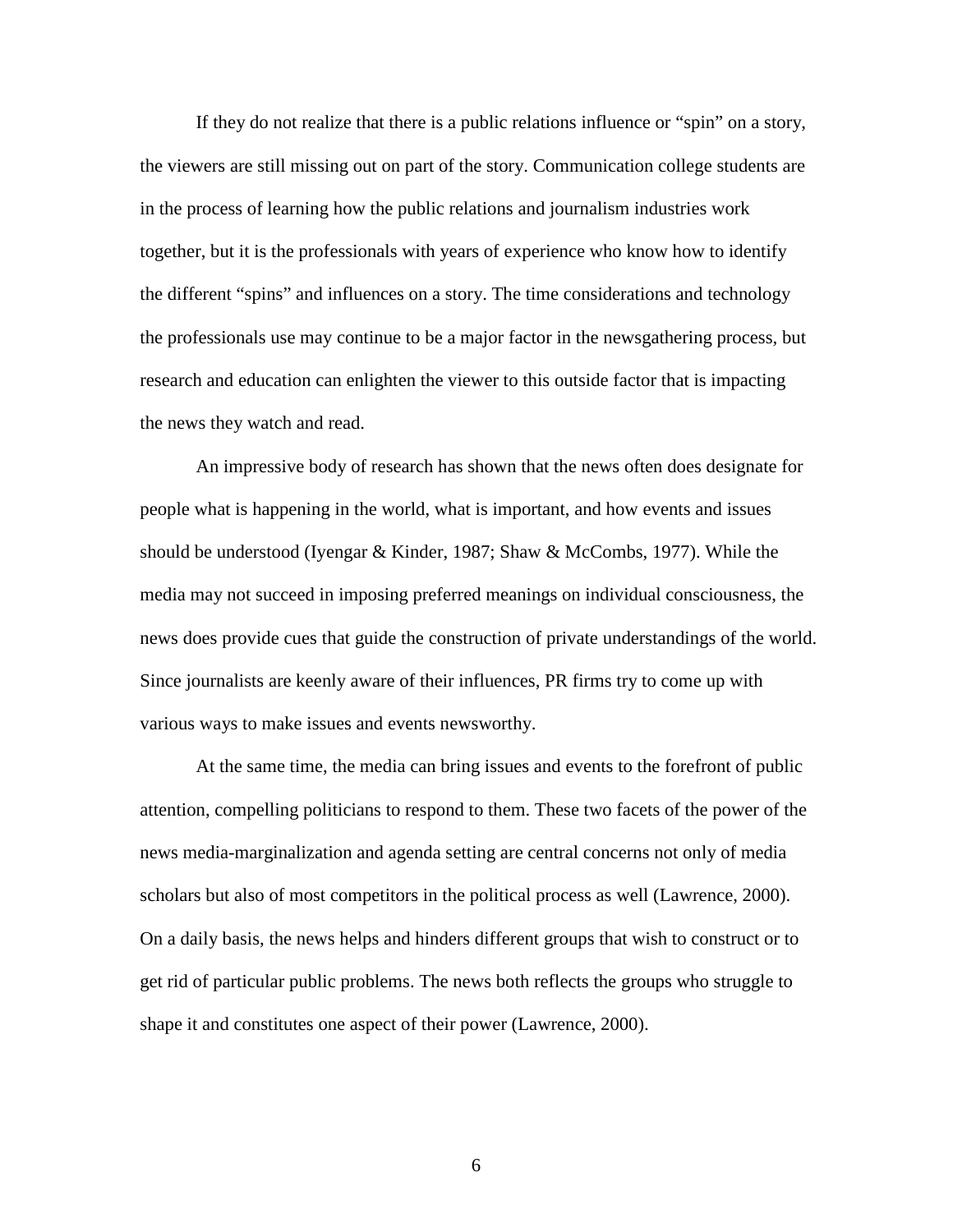The questions in this survey include an assessment of how a station's credibility with its viewers is affected by the attribution or non-attribution of video supplied for a broadcast story.

The review of material for this study includes historical and empirical research in journalism that analyzes ethics, independence, professionalism, integrity, and commercial pressures. A focus on the current journalistic practice of visual and auditory attribution of sources is necessary to further understand if broadcast content suppliers are enforcing the basic fundamentals of journalism that enhance credibility. Advocates for media literacy say strides are being made, but non-attribution in print and broadcast still exist. To what extent communications sources outside the newsroom influence the news making process remains an important question within our changing media environment. Now with the government and the broadcast industry under fire for their use of video news releases, the results of this study will take a look at how three different populations think the news industry is doing when it comes to the use of VNRs and how their use impacts how we feel about them.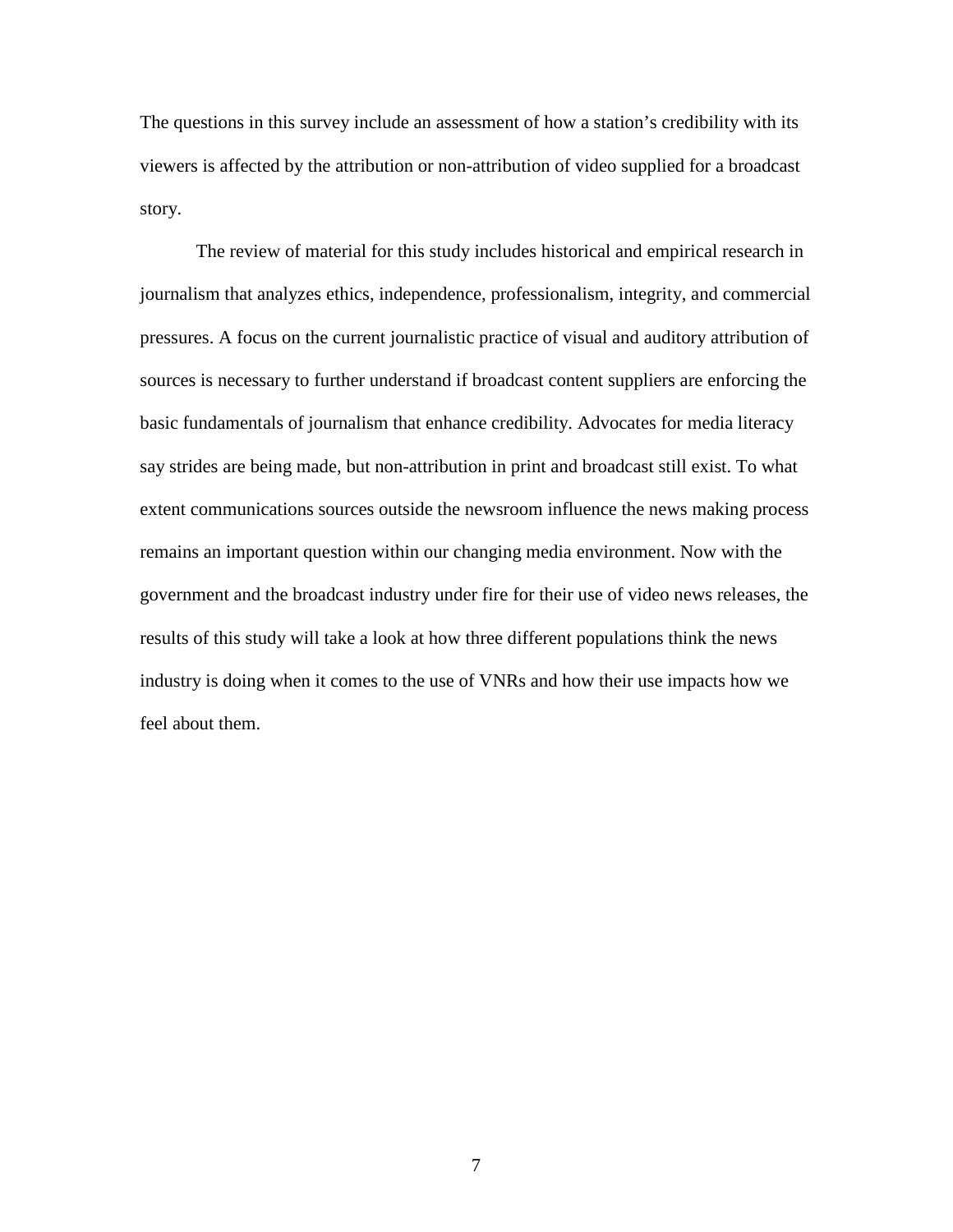#### CHAPTER 2

#### Literature Review

#### *VNR Defined*

A video news release is a client-sponsored video that presents a controlled message using a news angle, broadcast style writing, and production practices (Aronson, Spetner, & Ames, 2007). A VNR is also referred to as an electronic press release or an electronic press kit (EPK), and it is generally regarded as the television form of the printed press release. Generally a VNR runs between ninety seconds and two minutes, which is the normal length for a reporter package in television news. The VNR is designed as a public relations tool that provides information and footage that broadcasters can easily use in the format of the entire package, a portion of the video, or a taped interview segment. VNRs are distributed via satellite to television. Harmon and White (2001) found that VNRs promoting health and safety topics were aired the most by local broadcast stations and that VNRs are commonly used unedited by small understaffed regional television stations that have limited budgets for news production.

 Some broadcast stations have policies of not using VNRs. Public relations practitioners commonly cater to this by providing a series of video clips designed for use as stock footage or b-roll for a focused story. These video clips can be stored in a station's video library for use at a later time when the story is more relevant. Even though some stations have policies against using them, marketing and public relations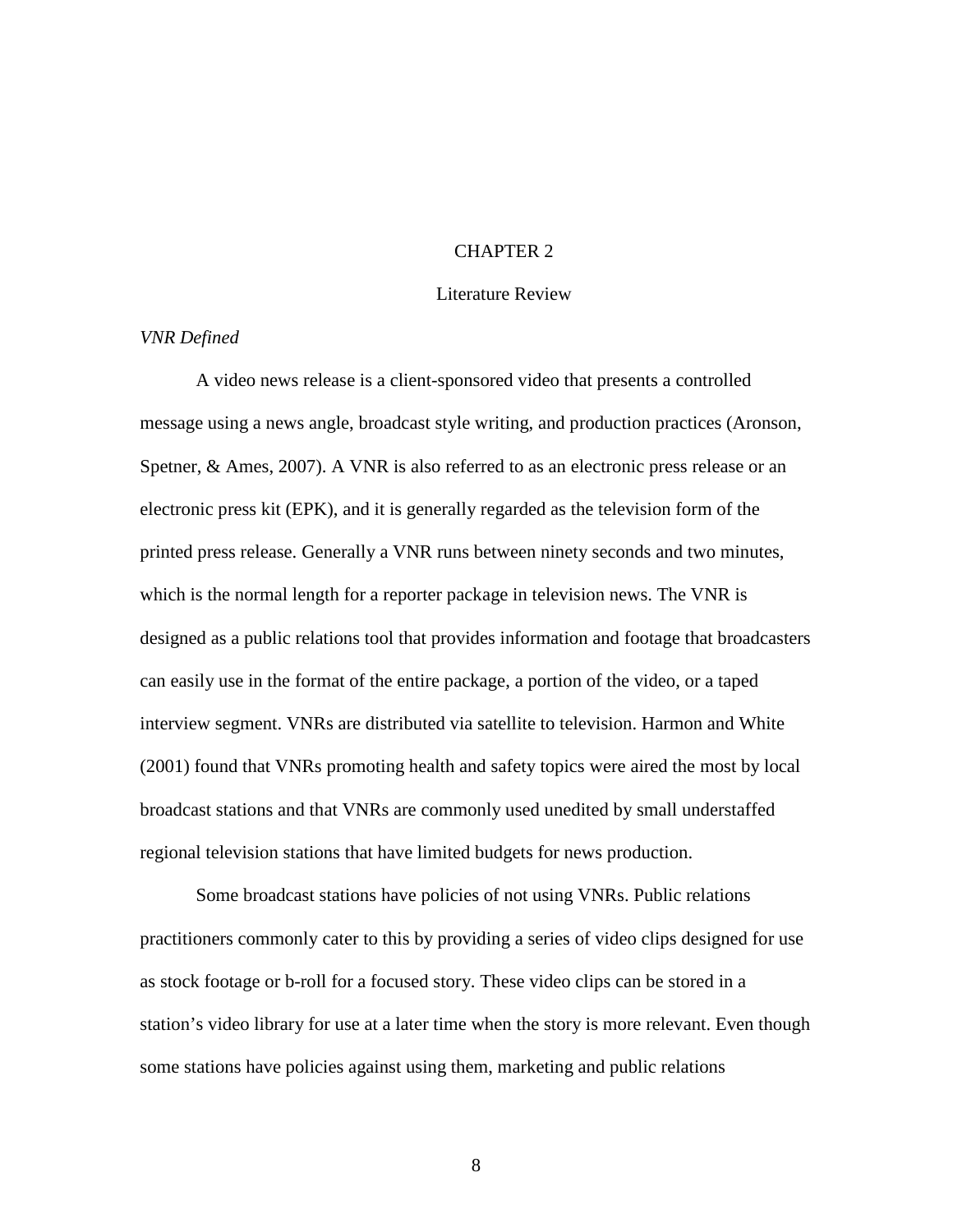companies, such as Medialink, continue to make profits by producing what it describes on its website, www.medialink.com, as "videos and rich imagery that inform, create, and motivate." The founder and President of Medialink Worldwide, Larry Moscowitz, candidly said in an October 2003 discussion panel that "…every television station in America with a newscast has used and probably uses regularly this material from corporations and organizations that we provide as VNRs or B-roll or other terminology we may use" (Sourcewatch, 2008).

 All participants except the viewing public benefit from the use of a produced VNR. Local broadcast affiliates are spared the expense of digging up original material. Public relations firms secure government production contracts worth millions of dollars. The major networks, which help distribute the releases, collect fees from the government agencies that produce segments and the affiliates that show them (Barstow & Stein, 2005). PR firms and the administration get out an unfiltered message, delivered in disguise as traditional reporting.

#### *The VNR Controversy*

 The practice by public relations practitioners, government, pharmaceutical companies, corporations, educational institutions, etc., of providing video news releases is not a new one in the public relations field. This modern public information tool has been in practice since the late 1980's (Turk, 1986). Besides various highlights in magazines, articles, and a few research studies by the media and interested watchdog groups about their own practices, there has not been much focus put on the practice.

 In a February 1992 cover article titled "Fake News" in *TV Guide*, David Leiberman took the media and the PR industry to task over the use of VNRs. His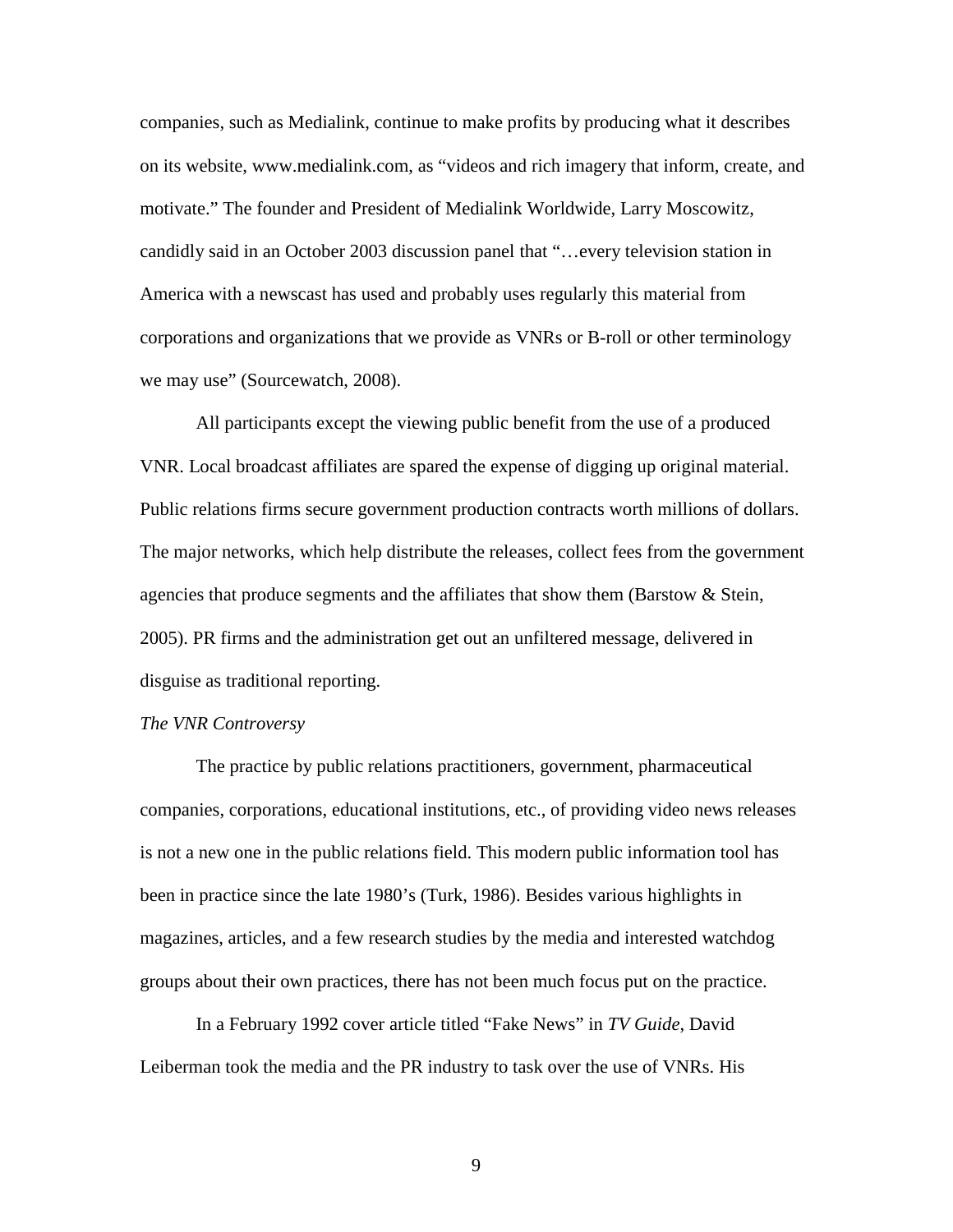argument was that footage from outside sources should be labeled as such so that viewers were aware of its origin. Leiberman believed as many media watchdog groups believe today; media outlets risk undermining their own credibility if they pretend what they broadcast is real news and do not label it for what is (Lieberman, 1992).

 The problem for the TV news industry is not that these video news stories are supplied for them. Stations can legitimately use all or portions of the video for free, but they are bound only by their journalistic codes of ethics to disclose if they got it from a source other than their employees. The other current problem is that because of station's shrinking budgets and bigger news holes, producers are confusing the audience when they air produced video news releases within the normal news content and do not attribute who supplied the content (Ahrens, 2005; McFarland, 2005). In turn, this allows the viewer to believe that the station originated the material and not a public relations company who was paid to promote a product, enhance an image, or influence customerbuying power. This controversy over the disclosure of outside information sources is a serious issue not only being confronted by the government but broadcast news stations and networks around the country.

 Fake news is not limited exclusively to broadcast television. Internet websites are the new home for these specifically targeted audio and video messages that are paid for by corporate clients. They are targeted to a variety of audiences through web syndication, YouTube, strategic placements in broadcast, cable, and site-based media in retail outlets, hospitals, and airplanes. Some clients even opt for "guaranteed placement," in which PR firms and production houses pay media channels outright to carry what they call "branded journalism" (Sourcewatch, 2008).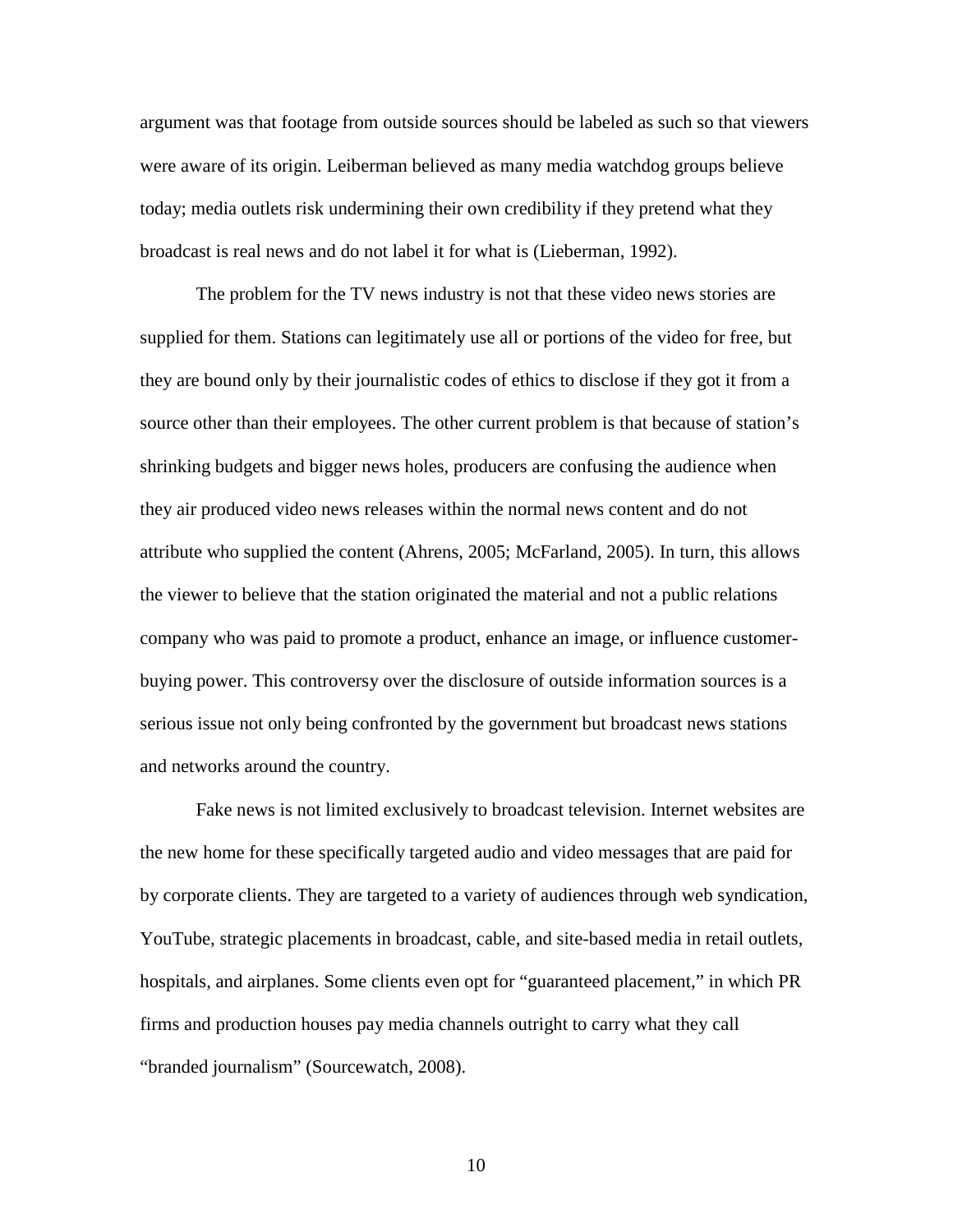#### *VNR Producers*

 Jill Geisler, former news director at WITI-TV in Milwaukee and now a faculty member at the Poynter Institute for journalists, said video news releases have become more of an issue since they have gone from a tape that arrived in the mail to something that comes in on the satellite feed (Uebelherr, 2004). After the Medicare VNR incident, CNN Newsource decided to no longer add to the confusion. The cable network now labels video news releases as such on their Pathfire satellite feed system, which is distributed to 750 stations in the United States and Canada. Station affiliates around the country use Pathfire to search and supply material for their newscasts. Some stations cited CNN's failure to label video news releases as such coupled with the inclusion of VNRs with actual news content was not distinct enough for producers to always determine (Brooks, 2007).

 CNN is not the only major television network that plays a crucial role in the business. Fox, for example, has an arrangement with Medialink to distribute video news releases to 130 affiliates through its video feed service, Fox News Edge. Associated Press Television News does the same thing worldwide with its Global Video Wire (Barstow & Stein, 2005).

 Production of VNRs is a sizable industry. One of its largest players, Medialink Worldwide Inc., has about 200 employees, with offices in New York and London. It produces and distributes about 1,000 video news releases a year, most commissioned by major corporations (Barstow & Stein, 2005). The list of other major corporations that distribute VNRs worldwide is fairly lengthy and it includes the giants such as WestGlen Communications, DWJ, D S Simon Productions, KEF Media Associates, Multivu, etc.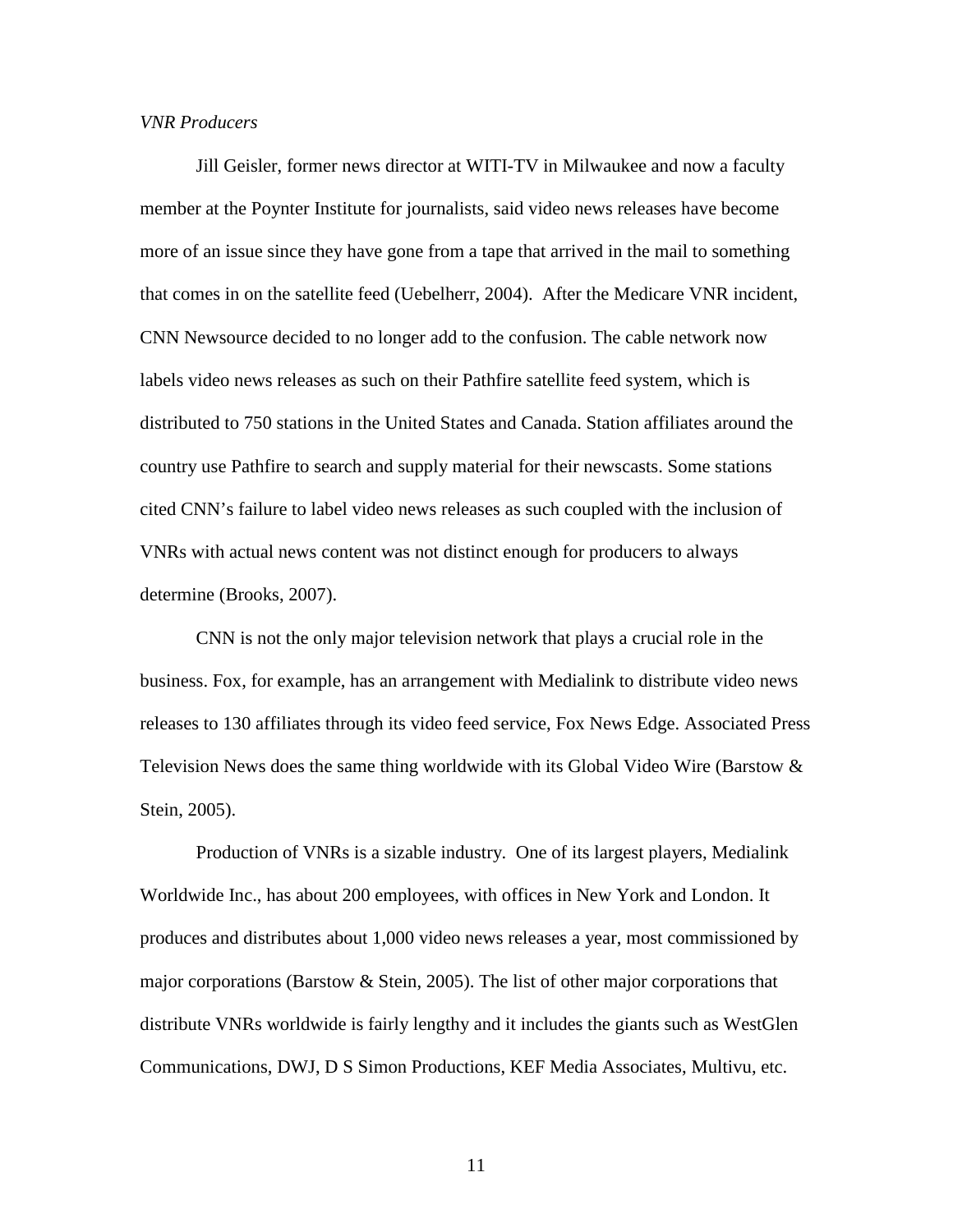There are also hundreds of VNRs released each year by smaller companies, educational institutions like colleges, political groups, and non-profit organizations who have a message that they want to share with a targeted audience. Public Relations and video distribution companies such as Medialink and DS Simon Productions are just two that lay out how their companies can help you get your message heard in front of a "captive" audience because of the production they put into their videos. They even have electronic coding for tracking where the videos air so they can make sure the client is getting its money's worth.

 The Defense Department also produces and distributes its own news segments for television audiences in the United States. Until 2004, The Pentagon Channel was only available inside the Defense Department. It is now offered to every cable and satellite operator in the United States. Army public affairs specialists, equipped with portable satellite transmitters, roam war zones in Afghanistan and Iraq, beaming news reports, raw video and interviews to TV stations in the United States. A local news director can log on to a military-financed Web site, www.dvidshub.net, browse a menu of segments and request a free satellite feed.

 The Army and Air Force Hometown News Service is a unit of approximately 40 reporters and producers set up to send local stations news segments highlighting military members and their accomplishments. Each year, the unit films thousands of soldiers sending holiday greetings to their hometowns. Increasingly, the unit also produces news reports that reach large audiences. The 50 stories it filed in 2004 were broadcast 236 times in all, reaching 41 million households in the United States (Barstow & Stein, 2005). The Air Force website, www.usaf.com, reports that more than 14,000 newspapers, radio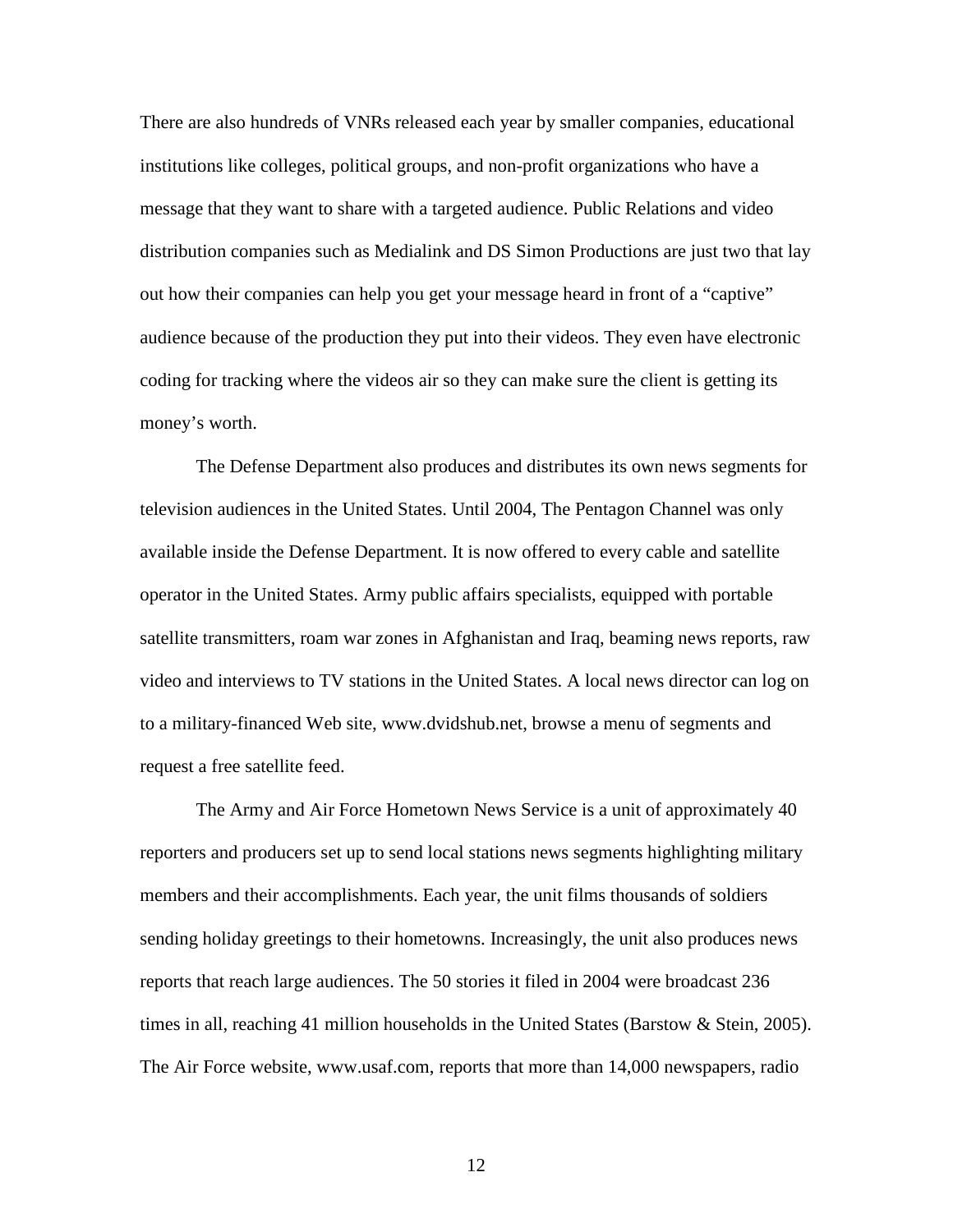and television stations subscribe to the hometown news service. Together they receive more than one million print and photo stories, radio and television interviews annually.

 The Hometown News Service is just one detachment of the Air Force News Agency. Approximately 521 Air Force, Army, Navy, Marine military and civilian personnel are assigned to more than 29 locations worldwide. Their mission is to gather print and electronic news reports, feature stories, and audiovisual products to support major military operations or humanitarian relief efforts (USAF, 2009). The hometown service says it tailors the video releases to each broadcast outlet's tape format requirements, and includes font information, a suggested anchor introduction and a script.

 It is not hard to find help on how a VNR should be produced in hopes of getting airtime. Government agencies, such as the Consumer Product Safety Commission, issue guidelines for producing video news releases, as well as advocating how effective and inexpensive they are. On its website, www.cpsc.gov, it calls VNRs "essential staples for any public relations campaign". Content suggestions, satellite distribution information, production tips, and publicity advice are also included on the website. The CPSC even uses tracking methods to make sure that their VNRs do get attention. On its website, it also claims a VNR released on August 12, 1994, about the recall of flammable skirts reached over 100 million viewers. Additionally, a VNR on the suffocation hazard posed by bean bag chairs released on March 16, 1995 reached well over 43 million viewers. *VNR Usage and Production* 

 The rate of VNR usage by news producers has been steadily increasing. In a 1992 survey, 100% of television stations responding reported using VNRs in their newscasts. Usages rates in 1990 were at 86% and 83% in 1988. In the mid 1980's, approximately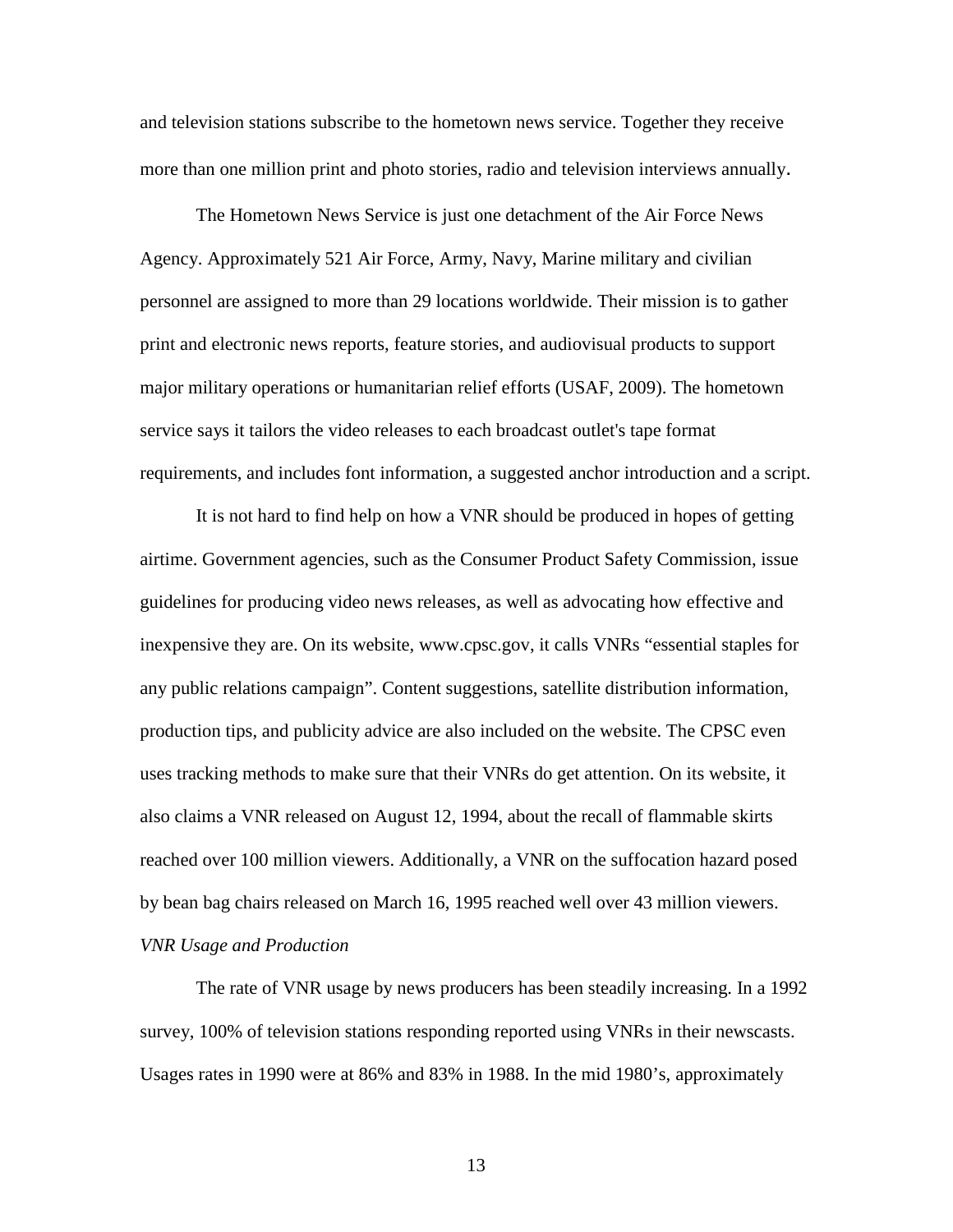500 VNRs were produced annually; whereas, in 1993 over 4,500 were produced (Owen & Karrh, 1996). Though those numbers show that VNRs are in use, some television news directors would rather admit to insider trading than to extensive use of VNRs. Several news executives reportedly refuse to use VNRs, presumably because they feel their news organization's credibility may diminish. Whether they admit it or not, television stations do air VNRs in one form or another (Owen & Karrh, 1996).

 The most specific data seem to come from the Project for Excellence in Journalism, a nonpartisan media research group that asked 103 TV news directors about VNRs in 2002. Sixty-six percent said they never use them. Of the other 34 percent, 10 percent said they always label VNRs, but the remaining 24 percent said they labeled them either "occasionally," "rarely," or "never" (Baker, 2005).

 Medialink is one of the many production companies around the country that produces video news releases for the web, television, and radio. Medialink's web site proudly proclaims, "For more than 20 years, Medialink has brought newsrooms scores of fully-identified video and audio on behalf of corporations, not-for-profit organizations and associations. We have communicated breaking news, including historic business mergers, medical breakthroughs and FDA approvals, and product recalls. We have helped thousands of clients bring the world its first views of new car unveilings, seasonal movie releases and consumer product launches" (Medialink, 2009).

 While such a statement may be viewed as mere advertising, the truth is that Medialink produces and distributes about a thousand VNRs each year, some of which it disseminates to networks, such as FOX, and 130 of its affiliates through a video feed service (Barstow & Stein, 2005). Cable operator CNN has a similar feed service, which it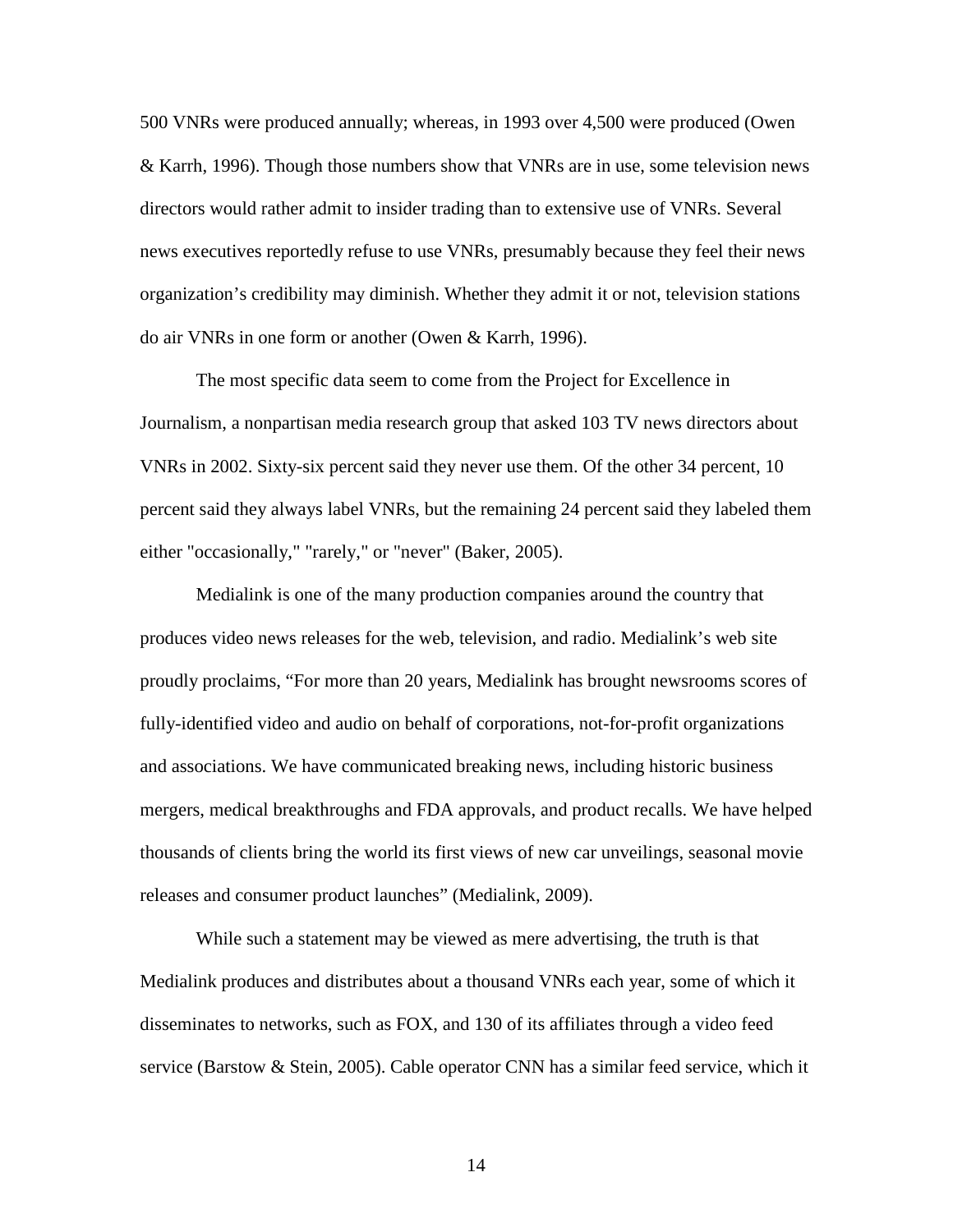uses to distribute releases to 750 stations in the United States and Canada. In a 2003 National Public Radio panel discussion on the use of video news releases, co-host Bob Garfield reported that Nielson Media Research revealed that 100% of television stations were using VNRs by 1994, and 80% were using them several times a month ("Nightly News Sells," 2003).

#### *VNR Typology*

 It is important to understand that when VNRs are mentioned in this study, they include a variety of forms such as video, video with soundbites, and full reporter stories with multiple sources. The terms "vo or b-roll", "soundbites or sound on tape (sot)," "and "package" are the standard terms used in the broadcast news industry. "VO or B-roll" is defined as video that is shot by a videographer to illustrate the recorded narration. Soundbites or "sound on tape" are interviews with a subject who may be an expert on a particular topic, a person who has experience with the topic, or someone who has an opinion. Packages are the typical term given to produced stories in a newsroom where a reporter presents all the information in a minute and 30 second or two minute form. Appendix B illustrates the various forms of video news releases that are distributed by for-profit and nonprofit organizations.

#### *Average TV Viewing Habits*

To understand why the study of VNRs is so important, it is essential to also look at the current amount of time the average person spends in front of a television set and with technology in general. If people are watching television, they are likely to be influenced by VNRs or the people who finance them. According to the AC Nielsen Company (2008), 99% of households in America have at least one television, and the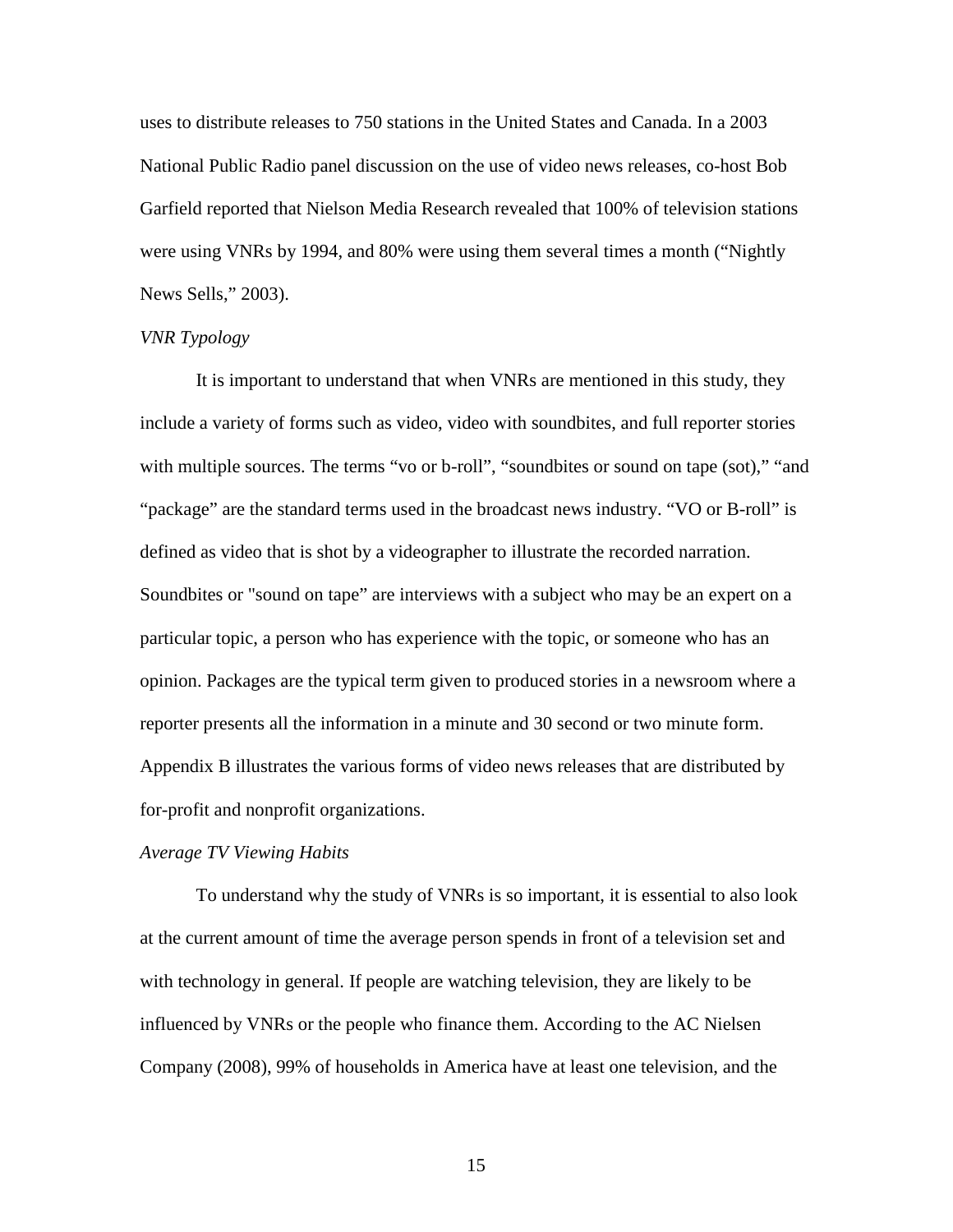screen time of the average American continues to increase with more users watching more TV than ever before -- 127 hours and 15 minutes per month. They are also spending more time on the internet -- 26 hours and 26 minutes per month. Two hours and 19 minutes of that time is spent watching videos online. Watching videos on cell phones is also on the rise by an average of 3 hours and 15 minutes per month. Also, as of May 2008, more than 65% of U.S. homes received digital cable and satellite combined; meaning these homes receive nearly 160 channels. In addition to that television exposure, 25% and 35% of U.S. homes have DVR and Video on Demand, respectively. This means that the average American watches more than 4 hours of TV every day, which is the equivalent of 2 months of nonstop TV watching per year. In a 65-year life span, the average viewer will have spent 9 years glued to the tube. The average viewer is watching a lot of television and has many influences coming into his home via video sources. *Average TV Median Age* 

The potential age of the audience for broadcast news is also important in understanding why VNR producers and the people who pay for the public relations material want to make sure their message is included in the newscast. Advertisers typically target viewer demographics in the age range of 18-49 year olds, but that may soon have to change. A report from media buying firm Magna Global's Steve Sternberg, published in *Broadcasting & Cable Magazine* ("Study: Live TV Viewers," 2008) said the average media age for viewers of the five networks hit the age of 50 for the first time in 2008. That is the oldest since Sternberg started analyzing median ages more than 10 years ago. Now the average viewer may be considered to be too old when it comes to who advertisers want to reach--the standard 18-49 year old demographic (Schneider, 2008).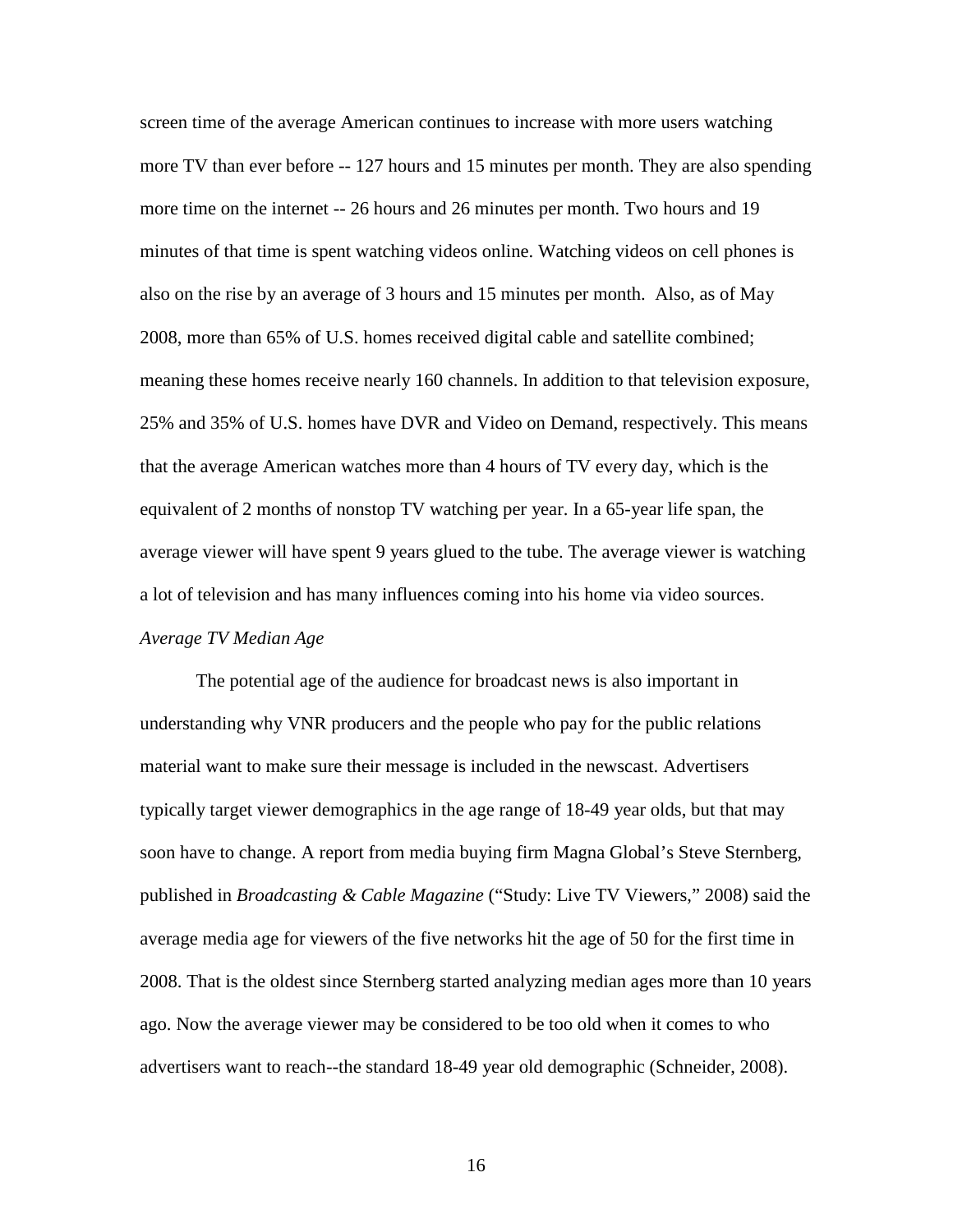MAGNA's report said, "Not long ago, CBS was by far the oldest network, with a median age above 50. But ABC and NBC have gradually gotten older and are approaching 50 themselves" (Learmonth, 2008). This older audience for broadcast news means that more VNRs may focus on issues geared toward an audience past the standard demographics. *Average Education Level* 

 To understand journalistic practices, we must also look at how important the education demographic is to differences in the population samples. Rest, J., Barnett, R., Bebeau, M., Deemer, D., Getz, I., Moon, Y., Spickelmeier, J. Thomas, S. & Volker, J. (1986) said that education is a primary predictor of moral development and understanding, with more highly educated individuals yielding higher scores. Rest et al (1986) also found that moral development stops improving after formal education ends. In the United States, that development may end for most people after high school and for an increasing number after the completion of a college degree. The U.S. Census Bureau (2004) reported that in 2003, an all-time high of 85% of adults age 25 and over had at least completed high school. Another record was the fact that 27% of adults age 25 and over had a college degree.

 New highs were also reported when it came to the number of graduates based on race. In that same census, 89% of non-Hispanic whites and 80% of blacks had a high school diploma or higher. Asians composed the highest proportion of college graduates at 50%. About 30% of non-Hispanic whites and 17% of blacks at least had a bachelor's degree. In 1993, 24% of non-Hispanic whites and 12% of blacks were college graduates.

 When it comes to gender, it is the women leading the pack in earning degrees. In 2003, women had a higher proportion of high school graduates (85%) than men (84%),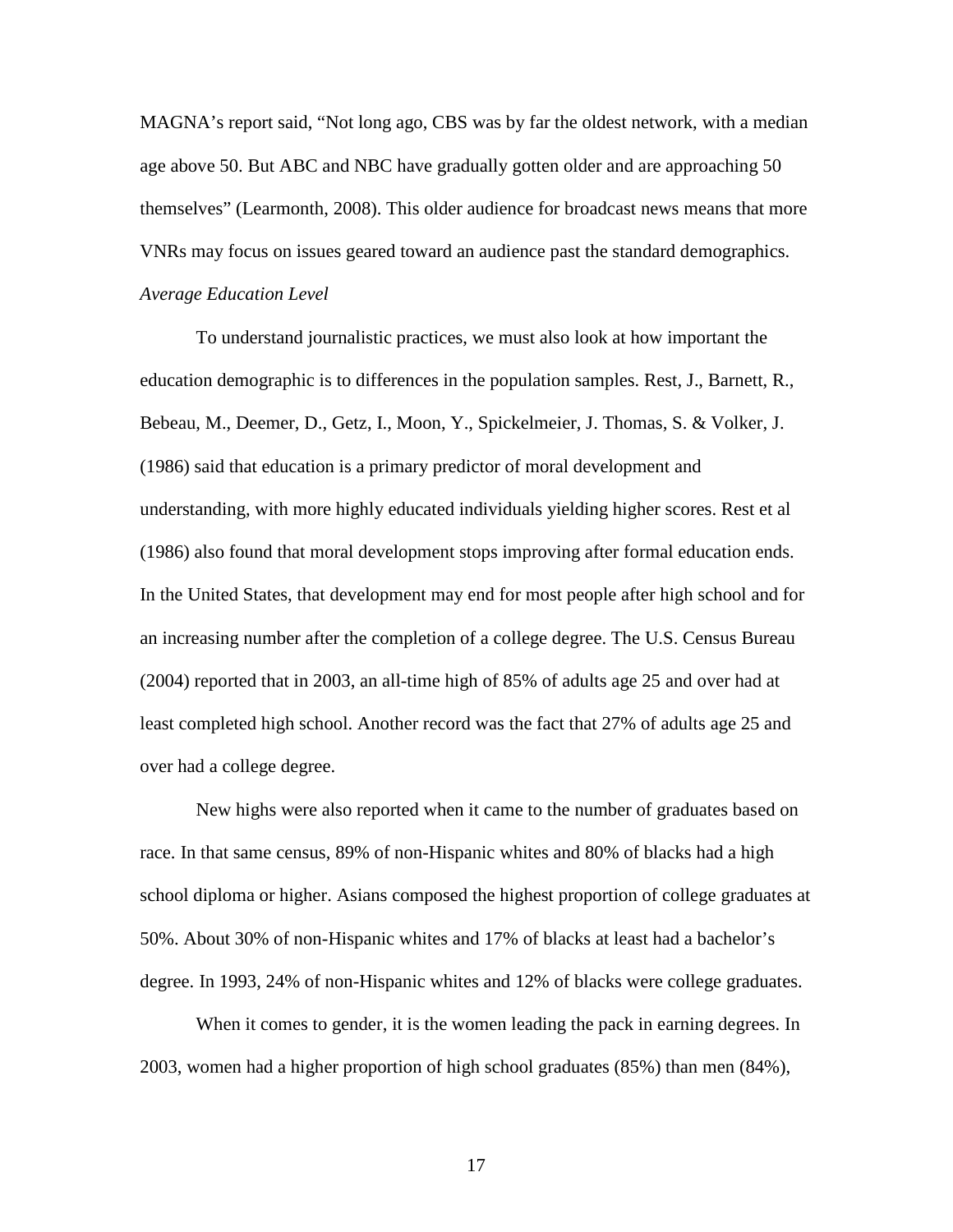and the number of women earning college degrees jumped from 19% to 26%, and the number of men also increased from 25% to 29%.

#### *Journalistic Concepts*

 To assess the impact that video news releases and other public relations material have on journalists, it is important to understand the ideal view most people have of a person who works in the profession. A journalist is not only a public figure because his or her name is attached to an article or his face is shown when he reports an on-air story; he is also a resident in our community and is supposed to represent it. In general, viewers and readers expect a journalist to report the truth, but certain concepts associated with being a journalist must be explored in detail.

 The issue of journalistic ethics is at the heart of the VNR debate. A journalist's ethical background and training helps him make judgments about particular situations that can impact many people. For example, he must weigh many news-making decisions on a daily basis that could mean the difference in how a person's reputation is reported. For example, a reporter's investigative story could possibly result in someone being arrested, or the way a suspected rapist is described may cast suspicion on several innocent individuals. His personal decisions are made based upon how his parents reared him, religion, socio-economic status, and other demographic factors. As important as these factors are, it is truly the training a journalist receives in college and by his handson experience in a newsroom that helped him make the right decisions to keep him out of legal trouble when ethical issues arise. By dealing with similar situations daily and realizing the impact each decision has on a station and journalist's reputation, the ethical choices one makes on a consistent basis plays a key role in how the public views him.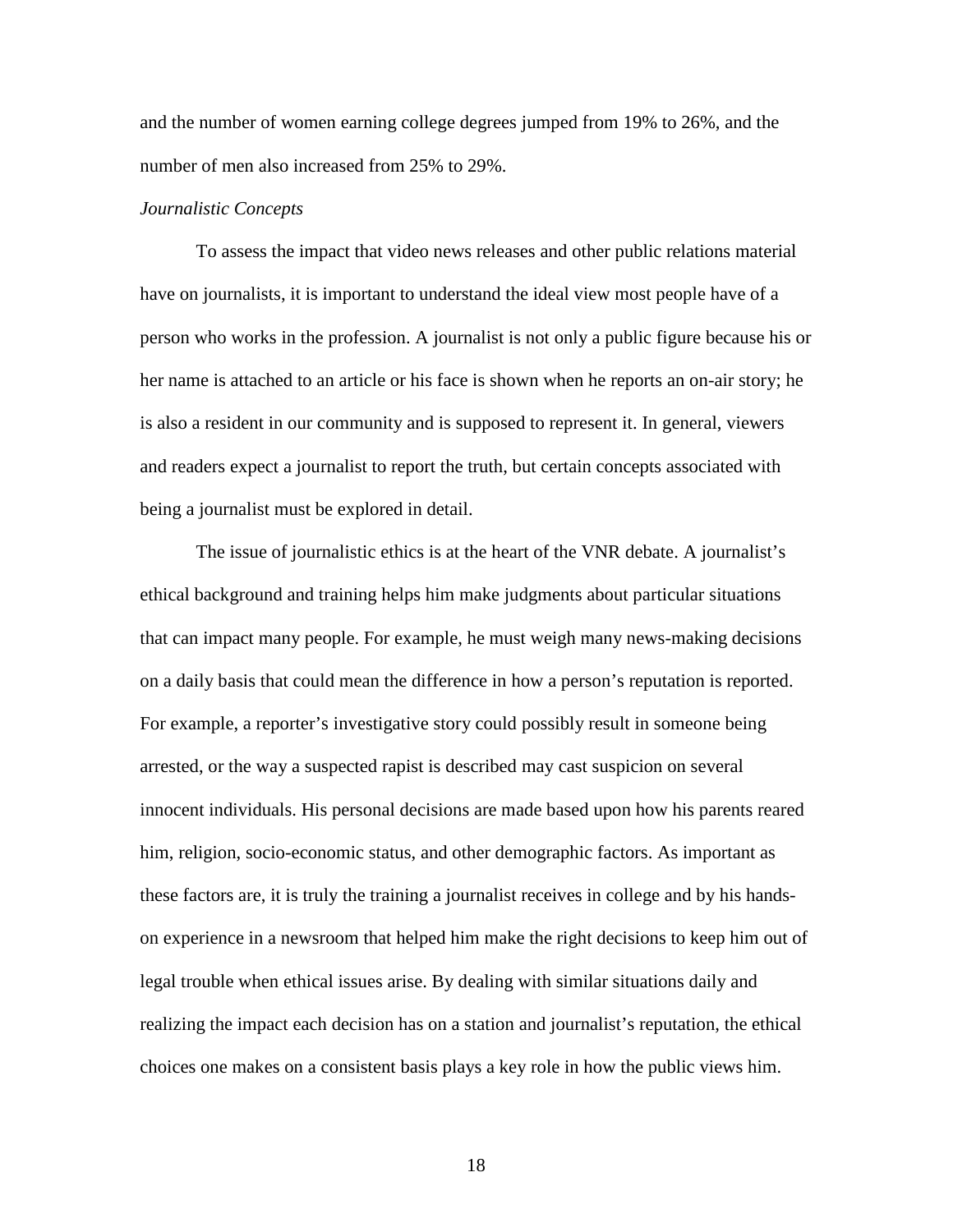Viewers and readers alike want to know that they get their news information from a source that has a certain level of integrity. Not every news organization is believed to be honest all the time for a variety of reasons. Some people may perceive a loss of integrity if a station gives too much time to a certain politician or to an issue that is not treated objectively. When several high-profile reporting mistakes occur that bring embarrassment to one media organization, it can affect the integrity of all media whether they are associated with what happened or not. In recent years, several media organizations and several projects initiated by members of various types of media have made a move to build integrity back into the profession on the individual and the professional level.

 It is hard for any broadcast or newspaper outlet to be independent of economic restraints. One reason is the ever-changing rise and fall of newsroom resources. In the 1980s, broadcast managers learned how TV news could turn a huge profit and so newsrooms started adding longer newscasts and more staff to produce more news (Dominick, Sherman, & Copeland, 1993). Now in the current market, we are seeing layoffs, furloughs and stations combining news sources to still produce the same amount of newscast time effectively and efficiently with fewer people (Gold & James, 2008). This decline in manpower also means an increase in the material used from sources other than a station's own generated material. Those outside sources usually come in the form of VNRs supplied by public relations professionals, advertisers, and politicians who have a vested interest in spreading their message through the media. If there are fewer journalists to evaluate the influence of public relations, those who influence can use that to their advantage and impact journalistic independence.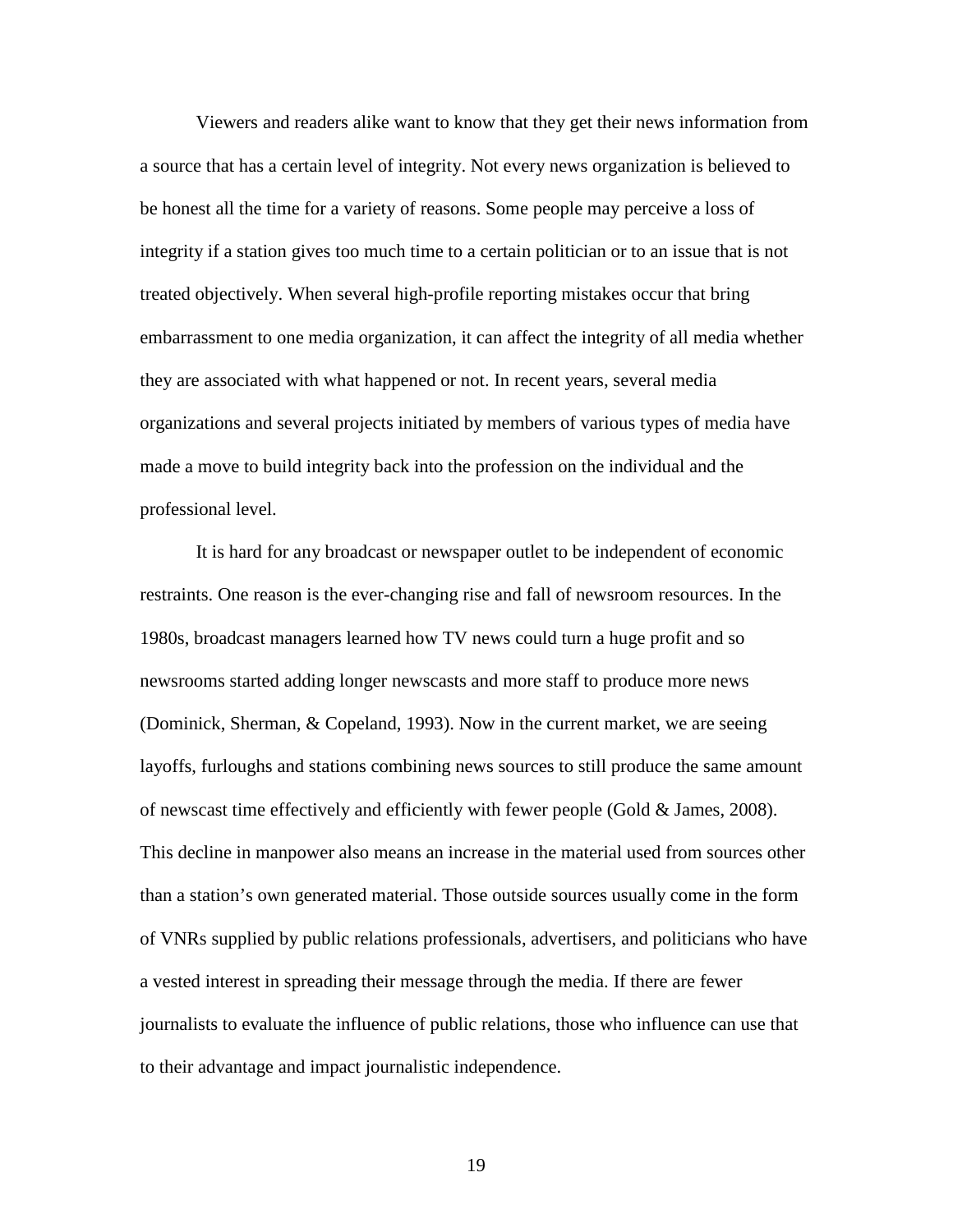Professional journalism is still a fairly young concept that did not start evolving until the early 1900's. The innovative views on objective reporting and the stand for independence from partisan interests or from the publisher regarding content led to the idea of journalism becoming a calling for those who wanted to be a government watchdog for the public and write stories in the public's best interest. The concept of professionalism gained even more momentum with the development of formal journalism schools. Out of the schools grew professional codes of conduct, not only for journalists but also for those public relations practitioners who provide content to shape what the journalists report. Those codes are still promoted today, but, unfortunately, they are not always enforced. Hence, part of the controversy over VNRs is that there are professional codes addressing how you can and cannot use them, but there is no major legal retribution from the FCC or any other form of government if a station abuses these guidelines.

 The credibility of a journalist basically means how much someone trusts in his reporting skills and his ability to gather all the right information to give a full sense of the story. Certain names of media organizations bring to mind different levels of credibility based on their past reporting practices -- objective versus subjective reporting -- and accuracy ratings. Sometimes, the popularity of a news product may mean that it is more credible, but that is not always the case. People may turn to different types of credible media for different types of information. Any type of report that is deemed credible has to be free from inaccuracies, include expert sources, and have proper attribution to contributing sources.

The commercialization of news is what some journalism veterans fear will kill it.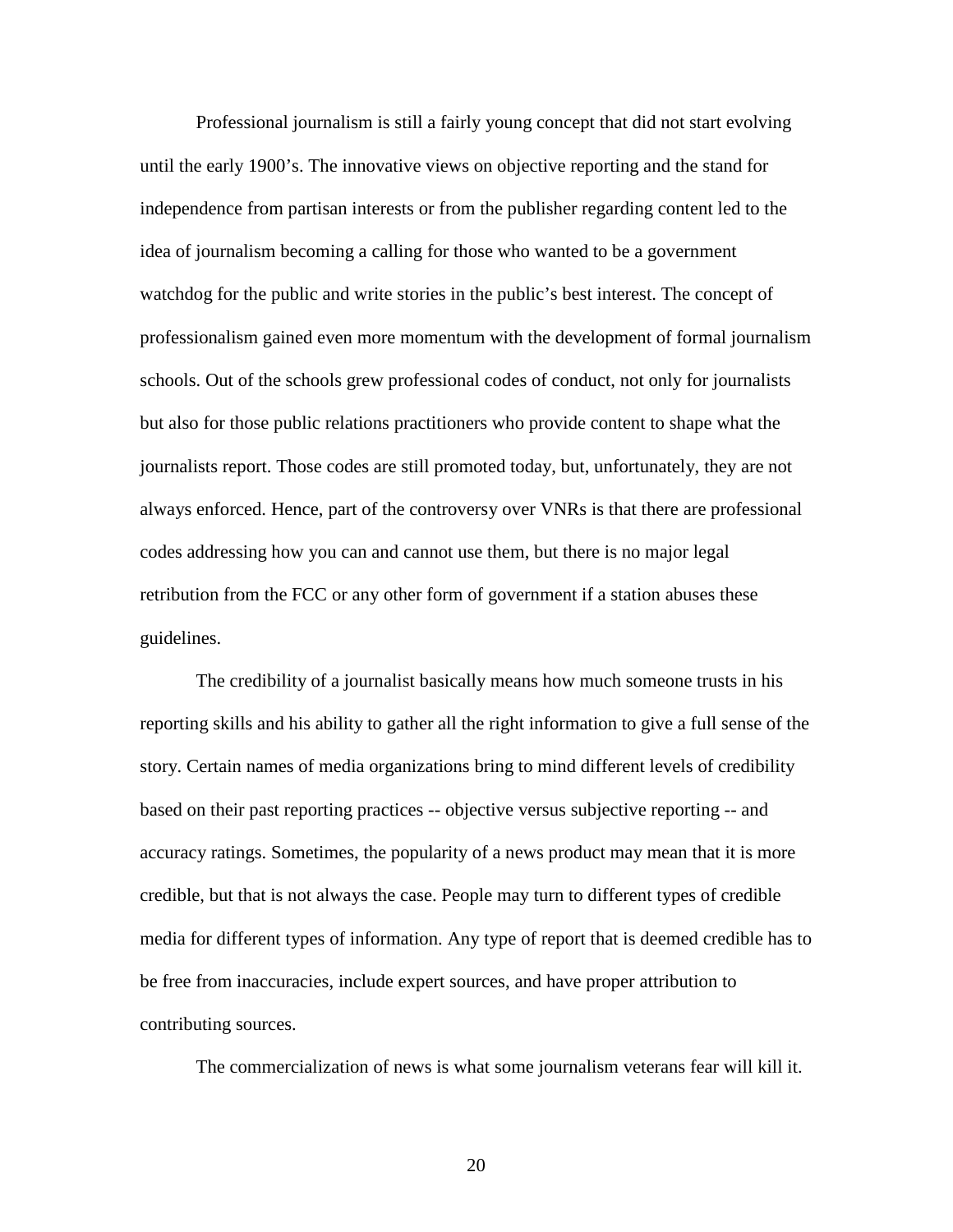Many worry that the lines between entertainment and news are becoming blurred in the effort to attract more viewers and keep people entertained so they will come back for more. In an effort to keep an audience and to keep the media organization in the black, owners vow to protect journalistic practices while keeping advertisers and sponsors pleased. The problem is that the gap between integrity and the pocketbook is closing. Many media organizations fear they may have to "give in" or "close shop." VNR producers promote their products as part of the commercial piece of the economic puzzle to help broadcasters fill their ever-growing news holes vacated by fewer employees in the newsroom. Advertisers also see the VNR as a low-cost alternative compared to an expensive 30-second advertisement that does not carry as much credibility as a VNR that airs within a newscast.

 To get a full understanding of how the general public views journalists, the concepts of ethics, integrity, independence, professionalism, credibility, and commercialization of broadcast news is necessary. These concepts are the foundation of the profession and what its founders, watchdog groups, and aspiring journalists purport it to be. The VNR as a public relations tool has and will continue to make an impact on the practice of broadcast news. It is up to seasoned broadcasters in television stations to account for how they are used and the amount of influence they allow VNRs to make on news content.

### *Journalistic Ethics*

#### *Ethics vs. Law*

 The definition of ethics can be derived from its roots in the Greek and Latin languages. The Greek word for ethics is "ethos" which means character and the Latin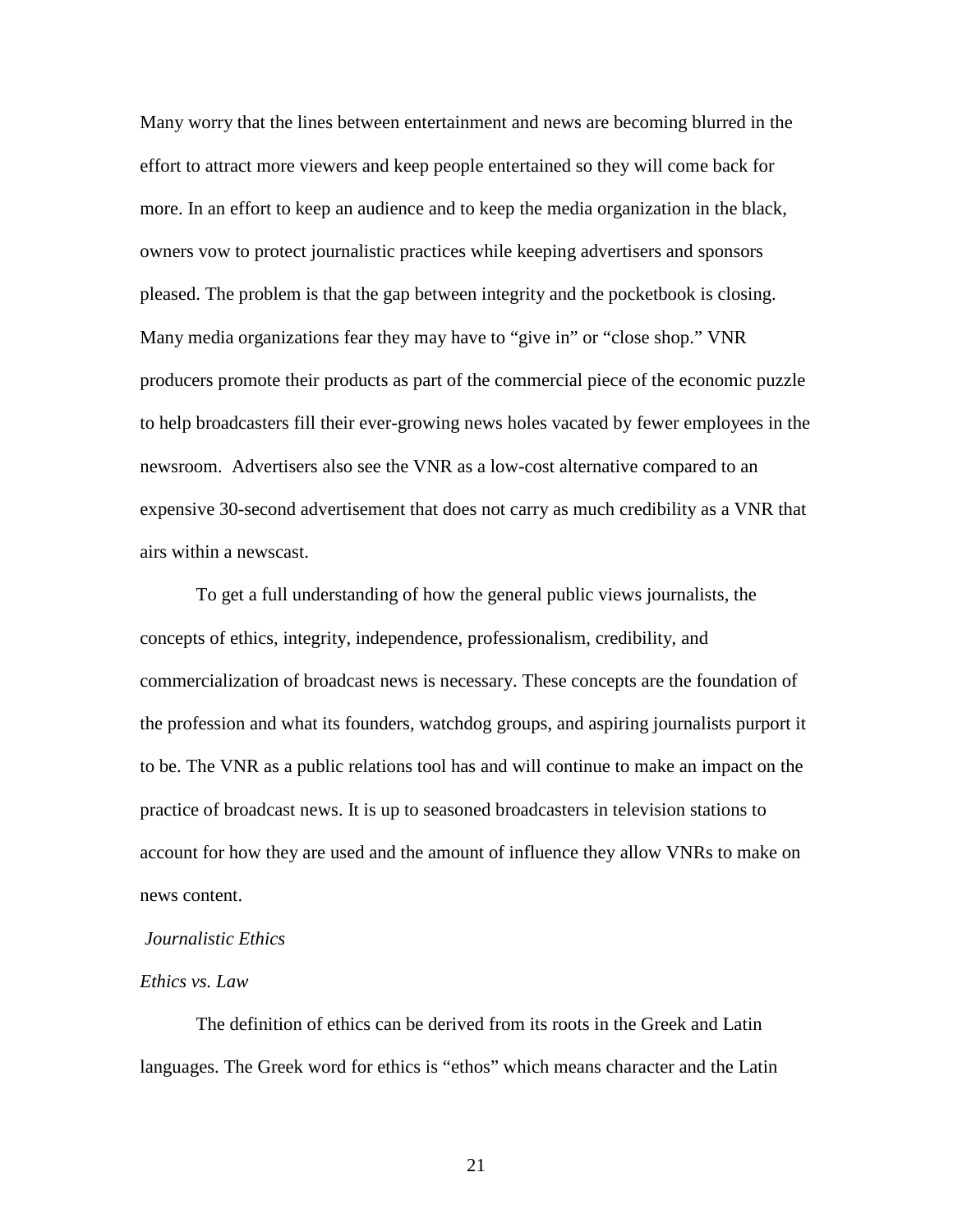word "mores" which means customs. Therefore, ethics is a system of beliefs that people have to guide them to make choices based on individual characteristics and traditions and how they should interact with one another (Hosmer, 1996). This means an individual decides for himself and others what is right and wrong based on the situation, expected outcome, and implication for those involved.

 Some people interchange the words "ethics" and "morality," but there is a difference between the two. Morality generally refers to the standards of behavior by which individuals are judged in society and how people are judged in their relationships with others. As an example, when some people think of the word "morality," their first thought often relates to sexual activity of some type. Whereas; ethics includes the formal study of the system of beliefs that supports a particular view of morality (Anstead, 1999). One might even say that morality is ethics in action. An ethical or moral person is one who struggles with her or his decision, trying to decide if his or her actions will have a negative effect on others. According to Timm (2000), when we make ethically sound decisions we have everything to gain.

 Many laws often include ethical principles, but the two do not always co-exist. When someone thinks of the definition of a law, he likely defines it as a consistent set of universal rules that are widely published, generally accepted, and usually enforced (Anstead, 1999). The set of rules known as laws describes the way people are required to act as they interact with other people in society. They are requirements, not suggestions or expectations of how we should act in certain situations. It is then up to the government to enforce the legal requirements since legislators are the ones who establish the laws.

Voakes (1997) says that the main difference between the two systems of law and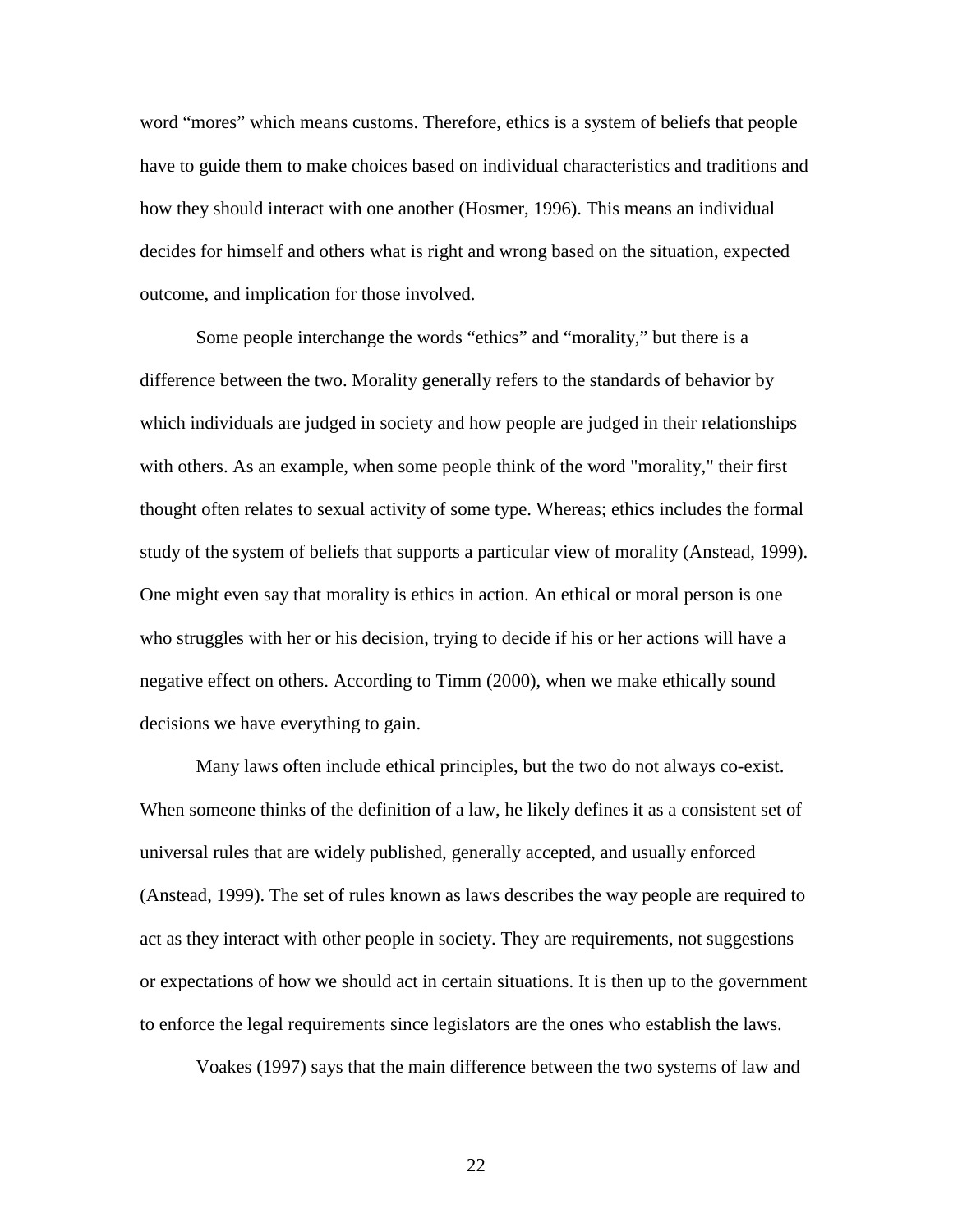ethics is that people consider the law to be obligatory and a requirement and ethics to be aspirational --" a system of conduct we emulate only when we feel inclined to." In other words to a journalist, the law is logical and objective and ethics are intuitive and subjective. Violations of the law can mean penalties from external forces and violations of ethics can mean social or group disapproval.

 Ethical obligations typically exceed legal duties even though they are closely related. The law does not prohibit actions, such as a lying to a spouse or a friend, but it would be widely condemned as unethical. The reverse of that may also be true. For instance, speeding is illegal, but most people do not have an ethical issue with exceeding the speed limit. Examples of the application of law or policy to ethics include employment law, federal regulations, and codes of ethics. Some of these are referred to as professional codes of conduct or legal ethics which have been incorporated into public law. Generally, failure to comply with a code of professional ethics may result in expulsion from a particular profession, a firing, or some lesser penalty from an employer ("Nurses Fired," 2009).

 The exploration of journalistic biases is essential for this study because each individual has his own ethical background. Each person's set of characteristics is developed by his gender, education, family, personal and social experience, and religious background. By evaluating the perceptions that the average person, the student journalist, and the journalist have of the ethical decisions journalists make, we can learn how people's differing levels of exposure correlate with how and if they would use a video news release in a local news broadcast.

The average viewer's ethical backgrounds may be diverse just like journalists, but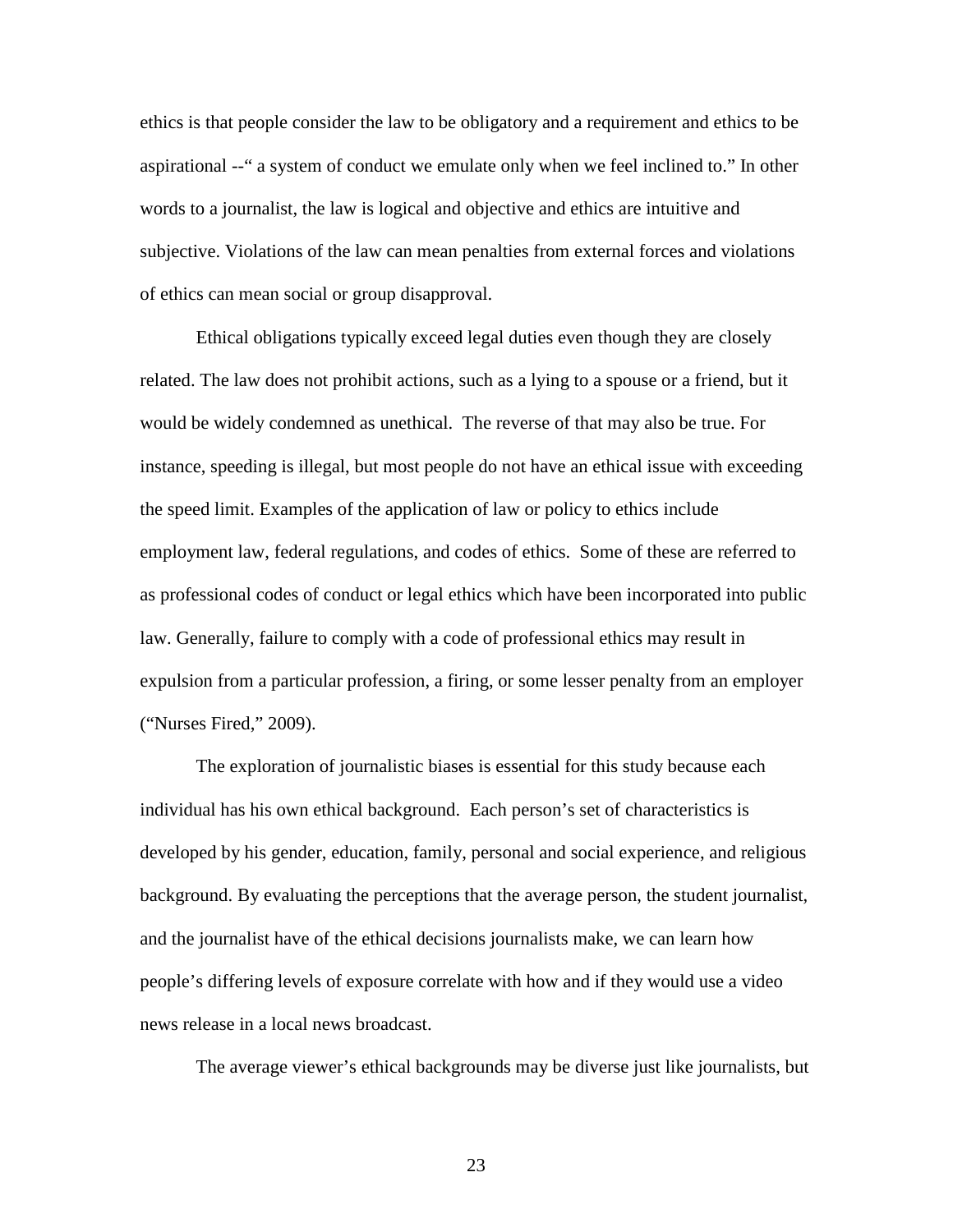he is exempt from the training that a student journalist receives in college through ethics classes and hands-on experience. A college student has an added level of exposure over the average viewer because the student is being prepared for the reality and expectations of facing the daily decisions made in newsrooms that impact the public. In the traditional college classroom, a journalist is trained how to communicate with the public through writing, how to select and say the right words to keep a viewer watching, and how to think through daily ethical dilemmas. Once a student journalist graduates and works in the field for several years, he develops a higher awareness of the internal and external influences that impact news content.

 The seasoned journalist has an even bigger advantage in evaluating how his individual decision about what to write, broadcast, or shoot can have an impact on others. He has made those decisions daily with every story that he is assigned for print or broadcast. For example, someone without an adequate amount of experience or training may think he would know what to do if faced with the issue of whether to release the name of an 11-year old accused of killing his father. It is not until a person has actually been in that profession that he can realize the level of ethical and moral debate that goes into a daily newscast.

#### *Ethical Development*

 To determine how a journalist develops ethical judgment, it is also important to analyze what researchers say about how most people develop from early childhood through adulthood stages of moral development. Kohlberg (1981) presented six stages of moral development in a person's lifetime. The first and second are referred to as "preconventional." Kohlberg found that these "pre-conventional" stages are common in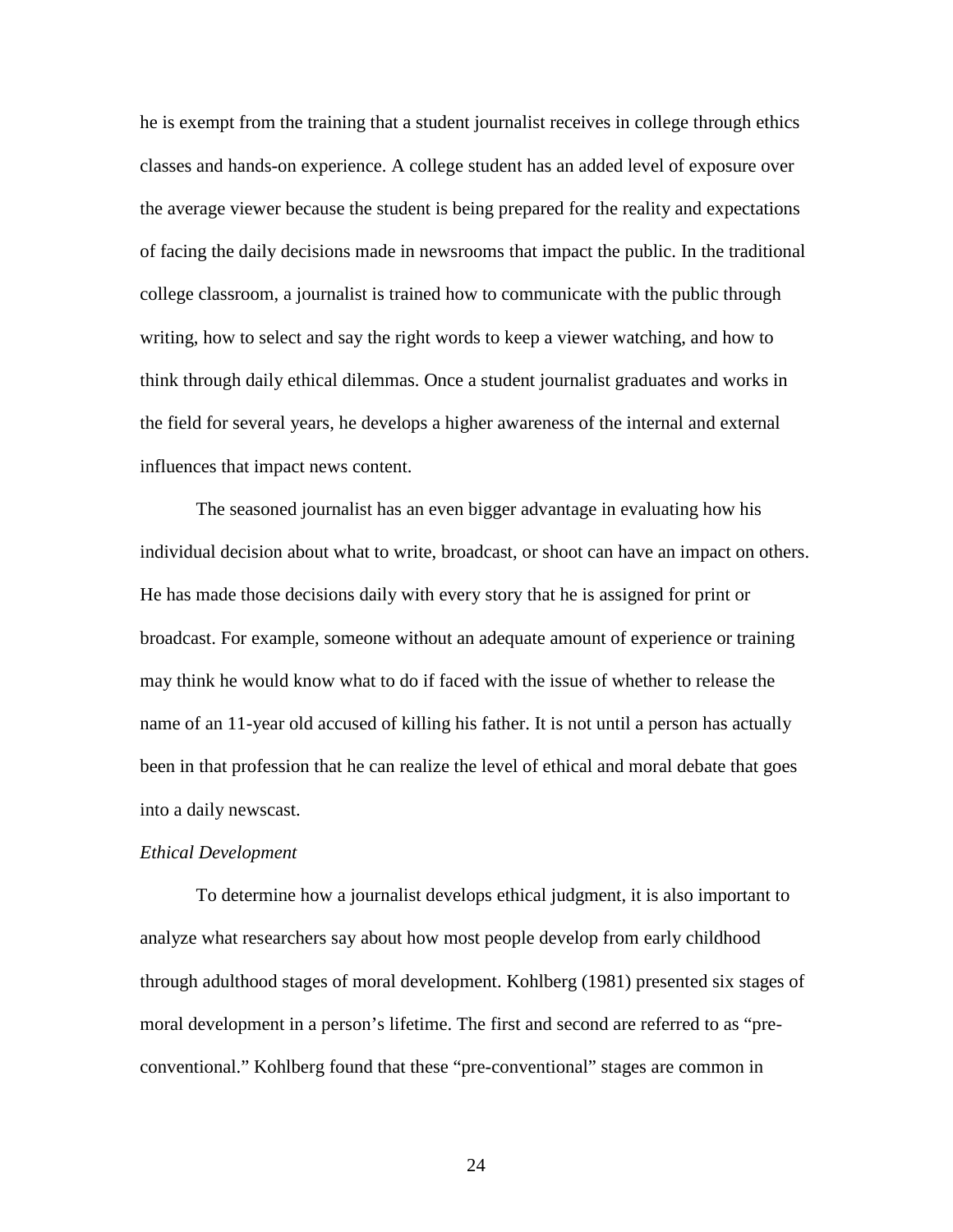children and refers to the punishment and reward system. In the first stage, a person is only concerned with himself and his actions are only wrong if he is punished for it. Stage two reasoning is the "what's in it for me" behavior where a person has a limited interest in what someone else needs or wants.

 Kohlberg's "conventional" level is referred to as stage three and four where adolescents and adults start judging their actions by what society thinks and expects. Stage three is when individuals want approval or disapproval from others and have a need to maintain rules and authority as they relate to society. Kohlberg's level three is the one which average viewers reach because many never go farther in their moral development to realize that there may be ethical issues involved outside of what impacts them. Lind, Swenson-Lepper, and Rarick's (1998) research on ethical sensitivity to controversial television news stories emphasized level three as the drop off point for moral development. They found that at this stage some viewers can identify problematic aspects of news stories, but they doubt or even overtly reject the idea that ethics are involved.

 Stage four of Kohlberg's moral development study goes deeper into the belief that it is important to obey laws, social conventions, and professional codes. According to Kohlberg, it is at level five and six that we realize that individuals have their own perspectives regardless of society's view. In stage five, democratic ideals of decisions dictated by the majority and promoting the general welfare are viewed as the result of people holding differing opinions and values. Stage six involves putting yourself in another's shoes before you make a final decision regardless of laws or societal implications. These are the most morally advanced people.

Kohlberg's stages four and five are the levels that most journalists, even with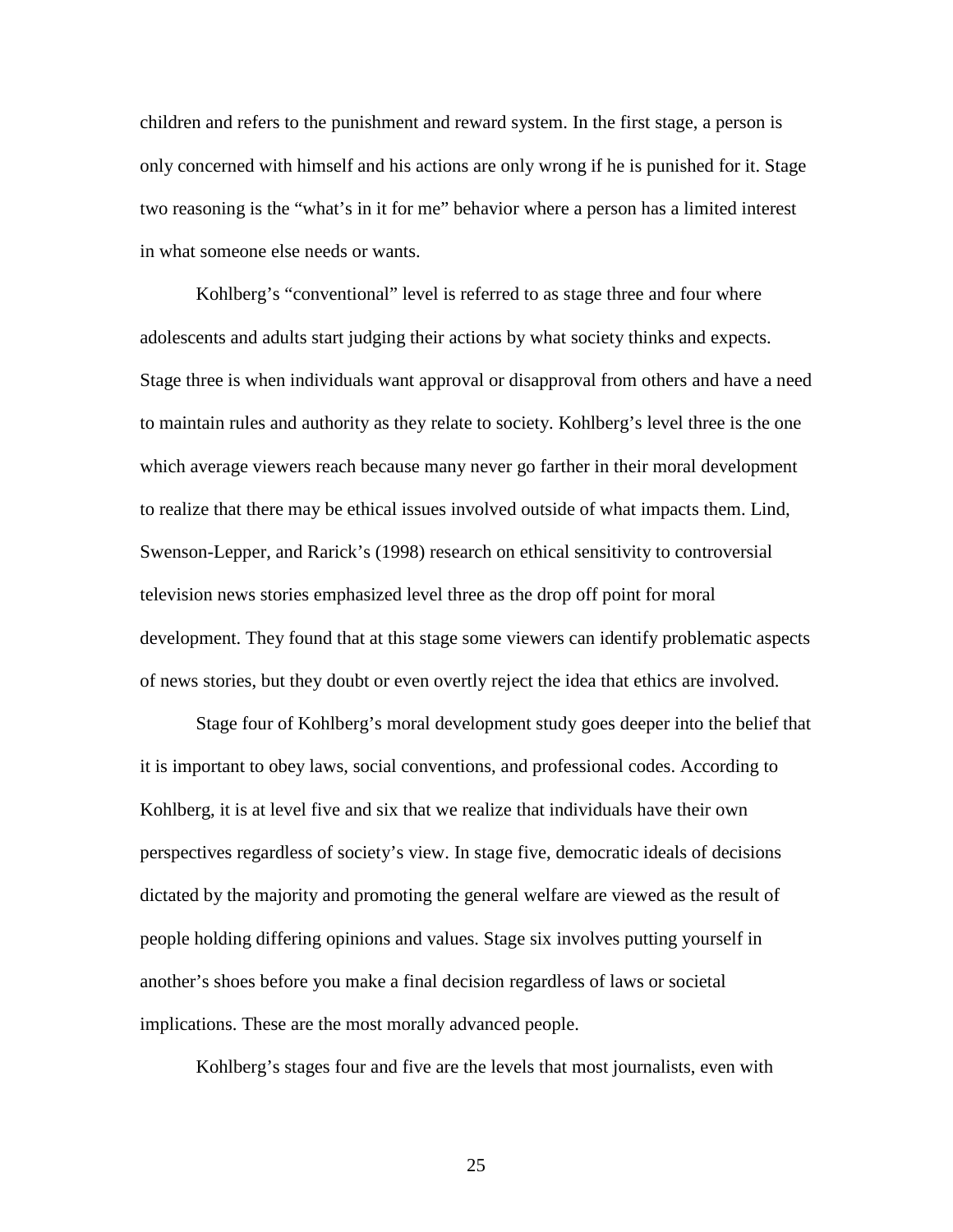differing levels of experience, should be in their ethical judgment. After two to three years in his career, a maturing professional has faced the internal and external pressures of laws, professional codes, the general welfare of the public's interest, and the implications of his decisions on others. Poynter Institute faculty member Kelly McBride (2004) backs up that notion saying that journalism frequently operates at stage four and sometimes at stage five:

 "In most decisions, we base our values on the current community standards. (We usually don't show images of dead Americans because our audience considers it disrespectful.) But on some stories journalists have managed to move up to stage five, as many newsrooms did in the course of covering Civil Rights and the Vietnam War."

 In a sample of 249 reporters from print and broadcast newsrooms, Wilkins and Coleman (2004) also found that journalists fare pretty well when it comes to Kohlberg's moral development scale despite which media outlet in which they work. Journalists ranked fourth behind seminarians, physicians, and medical students.

 Kohlberg's (1981) six levels of moral development research have had a major impact on research in the development of journalistic ethics. Black, Barney, and Van Tubergen (1979) used Kohlberg's test when they tested younger, inexperienced journalists. They found that budding journalists are more likely to make hasty decisions when evaluating ethical dilemmas. Similar to those conclusions, Berkowitz and Limor (2003) found that journalistic confidence and length of job experience affects ethical decisions.

# *Population Differences*

#### *Average Individual*

One's gender, education, family, social and personal experiences, and religious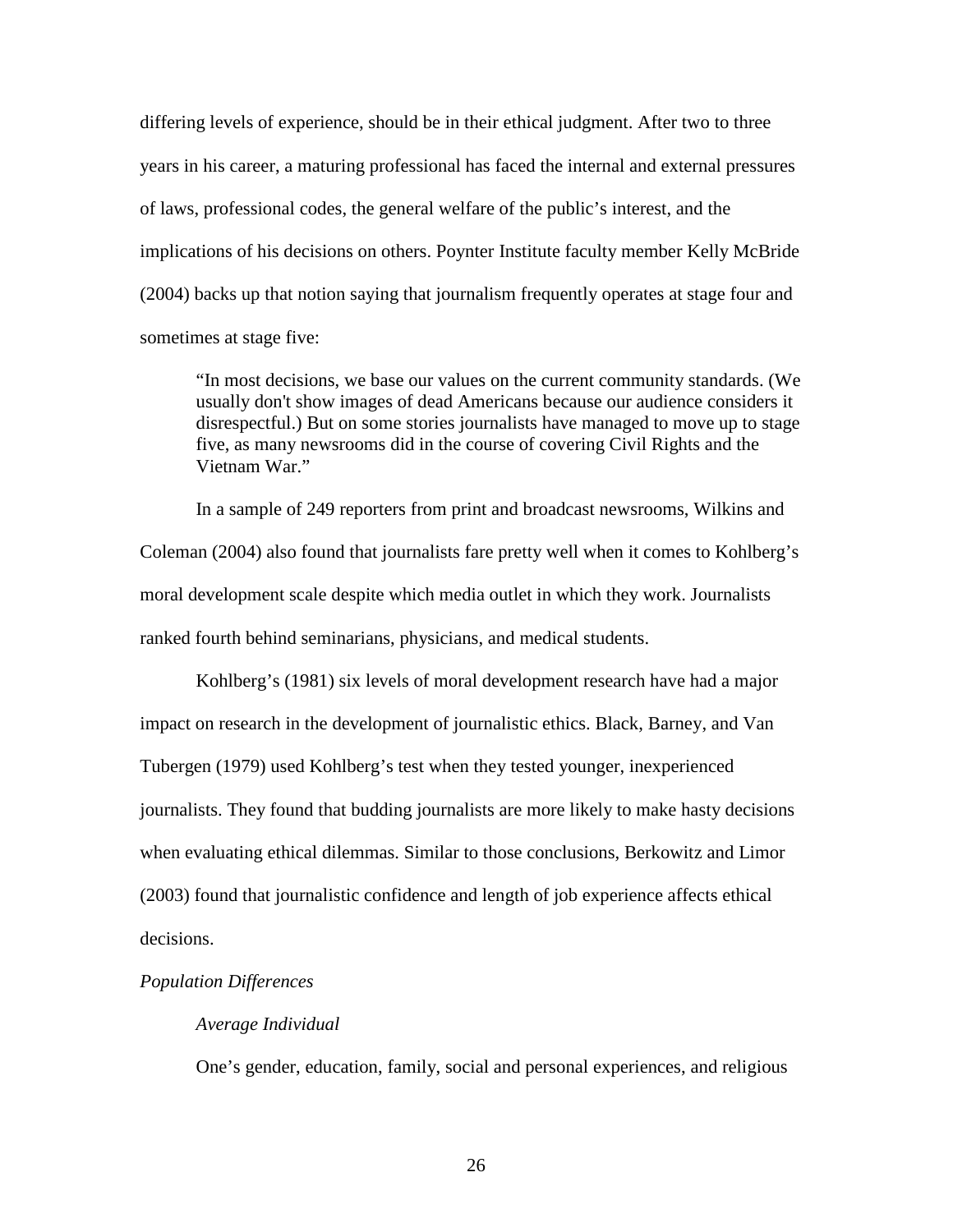background may provide some type of ethical guidelines, but there is little chance of knowing whether everyone grows up with the same ideas when it comes to ethical decision making. In spite of what type of profession or occupation one has, ethical instruction of any kind provides a foundation that guides individuals to make sound moral decisions.

 Voakes (1997) built on Shoemaker & Reese's (1991) findings by concluding that seven levels of influences exist when one encounters ethical dilemmas, but an individual's characteristics rank as the weakest of the seven. Those attributes include personal values, parental upbringing, and demographics, but external influences such as competition, organization, occupation, law, or extramedia influences have a bigger influence on the decisions any person makes when it comes to ethical scenarios. Those extramedia influences include political, public relations, and medical sources because they have the ability to manipulate journalists through the information they share as well as the context that surrounds that information.

 Others believe that ethical principles are laid out in a religious context and that there are concrete divisions between right and wrong. Underwood (2001) suggested that American journalistic values are rooted in the Judeo-Christian tradition such as the Ten Commandments, which are present in the Bible. Harless (1990) based his findings on the perspective of the "Left" versus the "Right." He said that the Right values achievement and embraces authority while the Left values individualism, freedom, and happiness.

 The average individual is impacted by all these influences when he is exposed to hundreds of hours of television that enter his living room without the knowledge or interest of all the ethical influences on the viewing content. Kohlberg (1981) and Lind,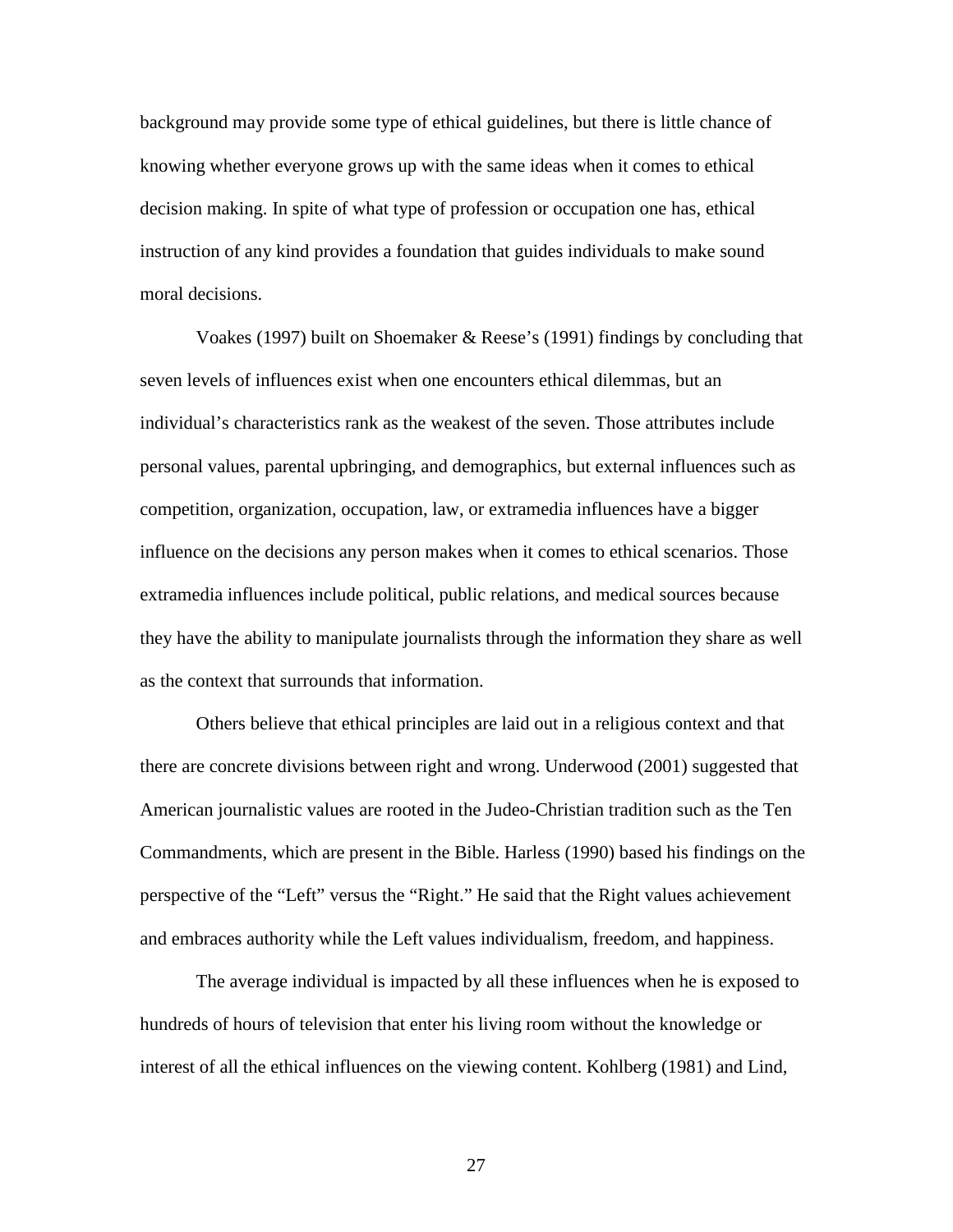Swensen-Lepper, and Rarick (1998) found the average viewer may recognize the complications involved in some news stories, but he does not acknowledge that any ethics are involved outside of the realm of how it impacts him. This is important to note because a majority of the population that watches television on a daily basis may not realize how they are being influenced by other's ethical decisions.

# *Student Journalist*

 In part, journalists learn how to make decisions between right and wrong when they go through ethics and journalism classes in college. Regardless of where a student decides to get his training in journalism, an ethics course is generally required because of the amount and type of decisions he faces on a daily basis. Evidence of the need for ethical training comes from Hanson's (2002) survey that resulted in responses from 60 news directors and 166 students enrolled in ethics courses from Kent State University, The University of Nebraska at Lincoln, and the University of Nevada at Reno. The majority of students who responded expected ethical dilemmas in the classroom to include conflict of interest, the relationship between sources and reporters, live coverage of breaking news, accuracy issues, juvenile coverage, and influence from the advertising and sales departments. Most of their expectations about ethical issues were not different than what the news directors said they actually faced. The news directors said in the six months prior to the study, they experienced the following ethical issues: accuracy, live coverage of breaking events, juvenile coverage, and influence from the advertising and sales departments. The study found that there is a disconnect between television news directors' and journalism students' perceptions of issues in media ethics. Both groups agreed that ethics is best learned on the job.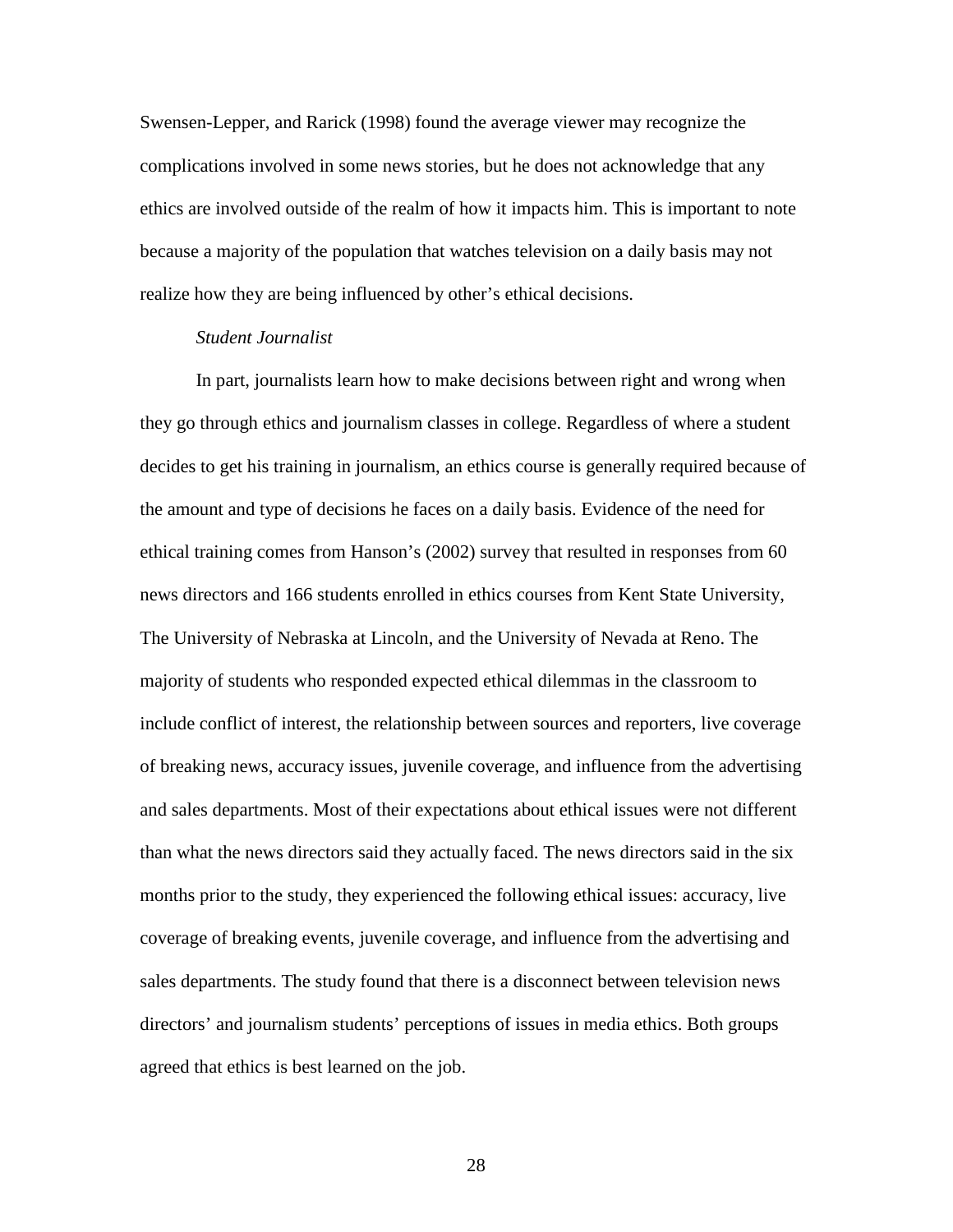Perhaps that is because the younger the college student, the less they may understand what influences arise in the newsroom. Kostyu (1990) asked communication students to evaluate what a reporter should do if various ethical issues arise. He found a difference in scores across grade levels. Freshman participants were less likely to consider issues to be ethical violations as compared to more advanced students. Weaver and Wilhoit (1996) found that more educated journalists are less likely to be influenced by the newsroom. They also found that journalists who were younger and had more schooling were more likely to approve of controversial reporting methods.

 An advanced education might be important for helping journalists to recognize ethical issues when they arise. Less educated journalists might fail to recognize the ethical implications of having a social dinner with an important source, such as a crime reporter dating a police officer. Less educated journalists might also struggle to find a balance between ethical technique, public good, and controversial reporting. For instance, consider a reporter who finds out that an American corporation is secretly running a sweatshop. The only way for the reporter to expose the corporation's behavior is by using some sort of controversial reporting method, such as undercover reporting or a hidden camera. A less educated reporter might fail to see the importance in weighing the public good against a potential legal issue. For the less educated reporter, this issue might be more about legalities than it is about ethics and public good.

 Veteran journalist Deborah Potter (2008) has argued for years that journalism students need ethics training to prepare them for the tough calls they will have to make on the job. She applauds schools like the University of Nevada, Reno which require their students to take a journalism ethics course and a First Amendment class that covers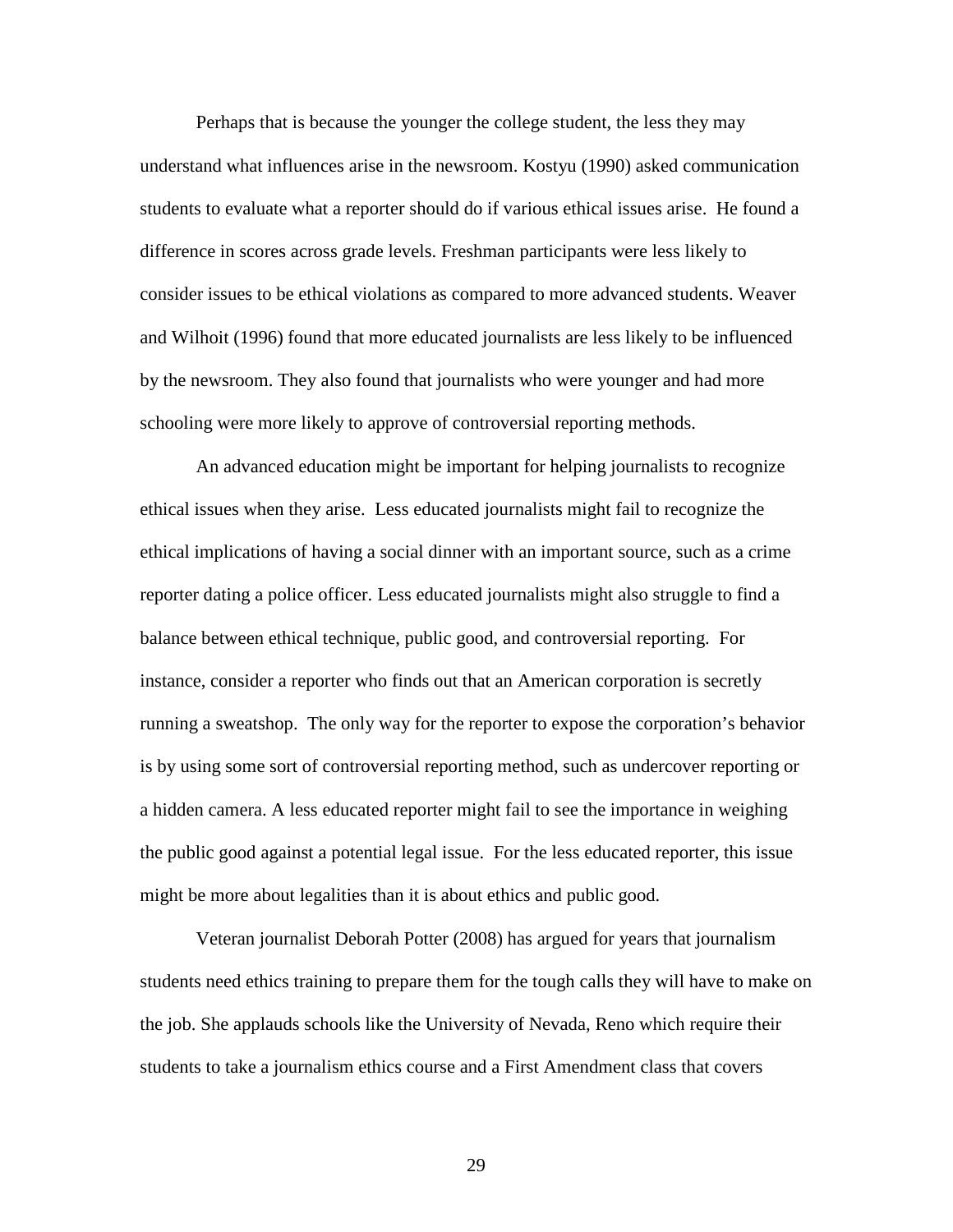ethics. After studying the Society of Professional Journalist and Radio Television Code of Ethics, some of the students in those classes came up with their own ethical pledge that the school's Journalism Student Advisory Board is now asking all its graduates to sign:

 As a graduate of the Reynolds School of Journalism, I will uphold and apply the highest standards of integrity and ethics. This includes helping others by minimizing harm and showing compassion. As a graduate of the Reynolds School of Journalism, I will act independently and be accountable for my actions.

 Potter (2008) says she believes that sense of responsibility and accountability is crucial for the beginning journalist. Potter is the executive director of the non-profit journalism resource in Washington, DC called the NewsLab. She says she hopes graduates will sign the pledge on the back of their new business cards and let it serve as a reminder to them and the people they deal with about their commitment to ethical journalism (Potter, 2008).

#### *The Journalist*

 A traditional journalist is trained in a college classroom on how to communicate with the public through writing, how to select and say the right words to keep a viewer watching, and how to think through daily ethical dilemmas when he gets to a newsroom. Once a journalist works in the field for several years, he has a much higher awareness of the internal and external influences that impact news content. That level of experience in evaluating how an individual's decision can have an impact on others is much greater than that of the average viewer. The average viewer may not be aware of the amount of thought and ethical analysis that goes into those final decisions.

 A journalist who has grown up in the United States has already been exposed to thousands of hours of media and has been surrounded by cultural values all his life.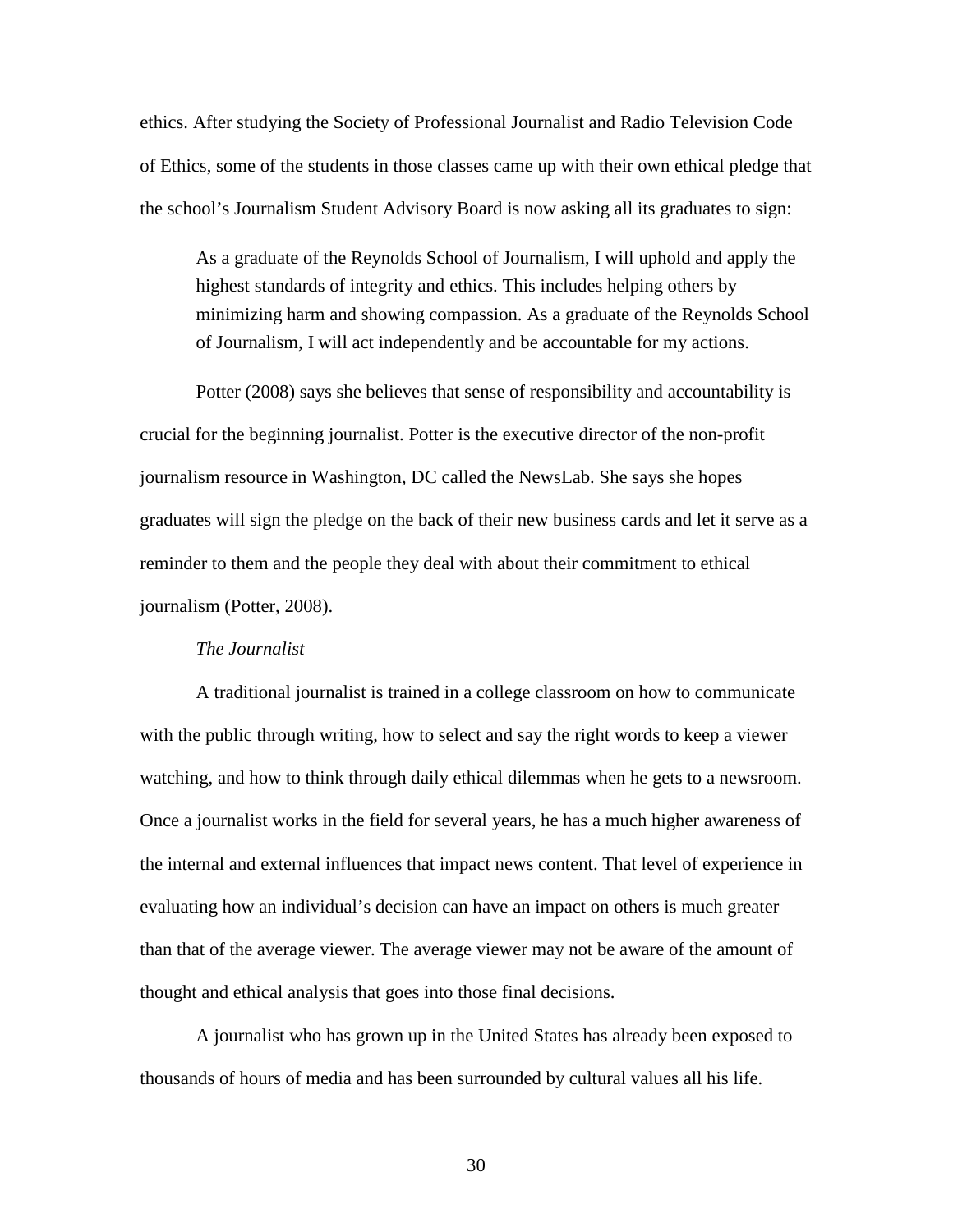Those traditions can be so engrained that he may not be able to separate his personal values from the collective norm. Those individual characteristics and morals of a journalist are present regardless of the broadcast station or media organization they work for.

#### *Professional Codes of Ethics*

 Once a journalist graduates, he is not on his own when it comes to ethical decision making. Many are encouraged to become members of the Society of Professional Journalists or the Radio and Television News Directors Association, which both share a dedication to ethical behavior and have their own Code of Ethics (Appendix  $D \& E$ ) that they encourage their members to adhere to throughout their career. Both organizations acknowledge that their codes are not a set of rules, but they are used as a resource. The two organizations also hold workshops every year and conduct lectures in the community and on college campuses to share examples with inexperienced and veteran journalists to enforce their codes and to try to maintain media credibility for the profession.

 Even though members pay to belong, SPJ and RTNDA do set the high standards for all American journalists to follow. Since 1909, SPJ has promoted the free practice of journalism and high ethical standards through its 10,000 members who work at newspapers, radio, and television stations around the country. The four tenets that the organizations promote are to: 1) seek truth and report it, 2) minimize harm 3) act independently and 4) be accountable (Rosenauer, 2004).

 RTNDA claims to be the world's largest and only professional organization serving the electronic news profession. It is made up of more than 3,000 news directors, news associates, educators and students involved in the production of news for all media.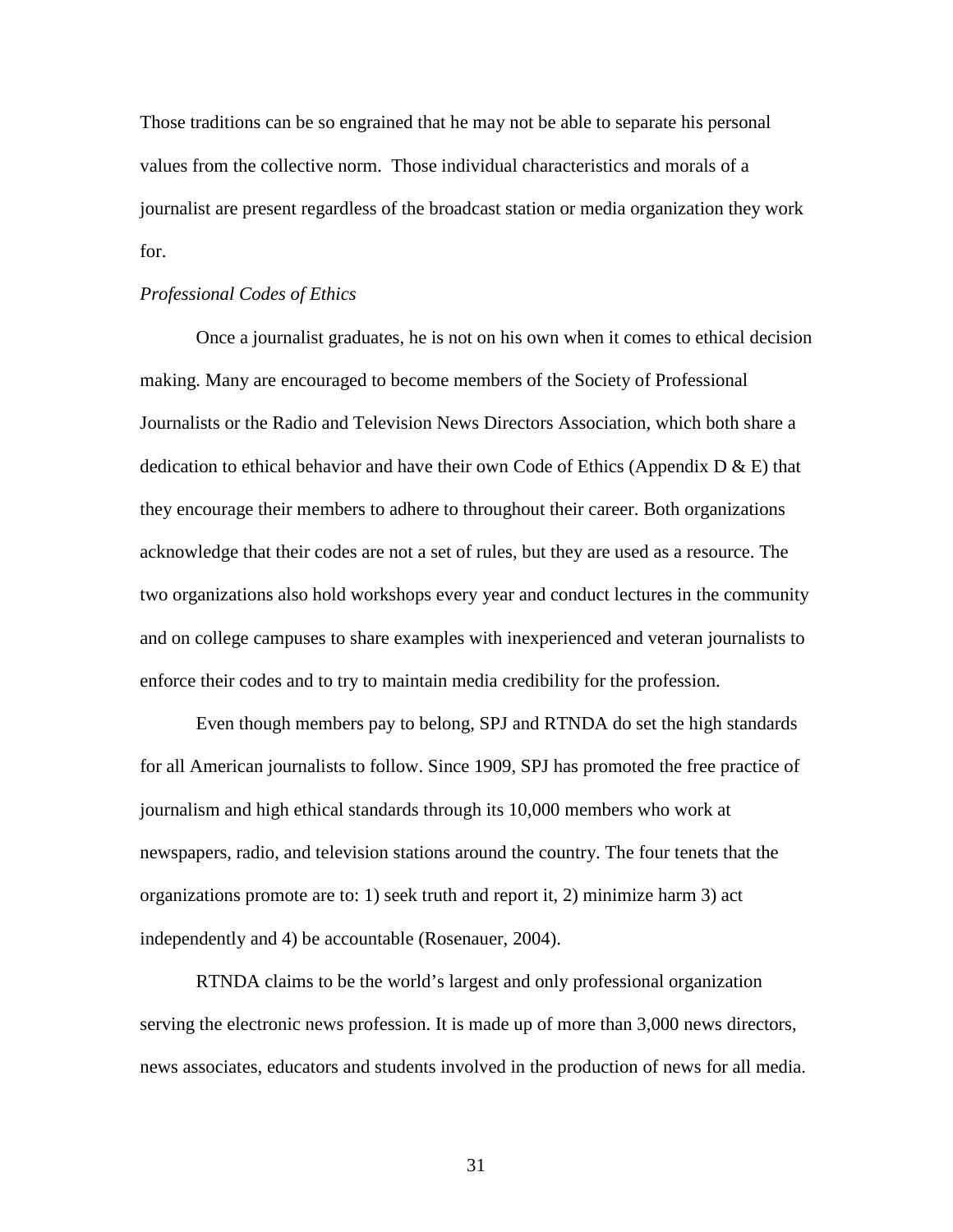The organization's purpose is to set standards of news gathering and reporting.

### *Journalistic Ethics on the Frontline*

 Ethics in a television newsroom is generally an everyday dilemma. Similar circumstances occur in every workplace, but journalists face unique ethical circumstances that challenge them to test their personal morals against their professional ethics. So much information feeds into an assignment desk and to reporters through email, satellite feeds, news services, and phone calls that ethical decisions start the minute journalists start reading their daily email, answering phone calls, and doing interviews. How they handle those decisions depends on their training, gender, education, personal experiences, social status, religious, and family backgrounds.

 The perception of the situation must also be considered since the journalist may not realize there is an ethical decision to be made. For example, when a reporter or videographer is forced to make instant decisions in the field, he may not have time to consider the different ethical codes or seek the advice of an experienced colleague. He must rely on his own upbringing and trained decision-making.

 Photojournalists and reporters also make ethical decisions while they are on the scene of an incident without any input from an assignment editor or a news director. A videographer may decide in the field to not shoot the bloody sheet of a murder victim so that the station does not even have the footage so the producer would be tempted to air the video. A reporter may forego an interview with the family who just lost a child in a drunk driving car accident because he feels it is not the right time to talk to them about the circumstances.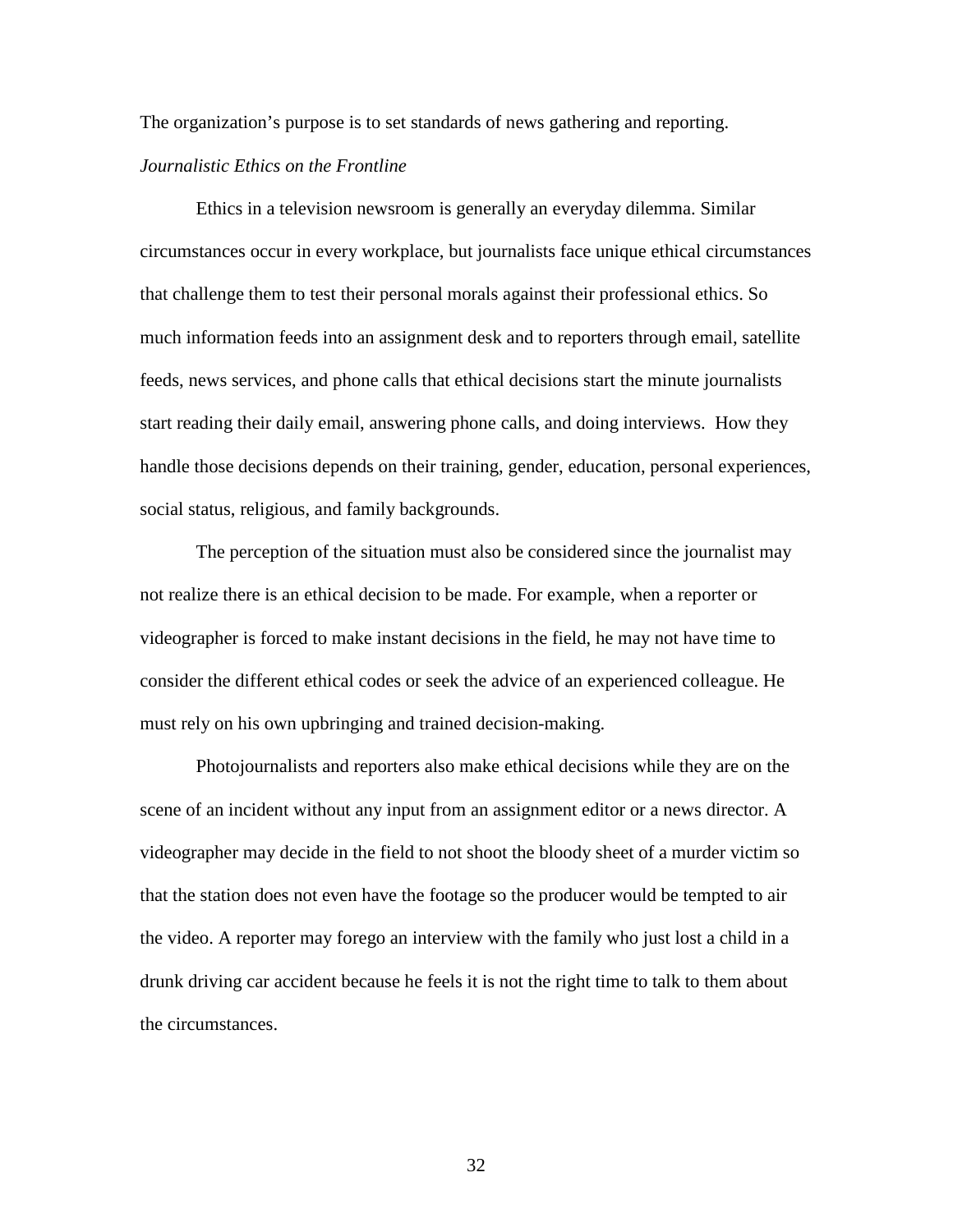Those are decisions that they make as individuals, but they may base those decisions on training they received from a journalism school or moral values they learned from their family (McKay, 2008).

 Most researchers agree that ethical behavior begins from the time a child is able to determine the difference between what is right and wrong. By the time most people graduate from high school, possibly attend college and work in different professions, there is no doubt that we all have faced some ethical or moral decisions. There are only a select few professions in which ethics play a bigger role than in the medical and journalism field.

 One major ethical decision broadcast newsroom employees have been faced with since the late 1980's is whether or not to use video news releases in their daily newscasts. Once the public information tool turned from the print form into the video form, broadcasters have been tempted to use it as a resource. VNRs come free via satellite, the mail, or even delivered by hand, and so they are an easily accessible resource to fill a news hole. The problem for the TV news industry is not that these video news stories are supplied for them. Stations can legitimately use all or portions of the video for free, but they are bound by their journalistic ethics to disclose if they got the stories or footage from someone other than their own employees.

 The Society of Professional Journalists and the Radio and Television News Directors Association address the issue of VNRs in their code of ethics and in frequent updates to their members when issues regarding their use arise.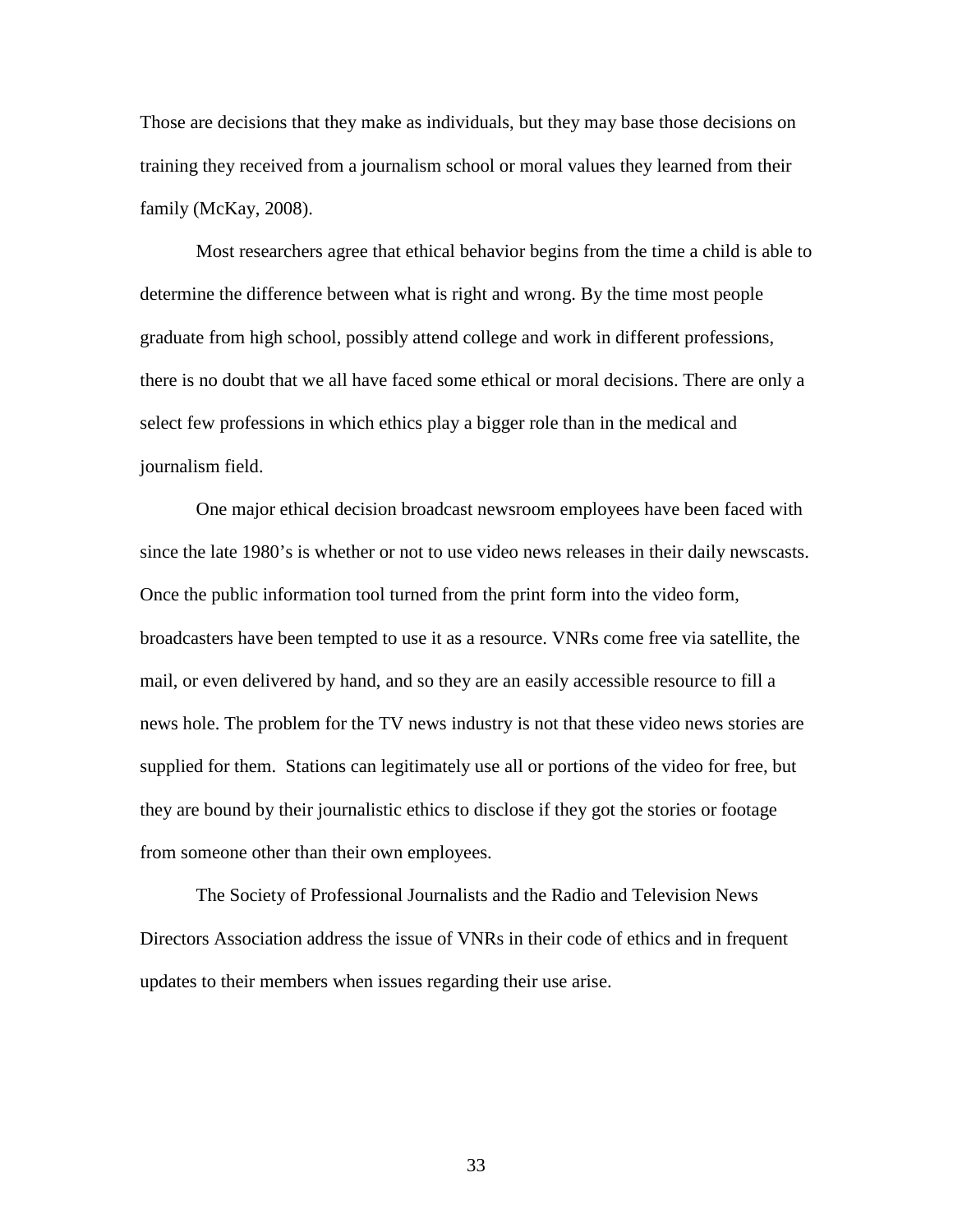SPJ and RTNDA both lashed out against the Bush administration's use of fake television news reports and the professional laziness of the news organizations that use the video press releases without traditional journalistic editing and responsibility (Hill, 2004; Cochran, 2005).

 The RTNDA has a longstanding policy of identifying outside material (Code of Ethics Appendix D). The organization's code of ethics states "Professional electronic journalists must clearly disclose the origin of information and label all material provided by outsiders." Since the Medicare VNRs and the Center for Democracy and Media study in 2005, RTNDA amplified its guidelines to its members reiterating that the commitment to providing accurate and credible news stories also includes appropriate identification of materials from third-party sources. In the CDM study, the authors claim that 77 stations used VNR material in newscasts without identifying the original material. The RTNDA disputed the study saying the conclusions were embellished and the facts were inconsistent. The RTNDA found more than 20 instances where stations did make appropriate disclosures and the number of instances the CMD study cited represented only 10.3 percent of all television stations (RTNDA, 2006).

 The Radio-Television News Directors Association wants the Federal Communications Commission to stop its inquiry of VNRs because it believes broadcasters know how to properly use them. In an October  $5<sup>th</sup>$ , 2006, letter to the FCC, the RTNDA stated:

 Determining the content of a newscast, including when and how to identify sources, is at the very heart of the responsibilities of electronic journalists, and these decisions must remain far removed from government involvement or supervision.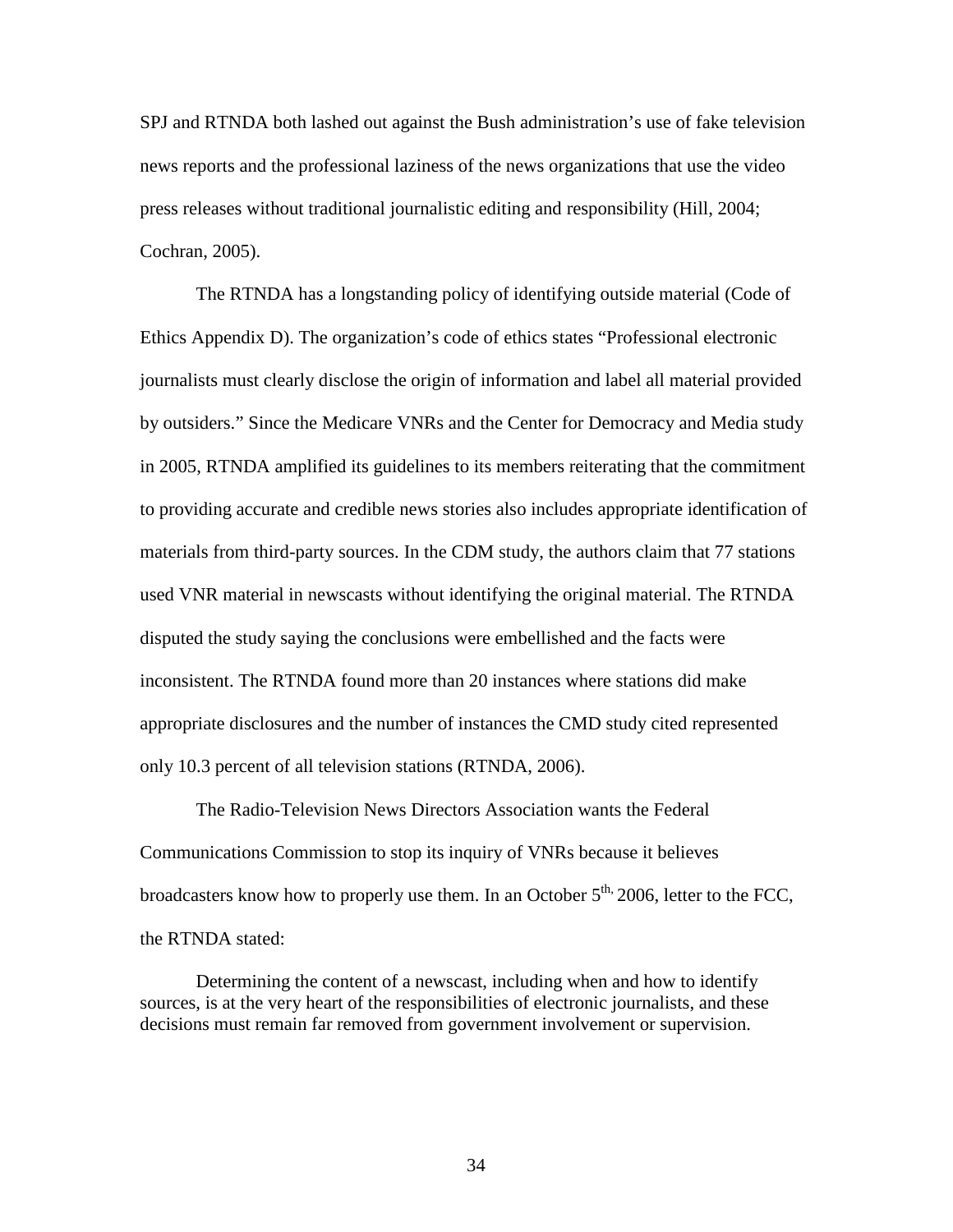The government would not dream of inserting itself into a print newsroom to dictate or otherwise oversee how newspaper editors utilize press releases (RTNDA, 2006).

 Until the Medicare video news releases made the headlines in 2004, FCC commissioners did not investigate the source and sponsorship of VNR messages as a legal matter, only as an ethical one (Pear, 2004). In April 2005, the FCC published a public notice on VNRs saying current regulations mandated that viewers be told the source of a VNR only when stations are paid to air it or when the VNR deals with a political matter or controversial issue (Farsetta, 2005). That public notice got plenty of attention, and it put the spotlight on broadcast stations that received the VNRs. Some stations dispute their use, and others say they use them only if they are identified orally or graphically (Croft, 2008). Representatives for the networks insist that governmentproduced reports are clearly labeled when they are distributed to affiliates (Barstow  $\&$ Stein, 2005). Nevertheless, most do acknowledge that a confusion problem can occur when video news releases bounce from satellite to satellite and from one news organization to another.

 VNRs are viewed as a growing ethical problem because stations' shrinking budgets and bigger news holes are making the use of VNRs more attractive to newsroom executives. Further, producers are confusing the audience when they air video news releases as part of the normal news program content and fail to disclose who supplied the content (Ahrens, 2005). This failure to attribute where the story originated allows the viewer to believe that the station originated the material and not a public relations or health company who was paid to promote a product, enhance an image, or influence customer buying power. The controversy over the disclosure of outside information sources is a serious ethical issue being confronted by the government and broadcast news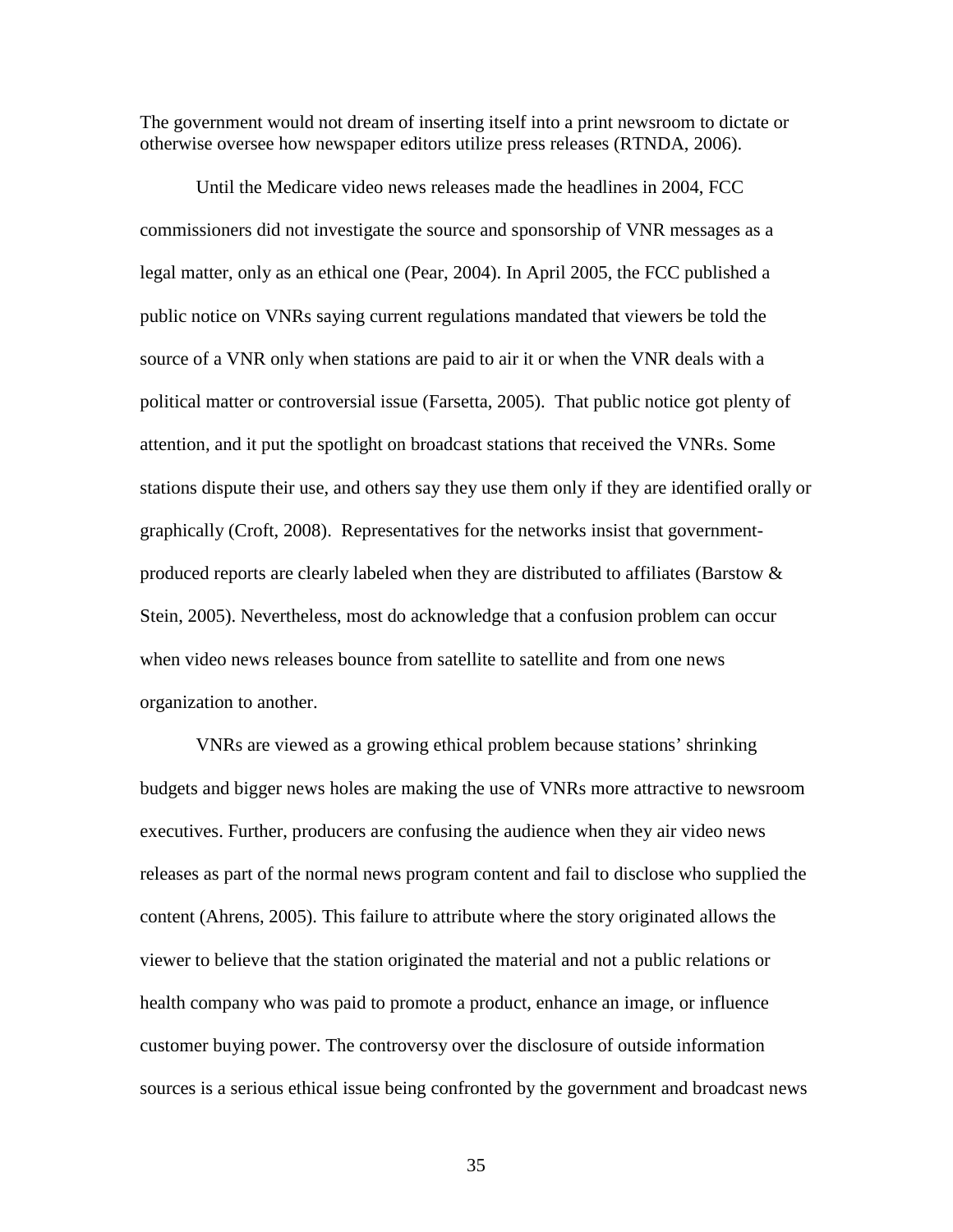stations and networks around the country. Ken Foley, President of the National Association of Broadcast Communicators said in an emailed statement to PRWeek: "even though VNRs are free, broadcasters and cable programmers are totally free, in their editorial discretion, to decide whether or not to use them in whole or in part" (Garcia, 2007)

 The more experience an individual has with public relations generated material; the more likely he is to identify it as such. Most people have seen VNRs, but they may not recognize them as prepackaged material produced by public relations professionals. The reason is because it has the same production values as a typical broadcast news package that airs within the boundaries of a 30-minute daily newscast. The vast amount of exposure to this type of media is typically limited to broadcast professionals who receive the content via mailed tapes, satellite feeds, video downloads, and sponsorship pitches from hospitals and medical companies. When the newsroom personnel receive the VNR, it should be clearly labeled as to its origin and the suggestions on how to use it. Next, it is up to the broadcast personnel to decide how and whether they will they use it. They have several questions facing them at this point: 1) Will it help us fill a time slot? 2) Is it newsworthy? 3) Do we use it in the exact same form they provided it to us? 4) Do we graphically or orally attribute the source? 5) Do viewers care if we give them the same information, and so do we revoice and repackage it and take credit for someone else's work?

 In spite of the ethical training available to journalists in college, media organizations, and professional development, they are also influenced by their religious and family backgrounds and this impacts how they act in particular news situations. In a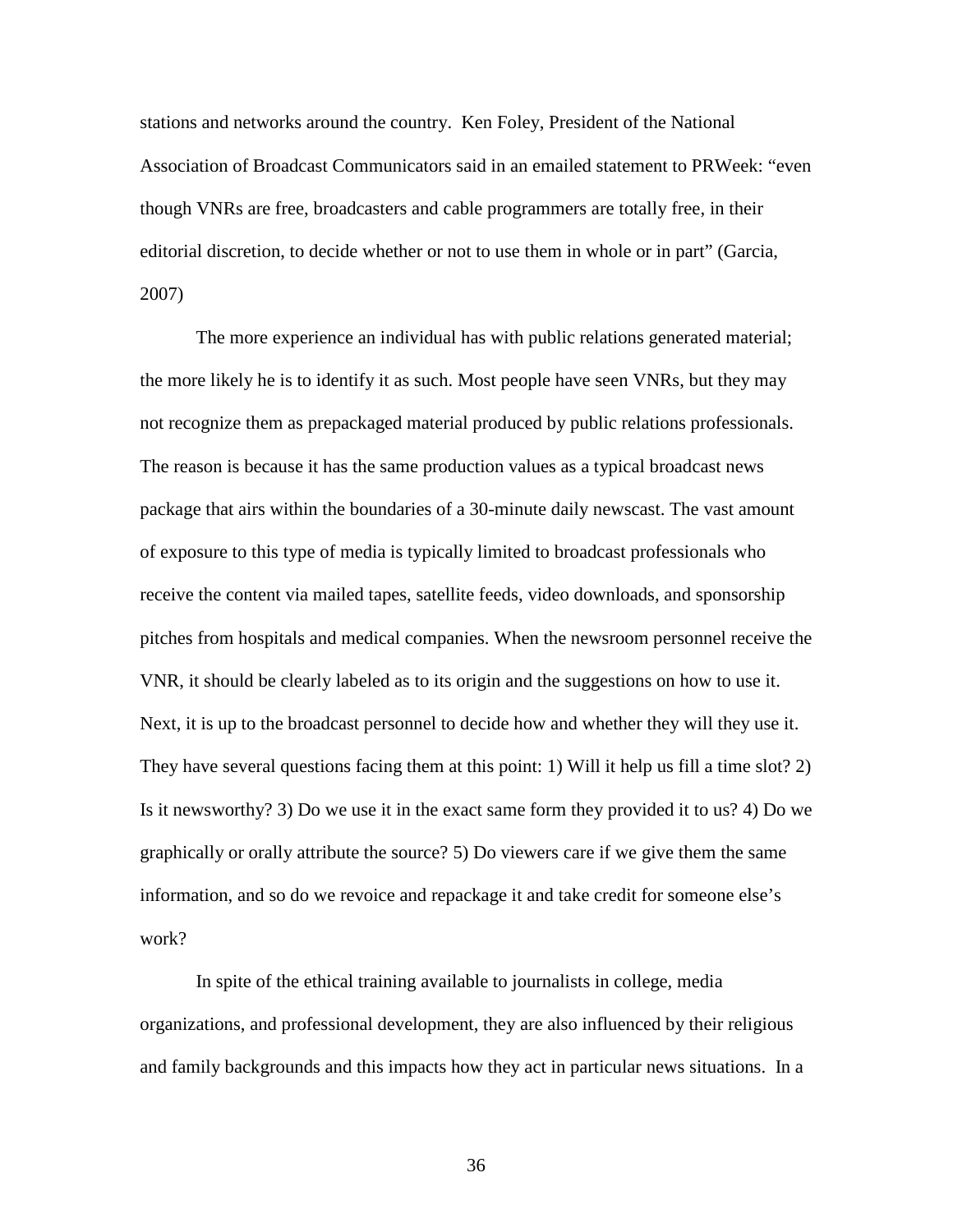2-month participant-observation study, Steele (1987) found that photojournalists indicated their ethical decisions were influenced by their religious and family backgrounds. They had different motivations for their ethical decisions, but said they were concerned about journalistic ethics. In a different ethics experiment, Williams (1997) found that the more experienced journalist is more likely to seek advice from his peers than a less experienced journalist. The last thing that a respected journalist wants to do is to embarrass his profession by doing something that he believes is unethical.

 For individual broadcast journalists to do their jobs accurately and ethically, public relations practitioners need to be proactive in their disclosure by making the source of the information clear. Sponsorship information and its source should be clearly stated in any email, phone call, or packaged material that is delivered to a newsroom. If these steps are taken, the public relations employee feels like he has fulfilled his ethical obligation and adhered to the standards set forth by his profession. Then it is up to the broadcaster to decide if he will continue this ethical practice of disclosure in the form of oral or graphic attribution.

 The broadcast professional must then do what he has been trained to do: evaluate the usefulness of the VNR, how he will use it, and how he will attribute it. The more training and the more experience that an industry professional has with evaluating VNRs, the more he will be able to determine when they are being used unethically. If the individual newsroom employee knows the standards set forth by his professional organizations and its organization, he will know what action to take when the decision is made to use it in a newscast.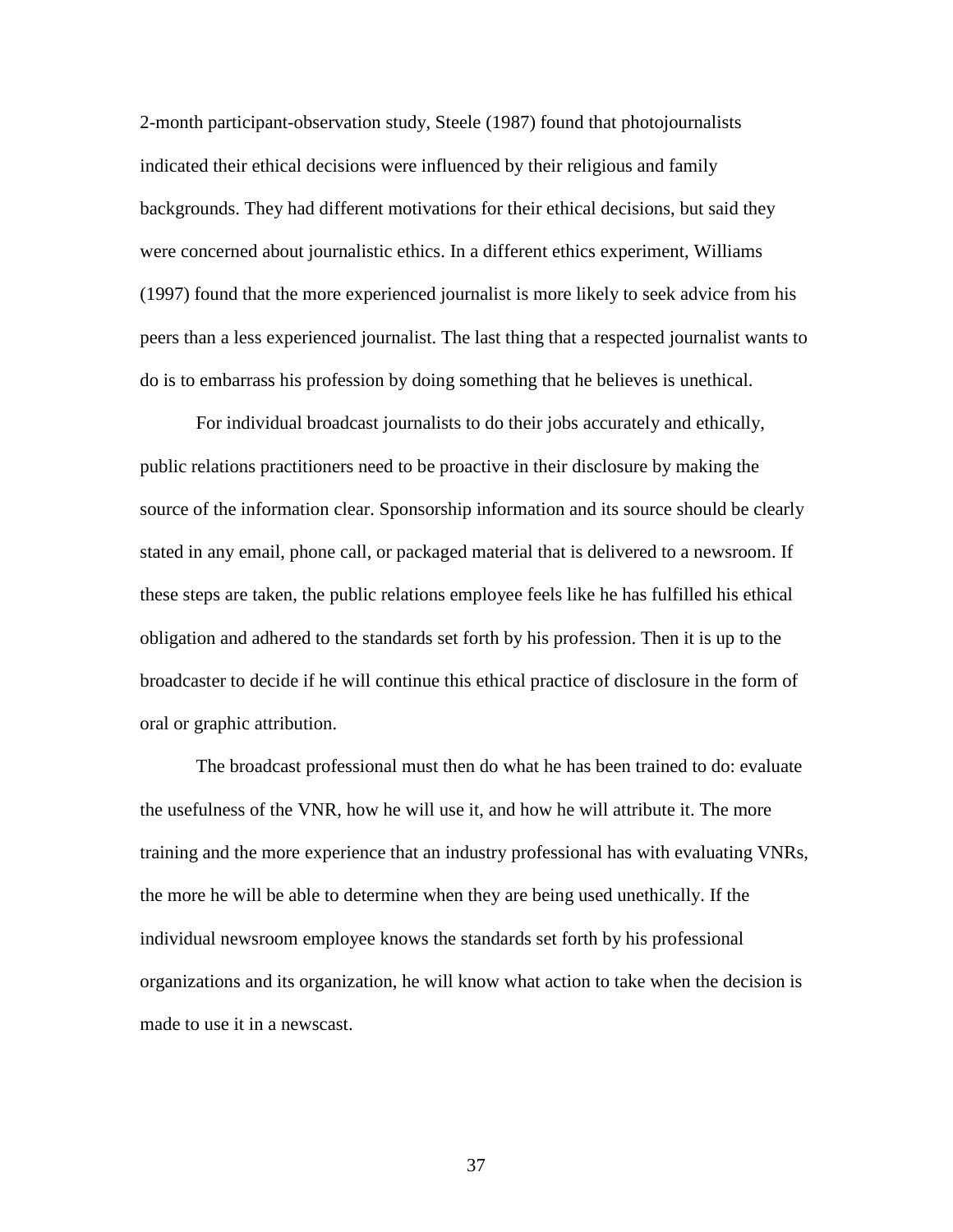Hypothesis 1: The more industry experience a journalist has, the more likely the individual perceives VNR use to be unethical.

## *Journalistic Integrity*

### *Individual Integrity*

 Finding integrity in individuals may not be the easiest thing to label as a characteristic. The different temptations that exist in our society make it even harder for one to claim they have it. The word "integrity" seems to get only a passing mention in the obituaries or some tribute honoring the death of a famous personality. It is even a sadder event when someone returns a missing wallet with everything intact and the media makes it into a newsworthy event because it is now considered to be the unexpected thing for a person to do. One value of having integrity is that people know you abide by your own moral and/or professional code. Observers trust that a person of integrity be one that makes consistent decisions based on individual values and principles. Basically, he does not bow to the pressure of influences such as lying or blaming others to impact the decision that he knows to be the right one.

 Killinger (2007) says integrity is an internal state of being that guides us toward making morally wise choices. That is in contrast to ethics and morality which are internal values recognized by society's standards for the common good. People with integrity have a desire to build a career by dealing with situations honestly and truthfully. Instead of sitting on a pedestal ready for someone to push them down, they build up walls of integrity with a hard work ethic and perseverance. Integrity is also developed when people deal with adversity, and a lack of it is often a sign of someone who would rather find the easy way than the right way. Vanier (2001) advises that our lives and identities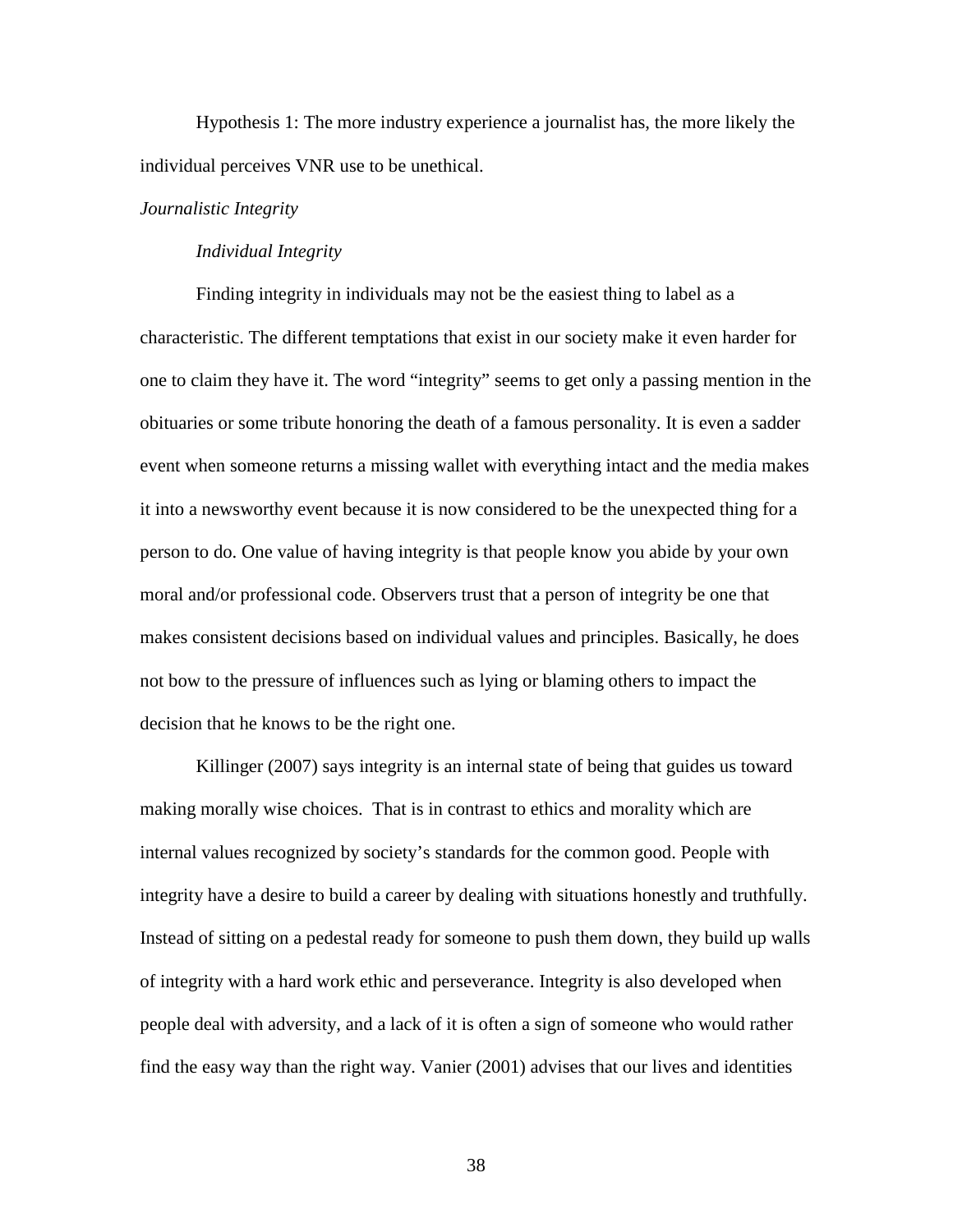are shaped by the important choices we make. If we choose to work for society and act for the good of others, we will reject corruption, power at any price, and all forms of injustice.

 The topic of integrity is something we all seem to be in favor of for our politicians, journalists, and sports heroes, but no one seems to know how to make sure people get it. Everyone promises to deliver it, but many times those promises go unfulfilled. So we may only hear the words when the loss of integrity makes big news. We have seen this in celebrity and political mishaps such as eight-time Olympic star Michael Phelps who lost a multi-million dollar endorsement deal with Kellogg's after he was caught smoking a bong at a party (Snead*,* 2009). Another example is when the governor of Illinois, Rod R. Blagojevich, was charged by federal prosecutors for putting President Barack Obama's Senate seat up for sale (Davey & Healey, 2008).

 Carter (1996) said there are three factors involved in leading a life with integrity: discern what is right and wrong, act on what you have discerned, even at personal cost, and state openly the motivations behind your behavior. He argued "we have a general duty to the right rather than wrong, a duty as absolute as the duty to follow God's will." Carter says he believes that there is a current lack of integrity in American politics and that our trust in elected officials is drastically low. Polls back up his argument: a 2005 *Washington Post*-ABC News Poll (Morin & Balz, 2005) showed that for the first time in Bush's presidency, 58% of Americans questioned his integrity. New Jersey Governor Jon Corzine may have won his race by using integrity as an issue, but when his relationship with ousted state-worker union leader Carla Katz was reported, 58% of respondents in an opinion poll questioned his integrity (Margolin, 2008).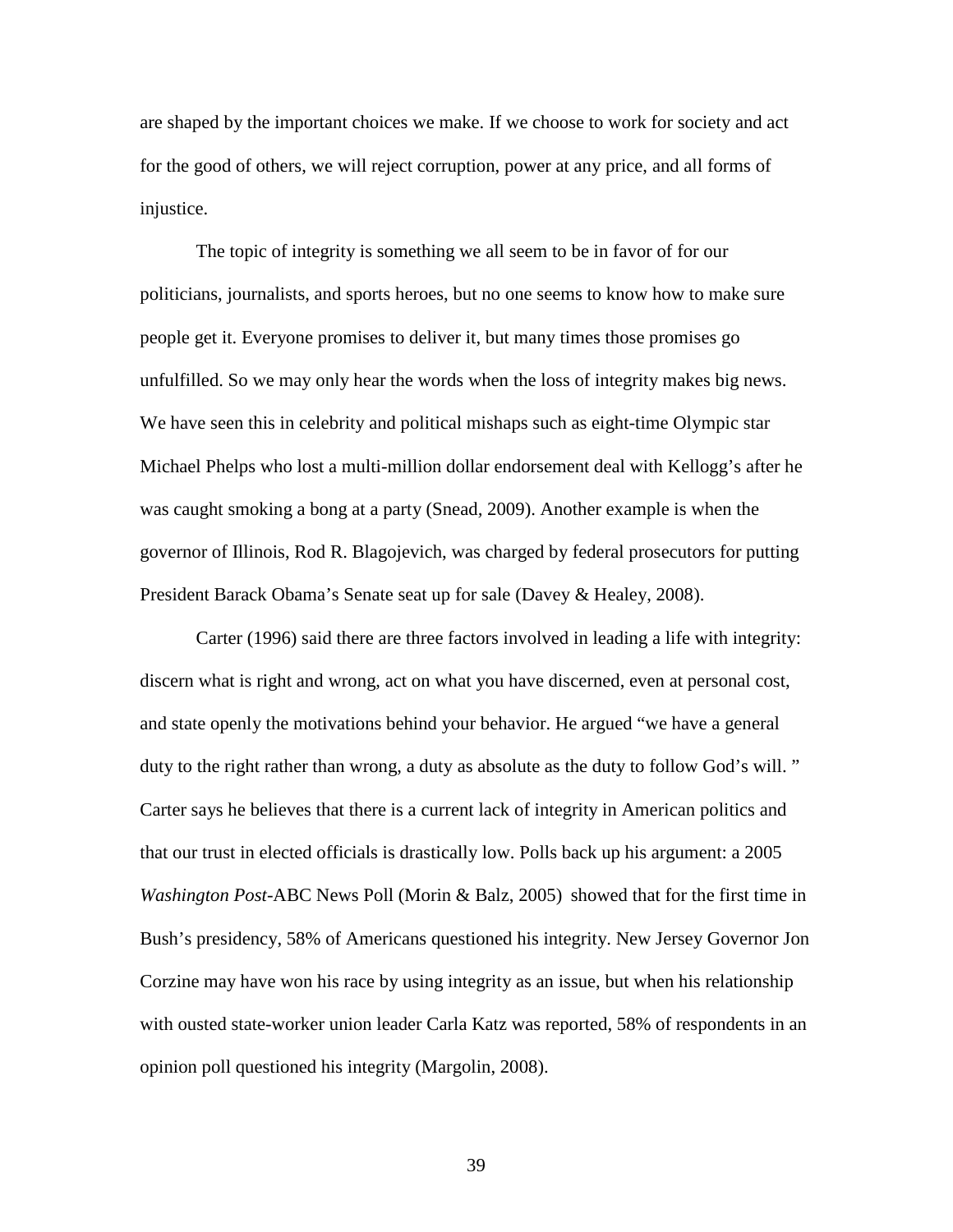# *Professional Integrity*

 The preamble to the Society of Professional Journalists' Code of Ethics states, "Professional integrity is the cornerstone of a journalist's credibility." Thousands of paying members of the society share this dedication to ethical behavior and they adopt this code as part of their commitment to the Society's principles and standards of practice. These journalistic codes are designed as guides through numerous difficulties to assist journalists in dealing with ethical dilemmas so they can maintain a sense of professional integrity. The code gives journalists a framework for self-monitoring and self-correction as they pursue professional assignments. The core commitment to SPJ is to seek the truth and report it by making sure all information is accurate and identified from proper sources (Society of Professional Journalists, 2009).

 The Project for Excellence in Journalism is an initiative started in 1997 with a double mission to evaluate the press and help journalists clarify their professional principles to restore integrity in the profession. It was originally affiliated with the Columbia University Graduate School of Journalism, but since July 1, 2006, it joined the Pew Research Center in Washington, D.C. and expanded its research activities. The innovative idea was to bring together professionals with years of experience and expertise to identify models of quality in local television news. The original Committee of Concerned Journalists who worked on the PEJ was made up of reporters, editors, producers, publishers, owners and academics that were worried about the future of the profession. They felt that to secure the future of journalism that journalists from all media, geography, rank and generation had to be clear about what sets this profession apart from other endeavors. At this time, many felt it was crucial to clarify and raise the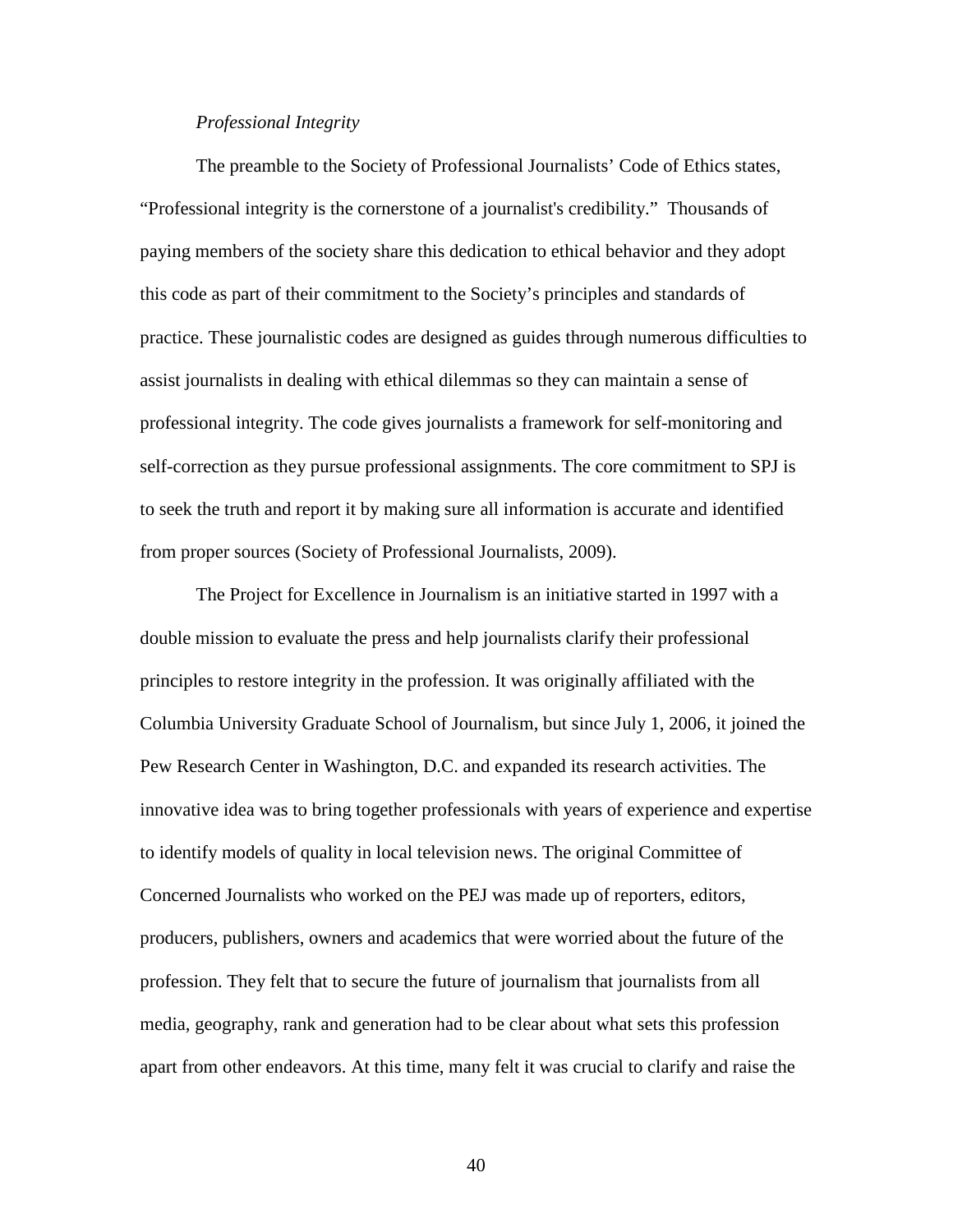standards of American journalism. Journalists themselves were found to be losing confidence in their professionalism and purpose (Baird, Loges, & Rosenbaum, 1999).

 In the late nineties, the manner in which reporters around the country covered the Clinton-Lewinsky sexual controversy, as well as, the actions of the prosecutor are one major incident in journalism history when journalists themselves felt it was time to restore integrity in their career of choice. As we have learned, the press generally loses when it comes to the court of public opinion, and that truly showed during the President Bill Clinton, Monica Lewinsky, and Kenneth Starr coverage. In a Pew Research Center poll of 844 people taken from January  $30<sup>th</sup>$  to February 2, 1998, nearly two thirds said the media had done only a fair or poor job of carefully checking the facts before reporting the story; 60% said the media had done only a fair or poor job of being objective on the story, and 54% thought the press put in a fair or poor performance in providing the right amount of coverage ("Clinton Moral," 1998). Following this trouble at the White House in the late 1990's, there never was a better time to start examining what journalists can do to improve and to recapture public respect.

 News organizations as a whole face an uphill battle in regaining the public's trust (Juhre, 2003). Skepticism over the media and what they report is not necessarily a new concept, but the damage to the press' reputation created by the 2003 *New York Times*  Jayson Blair scandal has led to much discussion of how news organizations can do a better job of policing themselves and rebuilding public trust. Blair's discrepancies in reporting inaccuracies and plagiarizing launched a massive internal review of *The New York Times'* hiring, management and reporting practices. It also resulted in Blair's resignation as well as a staff-shakeup ending with the resignation of two of the paper's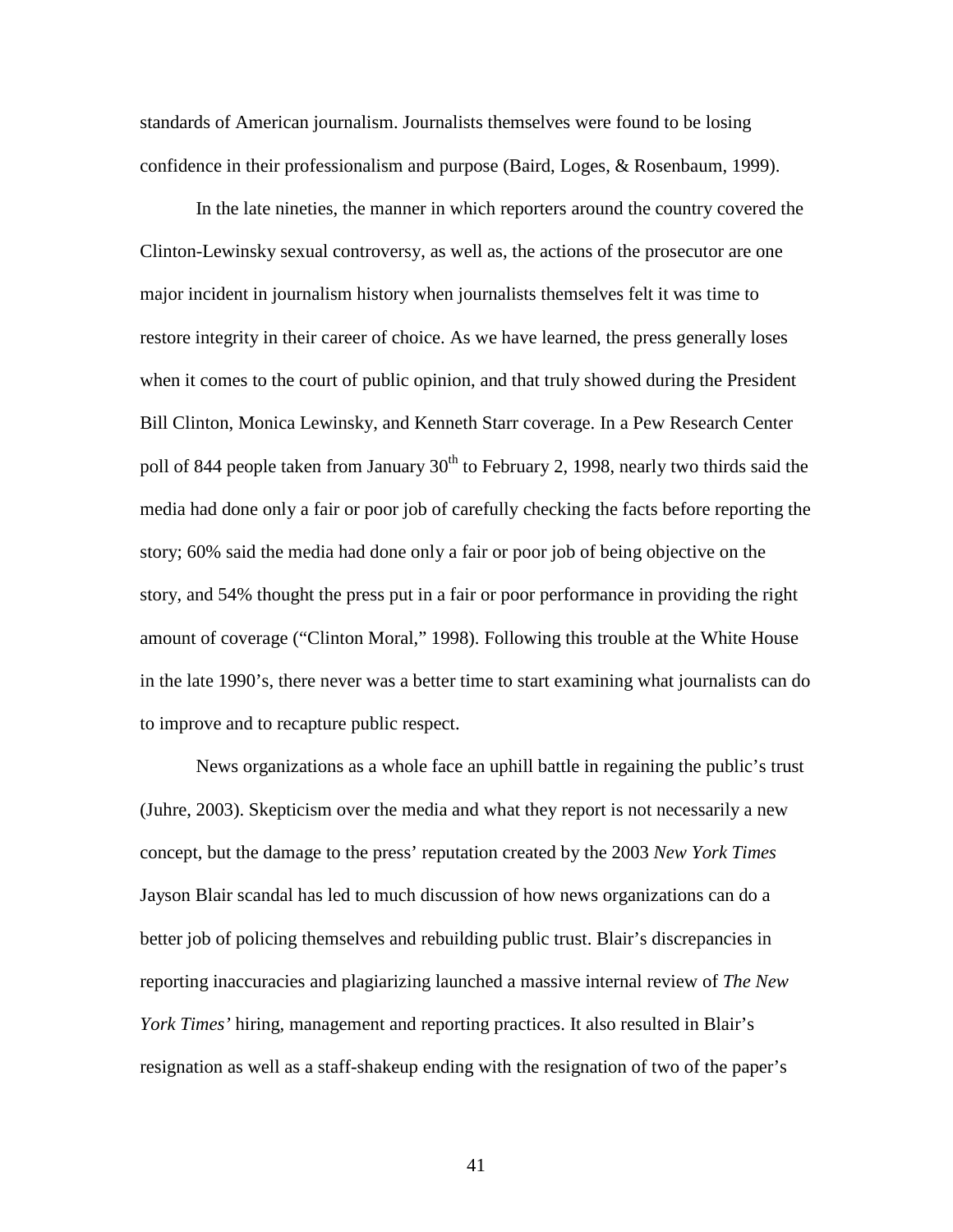top editors, Howell Raines and Gerald Boyd. While leaving a scar on the reputation of one of the country's most influential newspapers, *Times* publisher Arthur Sulzberger Jr. called the Blair scandal "a low point" in the paper's 152-year history ("Jayson Blair," 2004).

 Building professional integrity back into print and broadcast journalism is a work in progress, and there are sometimes public accolades for those who make a stand. *The New York Times* (Joachim, 2007) gave a nod to journalistic integrity when it reported that PC World reinstated its top editor, Harry McCracken, who had quit days earlier over the executive's decision to not run an article critical of an advertiser. Readers praised McCracken on message boards and blogs for sacrificing himself in the name of journalistic integrity to publish the article "10 Things We Hate About Apple" on the magazine's website.

 The heads of major multimedia organizations use the term journalistic integrity in their mission statements and as a means to try to entice others to believe their intentions. Time Inc. claims on its company website, www.timewarner.com, that it has had a long tradition of journalistic integrity dating back to its founding in 1923, and that it strives to maintain those stringent standards of journalistic integrity (Time Warner, 2009). In an effort to buy the *Wall Street Journal* and its parent company Dow Jones, Rupert Murdoch, the chairman of News Corp., promised the owners that he would retain the journalistic integrity of the newspaper (Mills, 2007). These promises are based on convincing people that they will stay true to the core foundation of journalism, which includes integrity in the search for reporting the truth.

As part of earning back integrity, all journalists must prove that they pay attention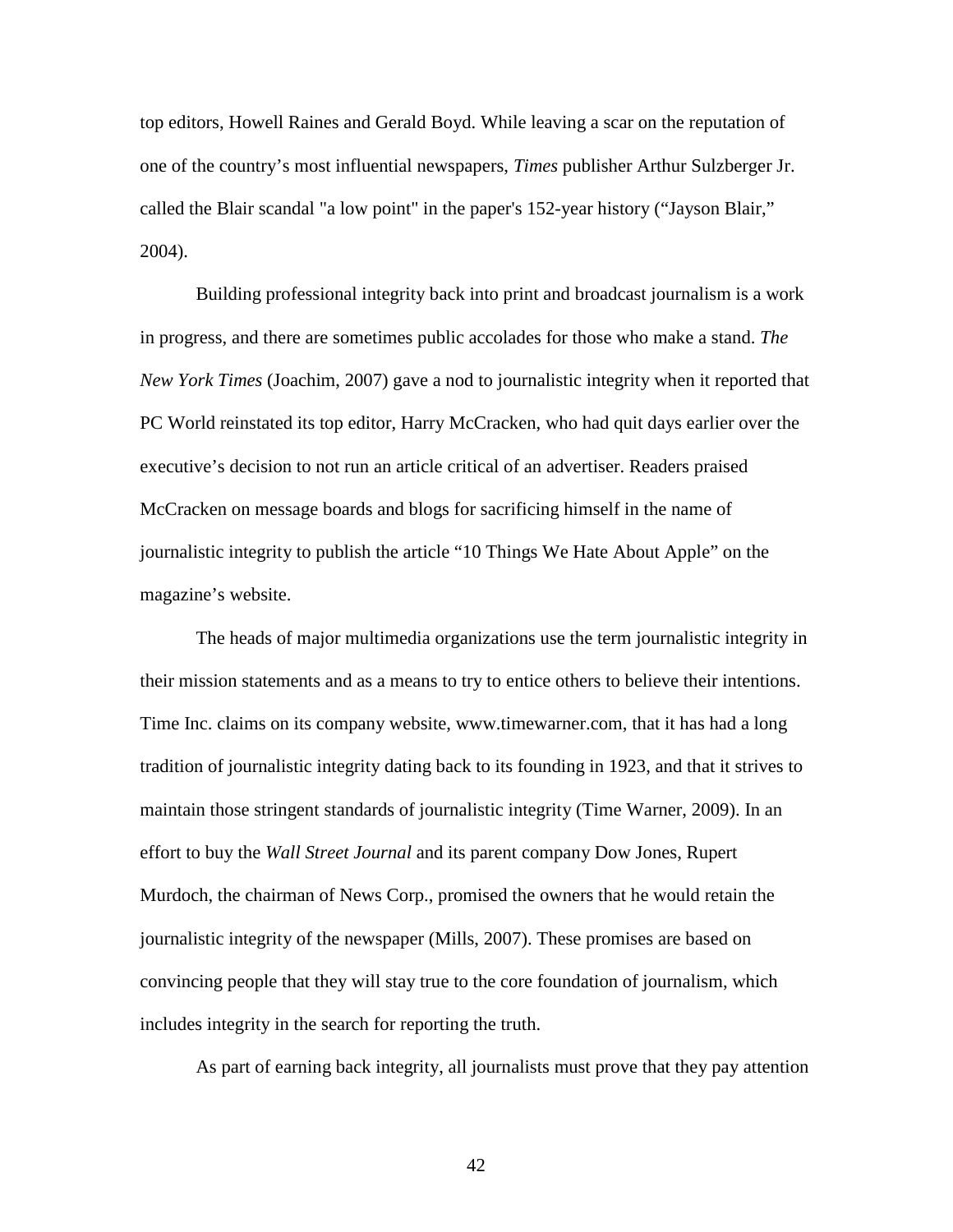to detail on every story regardless of how insignificant it may be. The description of "lazy" is attached to journalists when they do not perform the job to its full potential which includes getting the facts right and making the story objective by making sure the viewer gets the entire story. As a person who gets interviewed a lot by the media, Jack White believes he knows why people do not think journalists have integrity. White is the lead man of the band White Stripes, and he says "Journalists are inherently the laziest people on earth. Even in the age of Google, they don't do any work to check what they're writing about… I'd say 90% of what they get is from the press release." ("Jack White Brands," 2007). His point is that not only do they have so much information at their fingertips that they can use to check facts, it just takes one lazy journalist to detract from the integrity of the entire profession and make people question what they read or hear on the news.

# *Perception Levels of Integrity*

As long as we continue to have accounting scandals and widespread corporate fraud, professional ethics and integrity will remain a hot topic because the public continues to be greatly alarmed about the absence of responsible truth telling. Journalists with years of experience in the field know this better than anyone. When it comes to making decisions that will bring into question their individual integrity and possibly the professional integrity of their news organization, journalists should be very aware that their actions would be scrutinized if they violate the public's trust.

 Since they have not experienced it, average viewers and college students learning about the profession are not aware of how many ways a viewer can be manipulated by sources. They do not realize the pressures of daily competition and the influence it can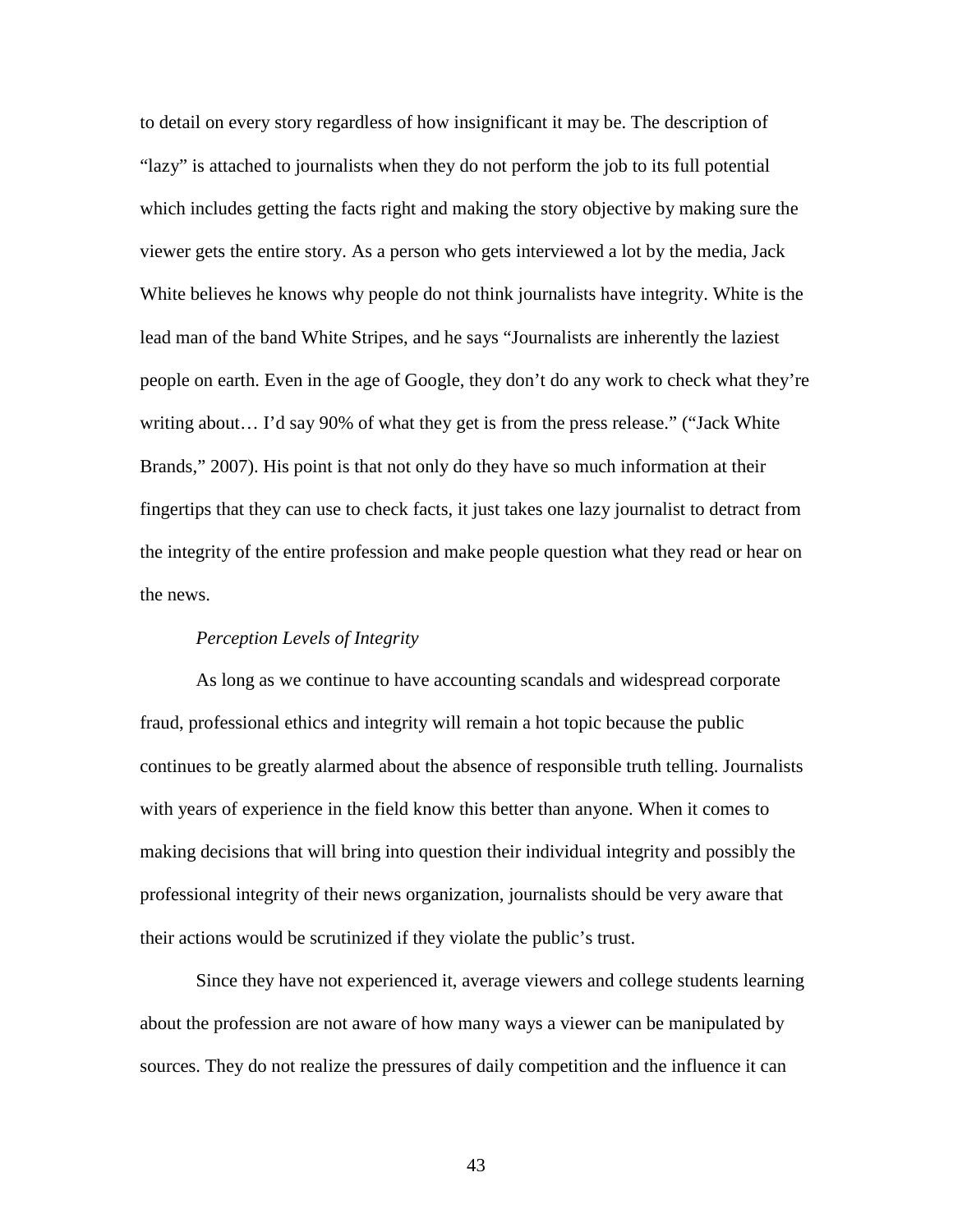have on the order and choice of stories. Without a full understanding of how detailed every aspect of the job is, they do not realize how easy it could be to make a mistake that can haunt you for the rest of your career.

 Journalists must have the courage to stand up to their editors and news directors and other bosses when the need arises and refuse to take a story beyond where sound journalistic principles allow (Baird, Loges, & Rosenbaum, 1999). Thomas E. Patterson of Harvard's John F. Kennedy School of Government said, "journalists have to say, 'Here's the example of the kinds of things we won't do'—and then don't do it. And if journalists do it, someone must tell them, 'You're violating the standards of your profession. Stop it' (Patterson, 1994*)."*

 Those tempted to cheat or lie to colleagues, bosses, or the public are far less likely to do so if they have to face these people daily (Killinger, 2007). When a journalist is faced with the decision of trying to claim another's work as his own, he is less likely to do so if he knows it can damage his individual and professional integrity if his colleagues find out. That is where the issue of how broadcasters use VNRs comes into play in the newsroom. The news gatherers in a television newsroom understand the difference in a video produced by their co-workers and one that is provided by an outside source.

 Broadcast news employees are aware of the guidelines for attributing video news releases and other public relations material supplied by outside sources. They not only learned about it in college, but in hands-on training, legal seminars, and in the ethical codes enforced by their organization and profession.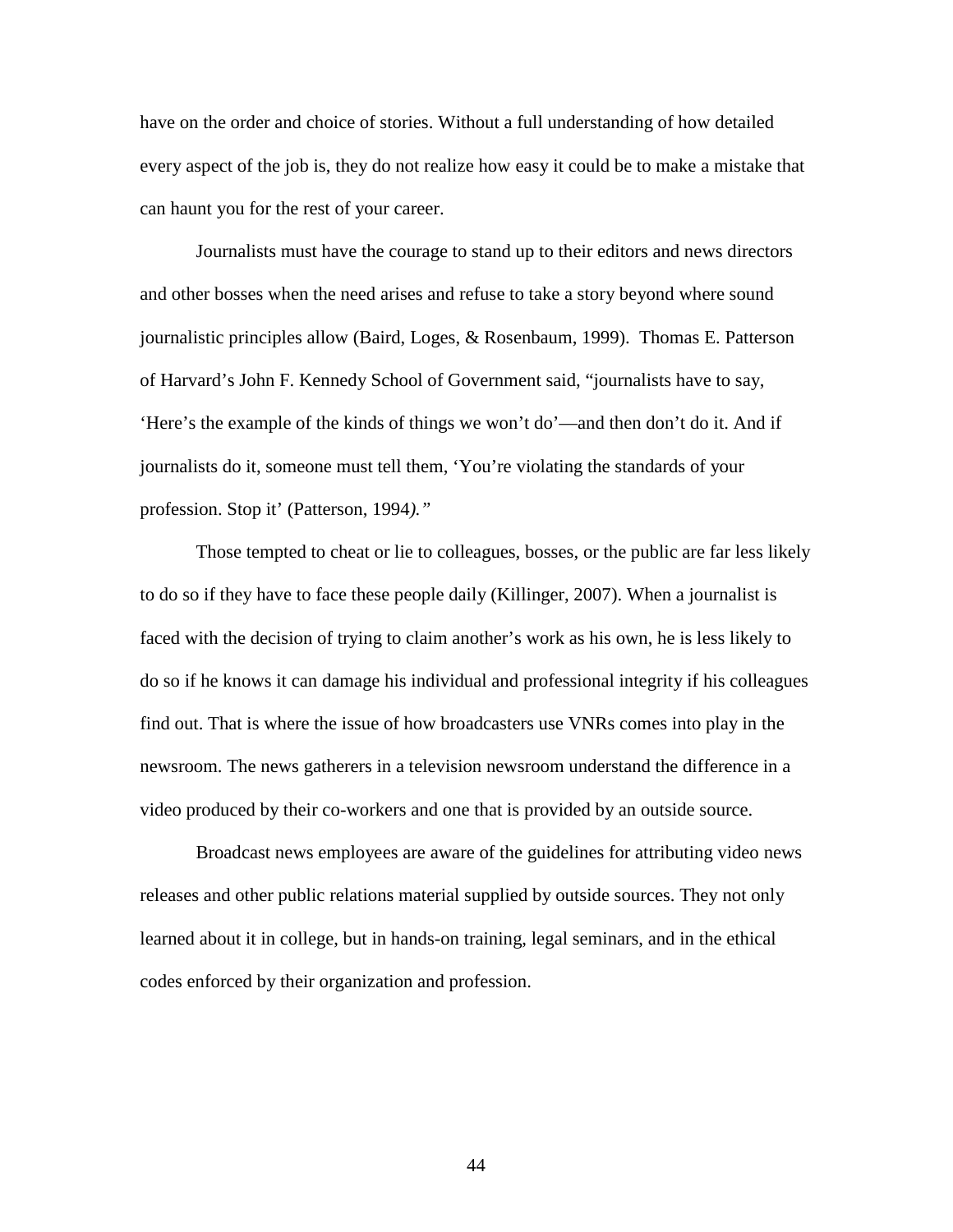If they choose not to abide by them, they are knowingly deceiving the public when they use any part of the supplied visuals or script without giving the production company credit orally or graphically for supplying the content.

 Newsroom employees are knowledgeable about how they should treat public relations material. They are aware of all the outside influences because they are aware of all the different forms available for them to use. Whether it is a press release or a video news release, journalists are charged with checking the facts and labeling their sources be it orally or graphically. It is the veteran journalist who knows that if he does not face every story with the knowledge that he will stay true to the core mission of the basis of journalism and its professional codes, there will be a loss of journalistic integrity that so many organizations are trying to restore.

 Hypothesis 2: As an individual's industry experience increases, the more likely the individual believes that VNR use will negatively affect journalistic integrity. *Journalistic Independence* 

 When teenagers think of being independent, making one's own decisions without being influenced by parents is what comes to mind. For journalists, the term independence means being free from obligation to any interest other than the public's right to know. A journalist is unparalleled to other occupations in his responsibility to gather information and present it to the public, to seek out the truth and report it as fully as possible.

 As we have seen in recent years, politicians who take bribes, corporate executives who take from their own company, and investors who bilk their clients out of thousands of dollars have left people doubting that they can trust almost anyone. Those types of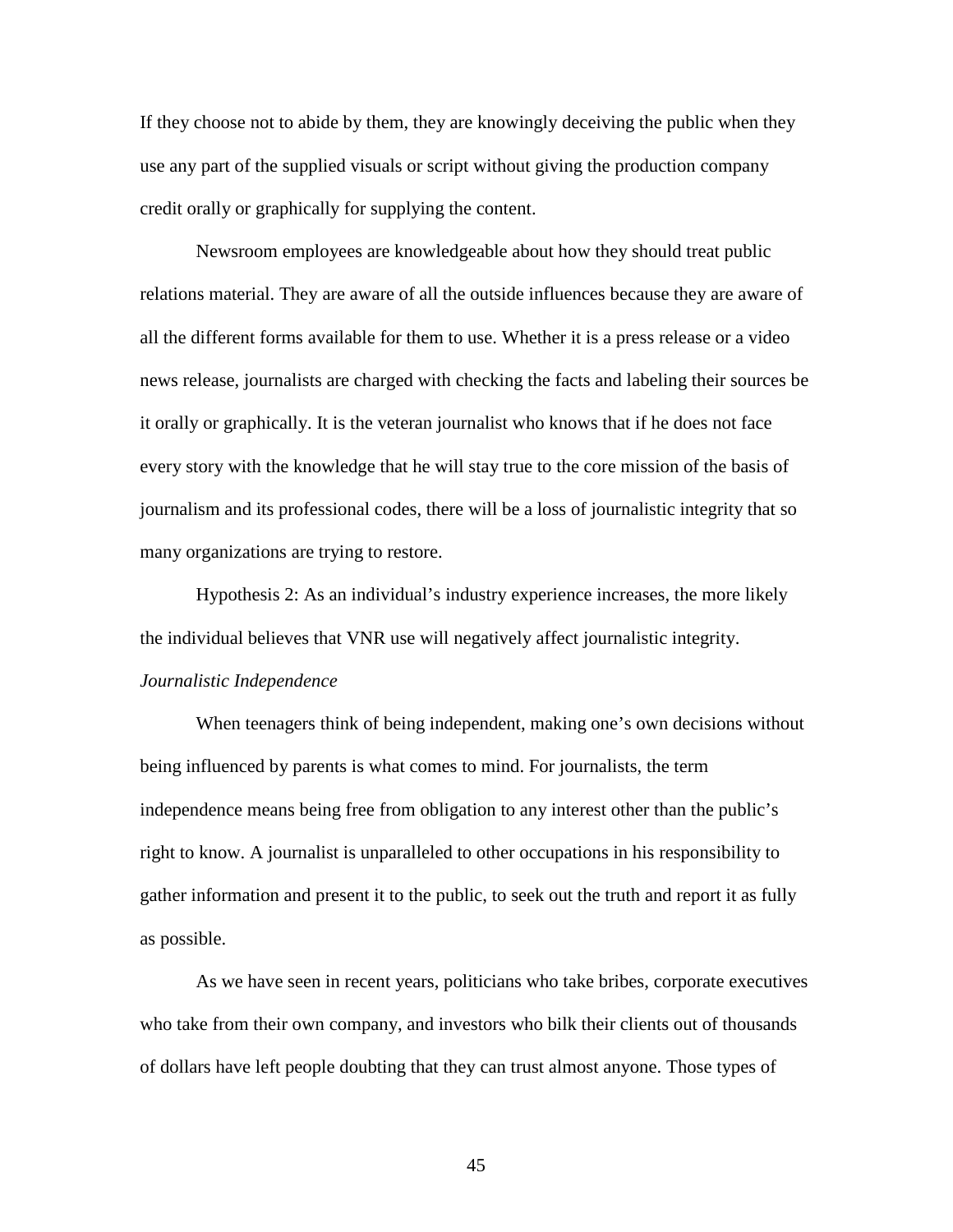situations also make one believe that someone is always "in" with someone else to get what they want. To battle that distrust, members of The Society for Professional Journalists emphasize the following as points to remember when it comes to maintaining independence:

- Avoid conflicts of interest, real or perceived.
- Remain free of associations and activities that may compromise integrity or damage credibility.
- Refuse gifts, favors, fees, free travel and special treatment.
- Shun secondary employment, political involvement, public office and service in community organizations if they compromise journalistic integrity.
- Disclose unavoidable conflicts, and be vigilant and courageous about holding those with power accountable.
- Deny favored treatment to advertisers and special interests and resist their pressure to influence news coverage.
- Be wary of sources offering information for favors or money; avoid bidding for news.

 While journalistic independence may be one of the guiding principles at the heart of the role as truth seekers, it also serves as an ethical compass (Steele, 1987). The concept can tell us where we can find some balance when it comes to the influences of our own self interest, internal and external competition, and deadline pressures. The principle of independence can also guide journalists in their responsibility to the public.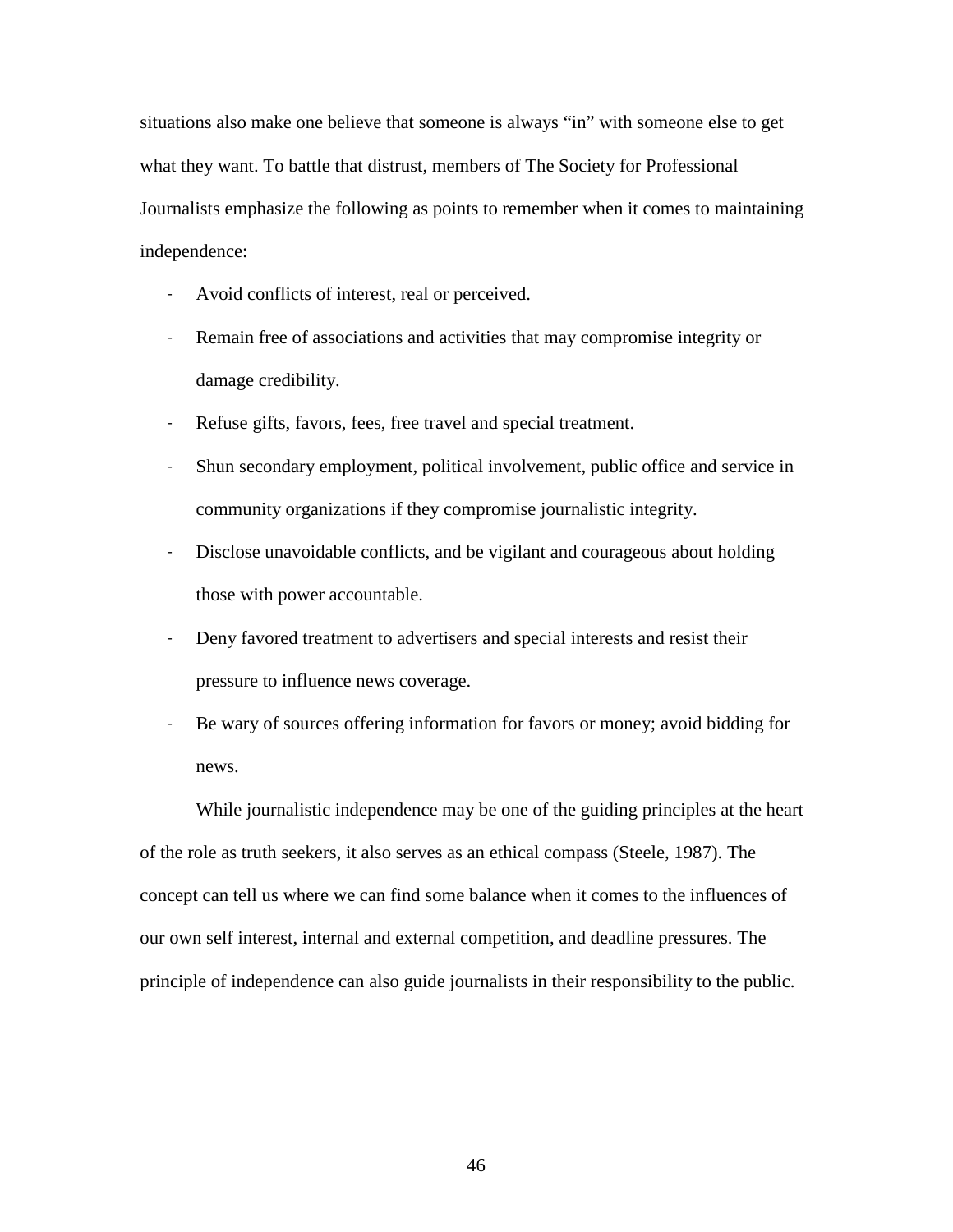Clark (1994) says he believes the continual fight to be independent of corporate pressures can be a good thing because it reminds journalists that they are supposed to be connected to the public and serve their interest rather than a client's.

While some may question independence as a proper principle for ethical guidance, others say journalists can not be too detached from the people they serve. Public journalism is about connectedness, bringing journalism and the public together to better serves community, to provide for civic good, and to accomplish democratic goals. Eisner (1994) says being independent also means that you give up some things personally and collectively as a media organization to maintain a certain amount of distance to preserve integrity. The role of a journalist is truly unique.

 At least one media organization is trying to be an example of an operation that acts independently of outside influences. The online television and documentary news network, "The Real News Network," launched in 1997 with the promise to focus on providing independent and uncompromising journalism. On its web site, the network claims its producers and journalists will not blindly follow wire services or official press releases that attempt to set the news agenda (www.therealnews.com, 2009). To further its goals to be an independent network, The Real News is financially supported exclusively by donations, and refuses funding from advertising, government, and corporations. In today's economic times, that is a network truly trying to take a stand in the name of independent journalism.

 While they may know what they are supposed to do, journalists are still as subject to influence as any other individual. This allows public relations practitioners for politicians, institutions, corporations, health agencies, and non-profit organizations to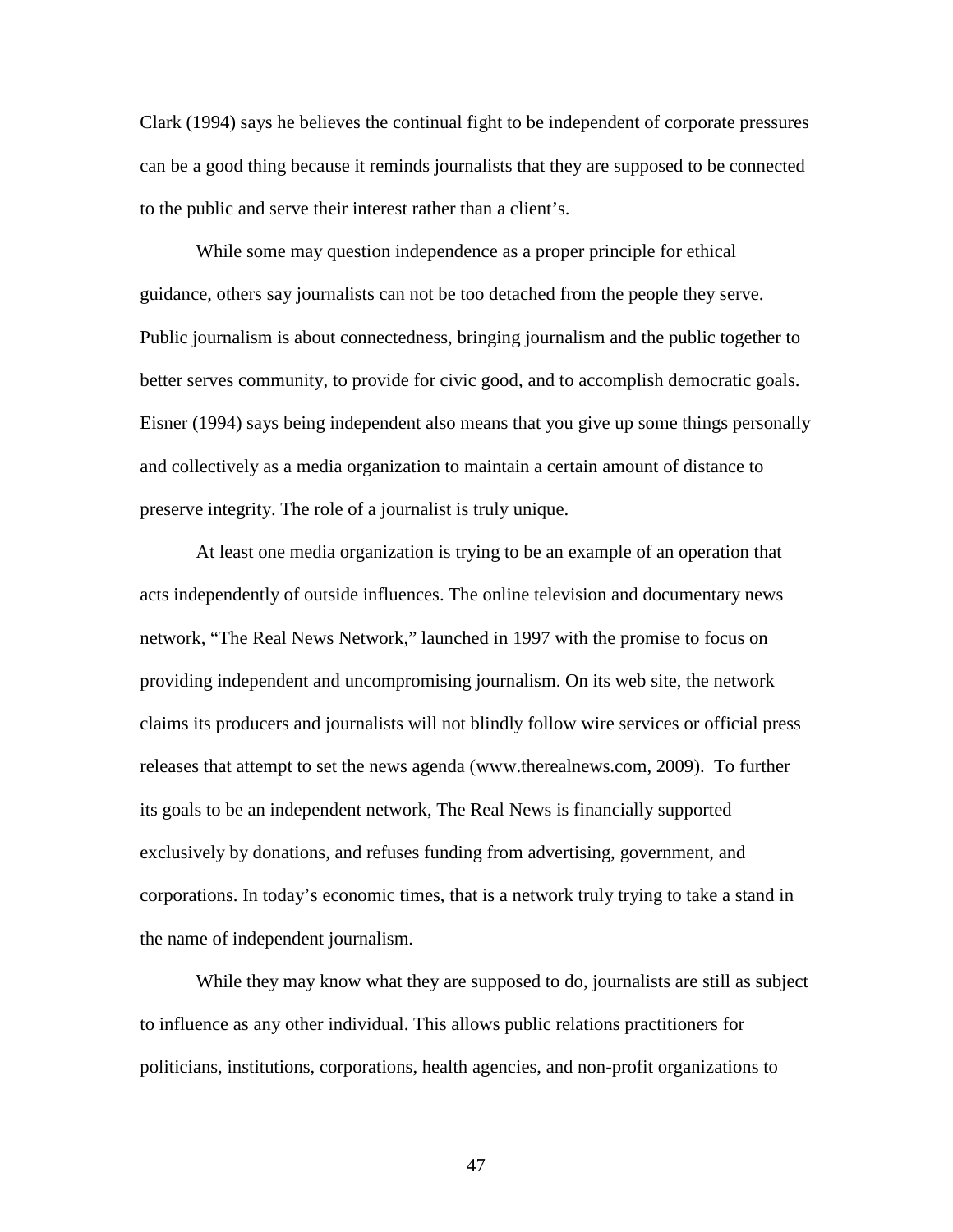come into the picture. For example, the public relations advocate plays a major role in getting the message out about his particular interest. This means that the people who want to get their message across know that they have to get that message delivered to the mass audience through reputable journalists who work for television stations, newspapers, and internet media agencies.

 If public relations specialists do not use the broadcast or major newspaper source, their message may be ignored. Therefore, an experienced public relations person knows the immediacy and pressure that a journalist is under to make his deadline. They know how to help a reporter make a story happen. This relationship between journalists and public relations personnel is becoming a growing one because of three reasons: station budget and staff cuts, an increase in the news hole, and an increase in media competition (Owen & Karrh, 1996).

 It is public relations practitioners who provide the numerous video news releases (VNRs) and press releases that flood a newsroom via fax machines, emails, radio actuality lines, and regional and national satellite news feeds. For many journalists, the amount of information provided is overwhelming. The average broadcast news viewer does not realize and would have a hard time conceptualizing the entire gate keeping process that a news organization goes through in a day. A good public relations practitioner who knows these constraints and knows how the "media game" works can turn this competitive pressure into an advantage for him and his organization.

 Health VNRs and sponsorships are two of the ways that major hospitals, medical companies, and pharmaceutical companies have learned to work around the independence game and make sure good information gets out regardless of the source.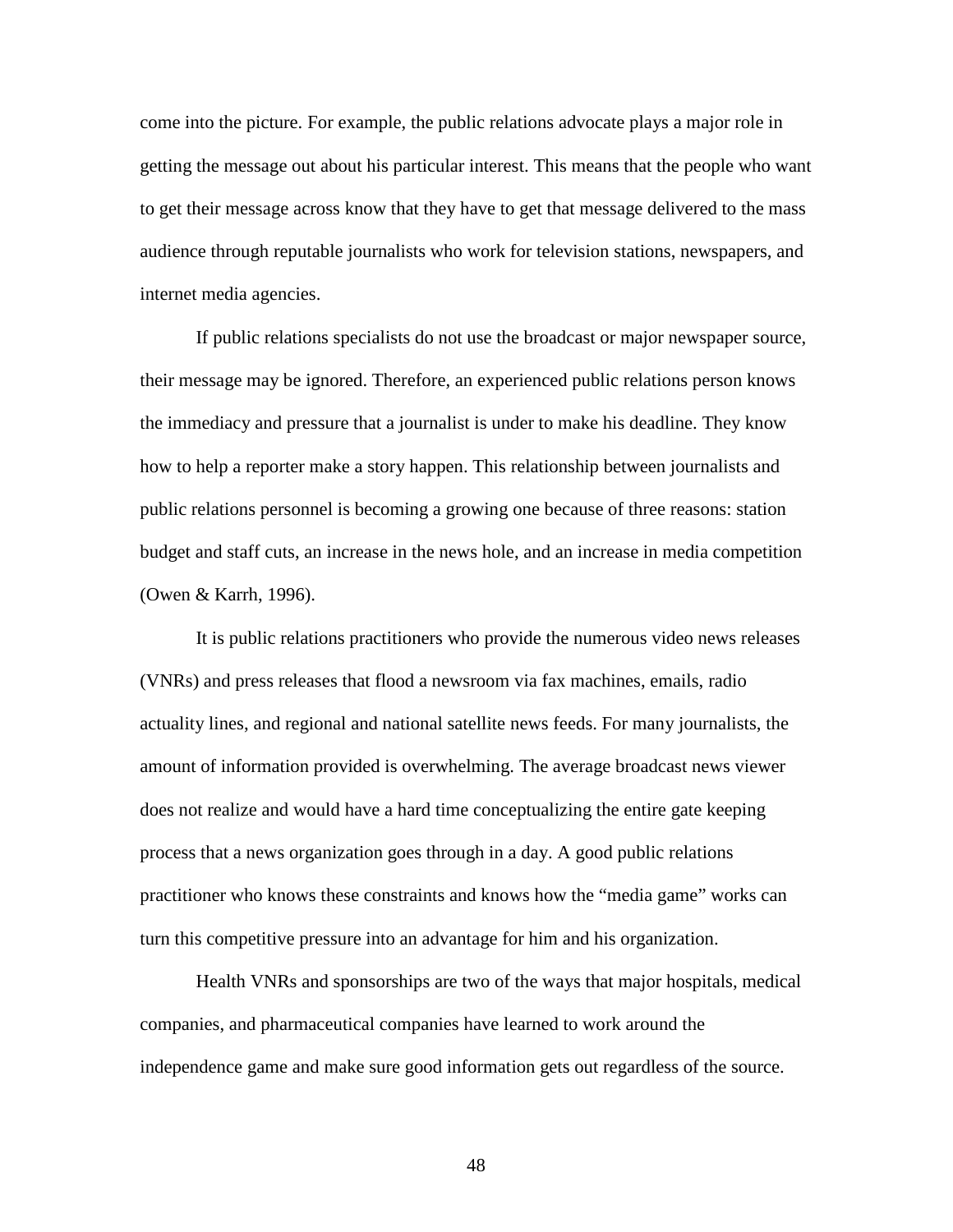This type of public relations material is not going away anytime soon because of the market value it adds for the hospital or company. For example, a story called "Same Day Teeth" about a quicker way of doing lower-jaw dental implants was put out by the Mayo Clinic news service. The news service was started in 2000, and its weekly Medical Edge stories go out to 130 TV stations in the U.S. and Canada. That one story resulted in 175 calls, 23 scheduled appointments, and downstream revenue estimated at \$345,000. The Mayo Clinic's media relations manager, Lee Aase, noted that 8.6 million people watched the December 2001 Medical Edge stories. The value was greater than ten times the cost of producing the shows (Lieberman, 2007).

 President of the Carnegie Corporation, Vartan Gregorian, may have summed up the independence debate over unidentified VNRs and the relationships between journalists and public relations professionals best. Gregorian said, "Choice can be manipulated. Choice without knowledge is no choice at all" (Lieberman, 2007). Such statements are what critics of VNR use in broadcast news believe is the heart of this issue -- the public needs to know who the reporters' source of information is. They need to understand up front if it the information provided, whether legitimate or not, is part of a sponsored business deal with a hospital or other corporation.

 On May 12, 2005, PRSA's President and CEO, Judith T. Phair testified before the U.S. Senate Committee on Commerce, where she supported legislation requiring full disclosure of the sources of government VNRs. She stated that disclosure to the public of sources could come in many forms, but the decision as to how it should be revealed should ultimately be the responsibility of the broadcaster.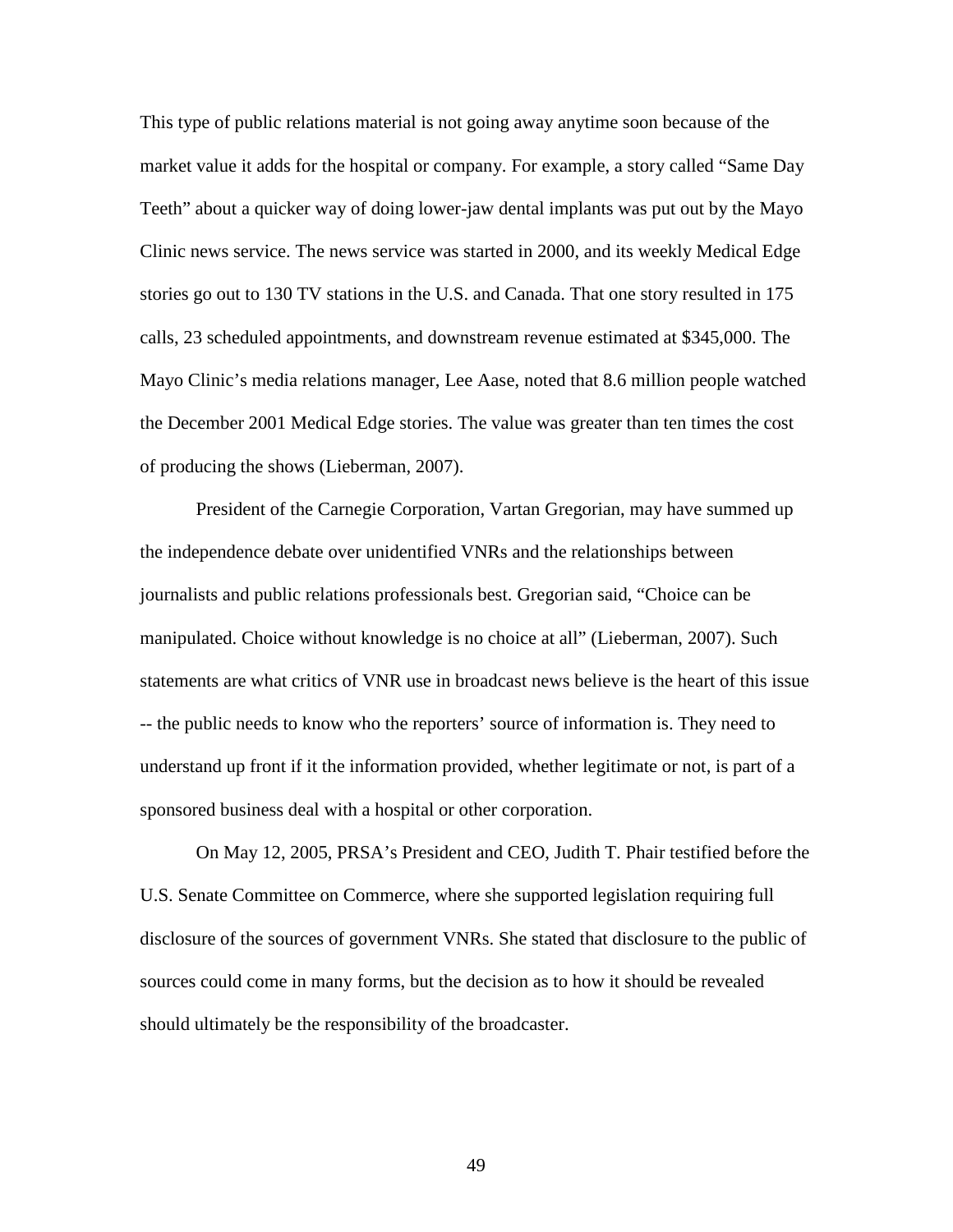"We believe public relations professionals involved in producing video news releases should provide broadcasters with all the information they need in order to decide the best way to use the information contained in the releases." –Judith T. Phair (PRSA, May 12, 2005)

 Professionals in the broadcast industry have their own opinions related to the use of VNRs, but with ever-tightening budgets and bigger news holes to fill, they say they do not always have a choice except to use the material they have. It is the same economic situation with hospitals and medical companies who are dealing with cost cutting by healthcare firms. Consequently, the relationship is viewed as a symbiotic one where the news staff deems they are doing viewers a service by providing them medical information from respected health care providers. The problem arises in the situations where broadcasters treat the information as their own work and do not identify graphically or orally that the hospital provided the medical information.

 News Director Regent Ducas of KCTV in Kansas City said he does not sense there is a need for a full-time health reporter (Lieberman, 2007). Since his station had a lucrative partnership with the HCA hospital system until the end of 2006. Other news directors such as Sam Rosenwasser, president and General Manager of WTSP-TV in St. Petersburg said his station has not pursued one, but would "entertain anything it if it makes sense" (Lieberman, 2007). These experienced news professionals are just a couple of many around the country who are approached daily by outside companies trying to air their message anyway they can. Professionals or companies also know that these types of pitches by health care companies, corporations, and government entities are just one way they can supplement their local station's income. While, they are aware of what giving in to the influence of others means, broadcasters also know it infringes on their effort to be an independent media organization.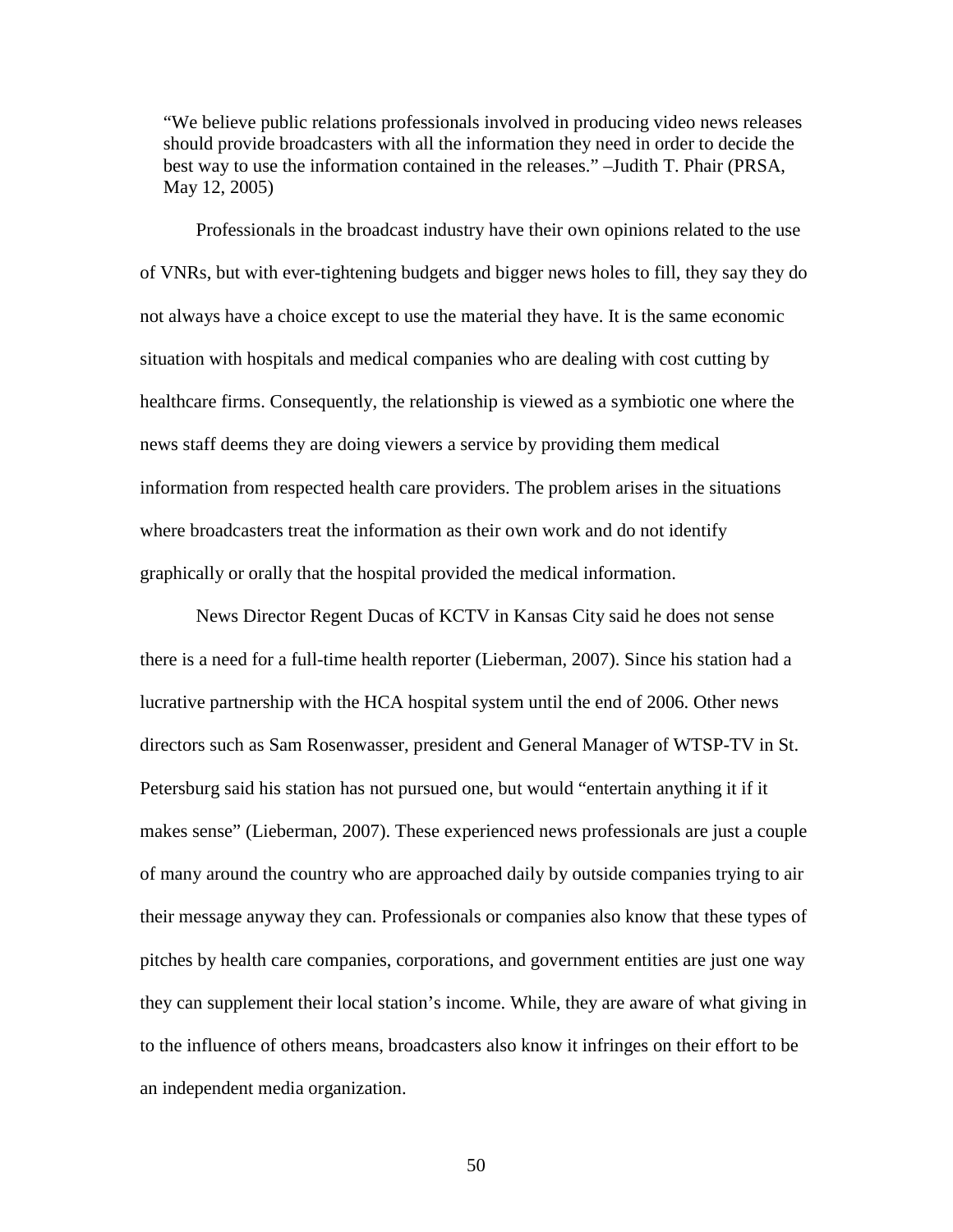Hypothesis 3: As an individual's industry experience increases, the more likely the individual believes that VNR use lowers journalistic independence.

#### *Professionalism*

 To some, it may come as a surprise that the concepts of objectivity and professional journalism are recent developments in the United States. Within the first one hundred-plus years of the republic, journalism was regarded as highly opinionated and partisan (McChesney & Nichols, 2005). The first generations of U.S. journalists did not have a commitment to neutral, value-free news reporting. Opinions on slavery, the dangers of imperialism, and the need for providing common welfare were the topics of scores of articles written by many journalists who could not claim that their writing was free of bias.

 It was not until the nineteenth century that a range of newspapers and magazines turned into a lucrative publishing venture. At this time, the goal became to generate as many readers as possible which led to the rise of sensationalism, blatant fabrication of stories, widespread bribing of journalists, and other sorts of deceptive practices that undermined the legitimate function of journalism (McChesney & Nichols, 2005). During the 1912 presidential race, all three challengers to President William Howard Taft -- Democrat Woodrow Wilson, Progressive Theodore Roosevelt, and Socialist Eugene Debs -- publicly criticized the corruption of the press. The challengers had reason to argue because Taft's family owned the *Cincinnati Times-Star*. Journalism historians view the time period from 1908 until 1912 as the birth of professional journalism since publishers finally realized that partisan and sensationalistic journalism were undermining their business model (Winfield, 2008).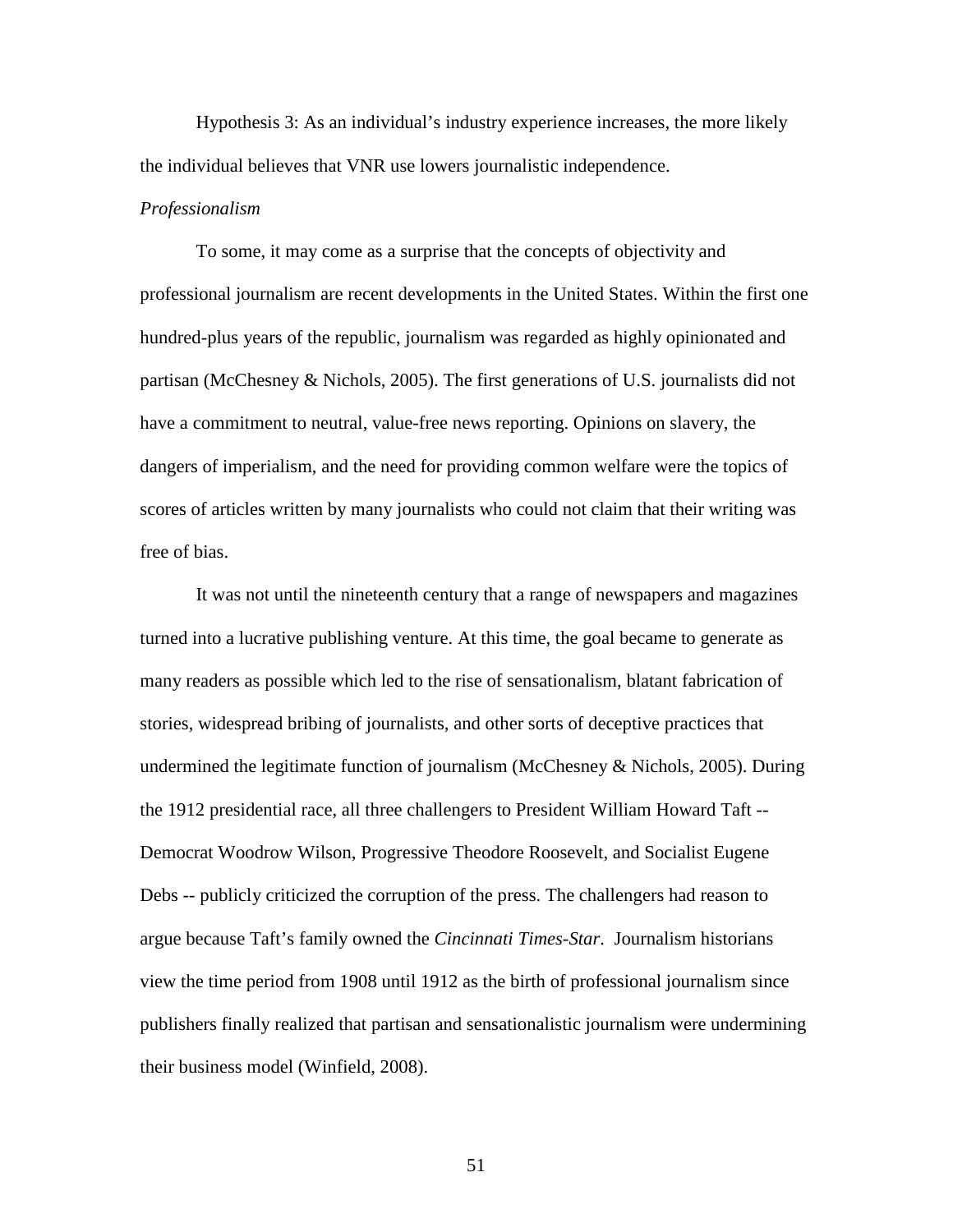The revolutionary idea that partisan interests would no longer shape the news content and there would now be a wall between the publisher and the editor of a newspaper also sparked interest in training professional journalists in colleges around the country. No schools focusing on training nonpartisan professionals existed in 1900. That changed by the end of World War I, around 1920, when all the major schools such as Columbia, Northwestern, Missouri, and Indiana established formal schools of journalism to train professional editors and reporters (McChesney, 2004). Professionalism meant that the news would appear the same whether a Republican or a Democrat owned the paper. Professionalism also meant that there was no longer any concern about the power of monopolies in the newspaper industry because most papers would run basically the same professionally driven content (McChesney & Nichols, 2005).

 Throughout the early 1900's, journalism as a field started growing in status and became recognized as a respectable calling. A university education helped the image of a journalist and it helped promote professional standards. A formal education illustrated that a student had been certified as having superior knowledge about journalism skills and concepts (Winfield, 2008). Curricula in journalism schools focused on the principles that professional journalists were to be watchdogs over government, as well as critics and advocates for citizens. Courses warned of the dangers to the community, the duty to discuss government affairs, and to report its errors as well as its triumphs. Winfield (2008) said the "public's right to know" became the mantra for professional journalists in the 1950s. For many journalists, it is still their accepted mission statement for the profession.

It took decades for the major journalistic media to adopt the professional system.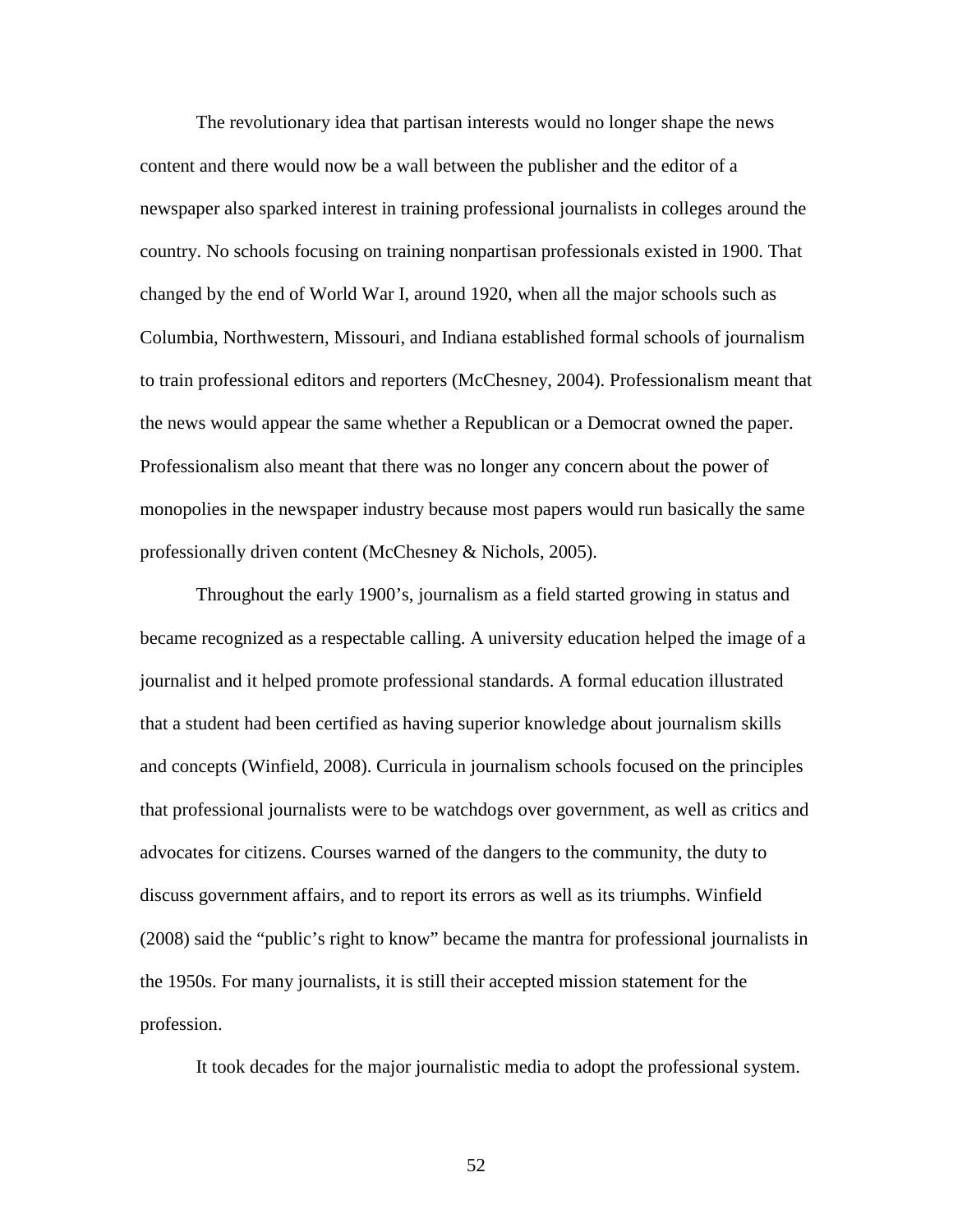The concept of professional journalism was not perfect, but it was regarded as better compared to what it replaced (McChesney, 2004). The renewed emphasis on accuracy, the model of separation of church and state, and the discrediting of sensationalism was and is hailed by a majority as the solution for journalism.

## *Professional Codes*

 Out of professional schools of journalism grew networks of alumni who wanted to make sure that the profession maintained its credibility and held to their ideals. One of the first and most accepted professional codes was developed by the Society of Professional Journalists in 1909 and has been revised several times over the last 100 years. The current code (Society of Professional Journalists, 2009) charges journalists to be professional in a variety of ways. A few of those include:

- Test the accuracy of information from all sources and exercise care to avoid inadvertent error. Deliberate distortion is never permissible.
- Diligently seek out subjects of news stories to give them the opportunity to respond to allegations of wrongdoing.
- Identify sources whenever feasible. The public is entitled to as much information as possible on sources' reliability.
- Always question sources' motives before promising anonymity. Clarify conditions attached to any promise made in exchange for information. Keep promises.
- Make certain that headlines, news teases and promotional material, photos, video, audio, graphics, sound bites and quotations do not misrepresent. They should not oversimplify or highlight incidents out of context.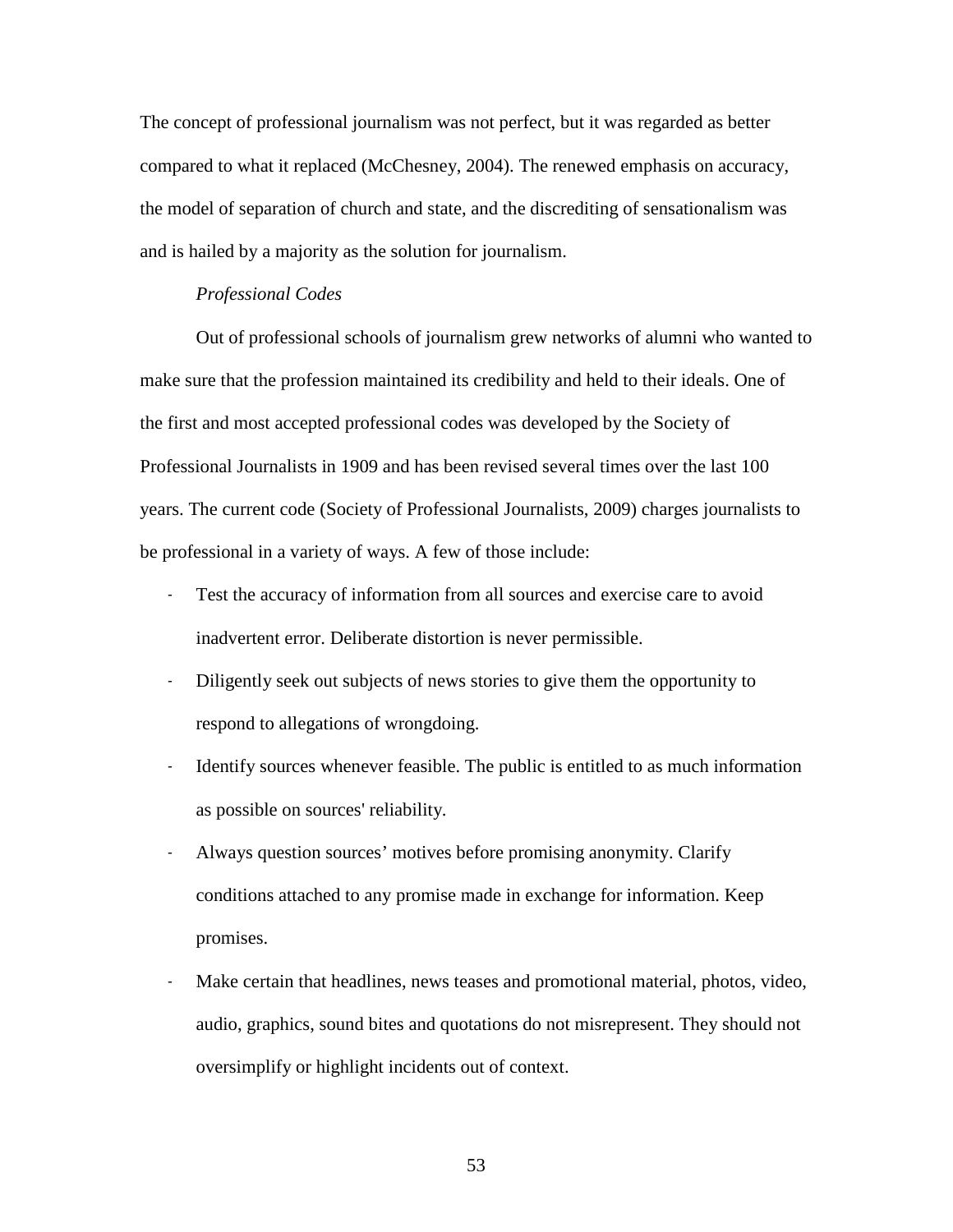— Never distort the content of news photos or video. Image enhancement for technical clarity is always permissible. Label montages and photo illustrations.

The image of the journalist as a neutral professional who conveys information without slant or bias is a powerful ideal in American culture. It is one ideal that the general public often thinks the media fails to achieve (Lawrence, 2000). Today's professional journalists are often quite willing to admit that the ideal of objectivity is difficult if not impossible to attain. Even though trying to maintain that image seems to get harder, objectivity remains the primary goal in the profession's code of ethics. The role of objectivity is and remains the favored self-image since at least the 1970s (Ansolabehere et al., 1993).

The meaning of objectivity tells reporters that in a world of competing sources making competing claims, it is best to report information that can be officially verified and make less use of sources and claims that are most likely to invite charges of bias. Objectivity then turns into reporting what happened in a way that is least likely to be criticized by those in power (Tuchman, 1978). This norm of media professionalism also makes journalists think twice before they amplify social conflicts or try to independently set the political agenda.

 The concept of professionalism also includes one of the media's biggest suppliers of news content--public relations practitioners. The organization Public Relations Society of America has more than 20,000 members engaged in the production of VNRs and other prepackaged materials distributed to the media. This group, along with its 8,000-member student organization, the Public Relations Student Society of America, has a longstanding commitment to preserve and improve ethical practices in all aspects of the public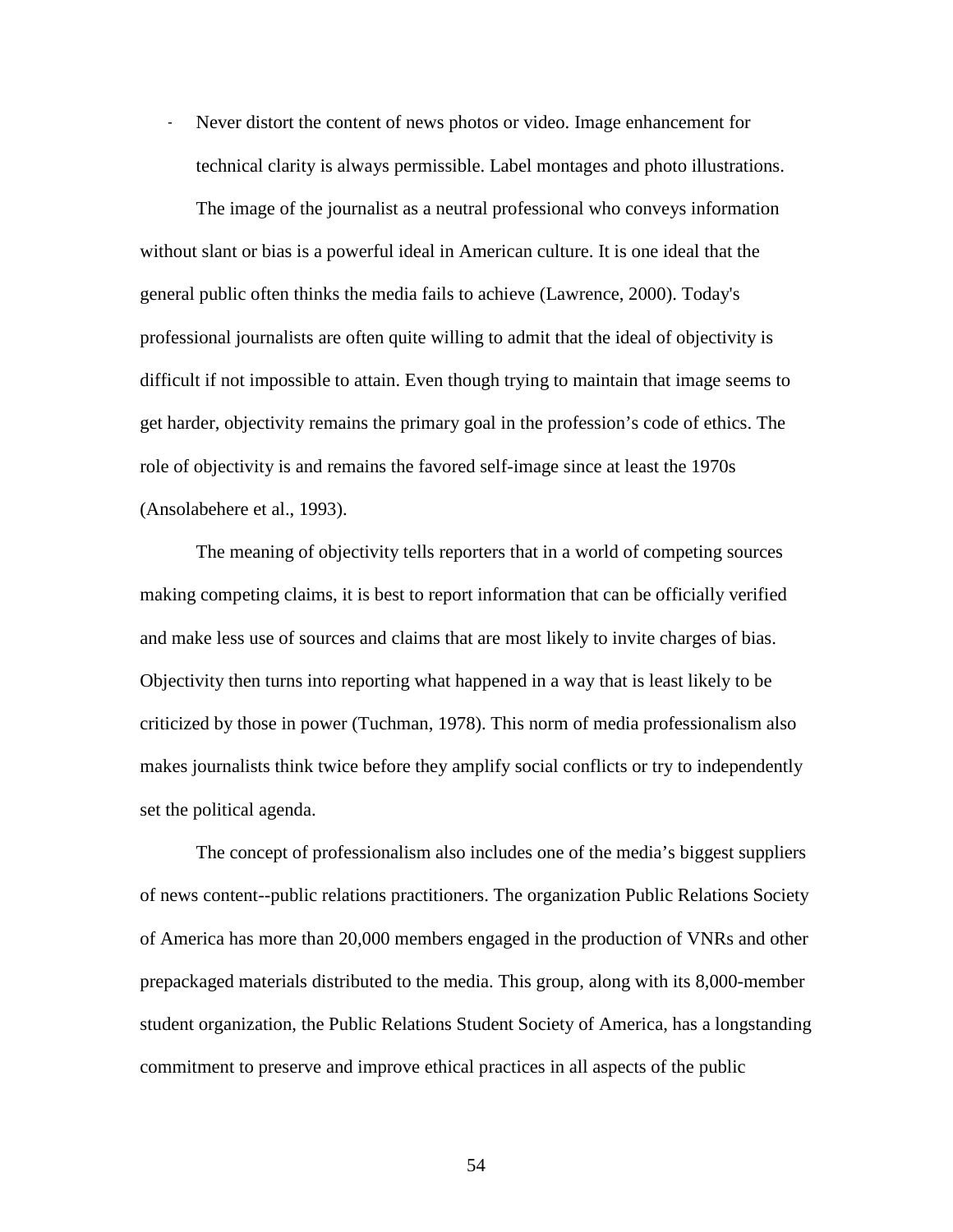profession (Alexander & Hanson, 2000). All members must sign the PRSA's code of ethics, which stresses core values of the profession and sets high ethical standards for professional practice.

 In recent years, the PRSA has been forced to defend the practices of its members to the FCC since the issue of unattributed VNRs has come into question (PRSA, 2005). The organization says that most of those involved in the production and distribution of VNRs adhere to the standards of complete disclosure including the sources of information, and financial sponsorship of those materials. It believes VNRs help advance communication between corporations, nonprofit organizations, and other entities in communicating vital and important information, but it also acknowledges that effective communication tools carry with them some significant responsibility.

 The group's current code of ethics (Appendix C) addresses the use of prepackaged news. A statement issued in 2004 to its members reinforced that organizations that produce VNRs should clearly identify them as such and fully disclose who paid for them at the time they are provided to TV stations. It even went further saying that VNRs should not use the word "reporting" if the narrator is not a reporter. Furthermore, the statement reminded broadcasters that use of any VNR material should call for identifying the source (PRSA, 2005). The PRSA says the use of VNRs or footage provided by sources other than the station or network should be identified by the media outlet when it is aired (Aronson, Spetner, & Ames, 2007).

 The Radio and Television News Directors Association, or RTNDA, is the other organization that says newsrooms should be held responsible on their end for upholding ethical standards and disclosing the sources of VNRs they broadcast. RTNDA is the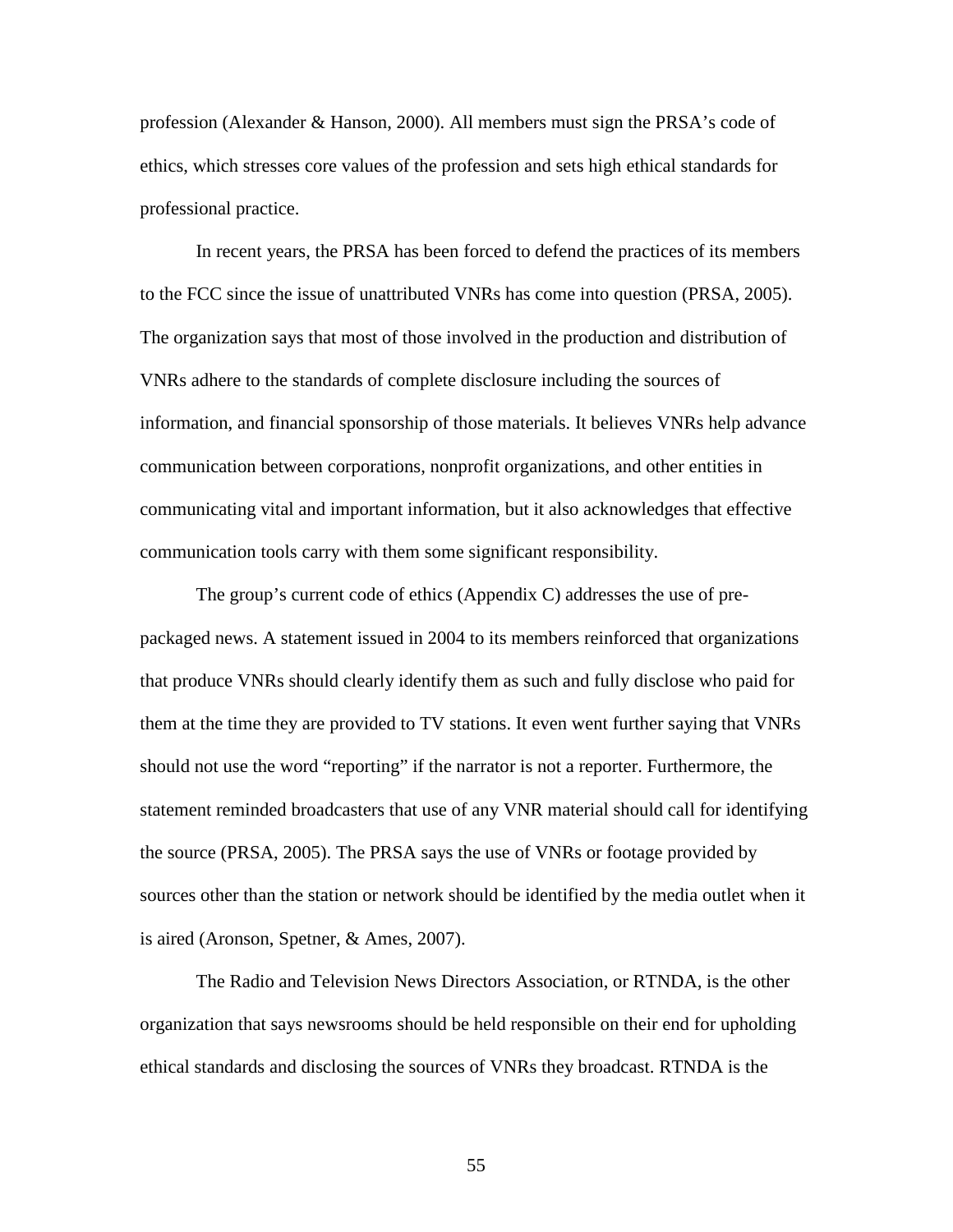world's largest professional organization devoted exclusively to electronic journalism representing local and network news executives in broadcasting, cable, and other electronic media in more than 30 countries. SPJ, PRSA, and RTNDA claim they do not want the public to be confused or deceived about the source of information and video.

 Many television reporters and news directors say they use a VNR only if it covers a subject they are interested in and there is absolutely no way they can shoot it themselves (Aronson, Spetner, & Ames, 2007). Those two reasons are addressed in the revised guidelines that the RTNDA sent out to its members in 2004. The guidelines stated that the failure of broadcasters to clearly label and identify their widespread use of video news releases and audio news releases violates both the letter and spirit of the RTNDA's Code of Ethics. The following six points issued to members on whether to use VNR material address the same topics that the PRSA gives to reporters to follow ethical standards.

- 1. Could the station obtain the video or audio itself or through established editorial outlets, like network affiliate feeds?
- 2. If video/audio comes from a non-editorial source, its source is to be clearly identified in the newscast with graphics or voice-overs
- 3. Are any interviews in the video or audio footage up to newsroom standards?
- 4. Before airing the story, the station should consider if it is in line with newsroom standards. Suggested questions include "whether more than one side is included; if there is a financial agenda to releasing the story; and if the viewers/listeners would believe the work done locally by your team?"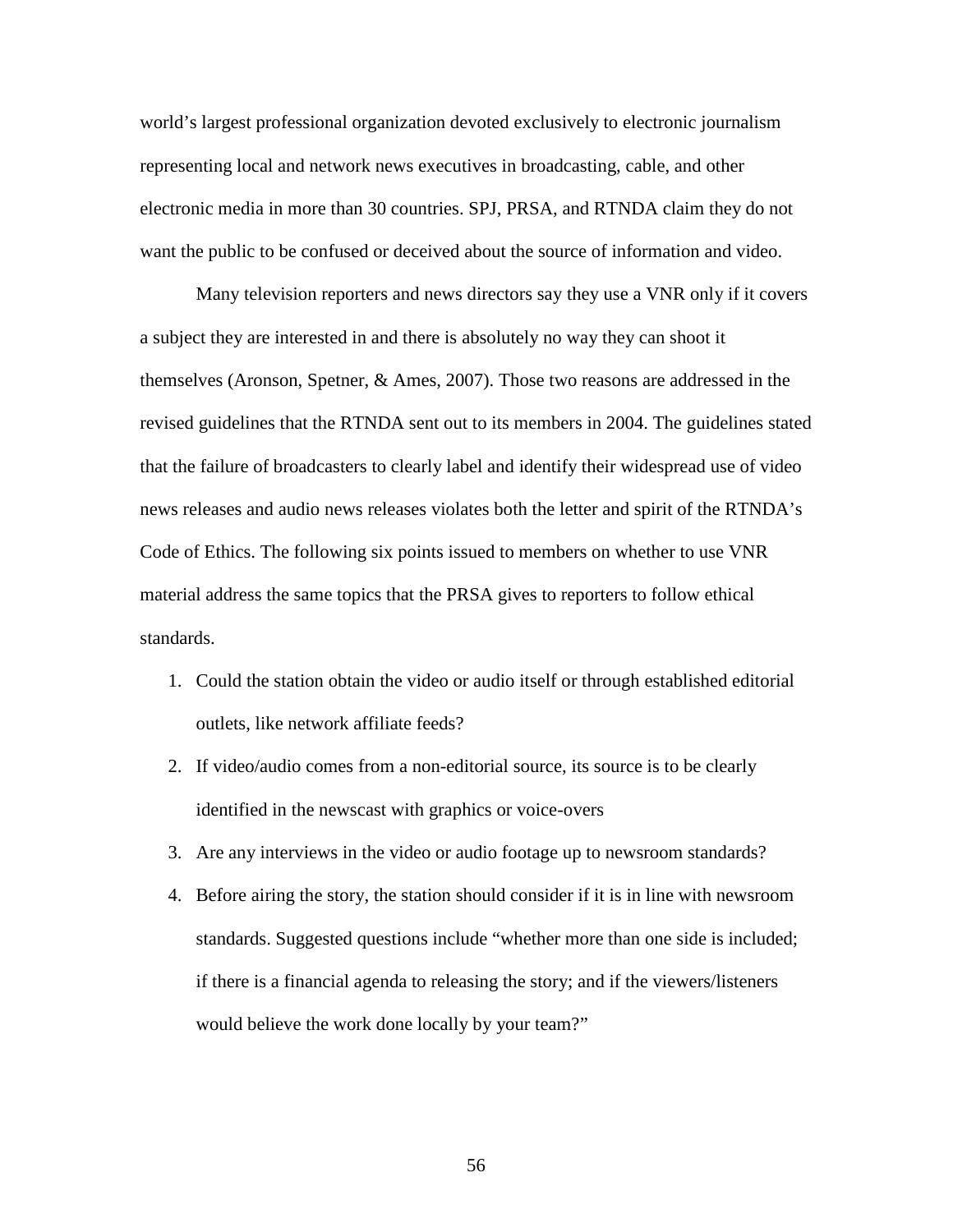5. Station producers should question the source of the video if it comes from another news source, like network feeds.

 All three professional organizations (SPJ, PRSA, and RTNDA) may have codes and directives that lay out what newsrooms should do when faced with material provided by public relations sources from the government or corporate entities, but that does not mean its members will follow them. Without proper training that can only be provided by hands-on learning in the classroom and on the job, there will continue to be questions about a journalist's professionalism. For over a century now, journalists who believe in the practices supported by these groups have fought the battle to rid the biases associated with their profession. So, unless the process of continues of learning from the mistakes of the past, the overall concept of professionalism will revert to past perceptions of journalists as being partisan and only loyal to the person who puts money in their wallet.

#### *Training Professionals*

 The students graduating from the class of 2008 and beyond are being taught to adjust to the fast pace required for real-world reporting. Not only do they see live reports from scenes on almost every newscast, they are already accustomed to turning directly to the web for breaking news. The 2008 election served as a great example of how reporters not only have a deadline immediately after a candidate's speech, but sometimes they are posting items to their news organization's website during an event or speech. Reporters are not only trafficking in the written word, but manning digital cameras and audio recorders (Washkuch, 2008).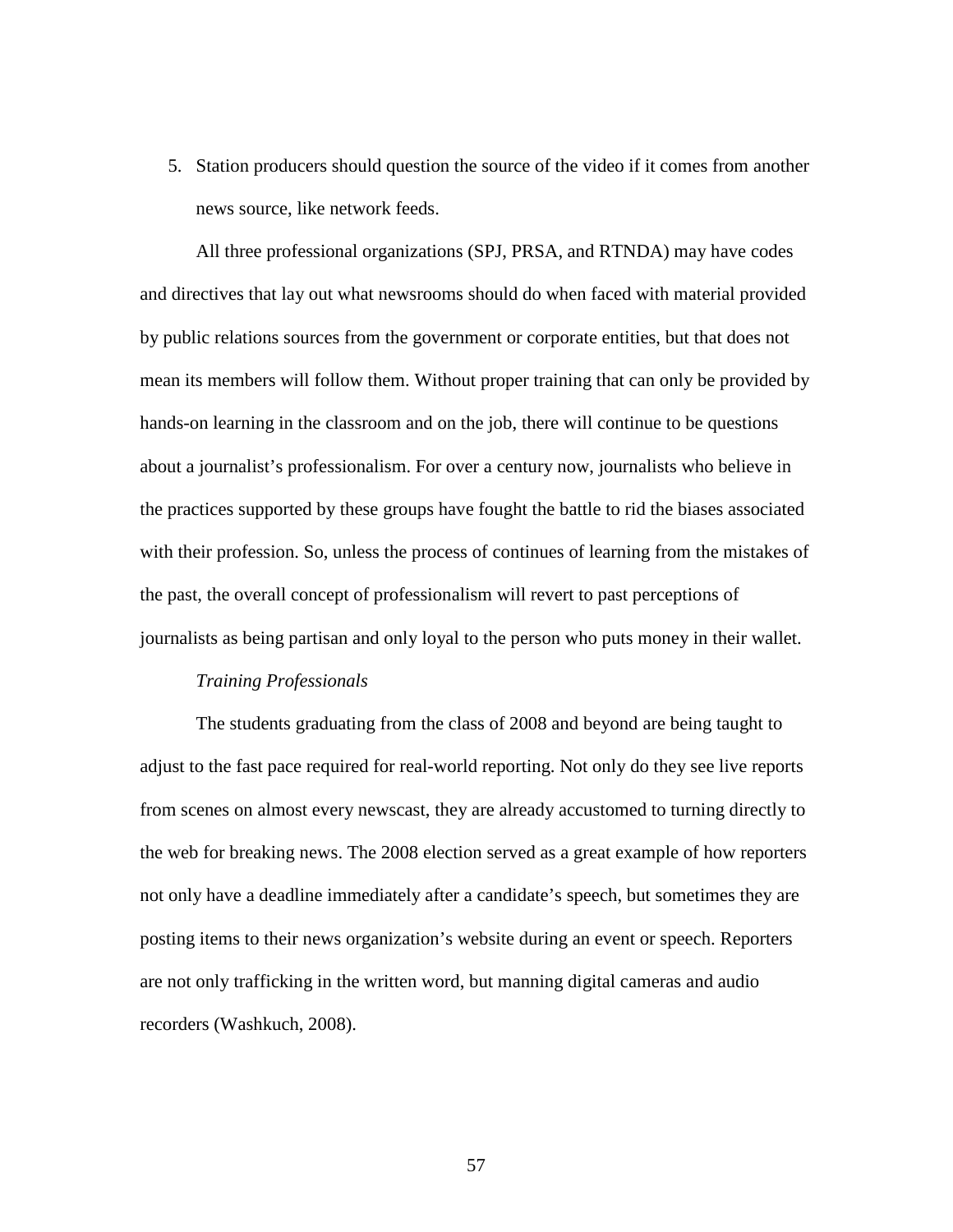That lightning fast pace of a broadcast newsroom can sometimes add to a professional organization making a very public mistake if its employees are not trained how to properly handle certain situations. Training producers and viewers about the difference in a video news release produced by a public relations practitioner and a journalist at a broadcast news station is part of the VNR issue that cannot be ignored. Through the multiple airings of the Medicare video news release, we learned that mistakes happen in a newsroom when attempting to get news on the air. The *Atlanta Journal-Constitution* reported that a producer at WTVQ-TV in Lexington, Kentucky, accidentally ran the spot while scrambling to fill airtime for its noon newscast on January 23, 2004. A producer at WTVC-TV, the ABC affiliate in Chattanooga, Tennessee, made a similar mistake, the *Journal-Constitution* reported (Uebelherr, 2004). A producer at WVUA 7 in Tuscaloosa, a commercial television station owned by the University of Alabama, made the same mistake by taking the Medicare VNR from the CNN Newsource satellite feed and airing it February  $4<sup>th</sup>$ , 2004 (Thompson, 2004).

 Even though respected long-time journalists know from training and experience that there is a huge difference in an objective story and a VNR, a few have learned from personal experience that merely being associated with a company that produces VNRs can damage your professional reputation. Former CBS news anchor Walter Cronkite has filed a lawsuit against WJMK, which is a video production company in Florida. His suit for \$25 million dollars in damages says the company misled him and tarnished his reputation by persuading him to host a series of videos that promoted prescription drugs and other products ("Cronkite Responds," 2003). CNN anchor Aaron Brown also decided to not go forward with similar plans to host a series of corporate sponsored videos that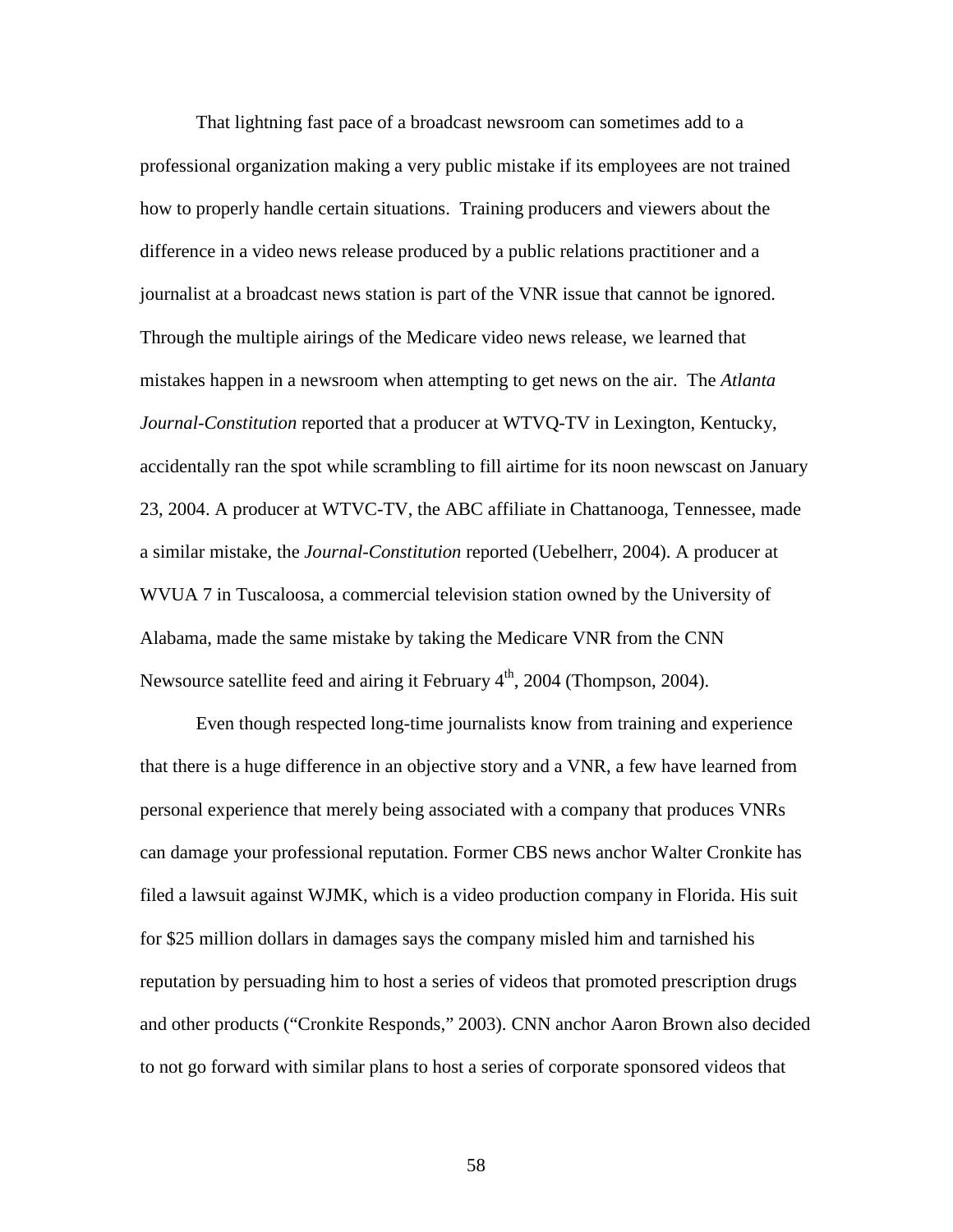look like news produced by the same company, WJMK. The company wanted Brown and Cronkite to host the American Medical Review, which is paid for by drug companies and products. The companies reportedly pay about \$15,000 to have their companies or products featured in the two to five minute long videos that run between regular public television programming (Petersen, 2003b). The practice of expanding the marketing tactic to include celebrity journalists adds to the video's credibility. Critics of the news media say the videos mislead viewers by packaging promotional material to look like the news (Petersen*,* 2003a).

# *Practicing Professionalism*

 The value of professionalism is hard to estimate, but it is possible to estimate where a journalist would rank in the eyes of a consumer without it. A professional organization gives the appearance that editors and reporters have a measure of independence from the owners' politics and from commercial pressures to determine what is news and from the need to satisfy the bottom line. A professional individual places a premium cost on treating sources fairly, being accurate, not accepting bribes or fabricating stories. Without the attributes of professionalism attached to your name, there is very little hope for a rising career in any field, especially journalism.

 Many Americans may think that the problem with journalism in the United States is that there is not enough objectivity in reporting anymore. As we have learned from the history of the beginning of the term "professional journalism", objectivity includes fairness, accuracy, and balance. The strongest advocates of neutral journalism also recognize that values play a crucial role in story selection, deciding what gets covered and what does not, and how the coverage is framed. Unlike a number of mathematicians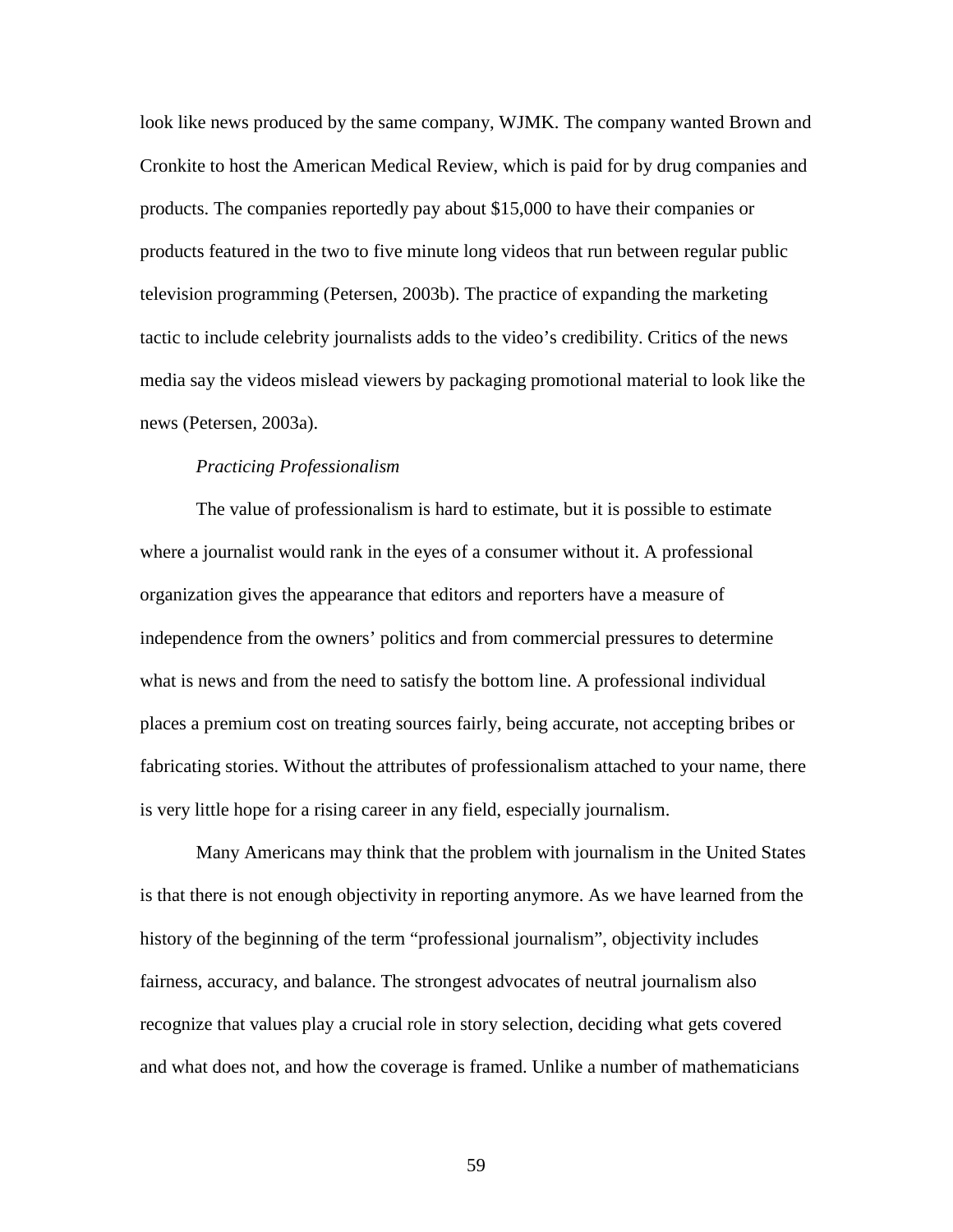who can come up with the same answer for a problem, there is no one way a journalist can cover a story. They can follow the general guidelines, practices, and codes set aside by their profession, but each story will be influenced by the sources the reporter interviews, how much airtime they devote to it, and the amount of time allowed to produce the story.

 What seasoned journalists can do to increase their level of professionalism is to focus on legitimate stories regardless of what people in power say and do. Successful politicians learn to exploit journalists' dependence upon official sources to their advantage. Successful public relations professionals also know how to provide the right kind of stories at the right time to make sure they get airtime for their clients. That need for official sourcing and the need for news hooks helped stimulate the birth and rapid rise of the public relations industry (McChesney, 2004). By providing well-marketed press and video news releases, paid-for experts, citizen groups, and canned news events, crafty PR agents can shape the news to suit their clientele. These powerful corporate interests and government regulators, spend a fortune to ensure that their version of the truth gets very visible play in the news as objective truth.

 Surveys show that PR accounts for anywhere from 40 to 70% of what appears as news. Because of its success, the identity of the most successful campaigns is usually hidden from the general public (McChesney, 2004). It is the journalist regarded as a professional who knows who is behind these hidden messages that appear in the form of a VNR or a printed press release. A professional journalist is traditionally one who has multiple years of experience and does not force his own views or those with corporate interests into the news. He only reports what he knows, he attributes his sources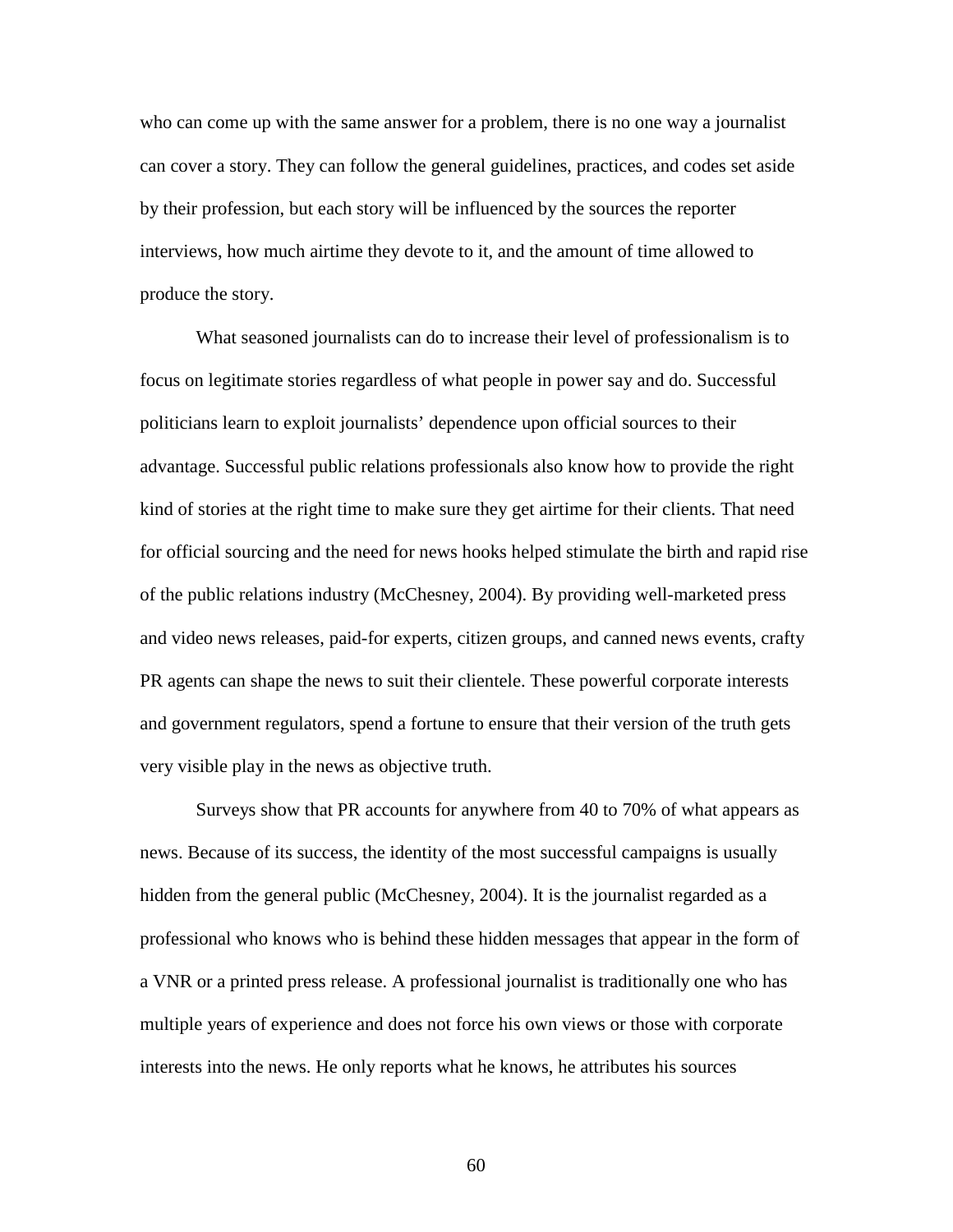accurately, treats his sources fairly, and he does not let people with financial power influence what he reports. If journalists fail to do all these in relation to material provided by public relations professionals, their professional career will be tarnished.

 Hypothesis 4: The more industry experience an individual has, the more likely the individual believes that improper VNR use will negatively affect perceived professionalism.

#### *Credibility*

Credibility basically means how much a consumer believes and trusts in what a journalist reports. If viewers do not think what a reporter is saying is the truth, they will change channels and go watch someone else who they believe to be telling the truth and can provide the expert sources to back up the perceived truth. That is the hardest component of trying to describe credibility. Researchers boil it down to trustworthiness and expertise of the source (Metzger et al, 2003; Jacobson, 1969).

 Those two elements of credibility can also have objective and subjective elements of believability. Trustworthiness is more subjective but it carries an objective measure of established reliability. Expertise can be perceived as subjective, but includes objective characteristics of the source or message such as a person's credentials, education, or experience with subject matter (Metzger et al, 2003; Jacobson, 1969).

People considered to be of an elite status are in the best position to create verifiable claims and activities for reporters to report (Molotch  $\&$  Lester, 1974). Elites have been known to create "flak" when news organizations stray too far from neutrally reporting those claims and activities. Sometimes, the neutral accounts journalists construct can be biased in favor of official voices and views (Herman & Chomsky, 1988).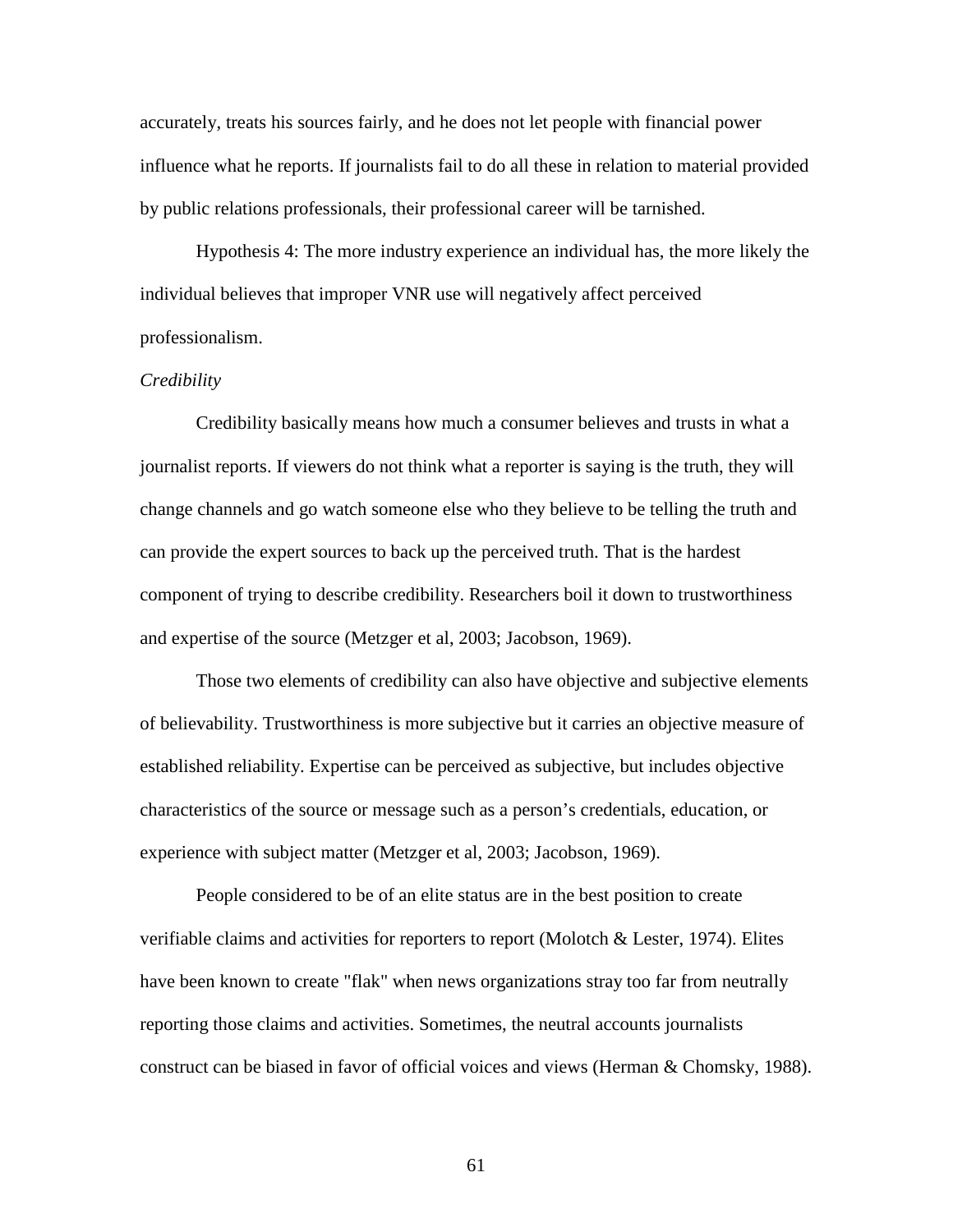Indeed, for reporters, the most credible information or the hardest data are accounts which come from the most competent news sources who, in turn, are the bureaucrats and officials recognized as having jurisdiction over the events in question (Fishman, 1980).

It may be easy for some people to automatically have a perceived level of credibility based on who is providing the information whether it is on television, in the newspaper, or on the World Wide Web. When people see the name CNN, BBC, *Time*, *The New York Times*, *Fortune 500*, *Forbes*, or *Newsweek*, they normally associate a certain level of credibility with those different media organizations. Businesses who have a high level of credibility reap the benefits of good business and respect among the masses. The journalists who work for them also carry around a "credit card of credibility" that they can ring up when they need a certain interview or favor to make a story happen. Bogart (1989) reported that as early as 1966, people were already turning to different media to find out information about different kind of stories. So, you can suppose that viewers or readers will refer to whichever news source they believe provides the most credible information about a particular type of news.

 Given the documented dominance of TV as the most popular source of news (McQuail, 1992; Robinson & Kohut, 1988; Bogart, 1989), the question obviously arises whether popularity is synonymous with credibility. If it is, then it might be expected that TV news sources are perceived as more credible by the public than other news sources, e.g., newspapers, magazines, radio. Since news sources transmit information, it might also be expected that the kind of information they transmit and the expertise with which they do it, should have some influence on a source's perceived credibility.

One is more likely, for example, to turn to the industry newspaper, *Daily Variety*,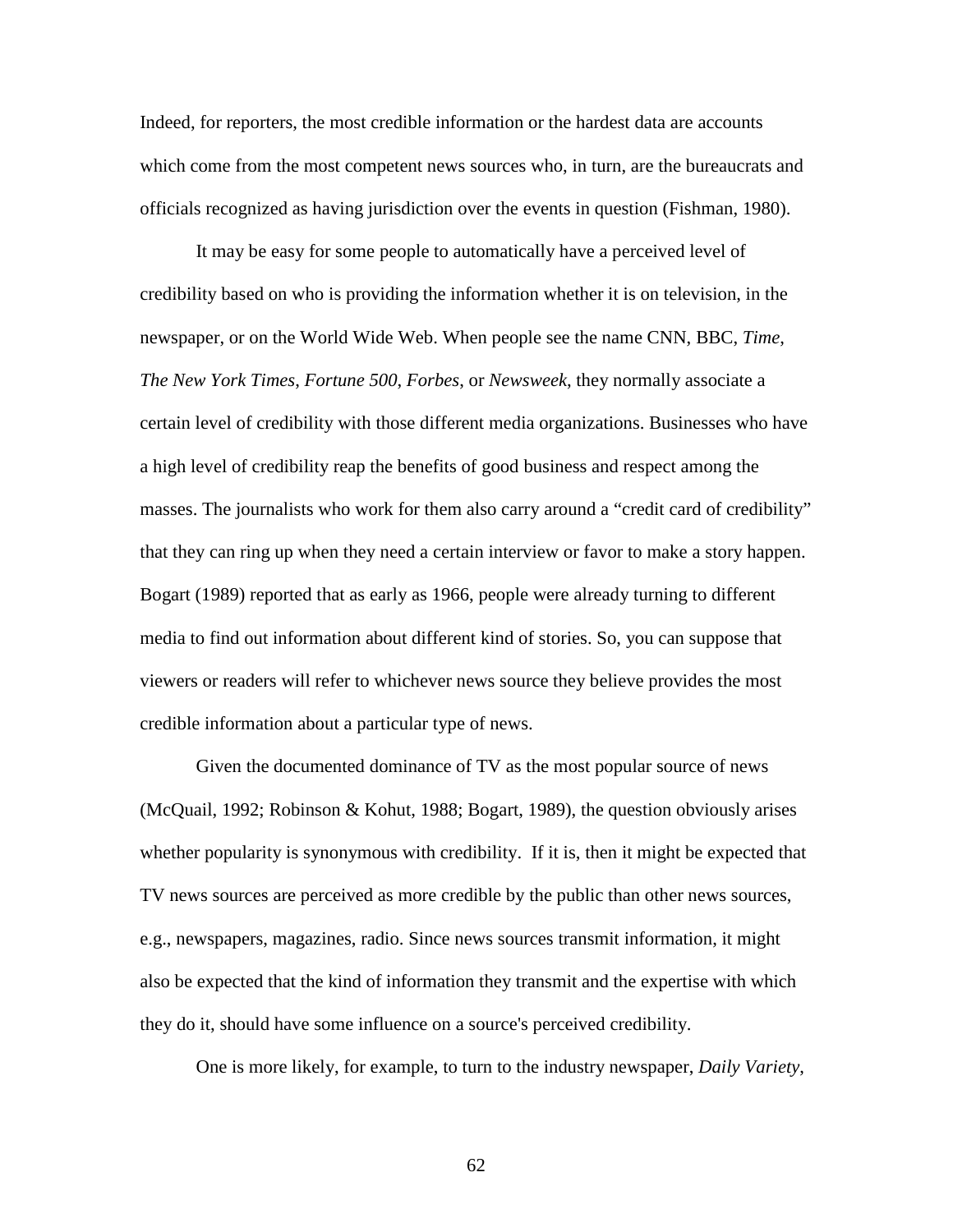to get accurate information about the entertainment industry than to a paper such as the *New York Daily News*. The same could be said about a person who will likely turn to the *Wall Street Journal* to get information about international business conglomerates than one is to turn to the *National Enquirer* for such information. Moreover, a viewer is more likely to turn to television shows such as Entertainment Tonight to get news about stars and their private business than turn to PBS's Jim Lehrer News Hour.

 Since the mid 1990's, the topic of credibility for journalists has been a big one; not only because of the popularity of television, but, also due to the increased use of the Internet as an information source. The Internet and its accessibility to information has opened up plenty of discussion concerning the sources of a story and the credibility of the experts people are quoting. What has made it easier for television stations, newspapers, and magazines to leave attribution non-disclosed and generic by saying "sources close to the situation tell us that…" Many times this non-specific attribution may happen more as a story is developing, but the problem arises when reporters start accepting this practice as a norm and also expect the viewers or readers to do the same. Overholser (2004) said each time we report from anonymous sources, it seems like gossip and it is inexcusable. She believes if reporting is not clear about the possible motivations of sources, each one costs a station and its reporters' credibility.

#### *Credibility Studies*

 The amount of believability people put into a media organization has changed since the 1950's. Two Roper surveys (Robinson & Kohut, 1988) conducted by the Times-Mirror Company, one in 1959 and one 1986, compared conflicting reports of the same story. In the 1959 survey, 32% said they would believe the newspaper while 29%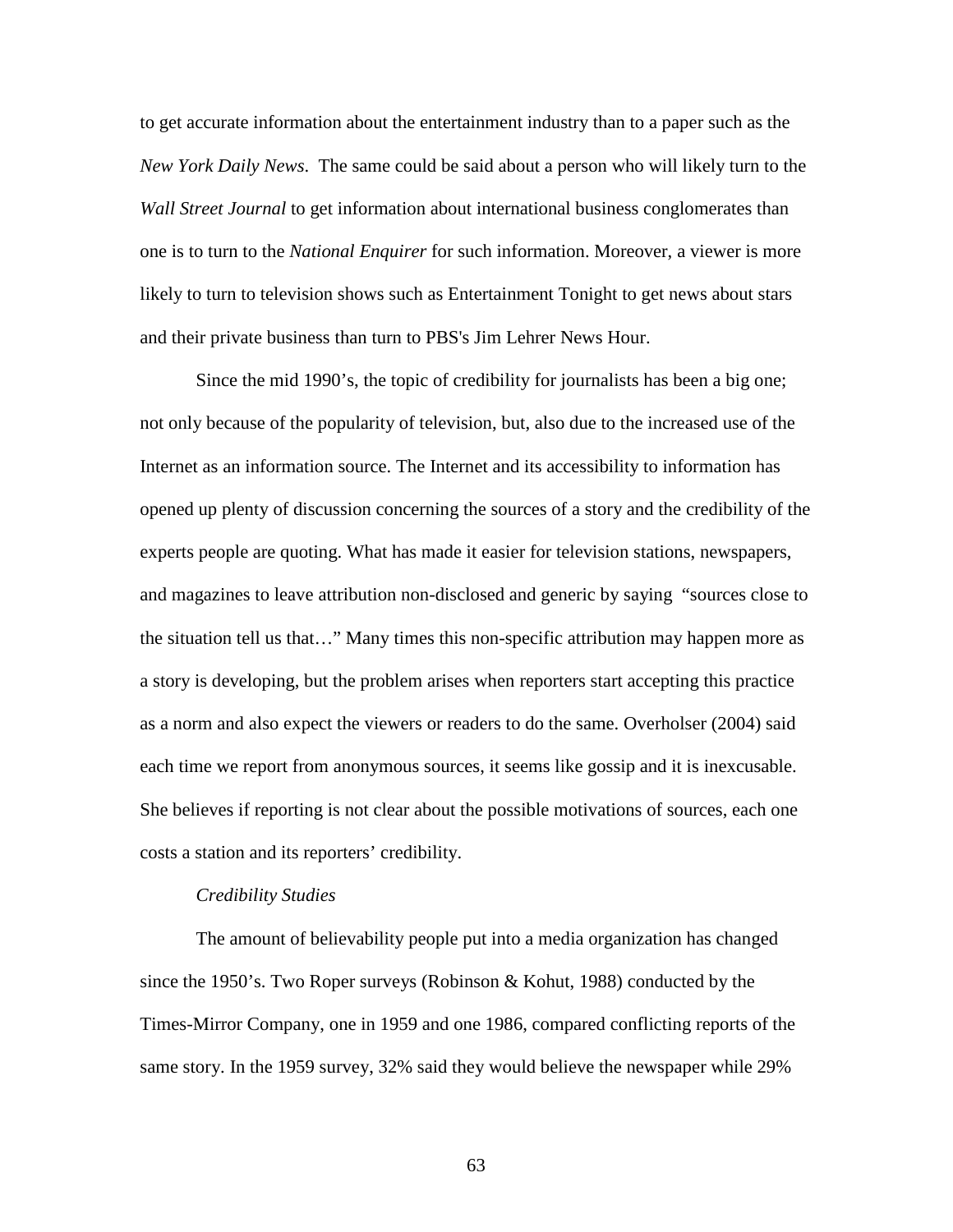chose television. In 1986, credibility ratings showed dramatic reversals. Only 21% chose newspapers while 55% chose television.

 That same survey found that a person's level of education may make a difference in how credible he views a media organization. It found that newspaper credibility dropped the most for high school educated respondents (from 62 to 29%); while the drop for the college educated was far less dramatic (from 69% to 41%). The fact that the less educated watch more TV and read fewer newspapers suggests that people rate more credible the media they watch or read the most (Robinson & Kohut, 1988; Fischoff, Lotto & Agamyan, 1994).

 Fischoff (1996) found evidence to support that no communications medium has an advantage over another when it comes to news source credibility. However, his results showed that the degree of credibility does depend significantly on the nature of the news focus. Though his results may conflict with some researchers such as Roper (1986) who have supported the notion that electronic communications media has become the most credible source for people when it comes to sorting out conflicting stories, Fischoff (1996) found that the credibility of a news source does not necessarily correspond to the popularity of a news source. People may view CNN or *The New York Times* as highly credible, but on a daily basis, they may turn to a less credible source that they find to be more entertaining for news and information.

 To some, a 2007 marketing study about McDonald's wrappers may not seem like a credibility test, but it actually says a lot about how thoroughly we develop a sense of credibility with a company or product at a young age. The study (Tanner, 2007) had preschoolers sample carrots, milk, and apple juice. The same foods were wrapped in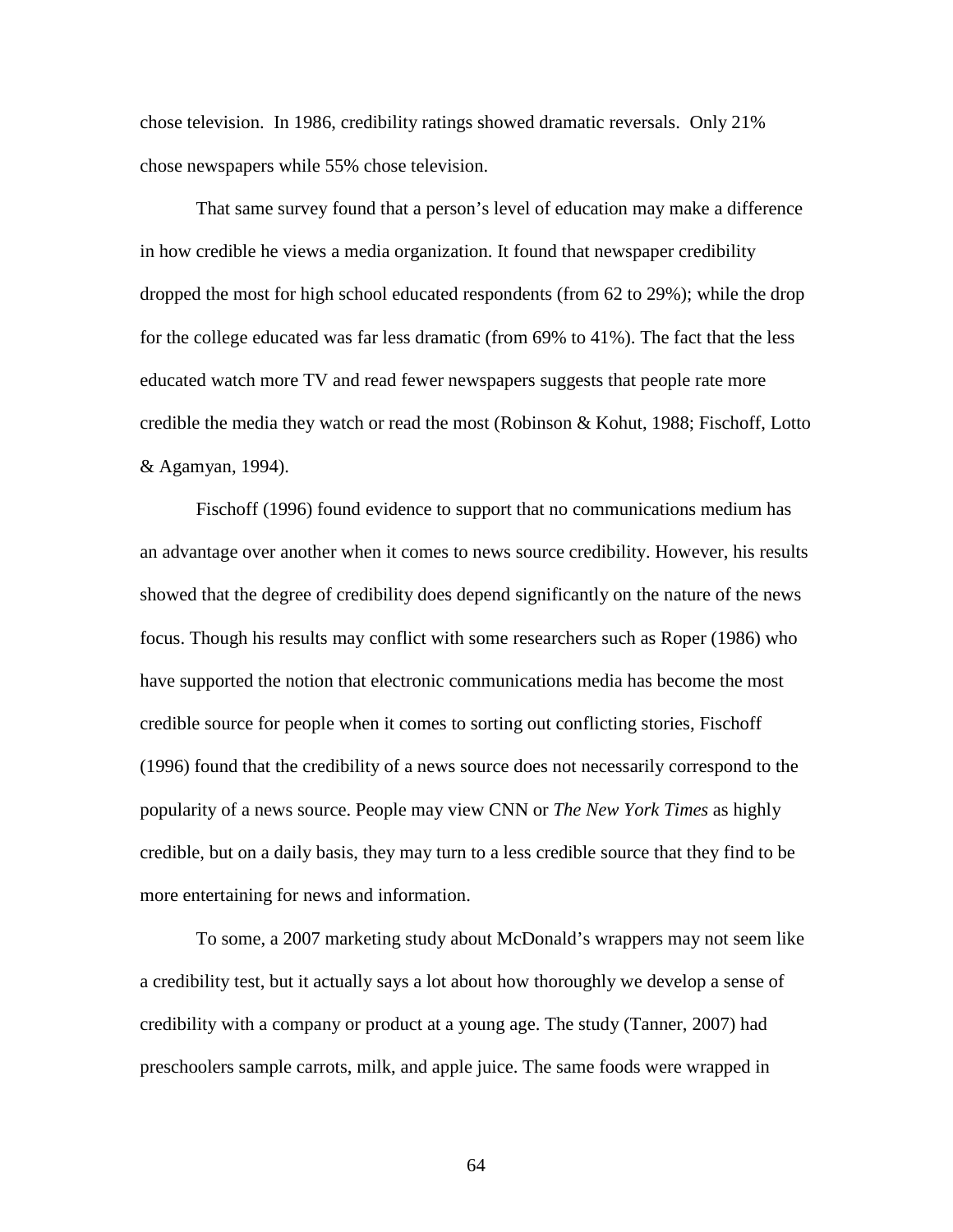McDonald's packaging and then some were wrapped in unmarked wrappers. The unmarked wrappers lost out every time to the McDonald's packaging. Despite the fact that the survey studied the influence on marketing on children, it still gives credence to the actuality that even at a young age, society gives more credibility to the more recognized and notable than to the unknown. Just as Robinson and Kohut (1988) and Fischoff, Lotto, and Agamyan (1994) concluded, people give more credibility to that which they are more familiar.

#### *The Weight of a Journalist's Credibility*

 With the airing of any type of news content comes responsibility. Thus broadcasting anything that is questionable without accuracy, expert sources, or proper attribution to contributing sources can detract from a journalist's credibility. With the speed of publishing and getting items to air, there is an increasing pressure to get the story out quickly while also making sure it is correct. Professor Barry Hollander (Washkuch, 2008) from the University of Georgia said with so many bloggers as part of the electronic communication field now, there are plenty of bloggers willing and able to point out a careless error as a sign of incompetence or bias. As a result, it is now even more crucial to make sure you get the story right. If not, you could take a credibility hit within hours as opposed to days considering the speed of news on the internet.

 The decision to air a video news release can be a big decision these days for news directors because of all the attention it has brought to the credibility of news stations that use them without attribution or run them "as is." Following the Karen Ryan Medicare incident and the attention the *New York Times* brought to VNRs, now numerous bloggers, websites, and watchdog groups assess their own media colleagues and rate how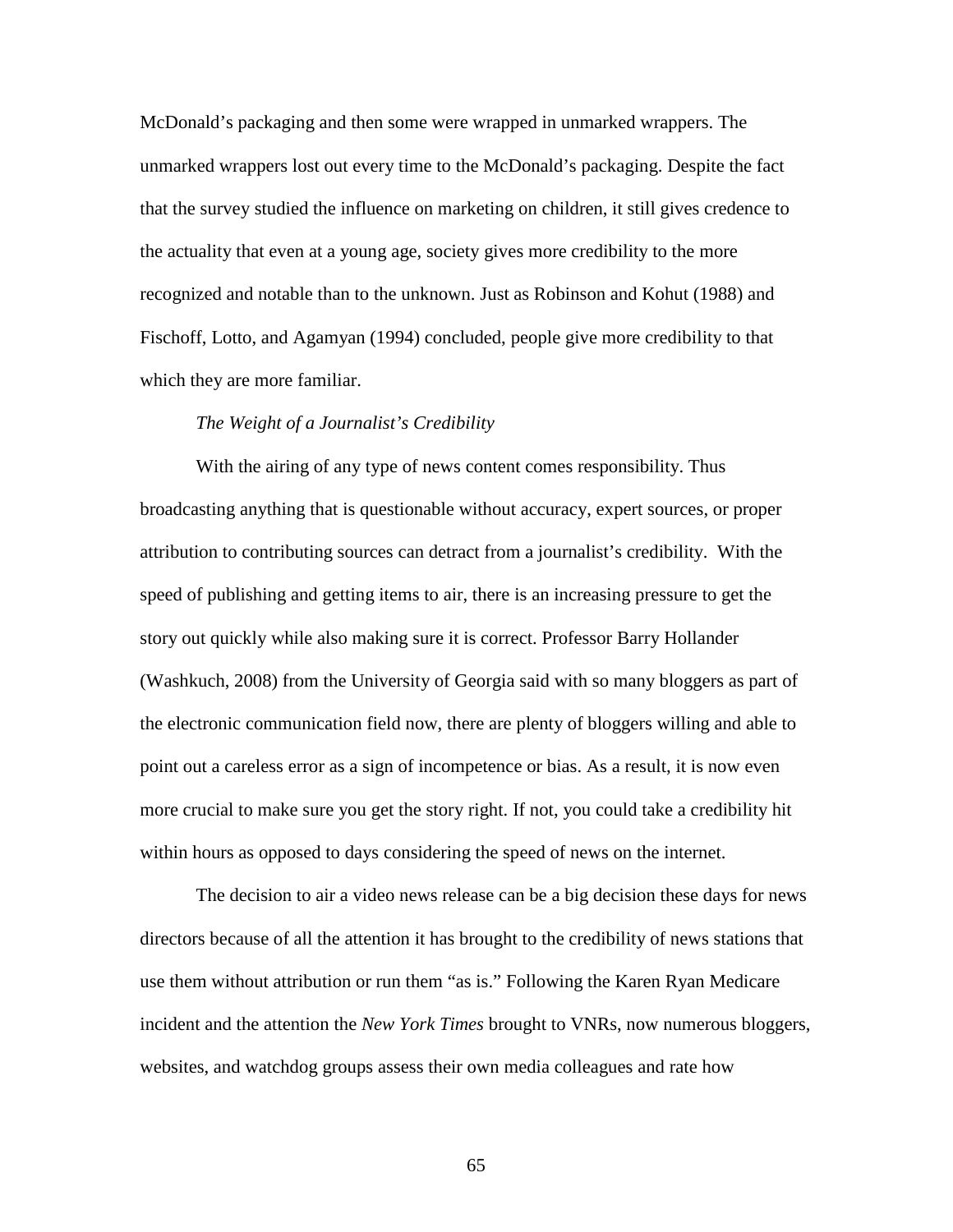journalists are impacting the credibility factor for viewers and readers. The Center for Media and Democracy jumped into the forefront of the VNR controversy with its own study that tracked the use of 36 VNRs over a ten-month period in 2006. The CMD identified 77 televisions stations ranging from small to large markets, that aired in part or whole at least one of the 36 VNRS or related satellite media tours in 98 separate instances without telling the viewer who provided the material (Farsetta  $\&$  Price, 2006). Due to the size of some of the television markets included, those 77 television stations reach more than half of the U.S. population.

 The Center for Media and Democracy's Executive Director John Stauber calls the use of VNRs "a systematic deception of viewers, both by the hidden interested parties behind them, and by news organizations with impure motives themselves" (Sourcewatch, 2008). Former CBS correspondent and director of the nonprofit News Lab, Deborah Potter said stations are tempted to use VNRs because they make it easy to fill program time slots. "They allow newsrooms to do less of their work without fear of running out of material before the end of the hour. It's a concern for viewers if much of the material they're starting to get on the news isn't news" ("Nightly News Sells," 2003).

News directors at affiliates around the country echo Potter's reasoning for their use. Senior Executive Producer Catherine Snyder-Charlit of WUSA-TV, the CBS affiliate in Washington, D.C. says the use of tape sources from outside the newsroom can offer obvious benefits at a time when her newsroom is trying to stretch resources with ever-tightening budgets and profit pressures. "It allows us to bring our viewers pictures of things beyond our local area. It helps broaden our horizons. Washington is a great local news town, but our audience also cares about the world" (Adrine, 2002).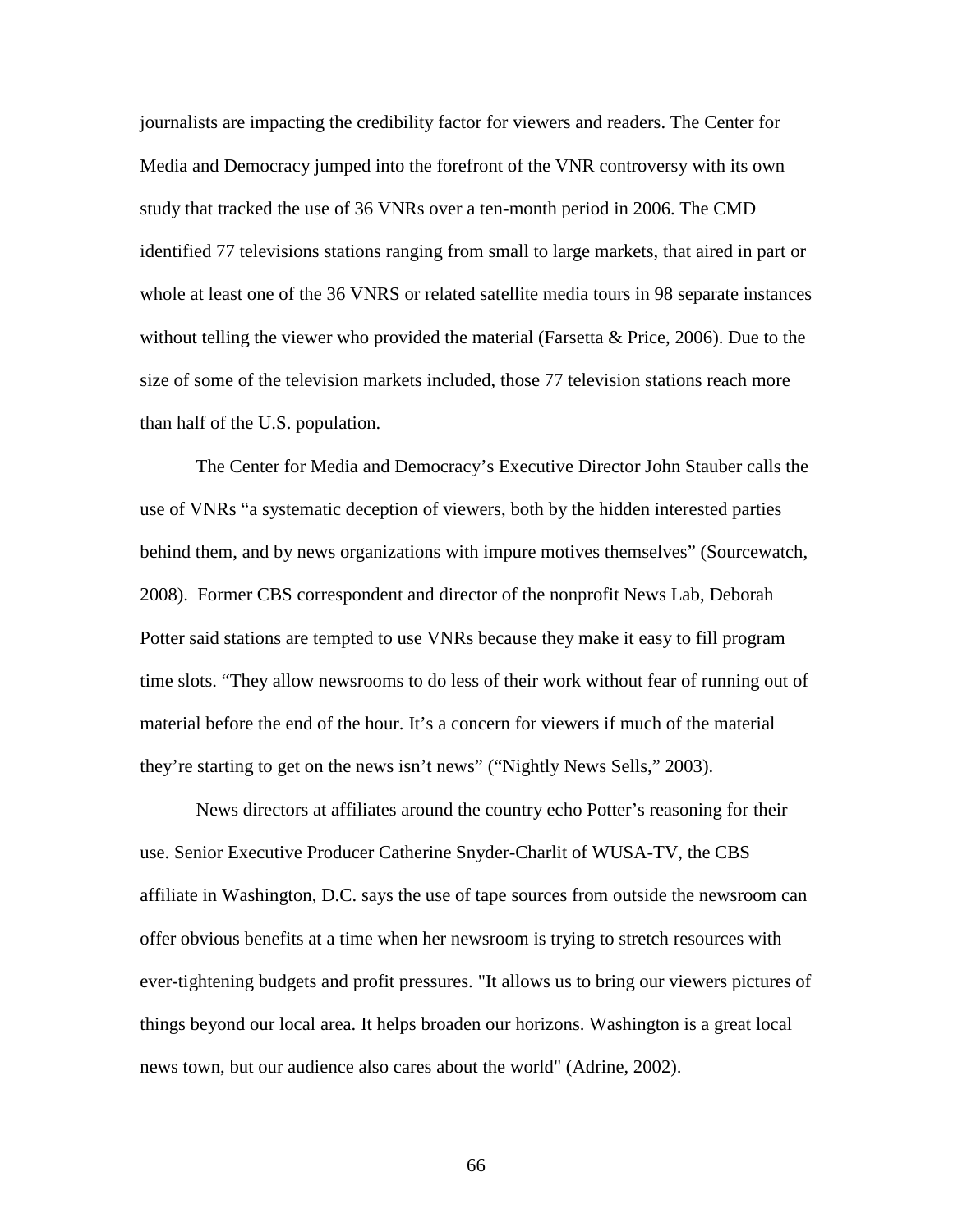The Karen Ryan Medicare VNR and the Center for Media and Democracy study sparked much criticism from the RTNDA and its leadership who said that the use of VNRs is left up to each broadcaster. RTNDA President Barbara Cochran said that the use of VNR material is permitted under the RTNDA code (Appendix D) as long as it was "included in something that is reported and originated by the journalists at that station. I think that this is something that stations need to solve for themselves. It's in the station's interest to protect its credibility" (Baker, 2005; RTNDA, 2006). Cochran argued to the FCC against mandatory on-screen source identification of video news releases so the viewer was informed of the origin of the material. While acknowledging that VNR material "is now flooding into stations from all different directions", Cochran downplayed the extent of its use:

"I don't think we really know how prevalent that [use of VNRs] is. You know, I think, again, the number of instances in which this material has actually been used are so few, relatively speaking, compared to all the information that goes out over the air all the time on so many local television stations" (Baker, 2005).

The Federal Communications Commission also takes the concept of keeping stations credible seriously when it comes to VNRs. In 2005 following the publicized issues with VNRs, it sent out reminders to broadcast licensees and cable operators to ensure disclosure to viewers of who sponsored the VNRs they air. The FCC fined Comcast \$20,000 for VNRS that aired on its network news channel. Further, the FCC is still deciding on cases where more than 100 television stations drew complaints over unattributed VNRS. The RTNDA and a coalition of approximately 70 state broadcast associations and broadcast group owners opposed the fines and complaints.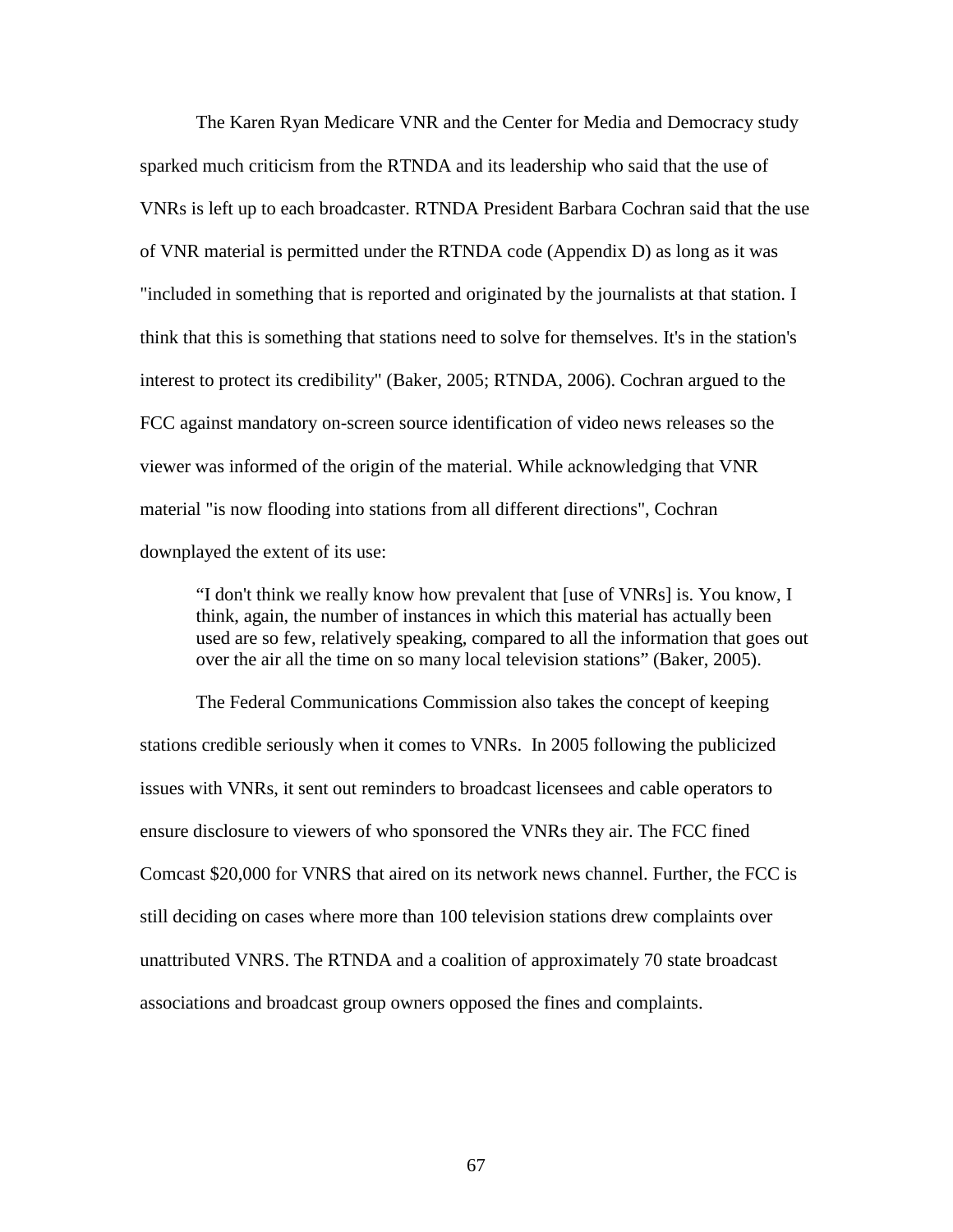In their filing opposing the FCC's action, they say the government is getting involved in regulating newsgathering and editorial activities to an unprecedented and inappropriate degree (Eggerton, 2007).

While there may be a great debate over its use and how it can impact a station's credibility, there are some obvious benefits for the producer and sponsor of the VNR when it comes to different forms of credibility. Instead of a corporation paying for advertising to air as commercials in the middle of a newscast, a significant amount of credibility comes from a trusted news anchor—a seemingly disinterested third party normally seen as a viewer's advocate—reporting positively on the organization's product, service, or message. The VNR provides "the ability to deliver a targeted message to the public through the false veneer of professional journalism. Written press releases are primarily a tool to entice favorable attention from reporters, VNRs are designed to replace the reporter entirely" (Alania, 2006). When we assume that even the most experienced journalist can vouch for the accuracy of images that neither he nor his staff produced, it becomes a path of assumption that can threaten professional credibility with colleagues, peers, and the audience (Adrine, 2002).

 Credibility is a major factor public relations professionals have to ensure that journalists will buy into the stories they pitch. Journalists are aware of the public relations agenda, but if they know the public relations practitioners and trust them with the information they are given, journalists are more likely to do a story on the topic. This credibility is also something that most news directors are not willing to sacrifice or to admit that they have sacrificed. As already stated, the rate of VNR usage by news producers has risen steadily. In a 1992 survey, 100% of television stations responding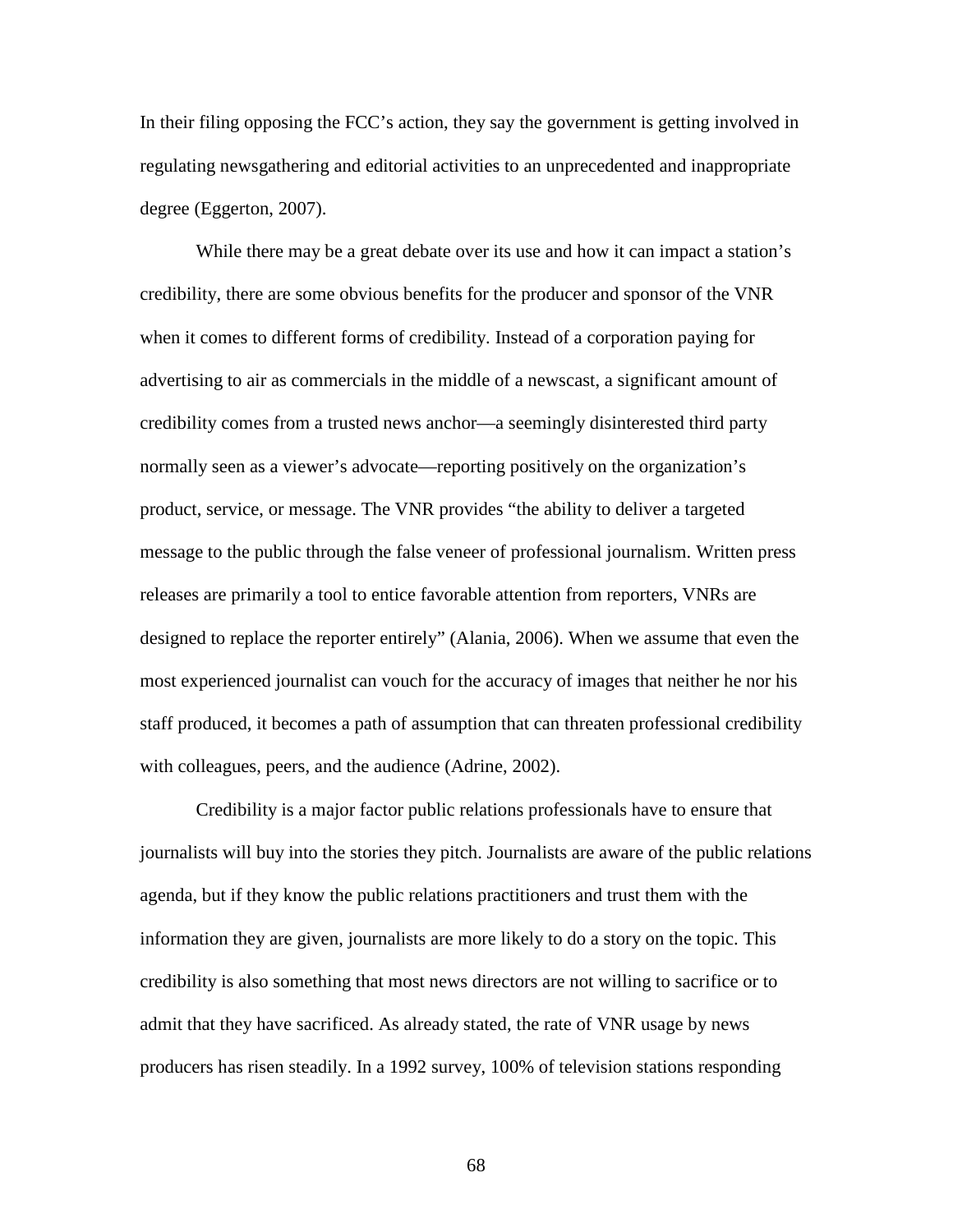reported using VNRS in their newscasts, and in 1993, over 4,500 were produced for use on television and the Internet (Owen & Karrh, 1996). Several news executives reportedly refuse to use VNRs presumably, because they feel their news organization's credibility may diminish. Whether they admit it or not, television stations do air VNRs in one form or another (Owen & Karrh, 1996). It is how the experienced professionals decide to air it that makes a difference in their credibility rankings with the public and their peers.

Hypothesis 5: The more industry experience an individual has, the more likely that individual believes that VNR use affects a station's credibility.

# *Commercialization*

Commercialization has different meanings for different fields, but in the media world, it refers to the process by which news values are defined to include the concern for the bottom line and to the evolution of news as a commodity to be shaped and marketed with an eye for profit (Baldasty, 1992). This may seem to demean the value of news, but just like any other profession, newspapers and television stations have to make money to pay the people who organize it and put it together. If the news content of a newspaper or television station does not turn a profit, it will not be around for very long.

 As discussed in this study, the birth of the concept of professionalism was determined to be in the early 1900s and grew out of the Presidential race (Winfield, 2008). The term commercialization was already in full swing at this time because political parties and advertisers were already instrumental in deciding what was "news." They used the power of print and radio to reflect their own needs and interests.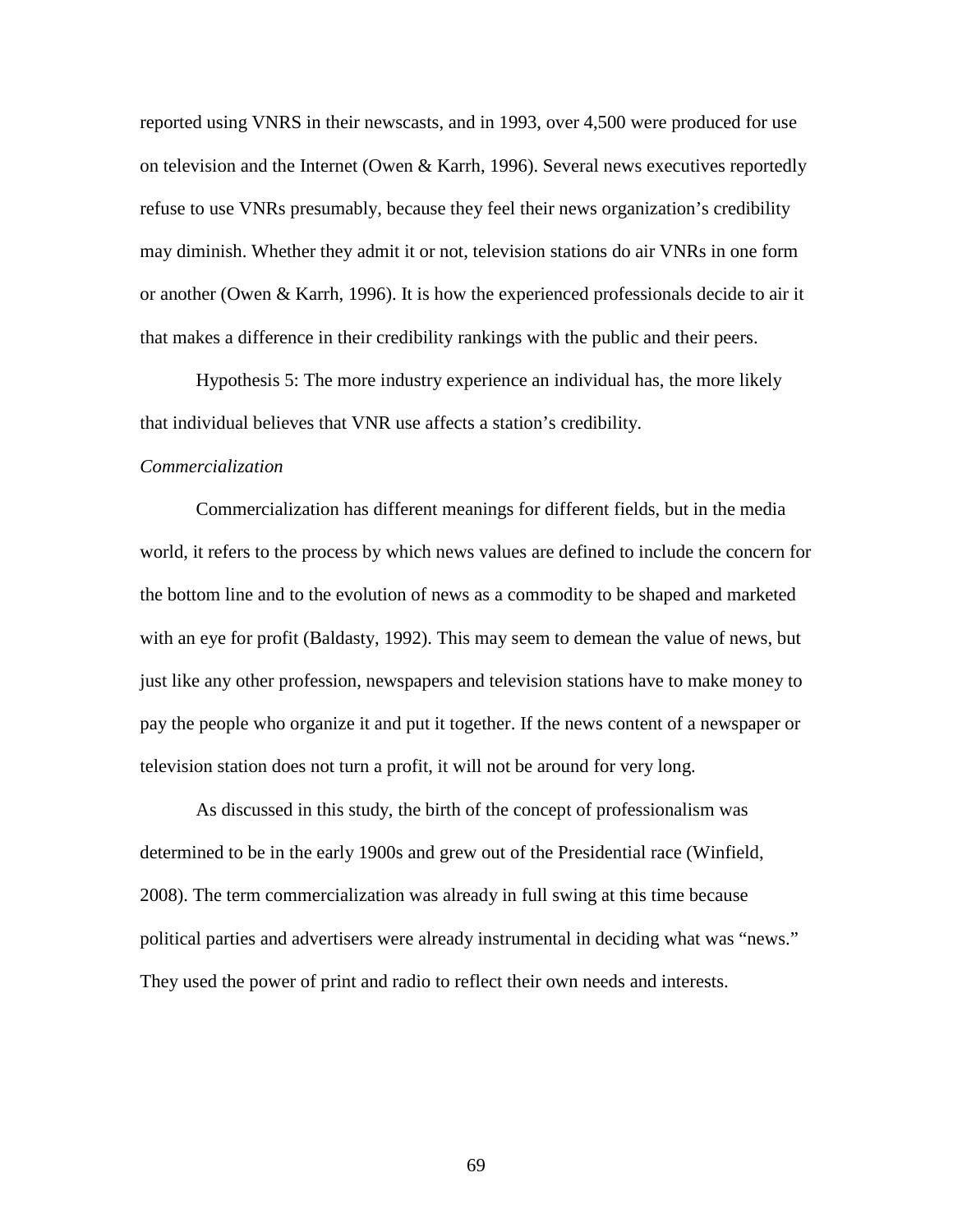So, out of professionalism, grew a sense of how you can still have an accurate and respectable media organization, while at the same time turn it into a lucrative business if you avoid corporate influences on news content.

 One of the main concerns regarding the commercialization of broadcast news is that there seems to be an ever-changing nature to television news. Former CNN Senior White House Correspondent Charles Bierbauer has been very outspoken on his thoughts of what news is turning into following his 30 years of experience covering the Pentagon, Presidents, and wars. Bierbauer (Ward, 2002) fears that the increased importance of making money is having a negative effect on network news. He believes that the networks are more interested in entertainment programming and the public could soon lose substantial news programs (Bomzer, 2002). "Viewer beware" is what he warns in this increasingly entertainment and profit-margin-minded media. Bierbauer emphasizes what media watchdog groups are also saying as far as there being more illusions in television, both in front and behind the camera, than viewers have ever seen before (Sourcewatch, 2008).

Journalists normally avoid talking about the business side of the operations and try to stay away from the profitability of the operations so that there does not appear to be a tie to advertisers and their influence. Part of this avoidance has to do with the "church/state wall," traditionally seen as protecting journalism from commercial pressures (Overholser, 2004). In the 1980's, editors may not have even wanted to know their profit margin. Now a news director may be laying off 20-30 people within days if he is not fully aware of his company's financial situation on a daily basis. During these economic times, everyone wants to know where the company stands, fiscally.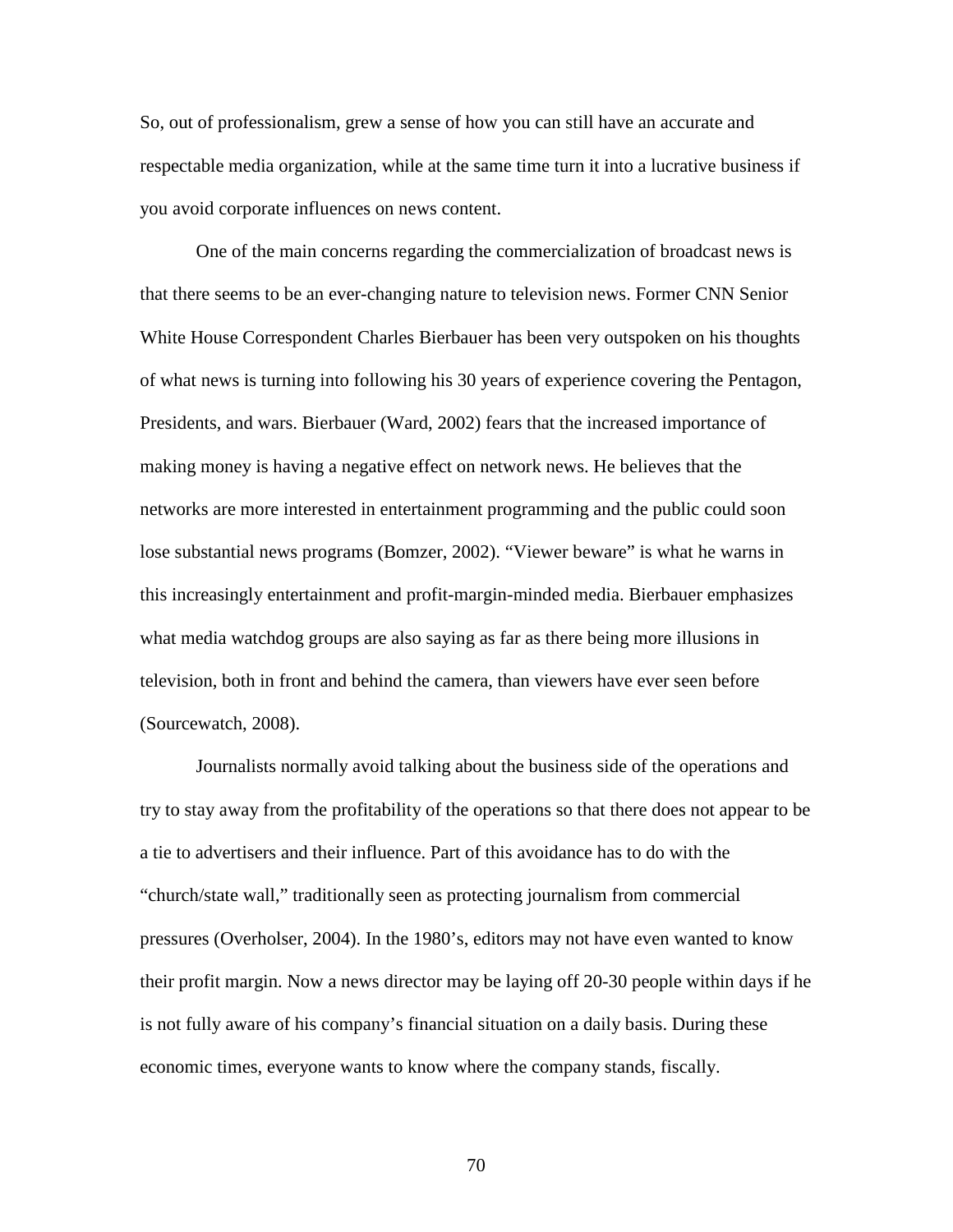# *VNRs are a Commercial Venture*

One reason VNRs are so well liked by their sponsors is cost. The main advantage of the video news release to corporations, organizations, and governmental agencies is it is basically, free advertising. A high-quality VNR can be produced and disseminated for less than \$30,000, "and could score a comparative ad value in the six-figure range if it gets airtime in metropolitan markets" (Farsetta & Price, 2006). Many VNR production companies also offer additional public relations services with their VNR packages. TVA Productions, for example, offers in its "National PDM" package a media advisory, supplemental fax and email advisories of the story, individualized "pitching" to producers in the top twenty-five markets, follow-up phone calls and fielding of media inquiries, and other PR services. They also guarantee "nationwide placement" on FOX, MSNBC, or CNBC, and all for the low, low price of \$15,000. Comparatively, a thirty-second advertising buy on any one of the networks could easily cost ten times as much (McClellan, 2005).

 Some VNRs are more popular than others at getting airtime. Mark Harmon and Candace White found that corporate VNRs promoting products were used the least, but VNRs promoting health and safety topics were aired the most by local broadcast stations (Harmon & White, 2001). They found that VNRs are commonly used unedited by small understaffed regional television stations that have limited budgets for news production.

VNRs are part of the democratic media system. They are part of the partnership that journalists for decades have allowed to be part of the news process. In the "you scratch my back, I'll scratch yours" mentality, it has become just one way of doing business. Even though public relations professionals and the materials they produce are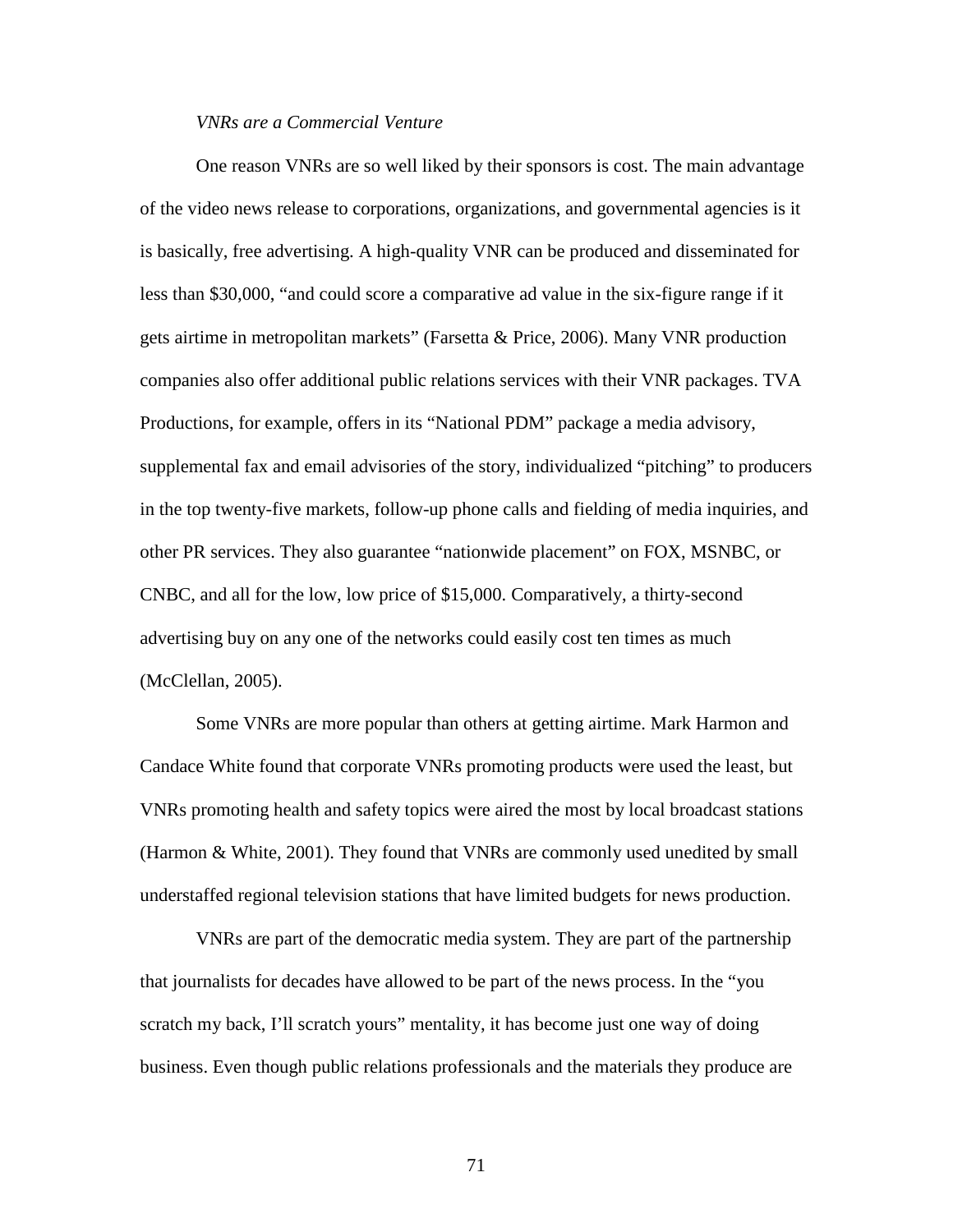part of it, it is still rather unique in its tendency—and its capacity—to manipulate social standards in the pursuit of its commercial interest (Baird, Loges, & Rosenbaum, 1999). The attempt to capture larger audiences and fill more news holes with less people has motivated the press broadcast news professionals to press farther and farther against currently acceptable boundaries of propriety.

As the president of the Freedom Forum, Peter Prichard, stated, we can "Never let hyper-competition take precedence over good news judgment" (Freedom Forum, 2009). What he means is that everyone must be alert to the possibility that at any time reporters can be manipulated. The speed of news has changed, the business of news has changed, and to stay in the black media organizations have to turn a profit. The hope is that profitability is not sacrificed at the cost of the integrity, credibility, independence, and professionalism of seasoned journalists. By using VNRs with attribution, not only can a news station supplement their news content for free, but they can also maintain the reputation they want to keep to earn future dollars.

 Hypothesis 6: As an individual's industry experience increases, the more likely the individual believes that VNR use increases the commercialization of news.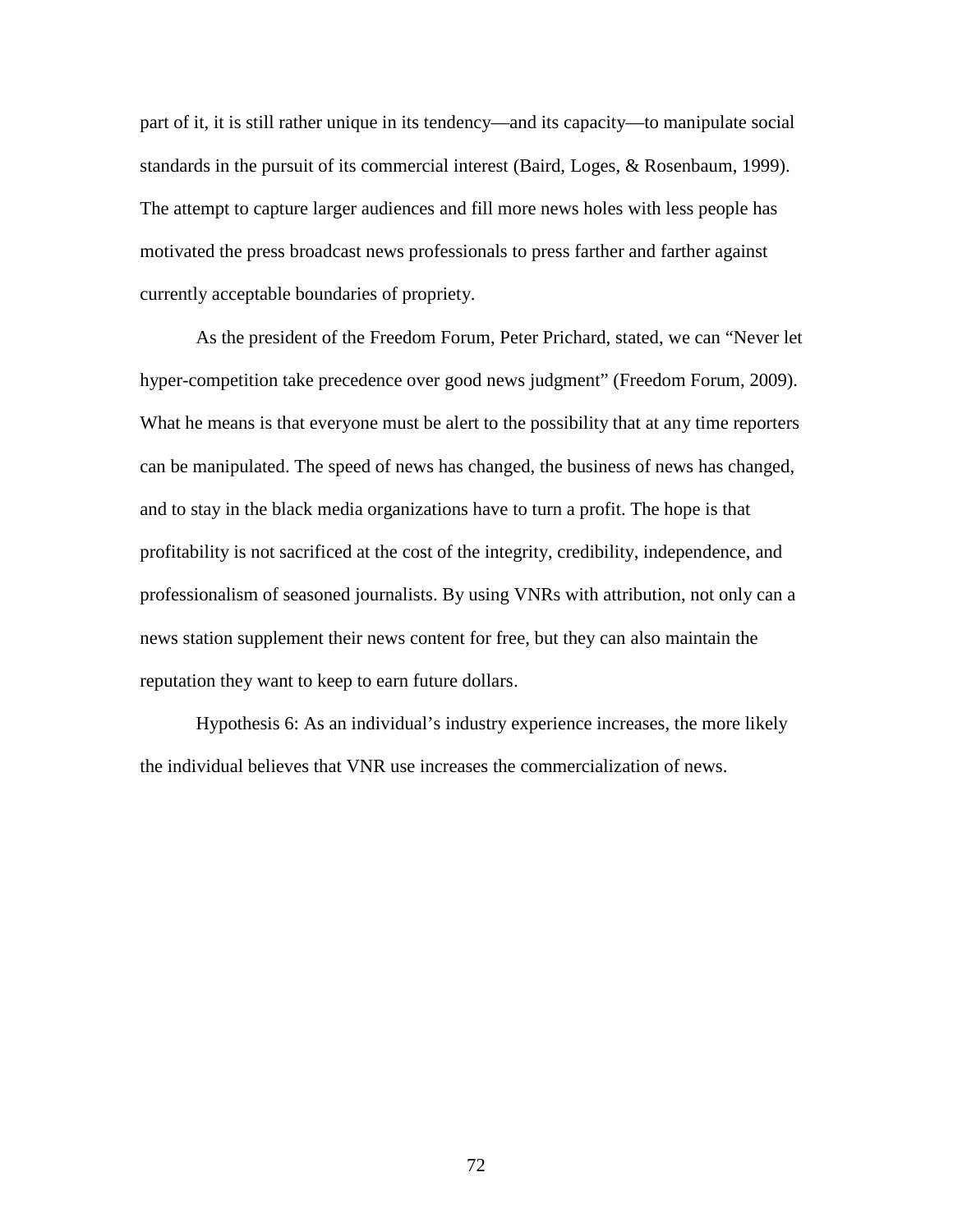# CHAPTER 3

# Method

 This study employed a survey (Appendix A) to assess how viewers feel about the perception of video news releases and how they are used in local news broadcasts. The 54-question survey was administered through the web-based survey research engine Survey Monkey to collect data. The survey included an explanation of a VNR along with a website link to an example on www.youtube.com so a participant could view one in its entirety. Besides demographic data, the survey questions focused on journalists and their ethics, integrity, professionalism, independence, credibility, commercialization, and the use of oral and words on the screen as attribution in broadcasts.

# *Procedures & Materials*

 The participants were emailed an invitation as part of the Survey Monkey software that included the link to the survey and asked to willingly participate. Researchers had access to the project data in real-time while it was collected through a secure, password-protected reporting site. Survey Monkey is regarded as a reliable research tool for gathering data. Since the questions for this study were primarily based on a Likert scale and have definitive answers, Survey Monkey is sufficient because openended coding tools are not necessary.

# *Sample*

For the survey, 584 people from three different populations were recruited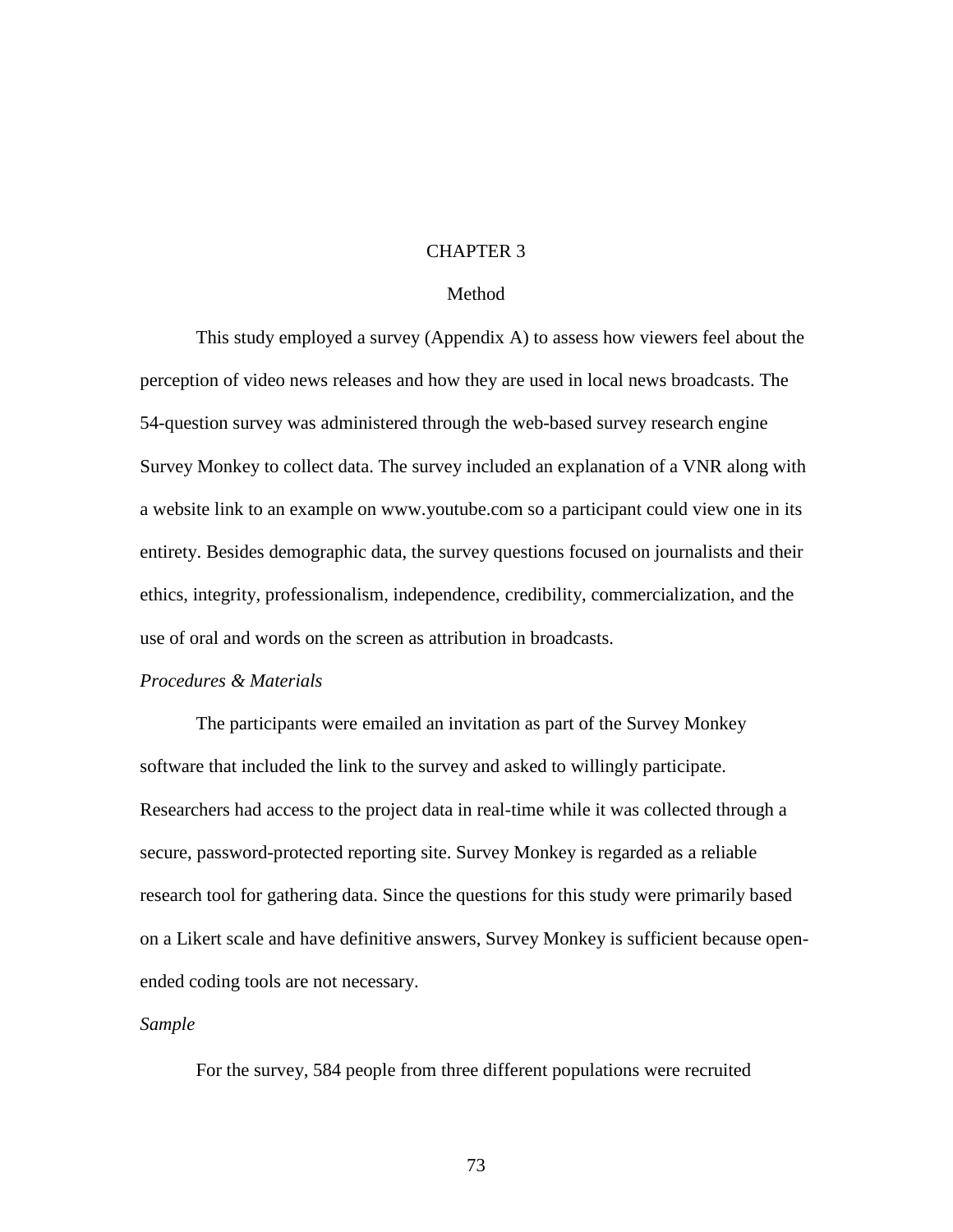through directed emails and invitations. The three populations are communication students, news professionals, and average news viewers. The populations were not limited to residents of the state of Alabama; however, communication college students were recruited from four universities in Alabama. No credit for participation in the study was promised. Participants who were considered average viewers were recruited through churches in north, central, and south Alabama. Professional broadcasters were recruited by the principal investigator through a list of active media at television stations in Alabama as well as professional media organizations. No students recruited were below 19 years of age. All participants were told that the survey would take approximately 5-7 minutes.

 The focus on the three different populations was to illustrate the difference in levels of exposure and understanding of the concepts that have an impact on journalists. For example, the average viewer may watch television for hours daily but may never think of the implications of the many issues such as ethics, integrity, independence, professionalism, credibility, and commercialization pressures that a journalist deals with daily. The communication student may be more aware of those same issues because of the in-class training, courses, and internships he may take, but is more likely to believe that the news professional who deals with decisions each day will have the most experience in evaluating how the use of video news releases can have an impact on one's career.

#### *Measurement*

In relation to the use of video news releases and their impact on journalistic ethics, integrity, independence, professionalism, credibility, and commercialization, at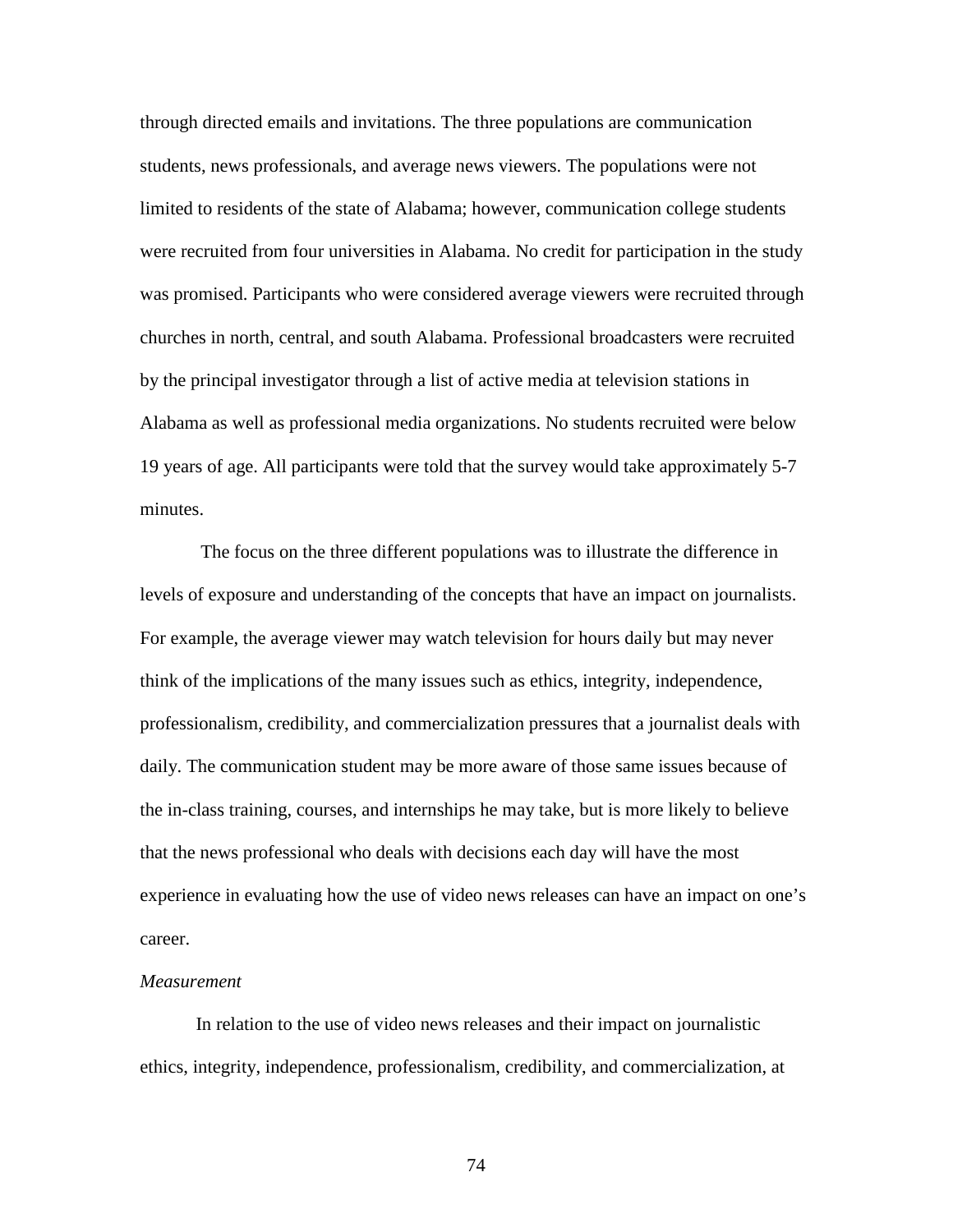least four statements on a five-point Likert scale were designed to measure each concept. The number 5 indicated that they "strongly agree" and the number 1 indicated that they "strongly disagree." The scale was designed by the researcher to measure the perceptions an individual has of the impact of VNR use on the six journalistic concepts analyzed in this study.

 To measure journalistic ethics, five statements were designed to measure respondents' agreement on a 5-point Likert scale. These questions included "It is unethical for video news releases to be included in news content," "It is acceptable for commercial messages to be included in news content if they are labeled with words on the television screen," "It is unethical for a television news organization to air video news releases without them being labeled as such," "It is unethical for a television news organization to air video news releases without oral attribution," and "Television stations are sacrificing their ethics by using video news releases." Reliability tests indicated a Cronbach's alpha of .754. The five items were therefore summed, and an index was created for analysis.

 To measure journalistic integrity, six statements were designed to measure respondents' agreement on a 5-point Likert scale. These questions included: "Broadcasters jeopardize their individual integrity if they use any form of a video news release," "Broadcasters are running the chance of damaging the integrity of their profession by using video news releases," "Local television stations may use portions of a video news release to help tell a story," "Broadcasters are being lazy if they use a video news release to supplement the content in their newscast," "Broadcasters are deceiving the audience when they pass off video news releases as their own," and "A VNR is okay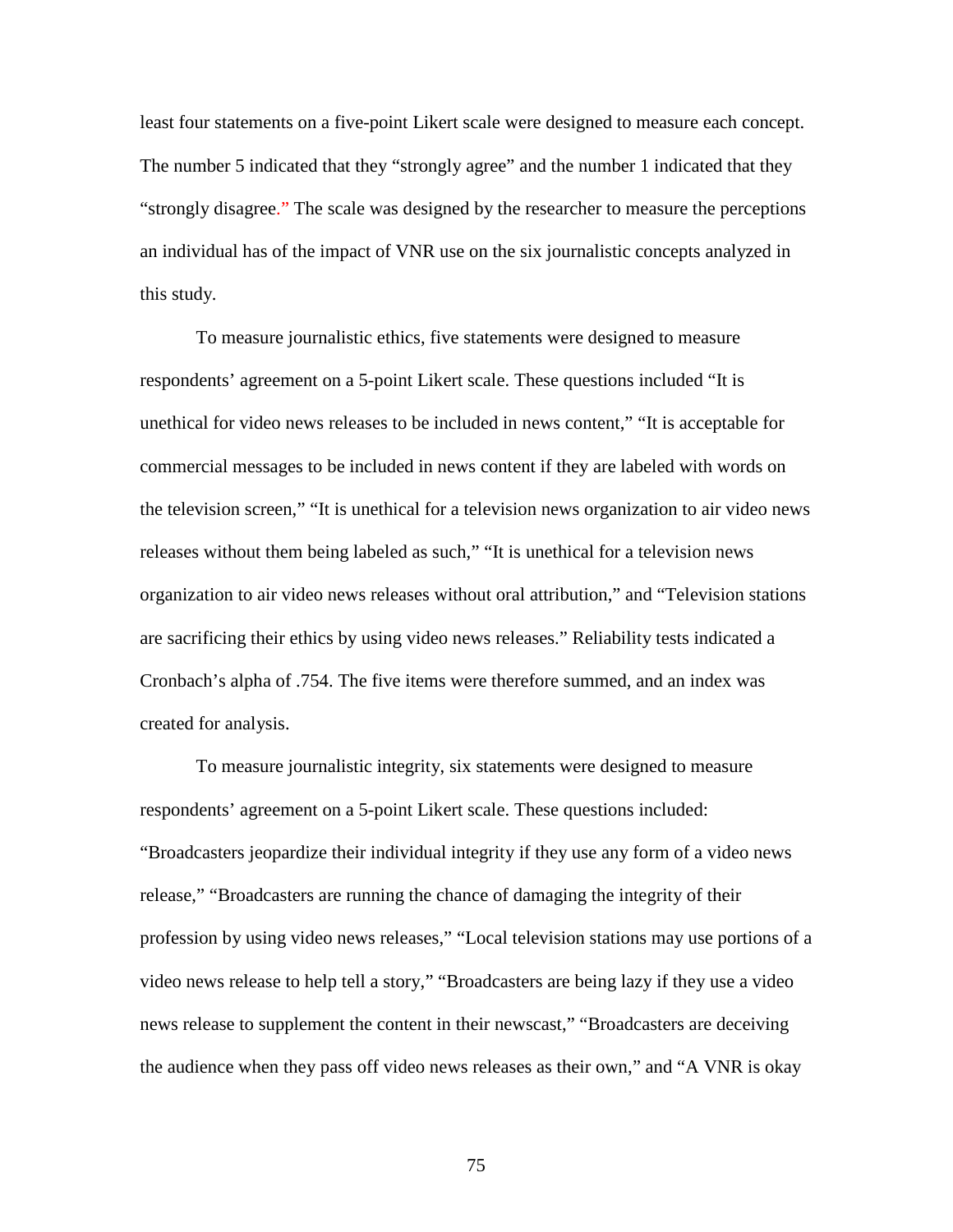to use if the narration is replaced by a tv station reporter." Reliability tests indicated a Cronbach's alpha of .790. The six items were therefore summed, and an index was created for analysis.

 To measure journalistic independence, five statements included: "Journalists who use video news releases may be sacrificing their independence for corporate interests," "By using video news releases, journalists allow others to make content decisions for them," "I believe if a video news release provides information that helps solve a problem, it does not jeopardize the station's independence," "I believe local television stations are under a lot of pressure to put out video content supplied by the government," and "The use of video news releases can serve the viewers' interests." Reliability tests indicated a Cronbach's alpha of .711. The five items were therefore summed, and an index was created for analysis.

 To measure professionalism, five statements were designed to measure respondents' agreement on a 5-point Likert scale. These questions included: "When local television stations use video news releases, they are changing the traditional role of journalism," "Using video news releases every once in a while, does not damage a journalist professionally," "As professionals, television anchors and reporters should be responsible for their own news content," "Using video news releases every once in a while, does not damage a journalist professionally," and "Professional journalists would never use any type of video news release." Reliability tests indicated a Cronbach's alpha of .768. The five items were therefore summed, and an index was created for analysis.

 To measure credibility, four statements were designed to measure respondents' agreement on a 5-point Likert scale. These questions included: "If a television news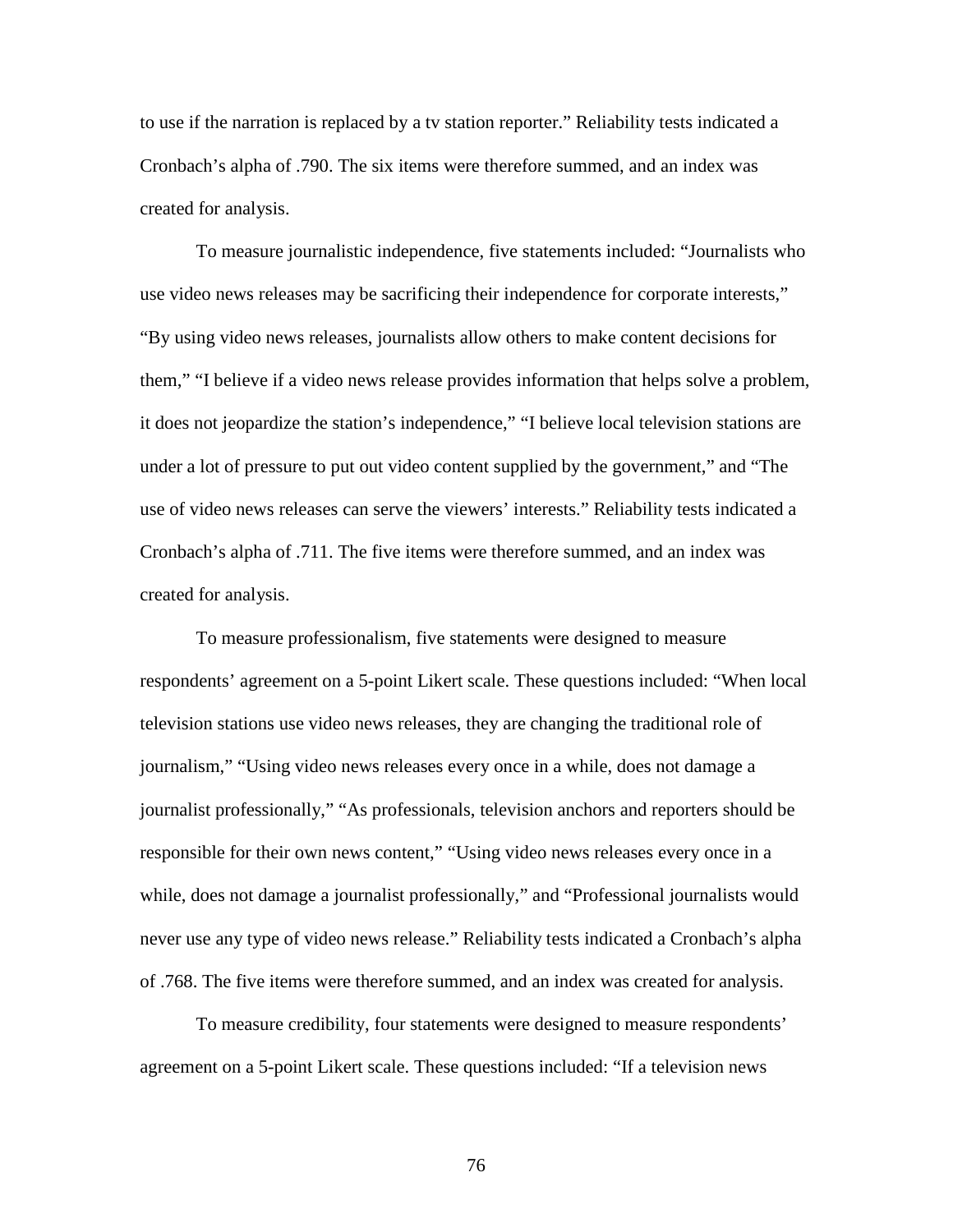program includes a story with footage not produced by the news organization, it should be labeled with words on the television screen," If a television news program includes a story with footage not produced by the news organization, it should be attributed to orally by the anchors and news reporters," "I would trust a local television station more if producers used words on the television screen to label video not produced by the news organization," and "I would trust a local television station more if anchors and reporters used oral attribution to bring attention to stories not produced by the news organization." Reliability tests indicated a Cronbach's alpha of .745. The four items were therefore summed, and an index was created for analysis. The original scale had more items, but after running reliability tests, a few items were eliminated to achieve higher reliability.

 To measure commercialization, five statements were designed to measure respondents' agreement on a 5-point Likert scale. These questions included: " I believe that advertisements are embedded within local broadcast news programming," "The line between news and advertising is blurred," "The line between entertainment and news is blurred," "News is too commercialized," and "Local television stations should not give in to any commercial pressures when it comes to running a video news release." Factor analysis indicated one item (commercial pressure) did not load on the sole factor. Reliability tests indicated a Cronbach's alpha of .713. The four items were therefore summed, and an index was created for analysis.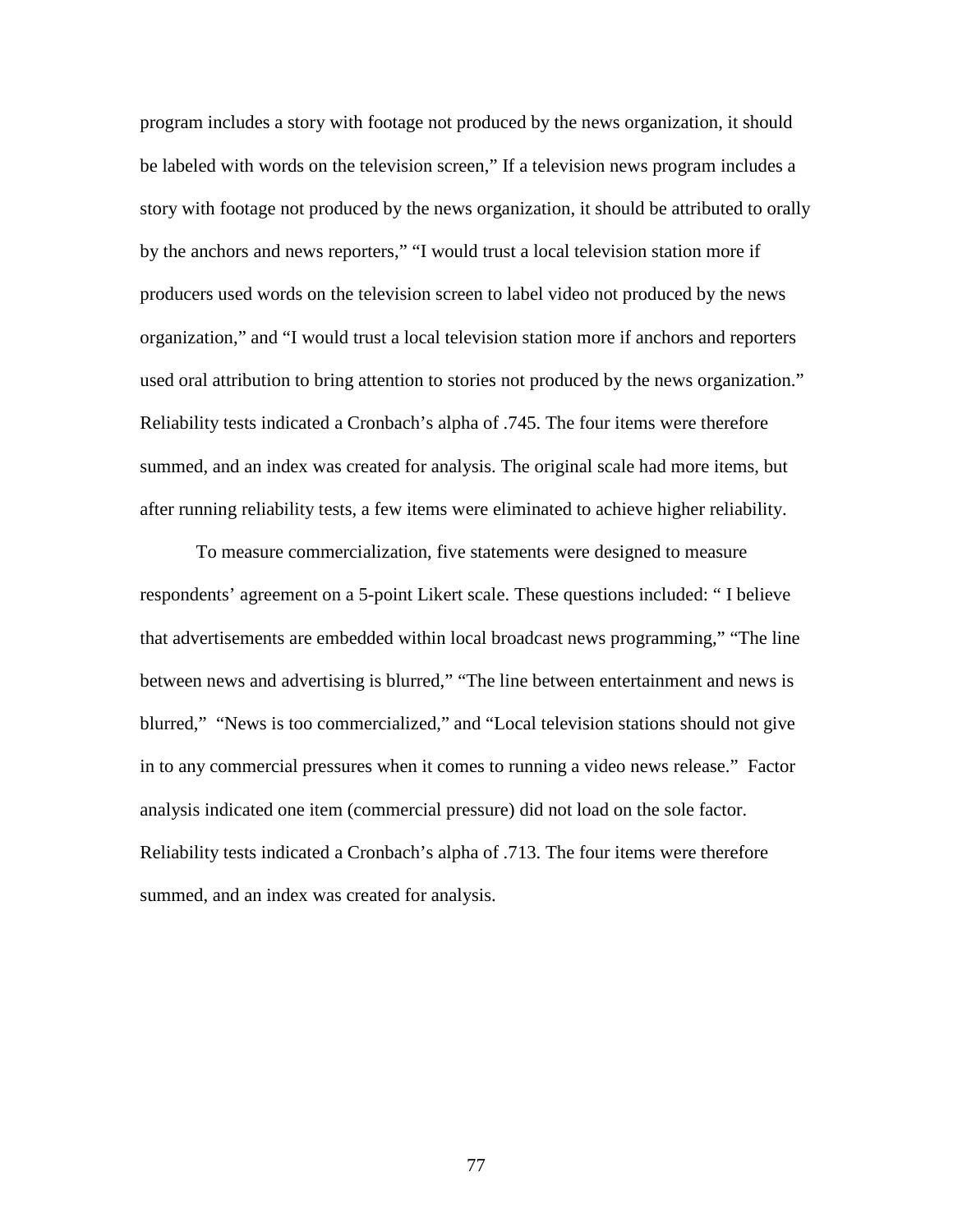# CHAPTER 4

# Results

# *Participants*

 A total of 584 journalists, communication college students, and average viewers were recruited to form the population sample. A total of 51 surveys were excluded from the sample because at least 10 items for two dependent variables were not answered resulting in 91% of participants who completed the survey. All statements in the survey not asked in the same direction were reverse coded. Included in the analysis were a total of 114 journalists, 108 college students, and 311 average viewers willingly participated in the study.

 More females (60%) than males (40%) took part in the survey. Patricipants' ages were reported as ages 19-25 (39%), 26-35 (18%), 36-50 (27%), 51-60 (12%), and 61 and over (3%). 71% of the participants were residents of the State of Alabama. 29% were from outside Alabama. The sample of journalists included 51 who had 1-5 years of experience, 85 who had six years of experience or more, and 397 who had no experience. Some of the 108 college students who completed the study described themselves as journalists because they are likely working for a campus newspaper, campus television or radio station, or interning at a commercial news operation. So, it is assumed that a portion of the 51 participants who reported 1-5 years of experience also included college students.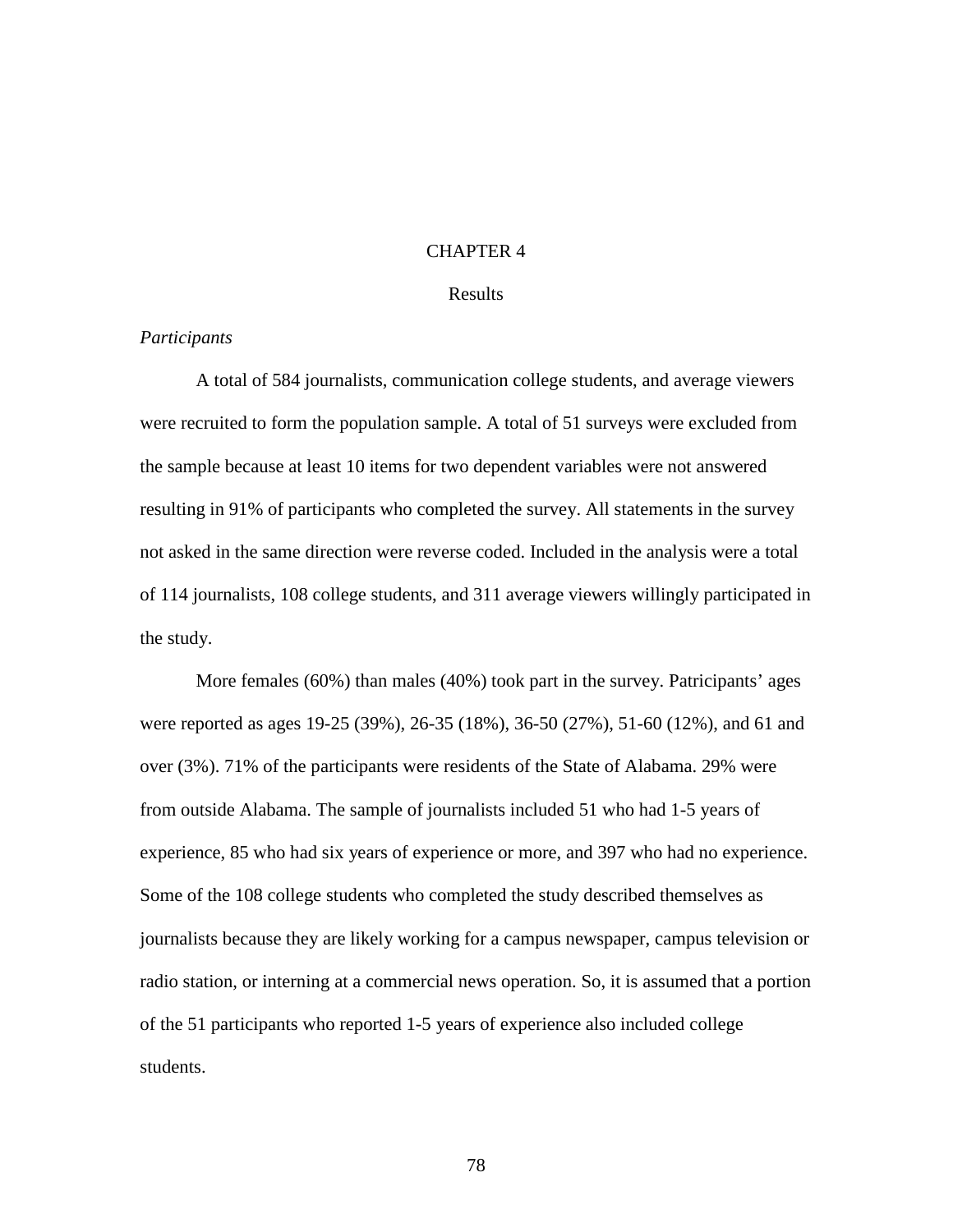In terms of ethnicity, the majority of the participants were White/Caucasian (88.7%), with Black/African-American (8.3%) being the second largest group, and Asian, Asian-American (.9%), Hispanic or Latino (.6%), and Other (1.5%) made up the rest of the sample.

 In terms of education, most of the participants were well educated, with 40.7% of them having a four-year college degree, 19.7% a graduate degree, 34.9% having some college, 4.3% having high School/GED (4.3%), and only a few (.4%) having less than high school education.

 In terms of income, more than a quarter of participants self-reported a household income of \$100,000 or more (25.5%), 8.1% between \$90-99,999; 24.2% reported \$60- 89,999; 21% at \$30-59,999; and 21.2% were under \$30,000.

 In terms of political views, participants indicated they were very conservative (14.6%); moderately conservative (40.9%); middle of the road (24.6%); moderately liberal (15.6%); and very liberal (4.3%)

 Clearly, the Internet and television news are the main sources that people turn to for news. 36.6% said they turned to the Internet as the source they rely on the most for news and information. 36.8 % said they turned to television news the most for news and information. The other three choices of local newspaper, news magazines, and radio stations logged less than 7 percent each.

 When it comes to watching local television news, participants said they watch news, but not much per week or per day as shown in Table 3. In terms of news consumption, participants watched local newscasts an average of 3 days a week, but only 12.8% watched daily: 0 days (12.9%); 1 day (16.9%); 2 days (13.9%); 3 days (10.7%); 4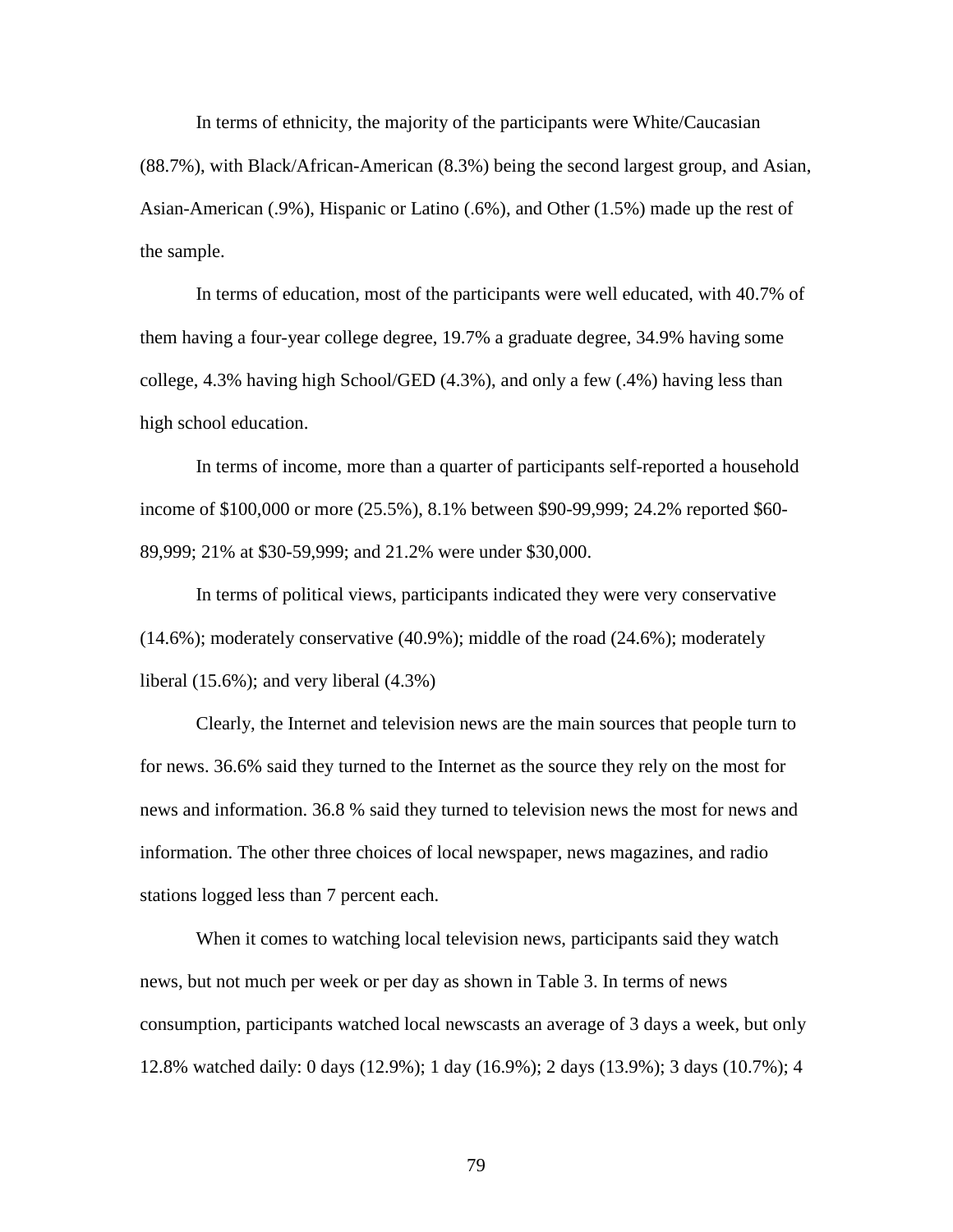days (8.8%); 5 days (15.2%); 6 days (8.8%); 7 days (12.8%). When it comes to watching local television news, participants said they watch very little per day: 0 minutes (13.7%); 1-15 minutes (34%); 16-30 minutes (25.7%); 31-45 minutes (9.2%); 46-60 minutes (6.4%); 1-2 hours (7.3 %); 3-5 hours (3.4%); 6 hours or more (.4%).

 In terms of their news consumption, participants watched network newscasts an average of two days a week, and only 2.1% watched daily. 0 days (23.8%); 1 day (17.8%); 2 days (15.9%); 3 days (11.8%); 4 days (7.5%); 5 days (11.4%); 6 days (9.6%); 7 days (2.1%). When it comes to watching network television news, participants said they watched even less per day than local news: 0 minutes (23.8%); 1-15 minutes (29.5%); 16-30 minutes (27.8%); 31-45 minutes (8.4%); 46-60 minutes (5.3%); 1-2 hours (3.0%); 3-5 hours (1.7%); 6 hours or more (.6%).

 In terms of their news consumption, participants watched cable newscasts an average of two days a week, and only (.2%) watched daily. 0 days (28.9.%); 1 day (18.4%); 2 days (13.5%); 3 days (10.5%); 4 days (7.7%); 5 days (9.8%); 6 days (11.1%); 7 days (.2%). When it comes to watching cable television news, participants said they watched even less per day than local and network news: 0 minutes (28.5%); 1- 15 minutes (21.8%); 16-30 minutes (22.3%); 31-45 minutes (7.5%); 46-60 minutes (10.3%); 1-2 hours (6.0%); 3-5 hours (3.4%); 6 hours or more (.2%).

#### *Operationalization*

 Industry experience was operationalized and analyzed in two ways. First, participants' level of experience was used as a predictor variable to categorize industry experience, with journalists assumed to have the most experience, communication students to have some rudimentary experience and the general public to have no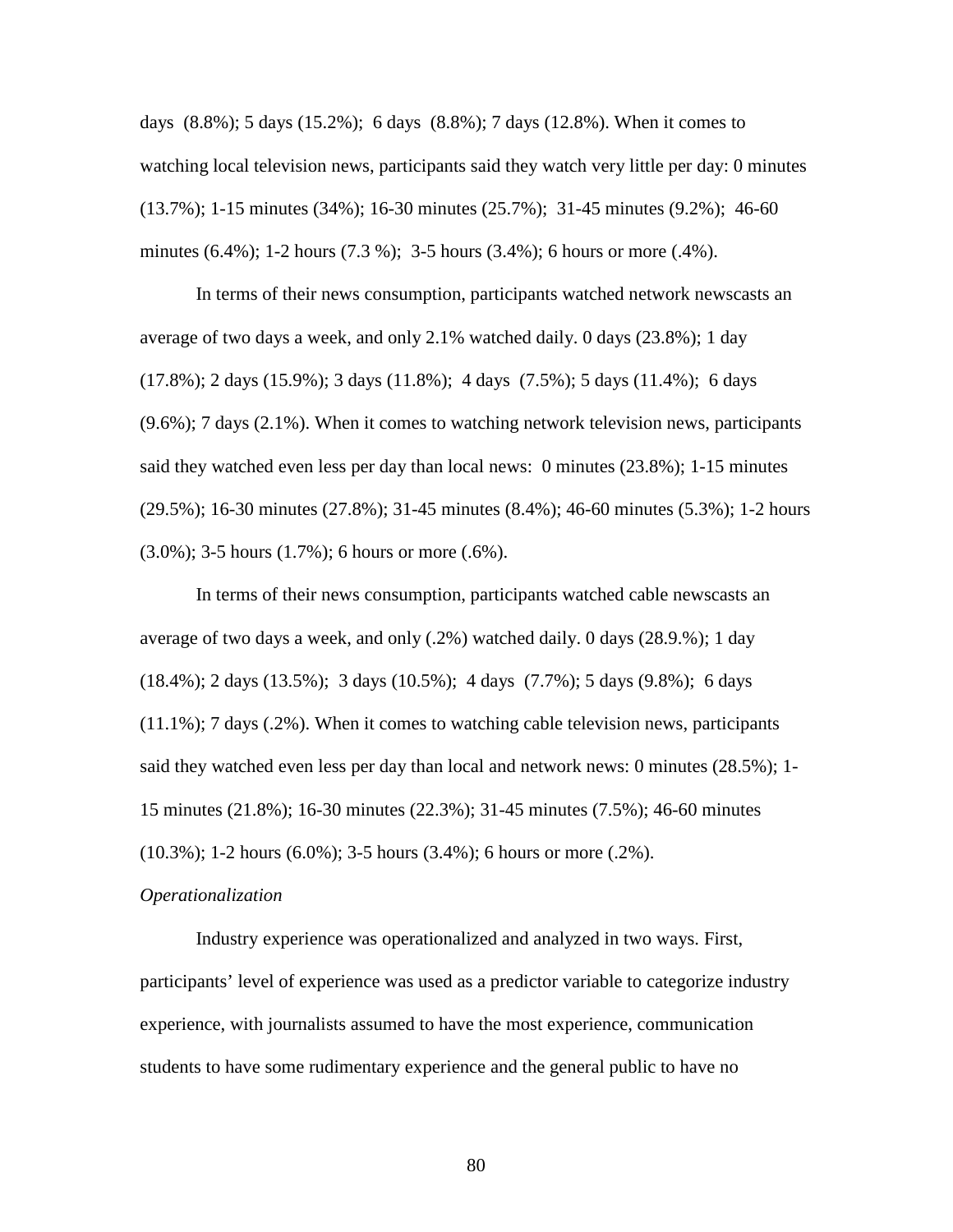experience. A second operational definition was based on their self-reported years of experience in journalism. Therefore, each hypothesis was tested using these two predictors. The results for the population subsamples' level of experience predictor are shown in Table 1, and results for the experience predictor are displayed in Table 2.

 Hypothesis 1 predicted that the more industry experience an individual has, the more likely the individual perceives VNR use to be unethical. A between-subjects test was run for each hypothesis to indicate the variance between the subjects. First, with the level of experience as a predictor, results indicated a person's level of industry experience had a significant effect on ethics,  $F(2, 530) = 4.90$ ,  $p < .01$   $\varepsilon^2 = .02$ . Post hoc Bonferroni tests indicated that the subsample average viewers ( $M = 3.37$ ,  $SD = 0.66$ ) perceived VNR use to be more unethical than students ( $M = 3.14$ ,  $SD = 0.56$ ) do. However, there was no other group difference. Based on the number of self-reported years in journalism, there was no significant effect on ethics,  $F(2, 530) = .00$ ,  $p<.904$ ,  $\varepsilon^2 = .00$ . Hence, H1 was not supported and partial results indicated an opposite direction of the prediction; whereas, average viewers perceive the use of VNRs to be more unethical than college students and journalists.

 No support was found for hypothesis 2. It predicted that as an individual's industry experience increases, the more likely the individual believes that VNR use will negatively affect journalistic integrity. First, with the level of experience as a predictor, results indicated there was no significant impact on journalistic integrity, *F* (2, 530)  $=$ 1.76, *p*<.174,  $\varepsilon^2$  = .01. On the other hand, based on their number of years in journalism, a person's experience did not have a significant effect on integrity, *F* (2, 530) = .47,  $p$ <.628,  $\varepsilon^2$  = .002. There was no group difference with either predictor.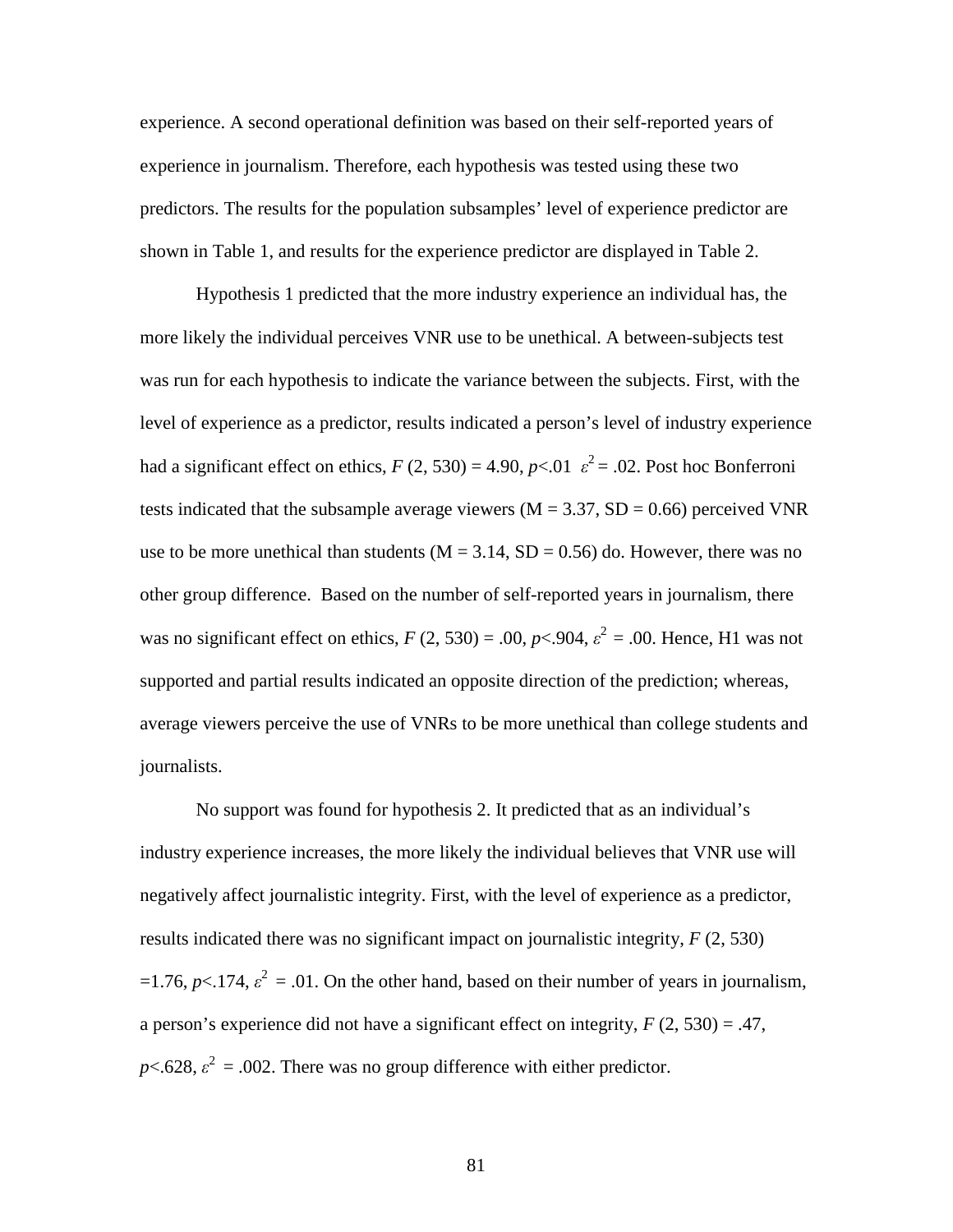Hypothesis 3 predicted that the more industry experience an individual has, the more likely the individual believes that improper VNR use lowers journalistic independence. First, with the level of experience as a predictor, results indicated a significant effect on journalistic independence,  $F(2, 530) = 21.76$ ,  $p < .001$ ,  $\varepsilon^2 = .08$ . Post hoc Bonferroni tests indicated that the subsamples communication college students  $(M =$ 3.08,  $SD = 0.51$ ) and average viewers ( $M = 3.19$ ,  $SD = 0.57$ ) perceived VNR use to have more of an impact on journalist independence than journalists ( $M = 2.76$ ,  $SD = 0.72$ ). For a person's self-reported journalism experience, results also indicated a significant effect on journalistic independence,  $F(2, 530) = 24.99$ ,  $p < .001$ ,  $\varepsilon^2 = .09$ . Post hoc Bonferroni tests indicated that journalists ( $M = 3.17$ ,  $SD = .55$ ) are more in favor of the belief that VNR use lowers journalistic independence than students  $(M = 2.93, SD = .55)$  and average viewers ( $M = 2.69$ ,  $SD = .76$ ). Hence, H3 was partially supported. While the journalists compared to the other populations in this study do not perceive VNR use to lower journalistic independence as much, when years of experience are added as a predictor, they do view it as a concern.

 No support was found for hypothesis 4 which predicted that the more industry experience an individual has, the more likely the individual believes that improper VNR use negatively affects perceived professionalism. The first predictor of level of experience did not have a significant effect,  $F(2,530) = 2.76$ ,  $p < .06$ ,  $\varepsilon^2 = .01$ . The same was true for the second predictor of self-reported years in journalism. No significant effect was indicated,  $F(2,530) = 2.62$ ,  $p<.074$ ,  $\varepsilon^2 = .01$ . There was no group difference in the population subsamples.

Hypothesis 5 predicted that the more industry experience an individual has, the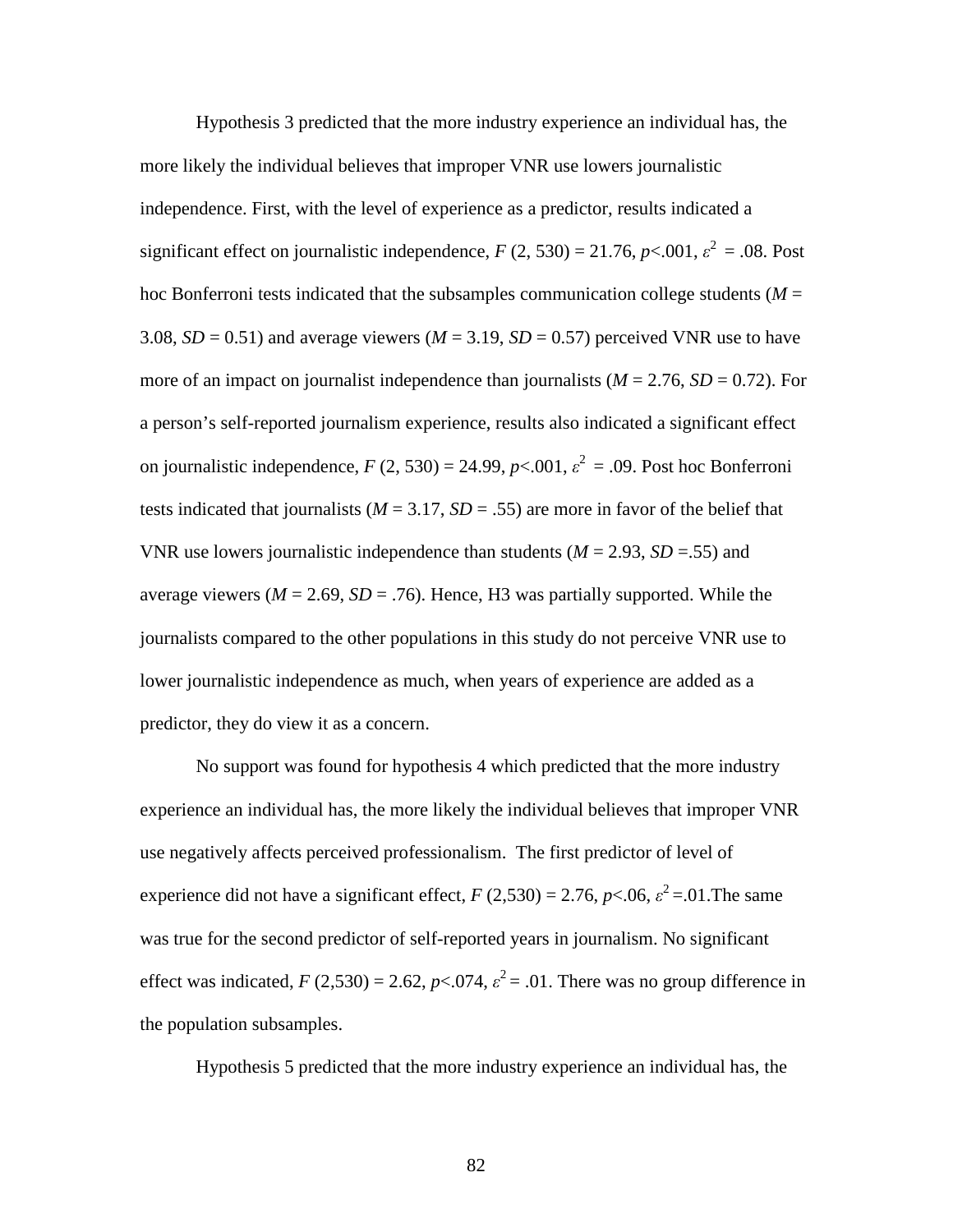more likely an individual believes that VNR use negatively affects a station's credibility. The first predictor of level of experience did not indicate a significant effect on a station's credibility,  $F(2, 530) = 1.59$ ,  $p < 205$ ,  $\varepsilon^2 = .01$ . With the predictor of a journalist's years of experience, there was also not a significant effect on credibility, *F* (2, 530) =.99,  $p$ <.373,  $\varepsilon^2$  = .004. No group difference was reported in the population subsamples. Hence, no support was found for H5.

 Hypothesis 6 resulted in mixed results for support. H6 predicted that as an individual's industry experience increases, the more likely the individual believes that VNR use increases the commercialization of news. For the level of experience predictor, results indicated a significant effect,  $F(2, 530) = 10.90$ ,  $p<.001$ ,  $\varepsilon^2 = .04$ . Post hoc Bonferroni tests indicated that journalists ( $M = 3.16$ ,  $SD = 0.76$ ) do not perceive that VNR use adds to the commercialization of news as do college students ( $M = 3.54$ ,  $SD =$ 0.63) and average viewers ( $M = 3.48$ ,  $SD = 0.69$ ). Although, the perception is different when it comes to the predictor of self-reported years of experience. Results also indicated a significant effect about the perception of commercialization,  $F(2, 530) = 8.8$ ,  $p < .001$ ,  $\varepsilon^2$  = .032. Post hoc Bonferroni tests indicated that journalists (*M* = 3.50, *SD* = 0.67) more strongly perceive VNR use to increase the commercialization of news than college students ( $M = 3.25$ ,  $SD = 0.71$ ) and average viewers ( $M = 3.18$ ,  $SD = 0.82$ ).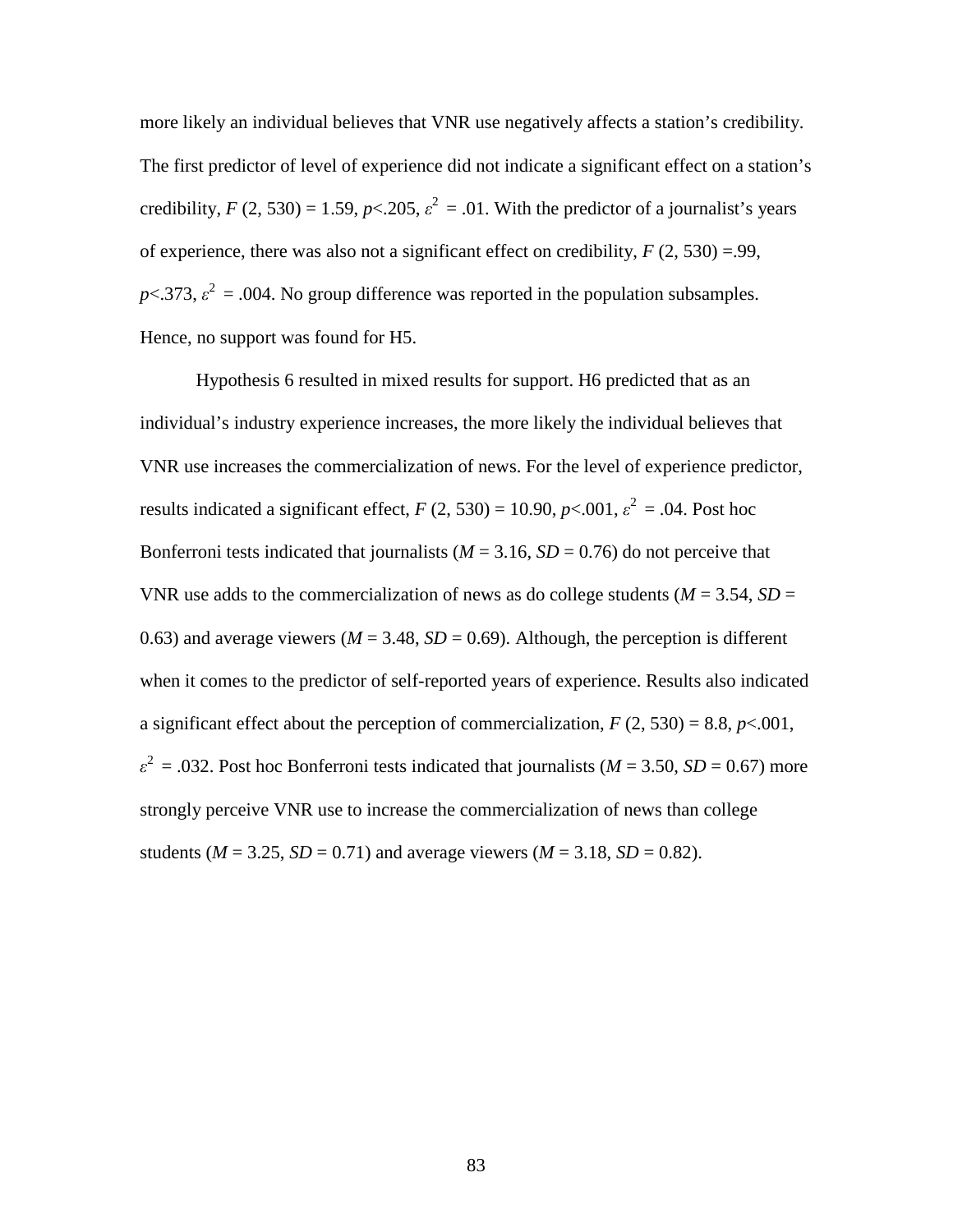# CHAPTER 5

# **Conclusions**

 The desire to learn more about how different people perceive the use of video news releases in broadcast news served as the motivation for this research. This study looked at video news releases and their implications on the concepts of journalists' ethics, integrity, professionalism, independence, credibility, and commercialization. Previous studies have looked at how VNRs should be attributed orally or with words on the television screen, but this study moved further by exploring the perceptions that journalists, communication college students, and average viewers have of the profession of journalism, its concepts, and its practices. The influence of the public relations tool, the VNR, is a constant resource for broadcast journalists as well as a print news release is for print journalists. Since they are not going away, it is important for journalists to understand how their use, whether attributed or not, may impact how the audience perceives their organization.

 This study sampled a majority of average viewers along with a smaller sample of journalists and college students enrolled in communication courses at three different southeastern universities. Surprisingly, a high number of the population sample was college educated, and a majority of the journalists had six years of experience or more.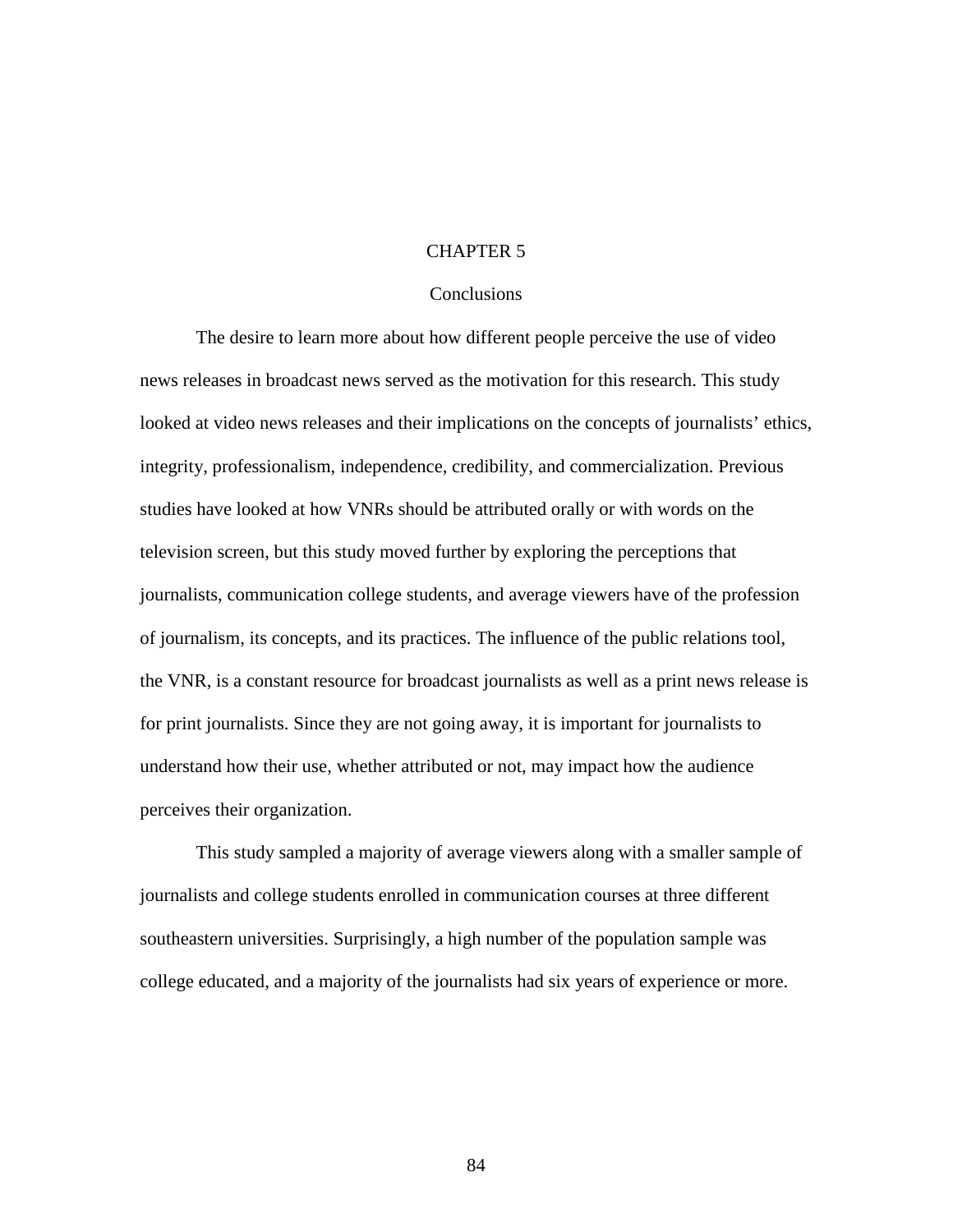Evaluating the predictors based on level of experience and years of industry experience, indicated that the majority of the journalists included in the analysis at least understood or had been educated on most if not all of the founding concepts.

 What came as no surprise is that television and the Internet are the main source everyone is turning to for their news. The biggest surprise is that few report that they watch local, network, and cable news more than an average of three days a week. Even more of an indicator is that between 22-27% of the 533 participants said they watch 30 minutes or less of local, network, or cable news a day. They may try to watch enough to stay informed in a week, but they are not making the effort to watch to see how news impacts them daily. Since so many viewers are watching few local newscasts, they are also not seeing the VNRs that are produced and are embedded in the content.

 From the results of this study, we can conclude that people would be watching more news if they perceived the content of the newscasts to have more of an effect on their daily lives. One reason they may feel this way is that viewers have the ability to be more selective because of all the choices available on television and the Internet. Whether they watch local, national, or cable news, viewers may not realize that the majority of stories are produced with the intention of prompting them to action, emotion, or thought. By the age of 19, most individuals have seen so much news in their lifespan that it is possibly regarded as something that is always present, but they do not necessarily want or feel compelled to be involved in the process. Therefore, the level of interest in actively learning what goes on in our community, nation, and world could be on the decline more than ever.

In general, the differing levels of experience for this study indicated that average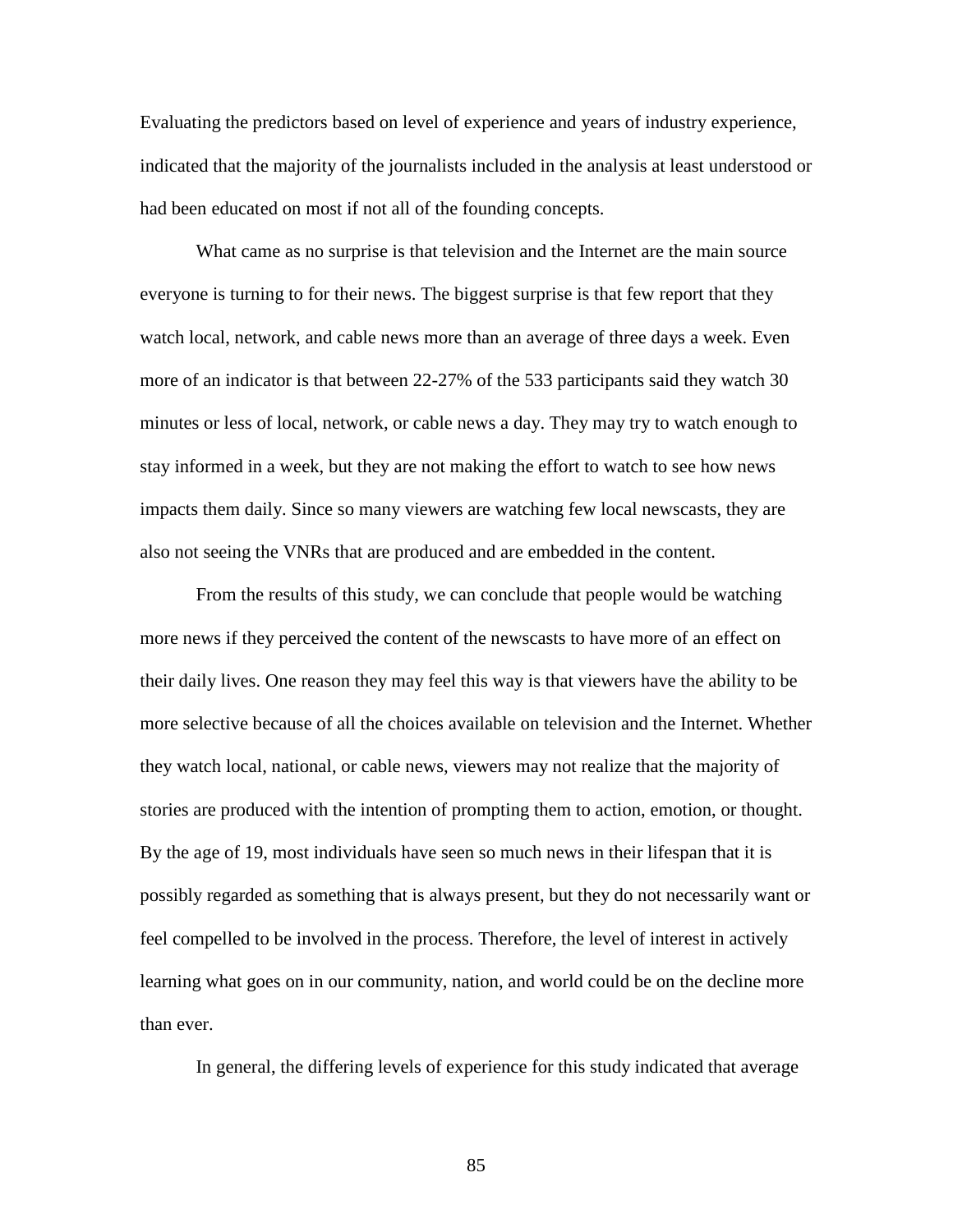viewers do not have differing views from college students and journalists when it comes to the founding concepts they believe journalists should have. In analyzing the concepts of integrity, professionalism, and credibility, no significant difference was found in the groups. However, when it comes to ethics, journalistic independence, and commercialization, there are some significant differences in how the different populations perceive the concepts.

 Since the results showed that average viewers perceive VNR use to be more unethical than college students and journalists, we can conclude that more ethical training may be necessary in our college journalism programs. Journalists may not understand until after multiple years of experience truly what a VNR is, and how it can influence the content of the station's news content. In addition, the amount of VNRs that are available to a newsroom through satellite feeds, network affiliations, and Internet downloads may be such a common influence that without proper training by the stations, journalists may not view them as a different form than other local, network, or cable news stories. Communication colleges across the country admit they can only teach students so much in the classroom about the journalism field, it is only through on-the-job and life experiences that you learn what is considered right and wrong by your profession or your code of ethics. Only through those types of experiences coupled with education can someone earn the true respect of the title "journalist."

 The results could also indicate that journalists feel they attribute VNRs the way they were trained whether in the classroom or on-the-job. Therefore, they may feel they have no ethical dilemmas to consider.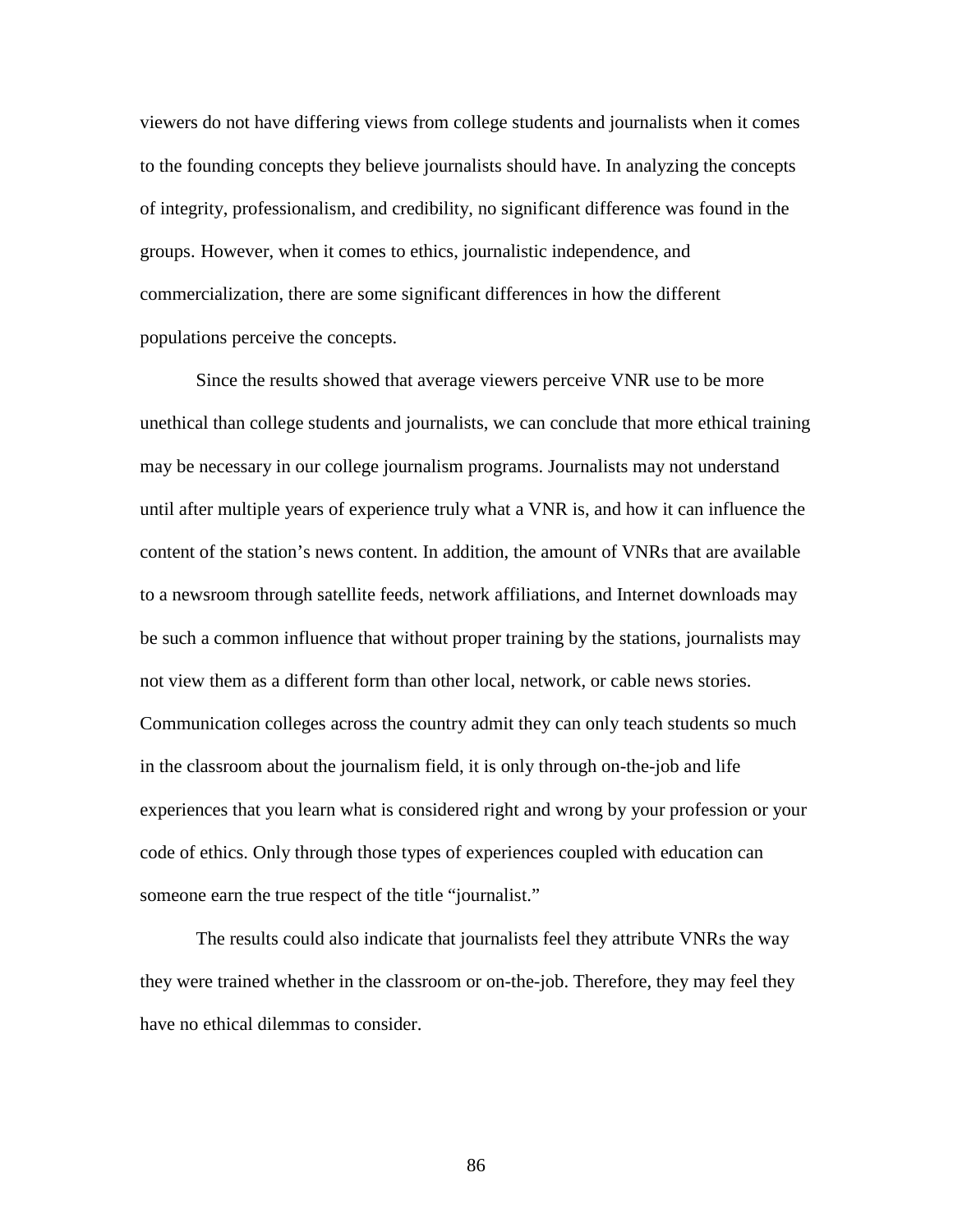This could also illustrate that the ethics of a VNR is not something journalists consider to be one of their biggest challenges in competing in today's market.

 For the concepts of journalistic independence and commercialization, the level of experience and years of experience predictors proved to be interesting. When analyzing both, the average viewers and college students viewed VNR use to have a greater effect on journalistic independence and commercialization of news. Then when a journalists' years of experience were analyzed, it was the journalists who felt that VNRs were having an impact. From these results, we can conclude that journalists who had dealt with these situations more and understood the implications more had stronger perceptions than students and average viewers of how government and corporations can impact a newsroom's content.

 We expect the more experienced journalists to understand the market forces that drive the news. Whether a story appears in print, on television, or on the Internet depends on its value to advertisers, the costs of gathering the stories, and the competitors' products. Many of the complaints about journalism – media bias, soft news, corporate influence – are generated because of the economic influences of running a media operation. News managers may not like it, but it is a reality of their industry.

 From this study, it is evident that individuals have opinions when it comes to the main issues included in the VNR debate – ethics, independence, and commercialization. Although, no matter what level of experience a person has, the idea that every day a television's news content can be entirely objective, independent, and free of the influence of advertisers is not achievable.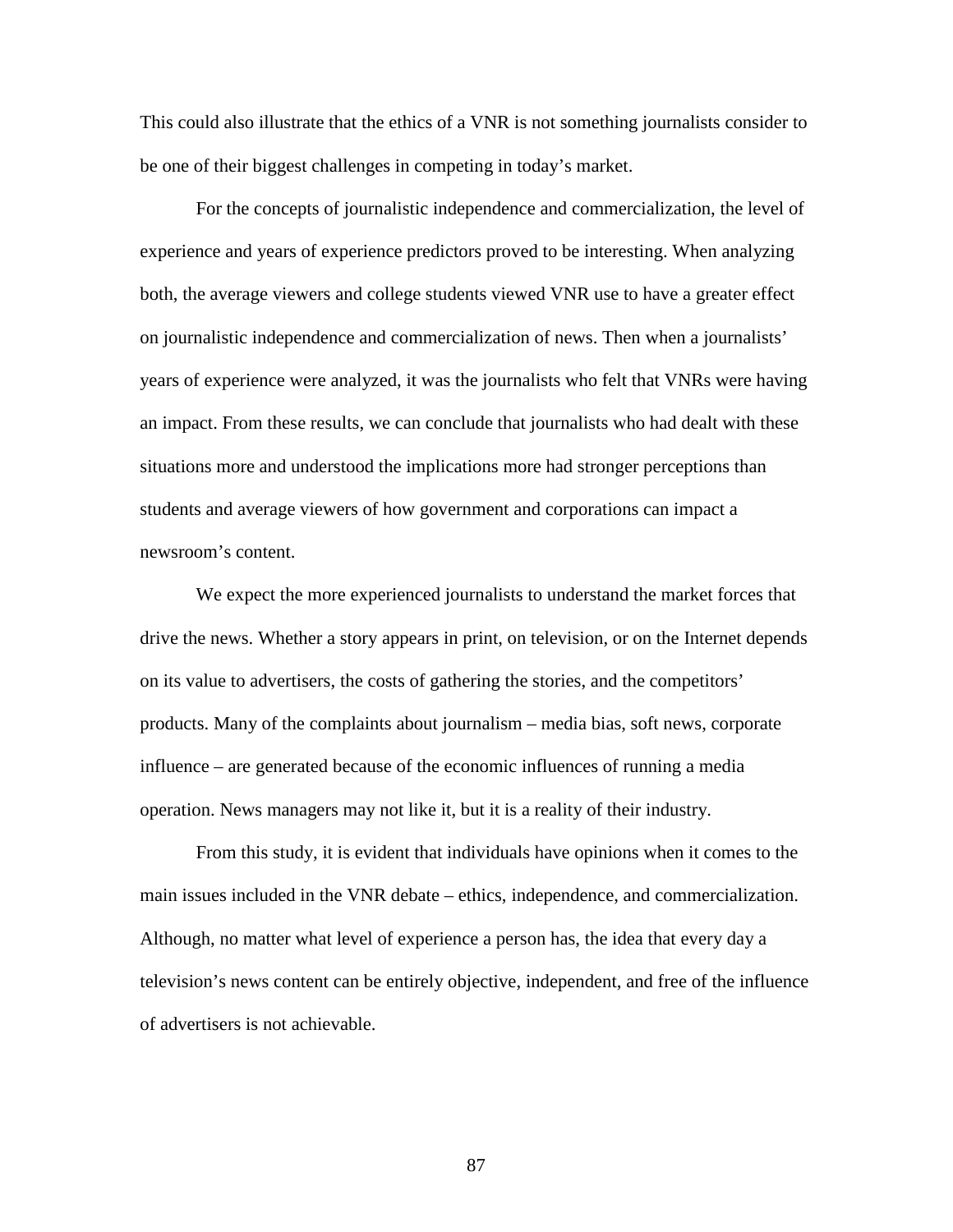News managers may try their best on a daily basis, but the decision makers know it is not always possible while average viewers may not realize how hard the goal is to reach.

 To try to get the VNR debate settled, media advocates are calling for legal action when it comes to VNR use, and media organizations argue that they should regulate themselves. For now, the FCC has agreed with the RTNDA that it will continue to be an ethical debate and not a legal one unless a broadcaster blatantly tries to deceive the audience (Eggerton, 2007). As long as the decisions to attribute orally or with graphical words on the screen remain in the newsroom, it is up to managers to train, set, and enforce the policies that will ensure those concepts are valued on a daily basis when each employee produces any type of report.

 There were obvious limitations in this study. The researcher did not account for the understanding of the concepts of integrity, professionalism, and credibility to possible be considered the same. Future studies should look into more direct measures for each concept to ensure that participants generally understand the difference in hopes of providing significant findings in the future that will add to the argument that journalists value both. Trying to differentiate the definitions from ethics may have proven to be confusing for participants where the tendency closer to the end of the survey was to answer "neutral".

 Other limitations include the need to assess other predictors of the dependent variables that were gathered and not gathered in the survey data. Future studies can look at how an individual's political preferences and level of education influence the perceptions they have of VNR use on the journalistic concepts studied here.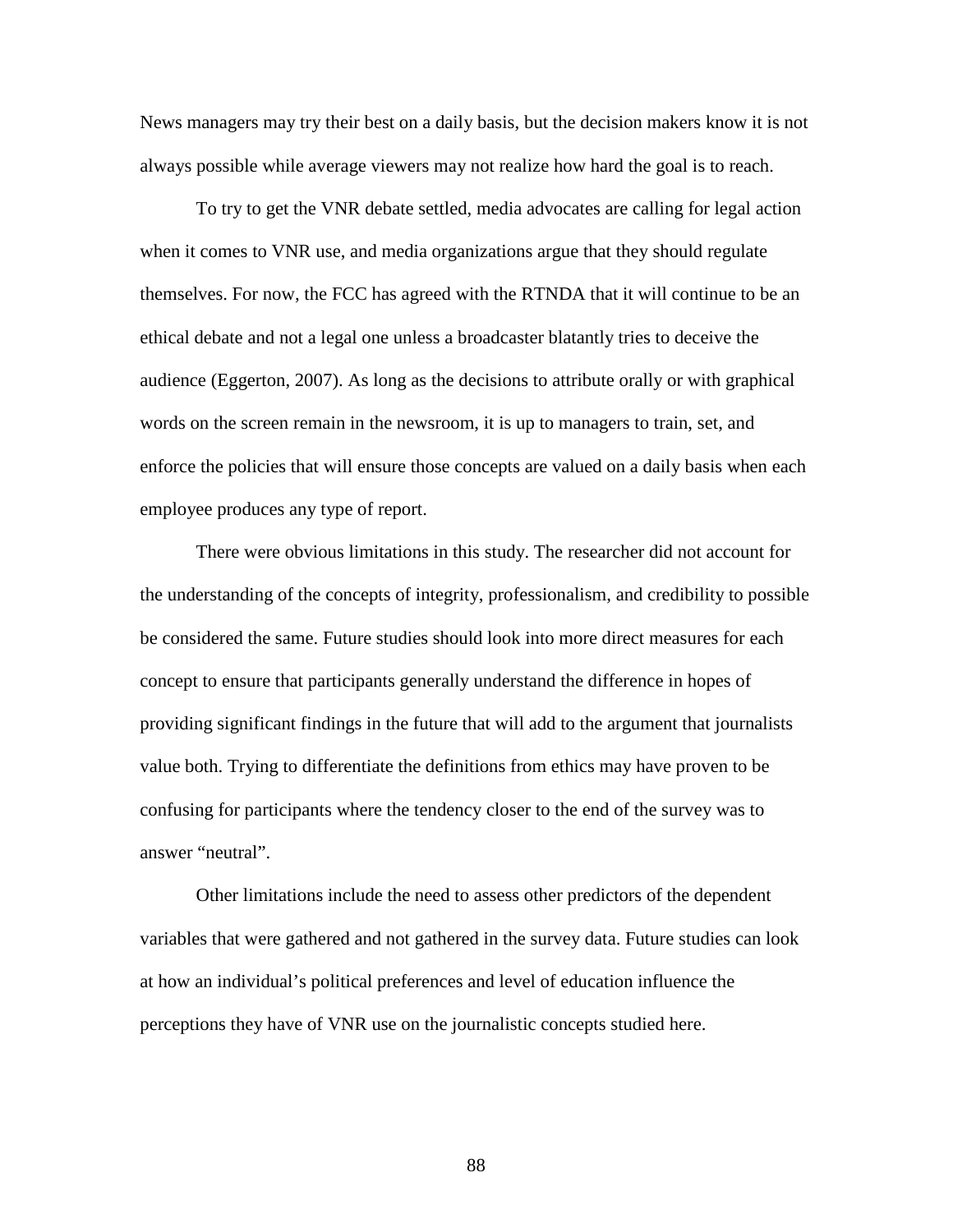Also, more predictors not included in this study can be analyzed that might give a better assessment of why average viewers, communication college students, and journalists perceive journalists the way they do. Exposure to other forms of media such as the Internet, newspapers, magazines, etc., might also reveal how or if greater exposure to news, in general, influences perceptions of VNR usage. In general, an analysis including more variables and additional statistical tests might reveal why the hypotheses proposed here were not supported and had some mixed results.

 Future research may need to look more at the influence of VNRs on the commercialization of news. The term "commercialization" and "commercials" may confuse participants because they do not understand that under basic journalistic concepts, commercials are to be shown outside the news content. By resorting to using a single item for measurement, future studies may show to what extent viewers perceive pressure from corporate interests. Other suggestions are to develop a measurement of management attitudes toward VNRs, and there can be many more studies that explore the relationship that exists between public relations practitioners and the media.

 Until now, the majority of research relating to the impact of public relations on news content (Turk, 1986; Shoemaker & Reese, 1991; Harmon & White, 2001; Lieberman, 2007; Sourcewatch, 2008) discusses how many times stories written and produced by public relations specialists appear in newspapers or in a television newscast. The survey employed in this study attempted to analyze how people perceive the impact of VNR use on the concepts of journalistic ethics, integrity, professionalism, independence, credibility, and commercialization.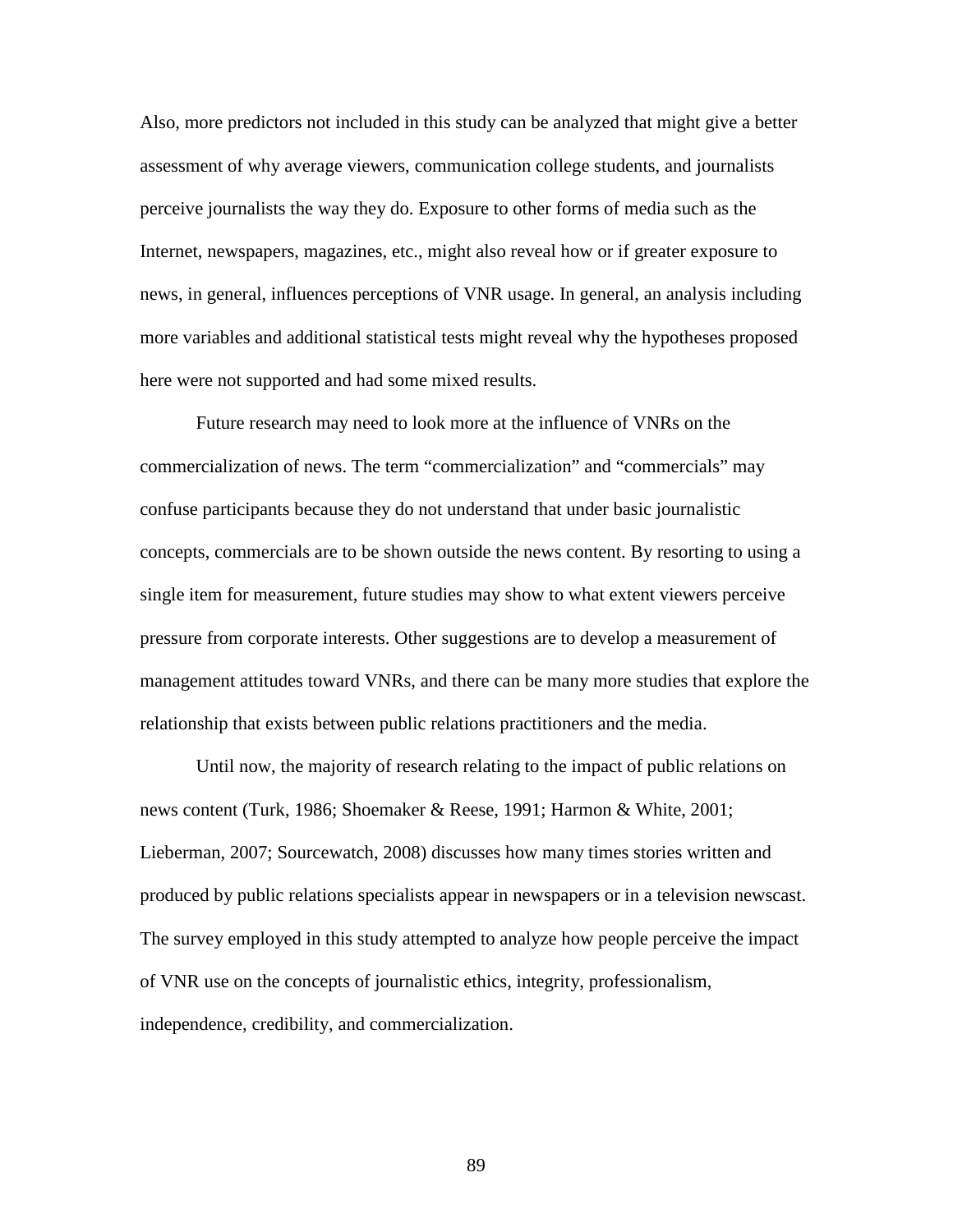While there was no support for three hypotheses and mixed support for the other three hypotheses, the results give researchers a jumping point to study more about the attitudes and perceptions that viewers have of VNRs.

 Now that we have asked the viewers what they think about the influence government and corporate entities have in the news they watch, we can start exploring other reasons why people are reducing the amount of news they see on a daily basis. If viewers do not care who is providing the content they watch, the producers of the news programs will not care if they attribute information from an outside source. If viewers do show they care when VNRs and other such material are included in newscasts without attribution, then news stations will start to change their practices before the government gets involved. We have already seen media corporations such as Gannett (Shory, 2007), and media organizations such as the RTNDA (Cochran, 2005) and Society of Professional Journalists (SPJ, 2009) re-introduce guidelines on the use of VNRs to their affiliates and members. Much of the attention followed the criticism of the Bush administration and its use of the public relations tool. It is likely that every media organization that wants to keep viewers watching their newscasts and readers subscribing to newspapers will listen to the opinions of the people who keep them in business.

 This study was an initial step to spur more interest into this area of research and to add to our understanding of what people think of the impact of VNRs on the concepts journalists are believed to possess. As our media world continues to expand, the extent of the influence of a press release, a VNR, and a PR specialist can be viewed as limitless. Hence, this is an area of study that merits further research to study the impact of how it impacts young and veteran journalists.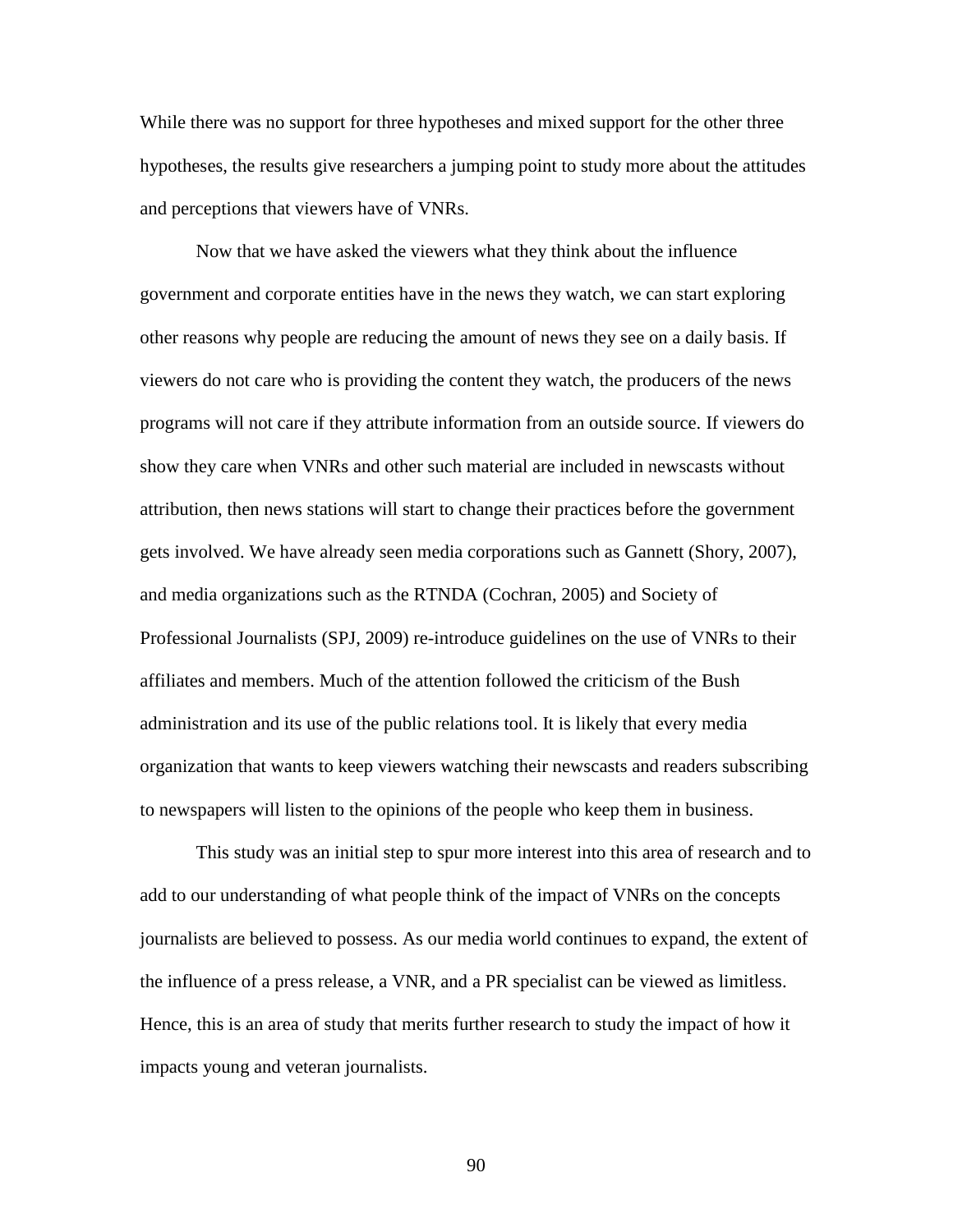# Tables

Table 1. *Level of Experience: Means and Standard Deviations for the Dependent Variables* 

| Level of Experience |              |            |            |       |      |                         |
|---------------------|--------------|------------|------------|-------|------|-------------------------|
|                     | JN           | <b>STU</b> | AV         | F     | D    | $\varepsilon^{\text{}}$ |
| Ethics              | 3.32(0.71)   | 3.14(.56)  | 3.37(.66)  | 4.90  | .01  | .02                     |
| Integrity           | 3.04(0.76)   | 3.00(.57)  | 3.12(.60)  | 1.76  | .174 | .01                     |
| Independence        | 2.76(0.72)   | 3.08(.51)  | 3.19(.57)  | 21.76 | .001 | .08                     |
| Professionalism     | $3.05$ (.76) | 3.07(.56)  | 3.19(0.61) | 2.76  | .06  | .01                     |
| Credibility         | 3.38(0.77)   | 3.50(.63)  | 3.50(.60)  | 1.59  | .205 | .01                     |
| Commercialization   | $3.16$ (.76) | 3.54(.63)  | 3.48(.69)  | 10.90 | .001 | .04                     |

*Note.* JN=Journalist, STU=College Communication Student, AV=Average Viewer, F=Variance between subjects, p=significance p<.01, $\varepsilon$ <sup>2=</sup> power, Numbers in parentheses are standard deviations.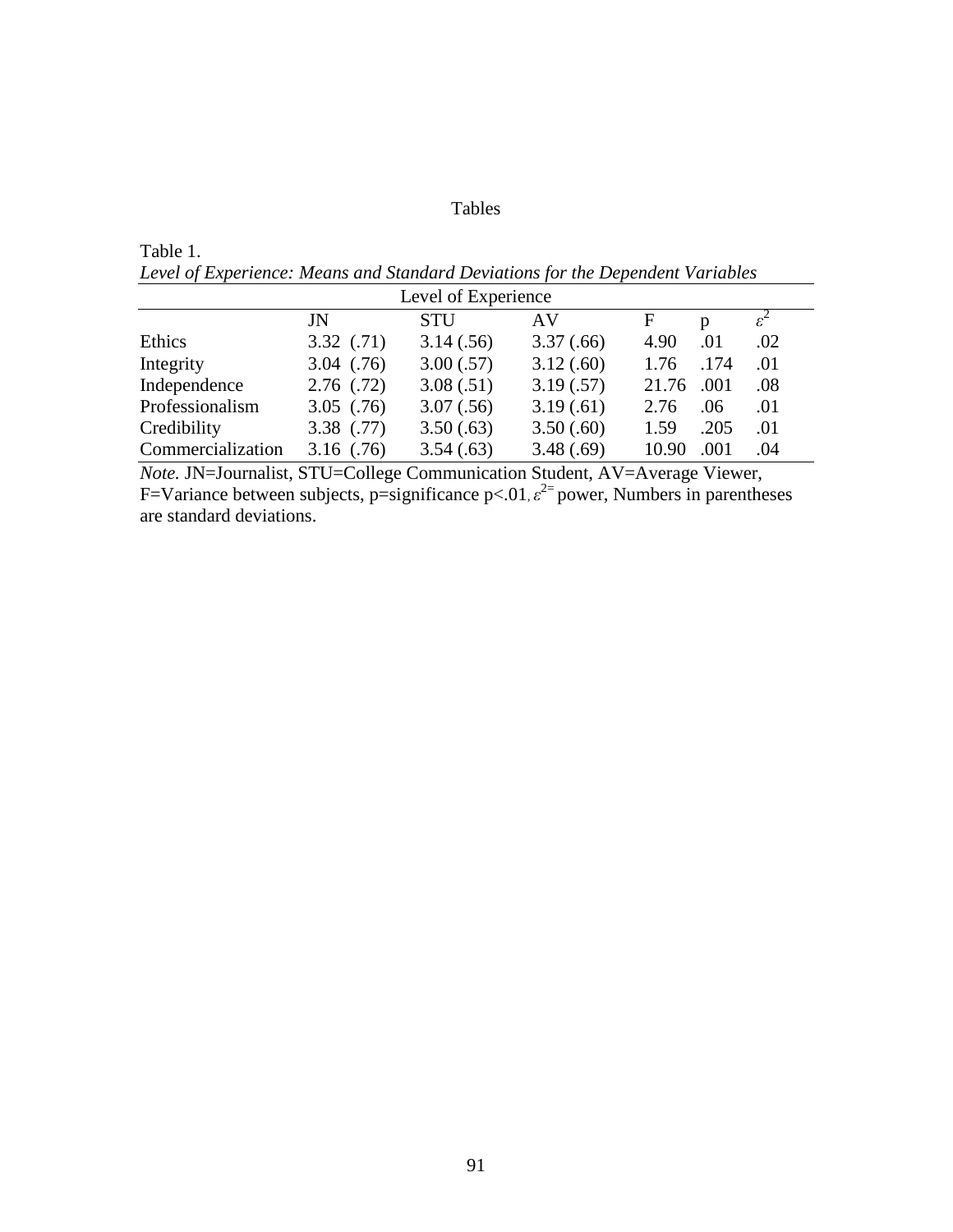| Years of Experience |           |           |           |       |      |               |
|---------------------|-----------|-----------|-----------|-------|------|---------------|
|                     | JN        | STU       | AV        | F     | D    | $\varepsilon$ |
| Ethics              | 3.31(.67) | 3.29(.63) | 3.33(.72) | .00   | .904 | .00           |
| Integrity           | 3.09(.60) | 3.06(.60) | 3.02(.79) | .47   | .628 | .002          |
| Independence        | 3.17(.55) | 2.93(.55) | 2.69(.76) | 24.99 | .001 | .09           |
| Professionalism     | 3.17(.60) | 3.09(.63) | 3.00(.80) | 2.62  | .074 | .01           |
| Credibility         | 3.50(.61) | 3.36(.69) | 3.46(.78) | .99   | .373 | .004          |
| Commercialization   | 3.50(.67) | 3.25(.71) | 3.18(.82) | 8.8   | .001 | .032          |

Table 2. *Years of Experience: Means and Standard Deviations for the Dependent Variables* 

*Note.* JN=Journalist, STU=College Communication Student, AV=Average Viewer, F=Variance between subjects, p=significance p<.01, $\varepsilon$ <sup>2=</sup> power, Numbers in parentheses are standard deviations.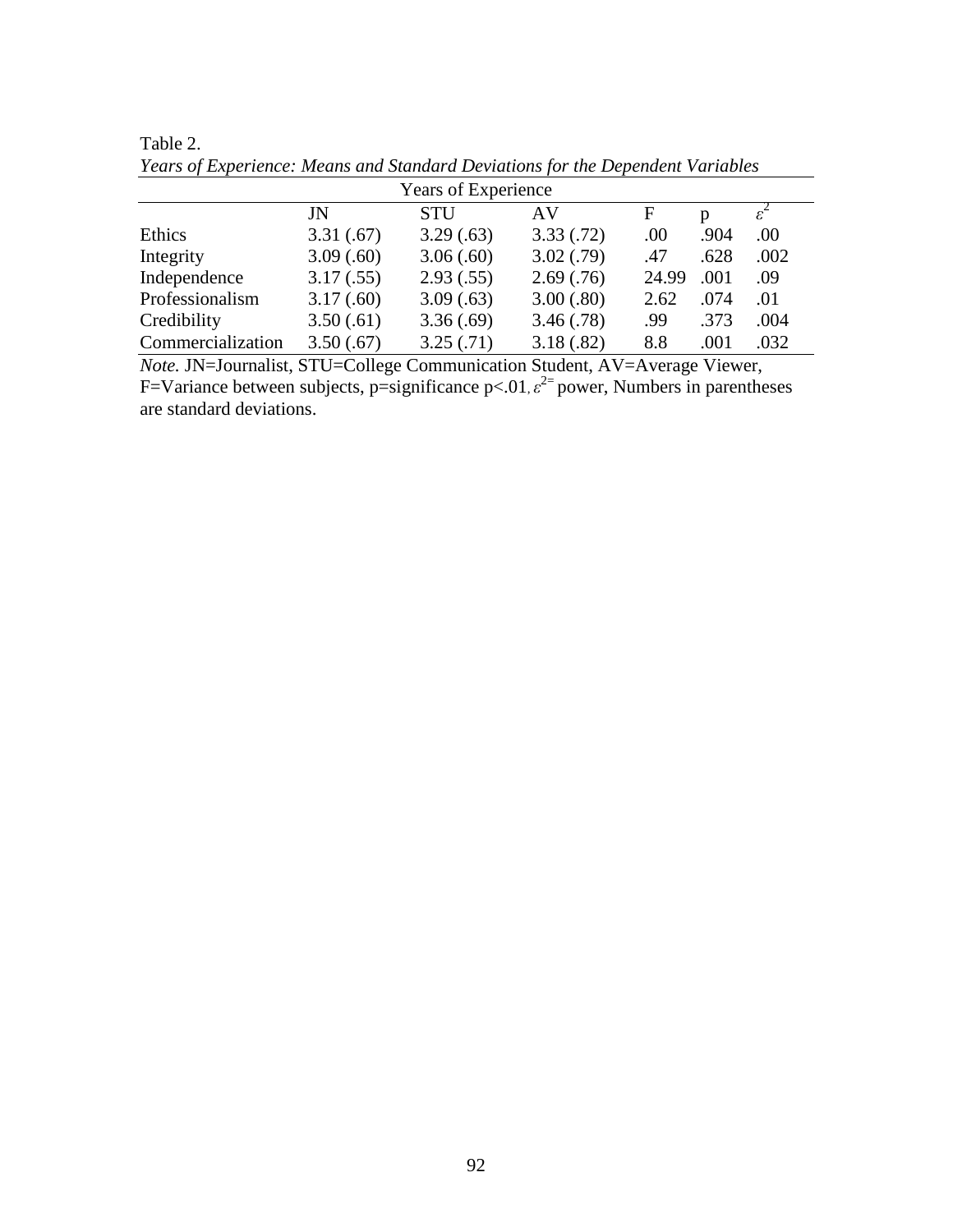Table 3. *TV Viewership for Local, Network, and Cable News* 

# Local News

| Days              |                     | Time            |       |
|-------------------|---------------------|-----------------|-------|
| $\boldsymbol{0}$  | 12.9%               | $0 \text{ min}$ | 13.7% |
| $\mathbf{1}$      | 16.9%               | $1-15$ min      | 34%   |
| $\overline{2}$    | 13.9%               | 16-30 min       | 25.7% |
| 3                 | 10.7%               | 31-45 min       | 9.2%  |
| 4                 | 8.8%                | 46-60 min       | 6.4%  |
| 5                 | 15.2%               | $1-2$ hrs       | 7.3%  |
| 6                 | 8.8%                | $3-5$ hrs       | 3.4%  |
| 7                 | 12.8%               | 6 hrs/more      | 4%    |
|                   | <b>Network News</b> |                 |       |
| Days              |                     | Time            |       |
| $\boldsymbol{0}$  | 23.8%               | $0 \text{ min}$ | 23.8% |
| $\mathbf{1}$      | 17.8%               | $1-15$ min      | 29.5% |
| $\overline{c}$    | 15.9%               | 16-30 min       | 27.8% |
| 3                 | 11.8%               | 31-45 min       | 8.4%  |
| $\overline{4}$    | 7.5%                | 46-60 min       | 5.3%  |
| 5                 | 11.4%               | $1-2$ hrs       | 3.0%  |
| 6                 | 9.6%                | $3-5$ hrs       | 1.7%  |
| 7                 | 2.1%                | 6 hrs/more      | .6%   |
| <b>Cable News</b> |                     |                 |       |
| Days              |                     | Time            |       |
| $\boldsymbol{0}$  | 28.9%               | $0 \text{ min}$ | 28.5% |
| $\mathbf{1}$      | 18.4%               | $1-15$ min      | 21.8% |
| $\overline{c}$    | 13.5%               | 16-30 min       | 22.3% |
| 3                 | 10.5%               | 31-45 min       | 7.5%  |
| 4                 | 7.7%                | 46-60 min       | 10.3% |
| 5                 | 9.8%                | $1-2$ hrs       | 6.0%  |
| 6                 | 11.1%               | $3-5$ hrs       | 3.4%  |
| 7                 | .2%                 | 6 hrs/more      | .2%   |
|                   |                     |                 |       |

n=533 participants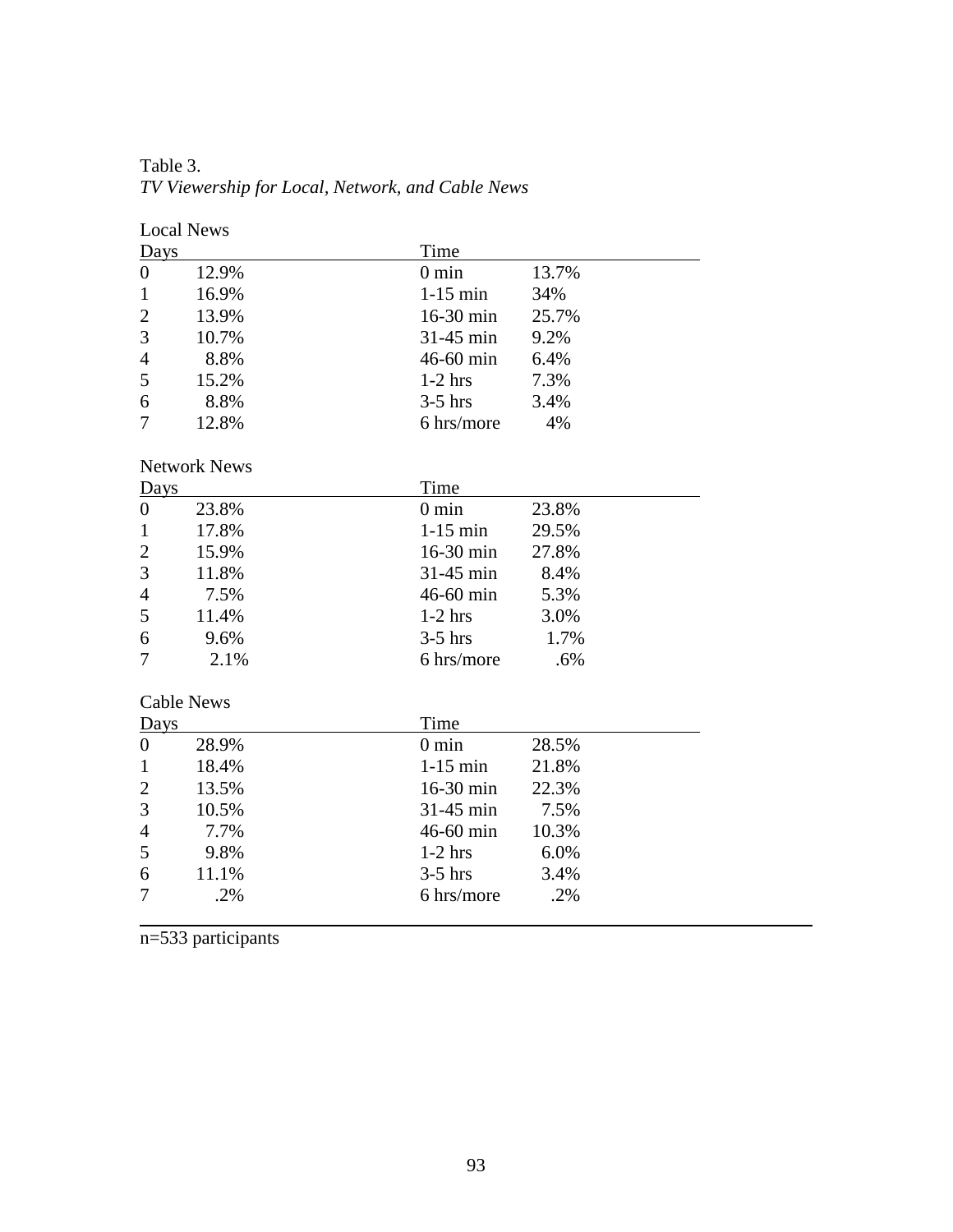# REFERENCES

- AC Nielsen Company. (2008, July 9). Nielsen Reports TV, Internet and Mobile Usage Among Americans. Retrieved February 12, 2008, http://nz.acnielsen.com/news/3Screens\_Jul08.shtml
- Adrine, L. (2002, February 15). *Steal This Video.* Retrieved November 10, 2008, from http:/www.poynter.org/content/content\_view.asp?id=4271. Poynter Online.
	- Ahrens, F. (2005, April 14). Broadcasters must reveal video clips' sources, FCC says. *Washington Post*.
- Alexander, A., & Hanson, J. (2000). *Taking sides: Clashing views on controversial issues in mass media and society (10<sup>th</sup> ed.).* New York: McGraw Hill-College.
- Ansolabehere, S., Behr, R., & Iyengar, S. (1993). *The media game: American politics in the television age*. New York: Macmillan Publishing Company.
- Aronson, M., Spetner, D., & Ames, C. (2007). *The public relations writer's handbook*. San Francisco: Jossey-Bass.
- Anstead, S. (1999, July 6). Law versus ethics in management. Retrieved November 14, 2008 from http://papers.ssrn.com/sol3/papers.cfm?abstract\_id=255298. Social Science Research Network.
- Baird, R., Loges, W., & Rosenbaum, S. (1999). *The media and morality*. Amherst, NY: Prometheus Books.
- Baker, C. (2005, June 29). TV news colored by a dose of pr. *Washington Times*.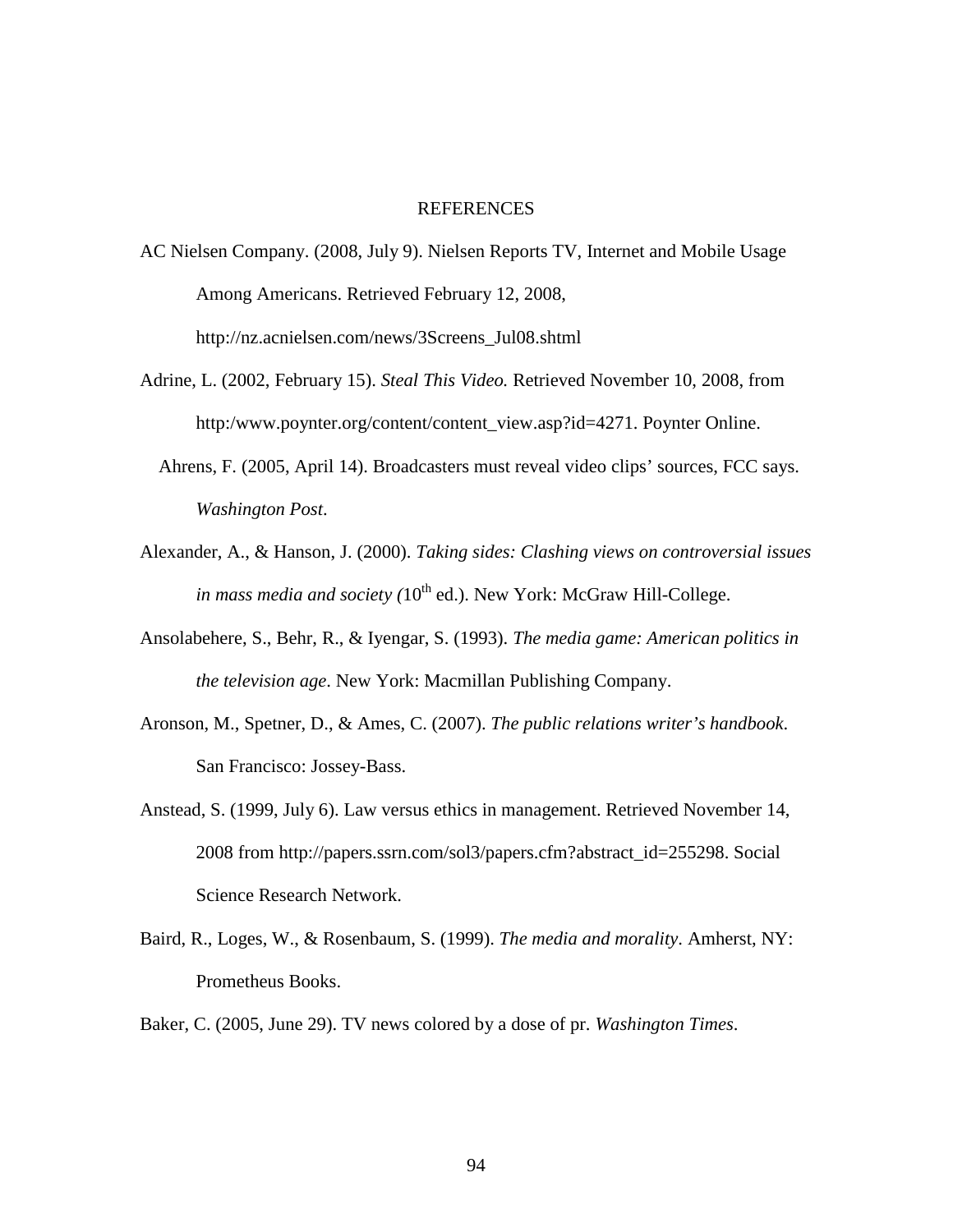- Baldasty, G. (1992). *The commercialization of news in the nineteenth century*. Madison, Wisconsin: The University of Wisconsin Press.
- Barstow, D. & Stein, R. (2005, March 13). Under Bush, a New Age of Prepackaged TV News. *The New York Times.*

Bogart, L. (1989). *Press & Public* (2nd Ed.). Hillsdale N.J.: Lawrence Earlbaum.

- Bomzer, K. (2002, March 25). Former CNN reporter discusses commercialization of news. *The University Record*.
- Brooks, L. (2007, July 12). Personal interview. WVUA 7 News. Tuscaloosa, Alabama.
- Cochran, B. (2005, May). Video news releases, take two. *Communicator*.
- Carter, S. L. (1996). *Integrity*. New York: Harper Collins.
- Clark, R. (1994, November 6). The ethics of civic journalism: independence as the guide. Unpublished comments from Poynter Institute for Media Studies Ethics Seminar, St. Petersburg, FL.
- Clinton moral authority slips. (1998, September 17). Pew Research Center for the People and the Press.
- Croft, L. (2008, October 25). Personal Interview. Fox 6 News. Birmingham, Alabama.
- Davey, M. & Healey, D. (2008, December 9). Illinois Governor Charged in Scheme to Sell Obama's Seat. *The New York Times.*
- Dominick, J.R., Sherman, B. L., & Copeland, G. (1993). *Broadcasting/cable and beyond: an introduction to modern electronic media* (2<sup>ND</sup> Ed.) New York: McGraw-Hill.

Cronkite Responds to Video Lawsuit. (2003, November 11). *The New York Times*.

Eisner, J. (1994, October 16). Should journalists abandon their detachment to solve problems? *Philadelphia Inquirer*, p. E7.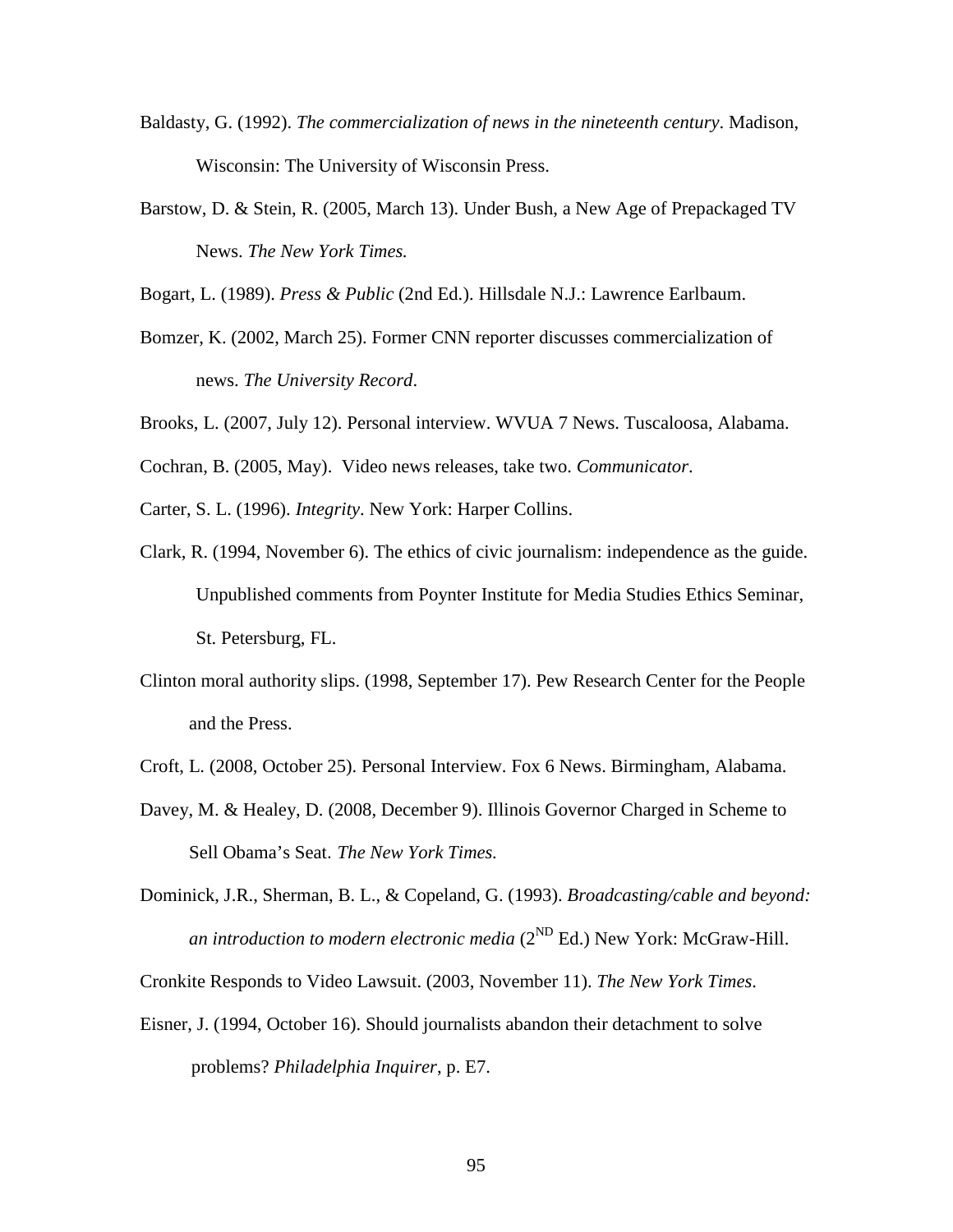- Eggerton, J. (2007, November 1). RTNDA asks FCC to rescind Comcast vnr fines. *Broadcasting & Cable.*
- Farsetta, D. (2005, June 24). Video News Releases: The Ball's in the FCC's Court. Retrieved November 8, 2008, http://www.prwatch.org/node/3790. PRWatch.org.
- Farsetta, D., & Price, D. (2006, April 6). Fake tv news: widespread and undisclosed: a multimedia report on television newsrooms. *Center for Media and Democracy*.
- Fischoff, S. (1996). *Perceived credibility of news sources as a function of news focus*. Retrieved March 15, 2009, http://www.calstatela.edu/faculty/sfischo/newsrev.html. Paper presented at 1996 APA Convention, Toronto.
- Fischoff, S., Lotto, J. and Agamyan, R. (1994, August). TV Addiction: Hypothetical construct or semantic fiction. APA Convention, Los Angeles.

Fishman, M. (1980). *Manufacturing the news*. Austin, TX: University of Texas Press.

- Freedom Forum. (2008). Peter Prichard president's statement. Retrieved November 9, 2008, www.freedomforum.org/templates/document.asp?documentID=4037.
- Garcia, T. (2007, September 25). FCC fines Comcast for airing vnr. *PR Week*.
- Gold, M., & James, M. (2008, April 9). CBS layoffs signal a financial squeeze on TV stations. *Los Angeles Times*.
- Hamilton, J. (2004). *All the news that's fit to sell*. Princeton, NJ: Princeton University Press.
- Hanson, G. (2002). Learning journalism ethics: The classroom versus the real world.  *Journal of Mass Media Ethics*, *17*, 235-247.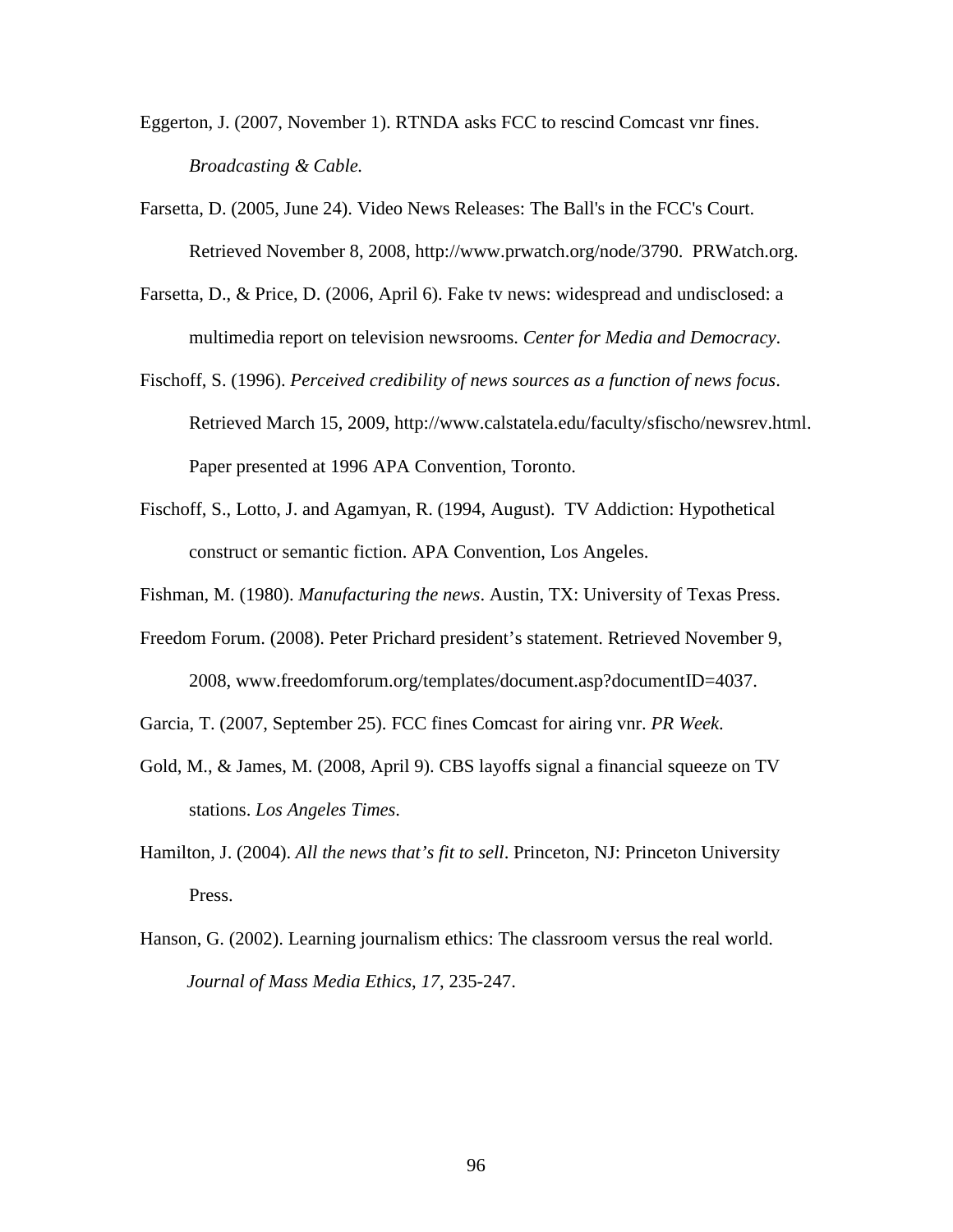- Harless, J.D. (1990). Media ethics, ideology, and personal constructs: mapping professional enigmas. *Journal of Mass Media Ethics*. Hillsdale, NJ: Lawrence Earlbaum.
- Harmon, M., & White, C. (2001). How television news programs use video news releases. *Public Relations Review,* 27:213-222.
- Harper's Index. (2005, May). Average amount the Bush Administration has spent per year on contracts with P.R. firms: \$62,500,000. *Harper's Magazine*.
- Herman, E., & Chomsky, N. (1988). *Manufacturing consent: the political economy of the mass media.* New York: Pantheon Books.
- Hill, G. (2004, March 19). SPJ objects to bogus news reports and their use by TV newsrooms. Retrieved November 23, 2008,

http://www.spj.org/news.asp?REF=358. Society of Professional Journalists.

Hosmer, L.T. (1996). *The ethics of management* (3<sup>rd</sup> Ed.). New York: McGraw-Hill.

- Hughes, B. (2006, August 17). WHNT admits using 'fake news'. FCC questions Huntsville station's use of video news release. *The Decatur Daily*.
- Iyengar, S., & Kinder, D. (1987). *News that matters: television and American opinion.*  Chicago: University of Chicago Press.
- Jack White brands journalists as lazy. (2007, August 2). Retrieved November 14, 2008, http://www.nme.com/news/the-white-stripes/30079. NME News.
- Jacobson, H.K. (1969). Mass media believability: a study of receiver judgments. *Journalism Quarterly*, 46, 906-924.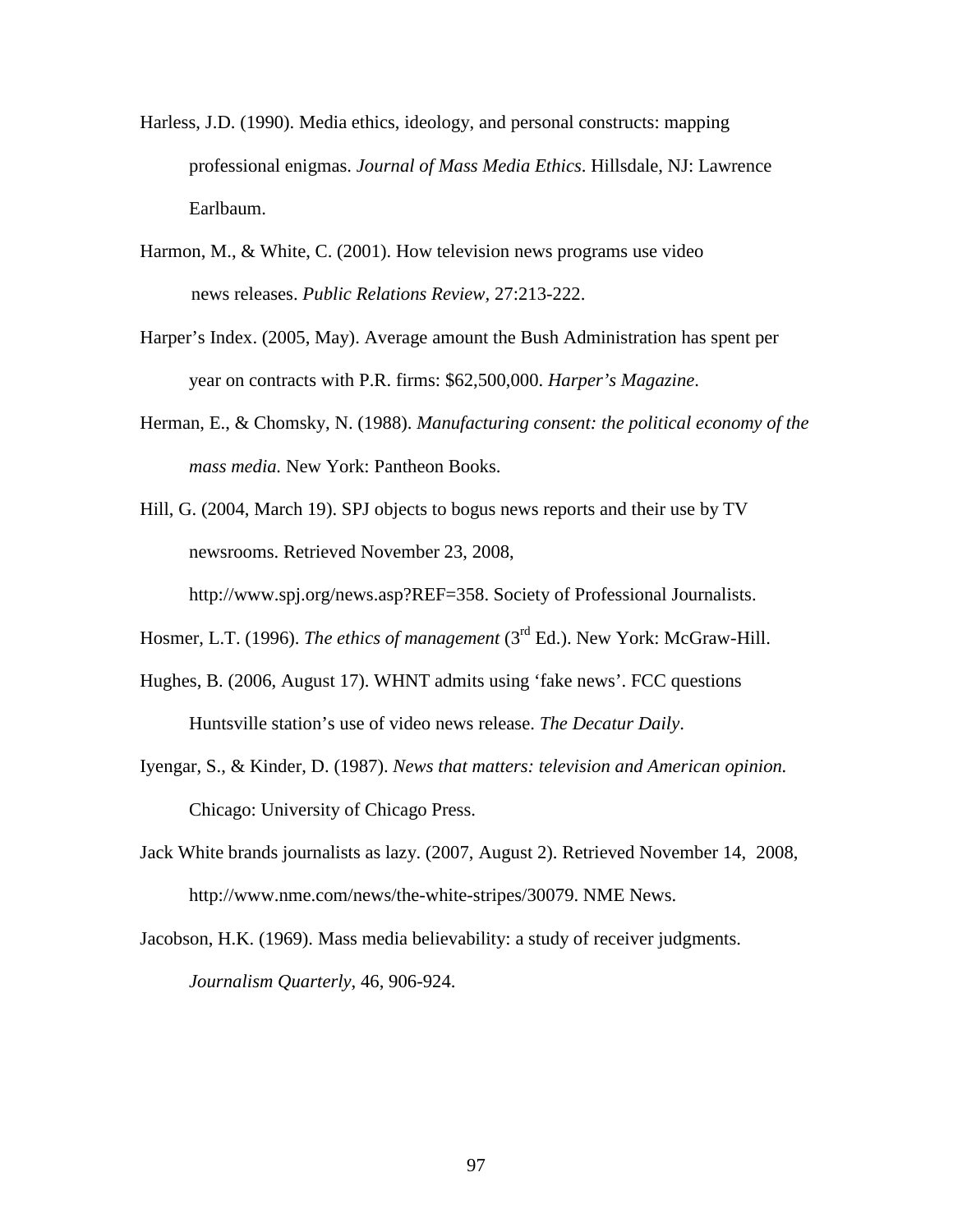Jayson Blair: A case study of what went wrong at *The New York Times*. (2004, December 10). Retrieved November 15, 2009,

http://www.pbs.org/newshour/media/media\_ethics/casestudy\_blair.php. PBS' Online NewsHour.

- Joachim, D. (2007, May 14). A nod to journalistic integrity is seen in an editor's return.  *The New York Times.*
- Juhre, M. (2003, July 15). Journalistic fraud is on the rise; industry's defensive posture doesn't help. Retrieved March 15, 2009,

http://www.poynter.org/content/content\_view.asp?id=40733. Poynter Online.

- Keenan, K. L. (1996). Network television news coverage of public relations: an exploratory census of content. *Public Relations Review*, *22 (1),* 215-232.
- Killinger, B. (2007). *Doing the right thing for the right reason*. Quebec, Canada: McGill Queen's University Press.
- Kohlberg, Lawrence (1981). *Essays on moral development, vol. I: the philosophy of moral development*. San Francisco, CA: Harper & Row.
- Kostyu, P. (1990). Doing what is right: teaching ethics in journalism programs. *Journal of Mass Media Ethics*, *5*.
- Lawrence, R. (2000). *The politics of force: media and the construction of police brutality*. Berkeley, CA: University of California Press.
- Learmonth, M. (2008, June 27). Time for networks to figure out the internet: average network tv viewer now 50 years old. *The Business Insider*.
- Lieberman, D. (1992, February). Fake news. *TV Guide*.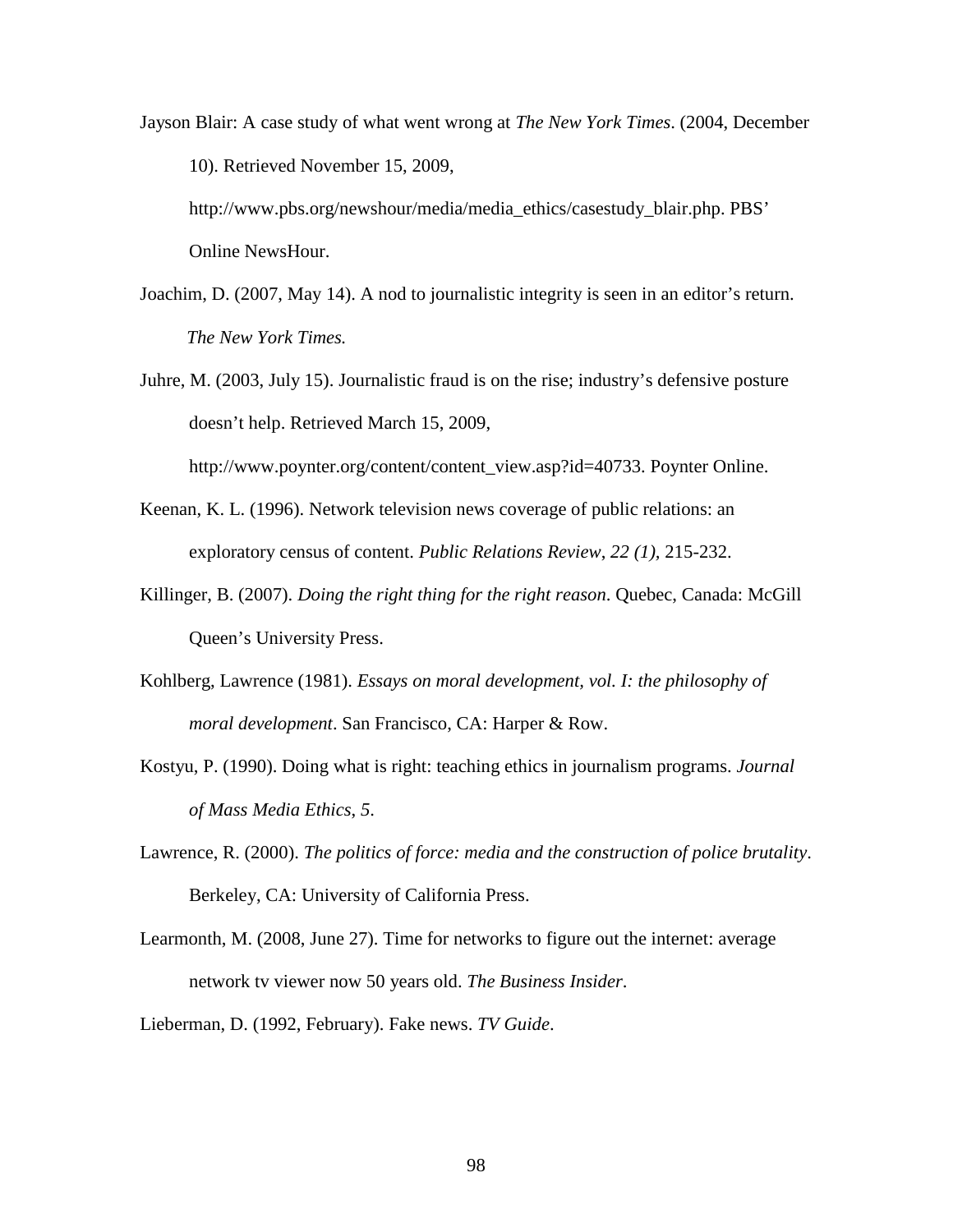Lieberman, T. (2007, March/April). Epidemic: phony medical news is on the rise. *Columbia Journalism Review.* In Alexander, A., & Hanson, J. (2000). *Taking sides: Clashing views on controversial issues in mass media and society (10<sup>th</sup> ed.).* New York: McGraw Hill-College.

- Lind, R.A., Swenson-Lepper, T., & Rarick, D. (1998). Identifying patterns of ethical sensitivity in TV news viewers: an assessment of some critical viewing skills. *Broadcasting and Electronic Media, Vol. 42.*
- Mackay, J. (2008). A journalistic ethics scale: measuring constraints on journalistic decisions. Unpublished doctoral dissertation, The University of Alabama.
- Margolin, J. (2008, September 17). Internal poll shows most N.J. voters question Corzine's integrity. *The Star-Ledger*.
- McBride, K. (2004, December 17). Journalists: more ethical than people realize? *Poynter Ethics Journal*.
- McChesney, R. (2004). *The problem of the media: U.S. communication politics in the 21st century*. New York: Monthly Review Press.
- McChesney, R. & Nichols, J. (2005, December 8). The rise of professional journalism: reconsidering the roots of our profession in an age of media crisis. Retrieved March 10, 2009, http://www.inthesetimes.com/article/2427/.
- McClellan, S. (2005, September 12). Fox Breaks Prime Time Pricing Record. Retrieved November 9, 2009,
	- http://www.adweek.com/aw/search/article\_display.jsp?vnu\_content\_id=10010960 22.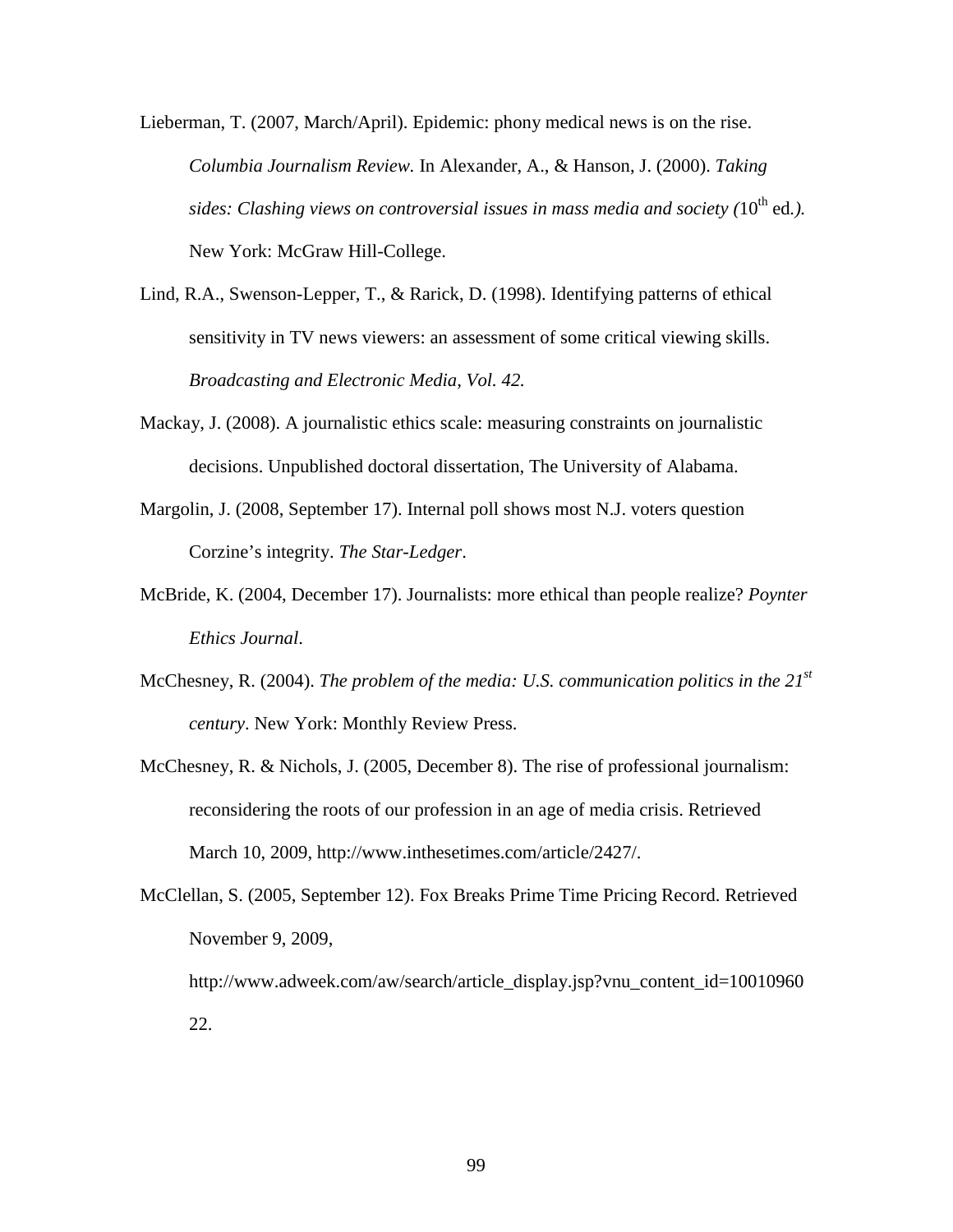- McFarland, M. (2005, March 22). Report on government's video news releases is alarming. *Seattle Post-Intelligencer.*
- McQuail, D. (1992). *Media performance: Mass communication and the public interest*. Newbury Park, CA: Sage.

Medialink. (2009). Retrieved March 8, 2009,

http://www.medialinkproductions.com/VNR.htm.

- Metzger, M. J., Flanagin, A. J., Eyal, K., Lemus, D. R., & McCann, R. (2003). Credibility in the 21st century: Integrating perspectives on source, message, and media credibility in the contemporary media environment. In P. Kalbfleisch (Ed.), *Communication Yearbook 27* (pp. 293-335). Mahwah, NJ: Lawrence Erlbaum.
- Mills, E. (2007, May 14). Murdoch promises 'journalistic integrity' at *The Wall Street Journal*. Retrieved February 15, 2009, http://news.cnet.com/8301-10784\_3- 9719062-7.html. CNET News.
- Mitchell, A. (2005, March 14). GOP under fire for producing news 'reports': critics say it's nothing but PR disguised as news. New York and Washington, DC: MSNBC.
- Molotch, H., & Lester, M. (1974) News as purposive behavior: on the strategic use of routine events, accidents, and scandals. *American Sociological Review*, 39.
- Morin, B. & Balz, D. (2005, November 4). Bush's popularity reaches new low. *Washington Post*, p. A01.
- Nightly news sells. (2003, October 24). Retrieved November 15, 2008, http://www.onthemedia.org/transcripts/2003/10/24/04. National Public Radio.
- Nurses Fired Over Cell Phone Photos of Patient. (2009, February 26). Retrieved March 3, 2009, http://www.wisn.com/news/18796315/detail.html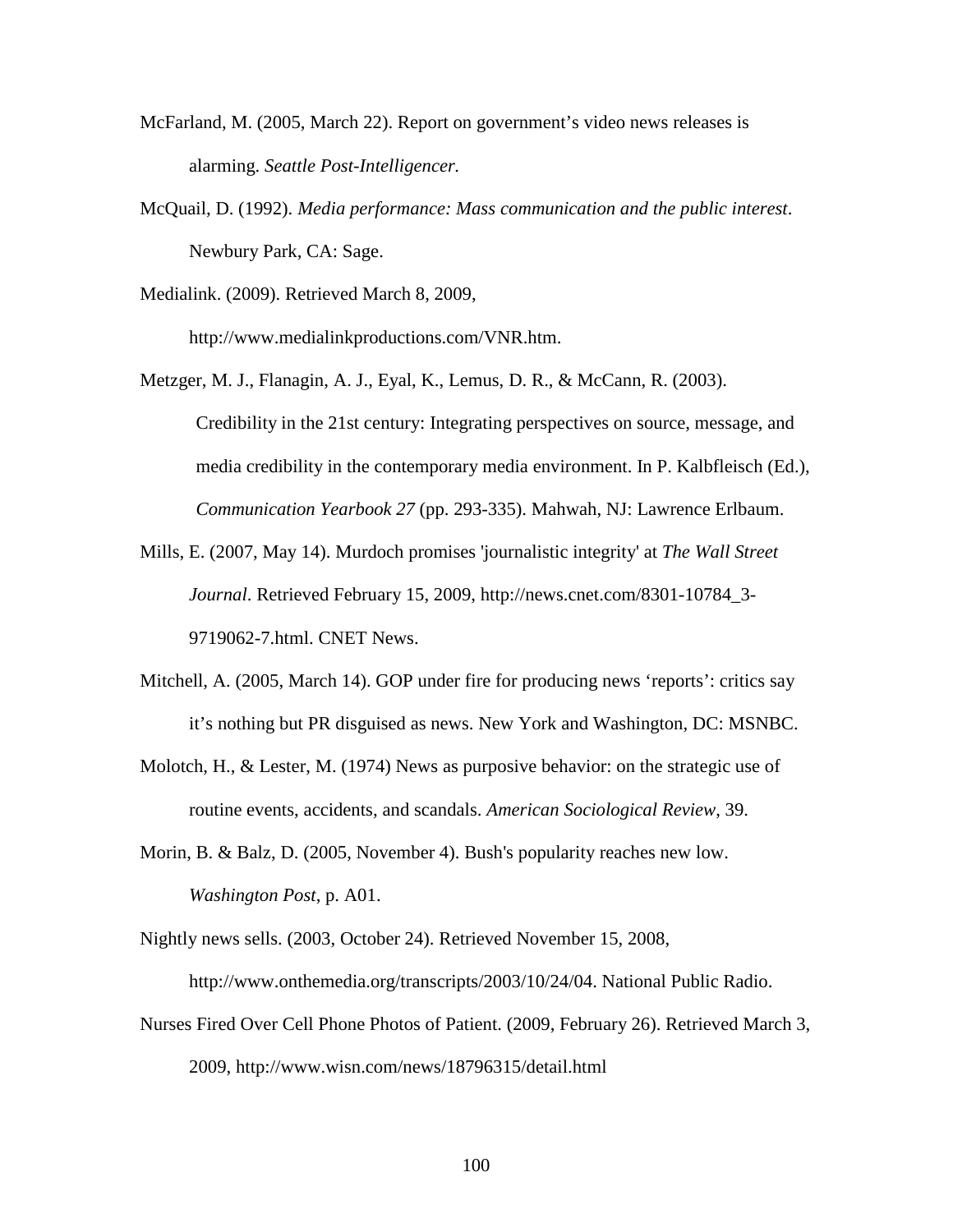- Overholser, G. (2004, April 8). Profit pressures over time. Retrieved March 15, 2008, http://www.poynter.org/content/content\_view.asp?id=63644. Poynter Online.
- Owen, A.R., & Karrh, J.A. (1996). Video news releases: effects on viewer recall and attitudes. *Public Relations Review*, *22* (4), 369-378.

Patterson, T. E. (1994). *Out of order*. New York: Random House.

- Pear, R. (2004, March 15). U.S. videos, for tv news, come under scrutiny. *The New York Times*.
- Petersen, M. (2003a, May 8). CNN anchor backs out of video deal*. The New York Times.*
- Petersen, M. (2003b, May 9). Walter Cronkite backs away from sponsored video deal. *The New York Times.*
- Potter, D. (2008, May 19). Student journalism ethics. Retrieved January 15, 2009, http://advancingthestory.wordpress.com/2008/05/19/student-journalism-ethics/.
- Public Relations Society of America. (2005, April 26). Professional Standards Advisory PS-6. Retrieved November 22, 2008,

http://www.prsa.org/aboutUs/ethics/psaPS6.html.

- Rest, J., Barnett, R., Bebeau, M., Deemer, D., Getz, I., Moon, Y., Spickelmeier, J. Thomas, S. & Volker, J. (1986). *Moral development: advances in research and theory*. Westport, CT: Praeger Publishers.
- Robinson, M.J. & and Kohut, A. (1988). Believability and the press. *Public Opinion Quarterly*, 52, 174-189.
- Rogers, E.M., Dearing, J.W., & Chang, S. (1991). AIDS in the 1980s: the agenda setting process for a public issue. *Journalism Monographs*, *126.*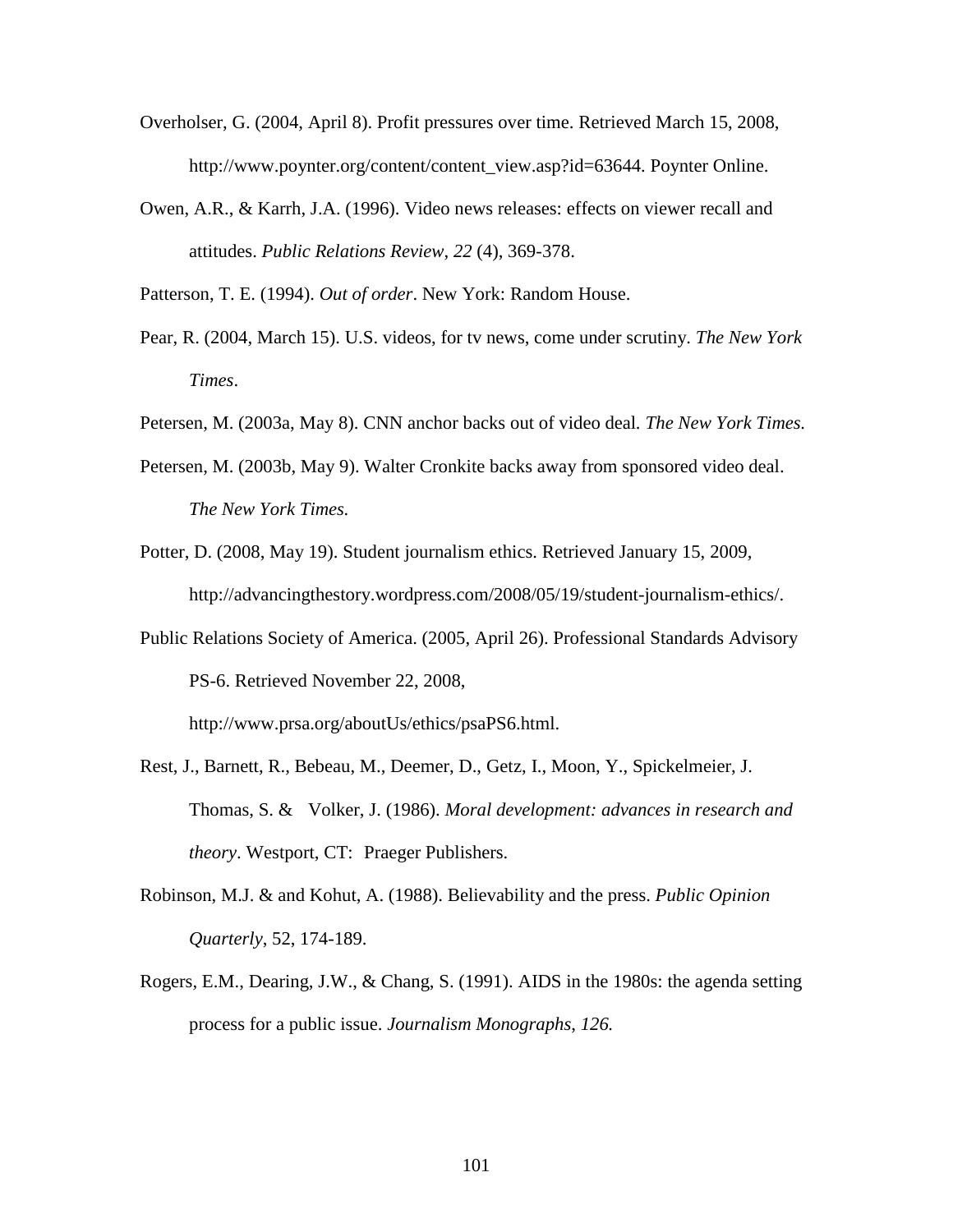- Roper, B. (1986). *Public attitudes toward television and other media in a time of change*. New York: The Television Information Office.
- Rosenauer, K. (2004). *Storycrafting: a process approach to writing news*. Hoboken, NJ: Wiley-Blackwell. RTNDA. (2006, October 6). *RTNDA Urges FCC to Halt VNR Inquiry.* Retrieved November 15, *2008,* http://www.rtnda.org/pages/posts/rtndaurges-fcc-to-halt-vnr-inquiry39.php?g=11*.*

Schneider, M. (2008, June 30). TV viewers' average age hits 50. *Variety*.

- Shaw, D., & McCombs, M.E. (1977). *The emergence of American political issues: the agenda setting function of the press.* St. Paul, Minnesota: West Publishing Company.
- Shoemaker, P., & Reese, S. (1991). *Mediating the message: theories of influence on mass media content.* New York: Longman.
- Shory, B. (2007, November 22). Personal interview. WBIR-TV. Knoxville, Tennessee.
- Snead, E. (2009, March 13). Michael Phelps: sorry about the bong, won't cry over lost cereal. *Los Angeles Times: The Dish Rag.*
- Society of Professional Journalists. (2009). Code of ethics. Retrieved January 8, 2009, http://spj.org/ethicscode.asp
- Sourcewatch. (2008, June 26). Video news releases. Retrieved August 10, 2008, http://www.sourcewatch.org/index.php?title=Video\_news\_releases.
- Steele, B. (2007, March 19). The ethics of civic journalism: independence as the guide. Retrieved January 8, 2009,

http://www.poynter.org/content/content\_view.asp?id=5594.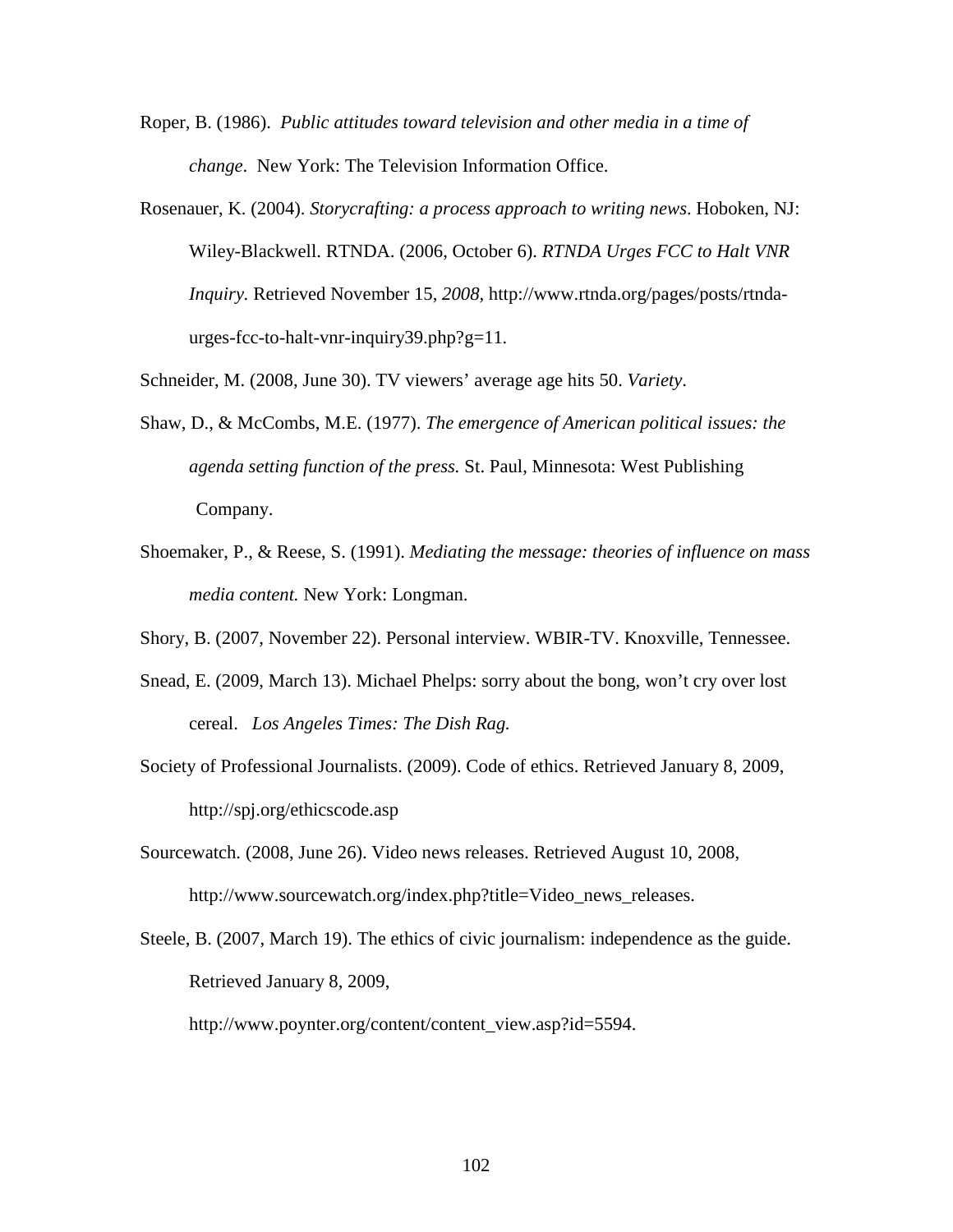Steele, R. M. (1987). Video Ethics: the dilemma of value balancing. *Journal of Mass Media Ethics*, *2*, 7-17.

Study: Live TV Viewers Getting Older. (2008, June 27). *Broadcasting & Cable*.

- Tanner, L. (2007, August 7). Want children to eat carrots? Put it in McDonald's wrapper. *Deseret News.*
- Thompson, J. (2004, March 25). WVUA 7 scrutinized for airing PR package as news. *Crimson White*.
- Time Warner. (2009). Journalistic integrity. Retrieved March 19, 2009, http://www.timewarner.com/corp/citizenship/customers\_content/journalistic\_integ rity/index.htlm.
- Timm, D. (2000, September 24). Defining ethics and morality. *American Sign Language Interpreting Resources*.

Tuchman, G. (1978). *Making news.* New York: Free Press.

- Turk, J.V. (1986). Information subsidies and media content: a study of public relations influence on the news. *Journalism Monographs, 100, p. 1-29.*
- Uebelherr, J. (2004, March 18). Medicare video news release raises media hackles. *Journal Sentinel.*
- USAF. (2009). Retrieved March 12, 2009, http://www.usaf.com/orgs/air-force-news.htm. Air Force News Agency.
- U.S. Census Bureau (2004, June 29). Women boost education pace. Retrieved January 12, 2008, http://www.census.gov/Press-

Release/www/releases/archives/education/001863.html.

Vanier, J. (2001). *Made for Happiness*. Toronto: The House of Anansi.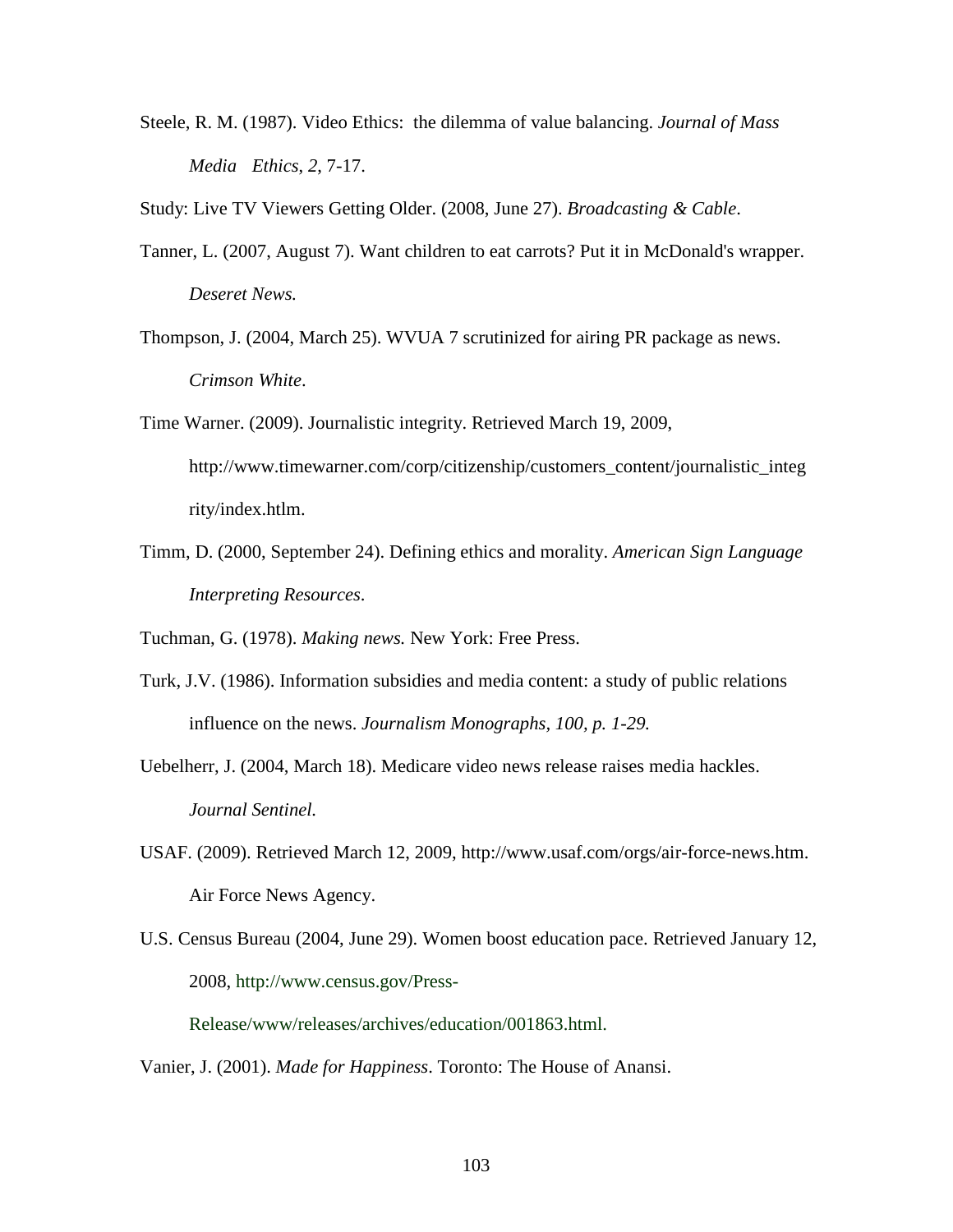- Voakes, P. (1997, March). Social influences on journalists' decision making in ethical situations. *Journal of Mass Media Ethics, 12,* p. 18-35.
- Ward, L. (2002, March 18). Bierbauer discusses news, entertainment. *The Michigan Daily.*
- Weaver, D. H., & Wilhoit, G. C. (1996). *The American Journalist in the 1990s: U.S. News People at the End of an Era*. Mahwah, NJ: Lawrence Erlbaum Associates.
- Wenger, D. & Potter, D. (2007). *Advancing the story: broadcast journalism in a multimedia world*. Washington, DC: CQ Press.
- Wilkins, L. & Coleman, R. (2005). *The moral media: how journalists reason about ethics*. Mahwah, N.J.: Lawrence Erlbaum Associates.
- Winfield, B. H. (2008). *Journalism, 1908*: *Birth of a Profession*. Columbia, Mo.: University of Missouri Press.

Washkuch, F. (2008, March 5). Definition of 'journalist' is changing fast. *PR Week*.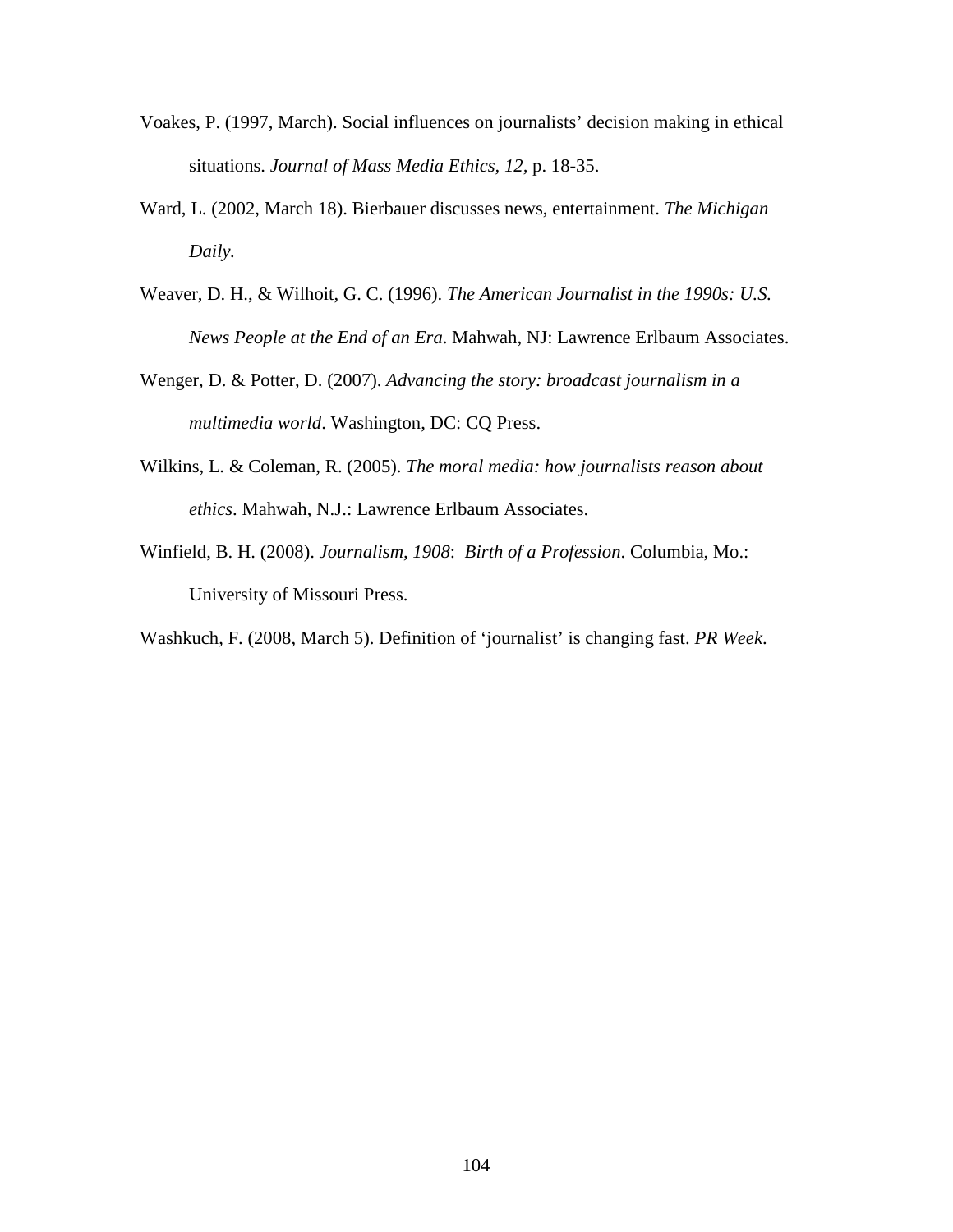# Appendix A

## Broadcast News Content

### Survey Questions

1. Gender:

Male \_\_\_\_\_\_\_\_\_\_ Female \_\_\_\_\_\_\_\_

## 2. Ethnic Origin

| <b>Black or African-American</b> |
|----------------------------------|
| Asian, Asian-American, Oriental  |
| <b>Hispanic or Latino</b>        |
| Other (please write in)          |

\_\_\_\_\_\_\_ White/Caucasian, not Hispanic

3. How old were you on your last birthday?

 $-$ 19-25  $-26-35$  \_\_\_\_\_\_\_36-50  $-$  51-60 \_\_\_\_\_\_\_61 or over

4. What is the highest level of education you have completed?

- **Less than High School**
- \_\_\_\_\_\_\_High School/GED
- \_\_\_\_\_\_\_Some College
- \_\_\_\_\_\_\_4 Year College Degree (BA, BS)
- \_\_\_\_\_\_\_Graduate Degree

5. Which of the following categories best describes your annual household income?

- \_\_\_\_\_\_\_Under \$30,000
- \_\_\_\_\_\_\_\$30,000-\$59,999
- \_\_\_\_\_\_\_\$60,000-\$89,999
- \_\_\_\_\_\_\_\$90,000-\$99,999
- \$100,000 or more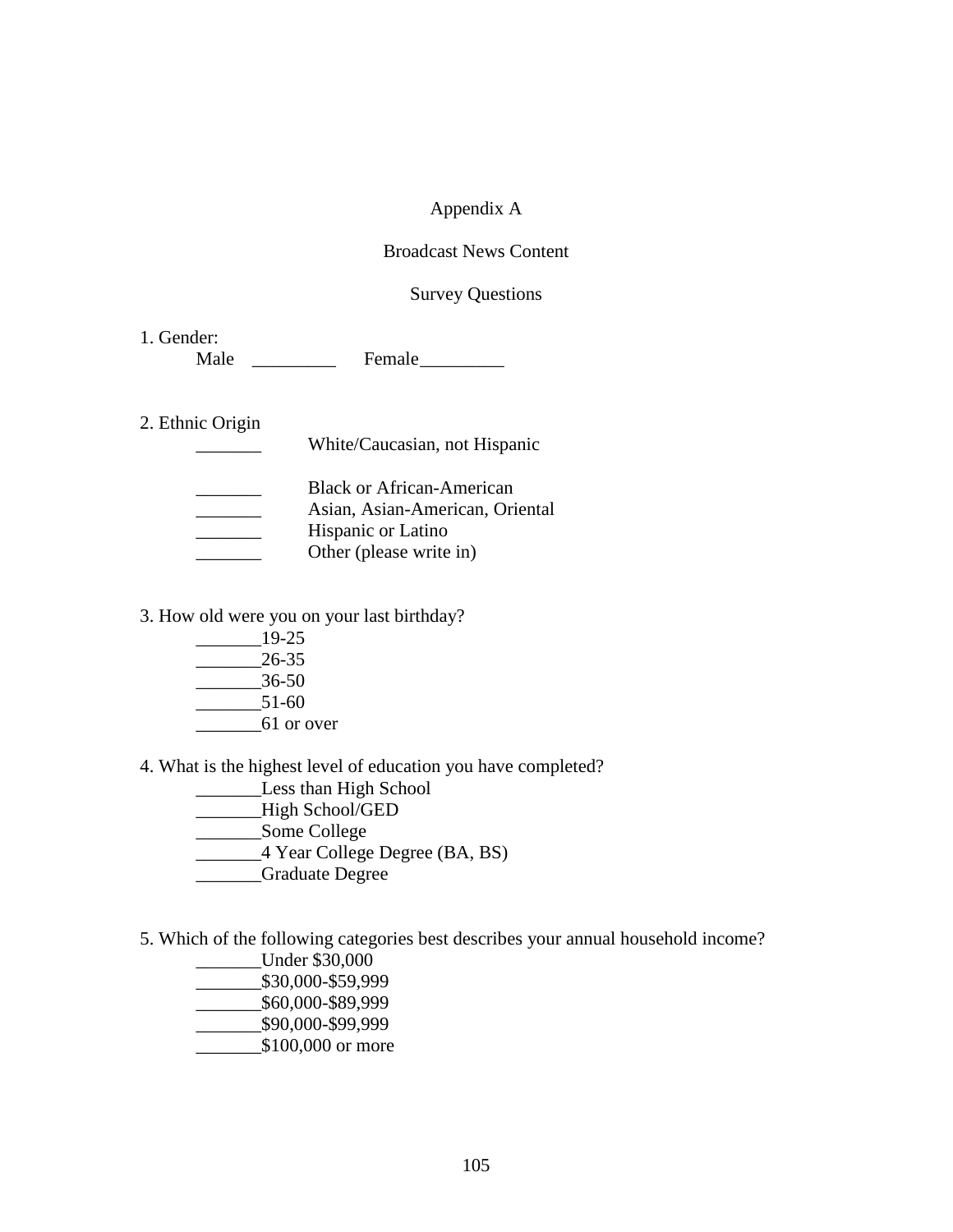6. Generally speaking, I consider myself to be:

\_\_\_\_\_\_\_Very conservative

\_\_\_\_\_\_\_Moderately conservative

\_\_\_\_\_\_\_Middle of the road

\_\_\_\_\_\_\_Moderately Liberal

\_\_\_\_\_\_\_Very liberal

7. Please indicate which of the following best describe you:

\_\_\_\_\_journalist

\_\_\_\_\_communication student

\_\_\_\_\_neither

8. If you are a journalist, how many years have you worked in the industry?

- $-$ 1-5  $-6-10$  \_\_\_\_\_11-20 21 and above
- \_\_\_\_\_\_Doesn't apply

9. Are you a resident of Alabama?

 \_\_\_\_\_\_\_Yes  $\sqrt{N}$ 

10. Which source do you rely on the most for news and information?

\_\_\_\_\_Local Newspaper

(examples: Tuscaloosa News, Birmingham News, Mobile Press Register, etc.)

News Magazines (examples: Newsweek, US News & World Report, Time, etc.)

 \_\_\_\_\_Internet (examples: any website news search)

\_\_\_\_\_Television News (examples: ABC 33/40, Fox 6, NBC 13, CBS 42, ABC, NBC, CBS, CNN, FOX, MSNBC, etc.)

 \_\_\_\_\_Radio Stations (examples: National Public Radio, ESPN radio, local radio stations, etc.)

11. On average, how many days per week do you watch local TV news? (examples: ABC 33/40, Fox 6, NBC 13, CBS 42,WVUA 7) (please put a number-0, 1, 2, 3, 4, 5, 6, or 7)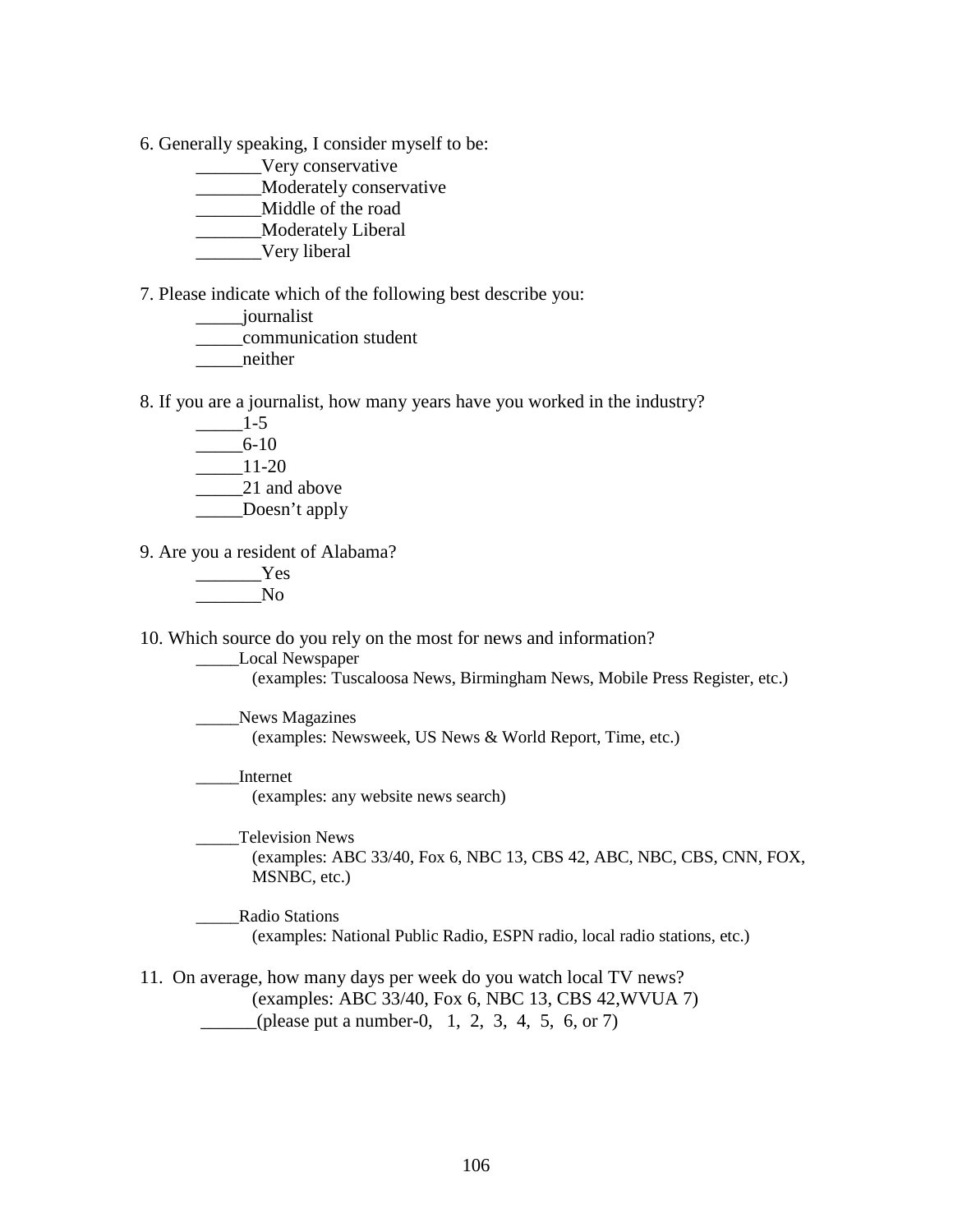- 12. On average, how much time per day do you watch local TV news?
	- \_\_\_\_\_\_\_0 minute
	- \_\_\_\_\_\_\_1-15 minutes
	- \_\_\_\_\_\_\_16-30 minutes
	- \_\_\_\_\_\_\_31-45 minutes
	- \_\_\_\_\_\_\_46-60 minutes  $1-2$  hours
	-
	- $\frac{3-5 \text{ hours}}{2}$
	- \_\_\_\_\_\_\_6 hours or more
- 13. On average, how many days per week do you watch network TV news? (examples: ABC, NBC, CBS)
	- $\frac{1}{2}$  (please put a number-0, 1, 2, 3, 4, 5, 6, or 7)
- 14. On average, how much time per day do you watch network TV news?
	- \_\_\_\_\_\_\_0 minute  $\frac{1-15}{2}$  minutes \_\_\_\_\_\_\_16-30 minutes \_\_\_\_\_\_\_31-45 minutes \_\_\_\_\_\_\_46-60 minutes  $\frac{1-2 \text{ hours}}{2}$  $-$  3-5 hours \_\_\_\_\_\_\_6 hours or more
- 15. On average, how many days per week do you watch 24-hour cable TV news? (examples: CNN, MSNBC, FOX, etc.)
	- (please put a number-0, 1, 2, 3, 4, 5, 6, or 7)
- 16. On average, how much time do you watch 24-hour cable TV news?
	- \_\_\_\_\_\_\_0 minute \_\_\_\_\_\_\_1-15 minutes \_\_\_\_\_\_\_16-30 minutes \_\_\_\_\_\_\_31-45 minutes \_\_\_\_\_\_\_46-60 minutes  $1-2$  hours  $3-5$  hours \_\_\_\_\_\_\_6 hours or more

\*Please put an "x" by only one answer to the following statements with "1" indicating that you strongly agree, "2" agree, "3" neutral, "4" disagree, and "5" strongly disagree.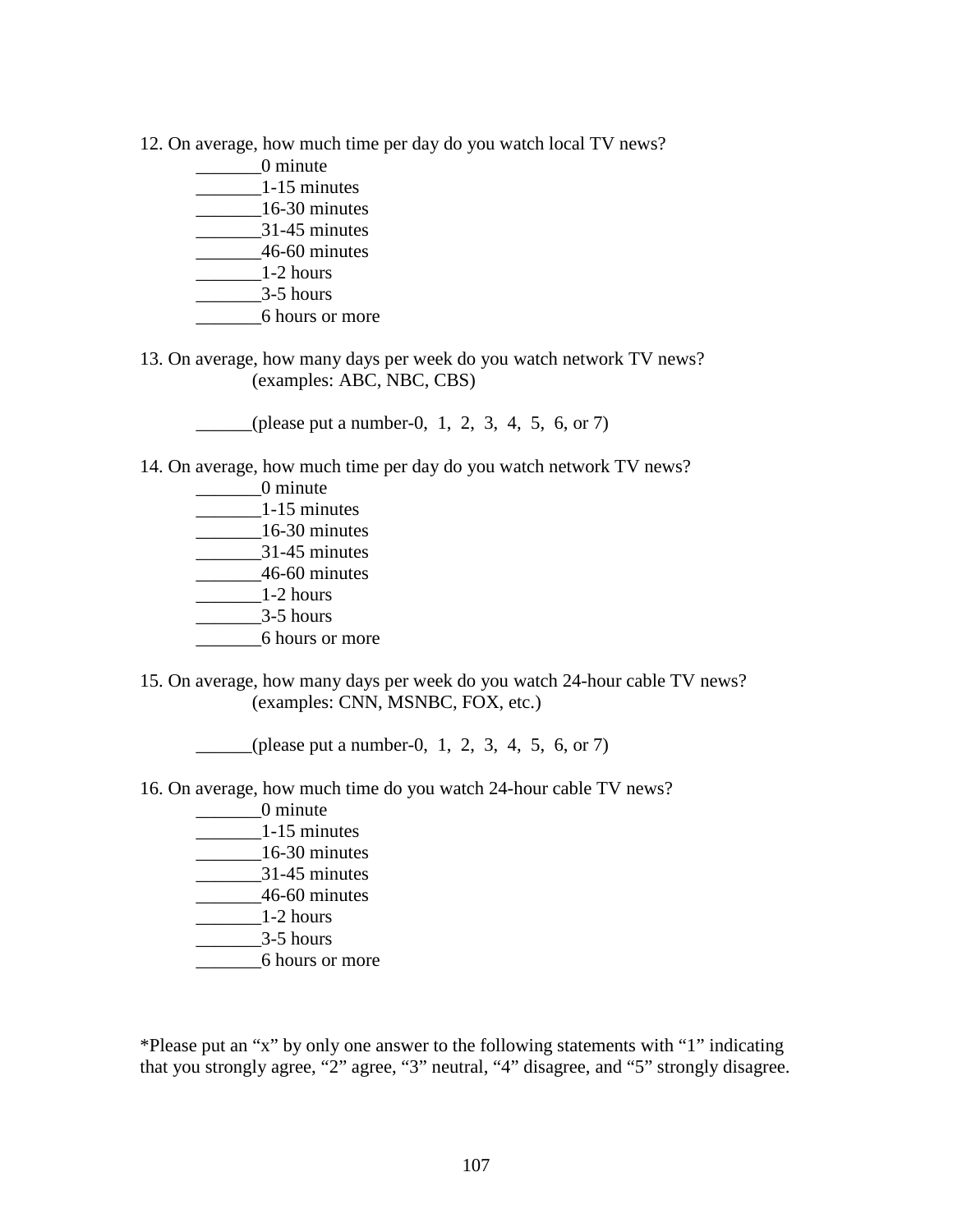17. I believe information provided by the media is accurate.

| <b>Strongly Agree</b>           | Agree          | Neutral                                                                                            |                | Disagree Strongly Disagree |
|---------------------------------|----------------|----------------------------------------------------------------------------------------------------|----------------|----------------------------|
| $\mathbf{1}$                    | $\overline{2}$ | 3                                                                                                  | $\overline{4}$ | 5                          |
|                                 |                | 18. I believe the news media do not give viewers the complete story.                               |                |                            |
| <b>Strongly Agree</b>           | Agree          | Neutral                                                                                            |                | Disagree Strongly Disagree |
| $\mathbf{1}$                    | $\overline{2}$ | 3                                                                                                  | $\overline{4}$ | 5                          |
| <b>Strongly Agree</b>           | Agree          | 19. I believe that advertisements are embedded within local broadcast news programming.<br>Neutral | Disagree       | <b>Strongly Disagree</b>   |
| $\mathbf{1}$                    | $\overline{2}$ | 3                                                                                                  | $\overline{4}$ | 5                          |
|                                 |                | 20. The line between news and advertising is blurred.                                              |                |                            |
| <b>Strongly Agree</b>           | Agree          | Neutral                                                                                            | Disagree       | <b>Strongly Disagree</b>   |
| $\mathbf{1}$                    | $\overline{2}$ | 3                                                                                                  | $\overline{4}$ | 5                          |
|                                 |                | 21. The line between entertainment and news is blurred.                                            |                |                            |
| <b>Strongly Agree</b>           | Agree          | Neutral                                                                                            |                | Disagree Strongly Disagree |
| $\mathbf{1}$                    | $\overline{2}$ | 3                                                                                                  | $\overline{4}$ | 5                          |
| 22. News is too commercialized. |                |                                                                                                    |                |                            |
| <b>Strongly Agree</b>           | Agree          | Neutral                                                                                            |                | Disagree Strongly Disagree |
| $\mathbf{1}$                    | $\overline{2}$ | 3                                                                                                  | $\overline{4}$ | 5                          |
|                                 |                | 23. If a television news program includes a story with footage not produced by the news            |                |                            |

23. If a television news program includes a story with footage not produced by the news organization, it should be labeled with words on the television screen.

| <b>Strongly Agree</b> | Agree | Neutral | Disagree Strongly Disagree |
|-----------------------|-------|---------|----------------------------|
|                       |       |         |                            |

24. If a television news program includes a story with footage not produced by the news organization, it should be attributed to orally by the anchors and news reporters..

| <b>Strongly Agree</b> | Agree | Neutral |  | Disagree Strongly Disagree |
|-----------------------|-------|---------|--|----------------------------|
|-----------------------|-------|---------|--|----------------------------|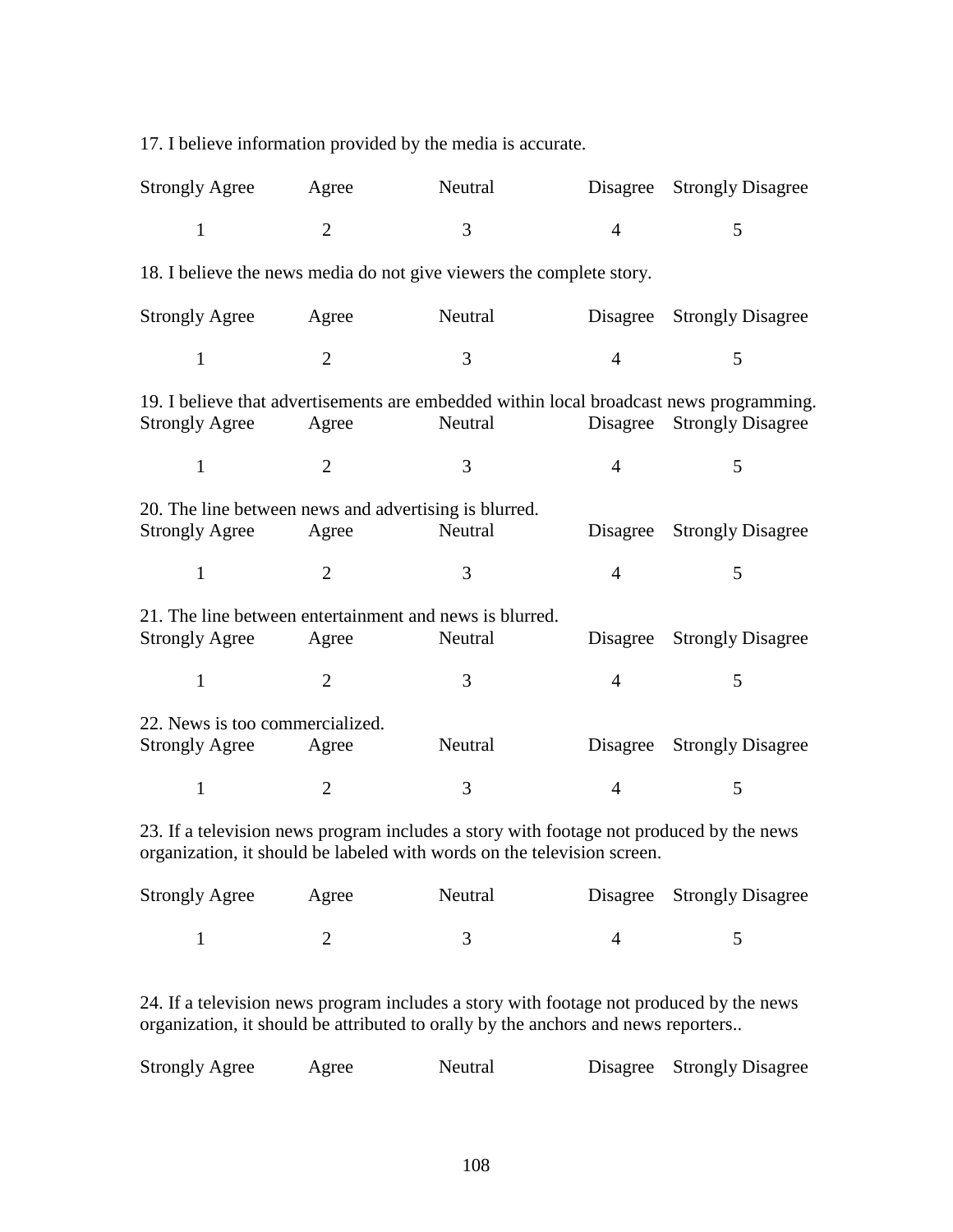$1 \t 2 \t 3 \t 4 \t 5$ 

25. I would trust a local television station more if producers used words on the television screen to label video not produced by the news organization.

| <b>Strongly Agree</b> | Agree | Neutral | Disagree Strongly Disagree |
|-----------------------|-------|---------|----------------------------|
|                       |       |         |                            |

26. I would trust a local television station more if anchors and news reporters used oral attribution to bring attention to stories not produced by the news organization.

| <b>Strongly Agree</b> | Agree | Neutral                                                                   | Disagree Strongly Disagree |
|-----------------------|-------|---------------------------------------------------------------------------|----------------------------|
|                       |       |                                                                           |                            |
|                       |       | 27. Local television news is a credible source for information on health. |                            |

(examples: ABC 33/40, Fox 6, NBC 13, CBS 42, WVUA 7)

| <b>Strongly Agree</b> | Agree | Neutral | Disagree Strongly Disagree |
|-----------------------|-------|---------|----------------------------|
|                       |       |         |                            |

The following questions pertain to video news releases and how you perceive their use by broadcast journalists. We are interested in your opinion of how these videos are used in local broadcast news content. Video news releases are client-sponsored videos that present a controlled message using a news angle, broadcast style writing, and production practices.

Video news releases are distributed to local, network, and 24-hour cable television organizations to use as they wish at no cost to journalists or a news organization. They are commonly referred to as VNRs. These are generally paid for by commercial entities and the government. If you want to see an example of a VNR, click here.

|                       |       | 28. It is unethical for video news releases to be included in news content. |          |                          |
|-----------------------|-------|-----------------------------------------------------------------------------|----------|--------------------------|
| <b>Strongly Agree</b> | Agree | Neutral                                                                     | Disagree | <b>Strongly Disagree</b> |
|                       |       |                                                                             | 4        |                          |
|                       |       | 29. It is acceptable for commercial messages to be included in news content |          |                          |
| <b>Strongly Agree</b> | Agree | Neutral                                                                     | Disagree | <b>Strongly Disagree</b> |
|                       |       |                                                                             |          |                          |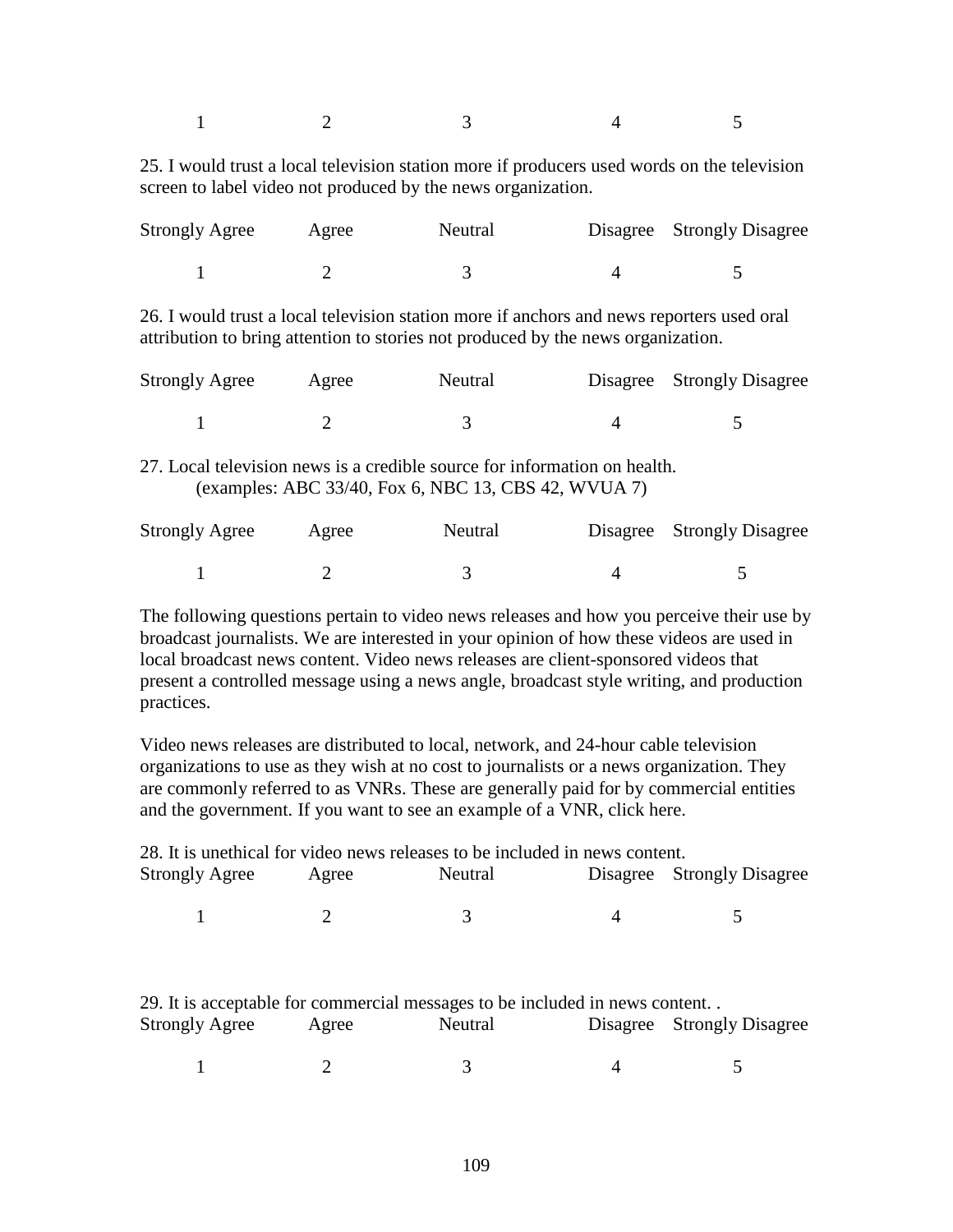| labeled with words on the television screen.    |                | 30. It is acceptable for commercial messages to be included in news content if they are       |                |                            |
|-------------------------------------------------|----------------|-----------------------------------------------------------------------------------------------|----------------|----------------------------|
| <b>Strongly Agree</b>                           | Agree          | Neutral                                                                                       |                | Disagree Strongly Disagree |
| $\mathbf{1}$                                    | $\overline{2}$ | 3                                                                                             | $\overline{4}$ | 5                          |
| them being labeled as such.                     |                | 31. It is unethical for a television news organization to air video news releases without     |                |                            |
| <b>Strongly Agree</b>                           | Agree          | Neutral                                                                                       |                | Disagree Strongly Disagree |
| $\mathbf{1}$                                    | 2              | 3                                                                                             | $\overline{4}$ | 5                          |
| oral attribution.                               |                | 32. It is unethical for a television news organization to air video news releases without     |                |                            |
| <b>Strongly Agree</b>                           | Agree          | Neutral                                                                                       |                | Disagree Strongly Disagree |
| $\mathbf{1}$                                    | $\overline{2}$ | 3                                                                                             | $\overline{4}$ | 5                          |
| <b>Strongly Agree</b>                           | Agree          | 33. Television stations are sacrificing their ethics by using video news releases.<br>Neutral |                | Disagree Strongly Disagree |
| $\mathbf{1}$                                    | $\overline{2}$ | 3                                                                                             | $\overline{4}$ | 5                          |
| corporate interests.                            |                | 34. Journalists who use video news releases may be sacrificing their independence for         |                |                            |
| <b>Strongly Agree</b>                           | Agree          | Neutral                                                                                       |                | Disagree Strongly Disagree |
| $\mathbf{1}$                                    | 2              | 3                                                                                             | $\overline{4}$ | 5                          |
| them.                                           |                | 35. By using video news releases, journalists allow others to make content decisions for      |                |                            |
| <b>Strongly Agree</b>                           | Agree          | Neutral                                                                                       |                | Disagree Strongly Disagree |
| $\mathbf{1}$                                    | $\overline{2}$ | 3                                                                                             | $\overline{4}$ | 5                          |
| does not jeopardize the station's independence. |                | 36. I believe if a video news release provides information that helps solve a problem, it     |                |                            |
| <b>Strongly Agree</b>                           | Agree          | Neutral                                                                                       | Disagree       | <b>Strongly Disagree</b>   |
| 1                                               | $\overline{2}$ | 3                                                                                             | $\overline{4}$ | 5                          |
| supplied by the government.                     |                | 37. I believe local television stations are under a lot of pressure to put out video content  |                |                            |
| <b>Strongly Agree</b>                           | Agree          | Neutral                                                                                       | Disagree       | <b>Strongly Disagree</b>   |
| $\mathbf{1}$                                    | $\overline{2}$ | 3                                                                                             | 4              | 5                          |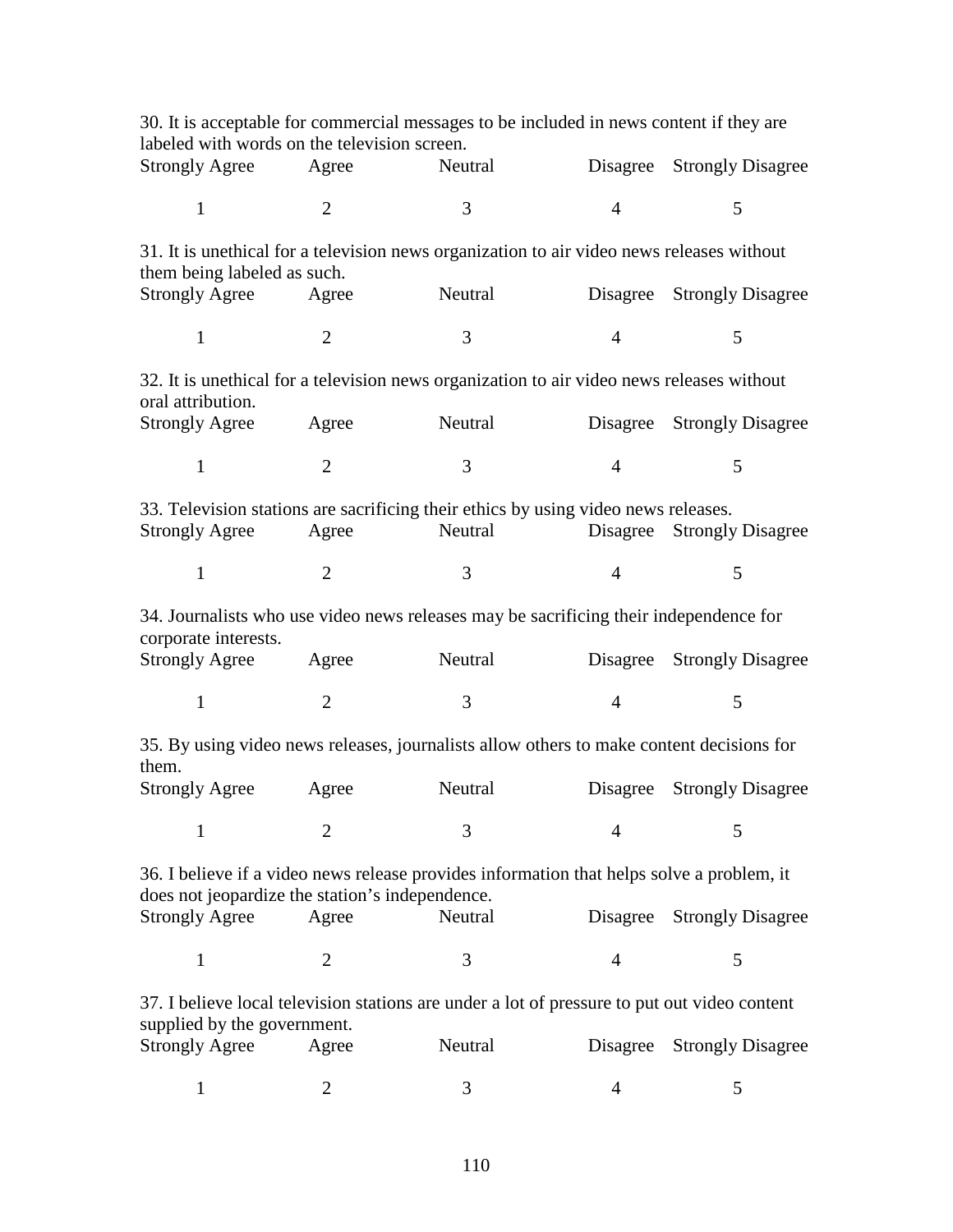|                                 |                                     |                                     | Disagree Strongly Disagree                                                                                                                                                                                                                                                                                                                                                                                                                                                                                                                                                                                                                                                                                                                                                                                                                                           |
|---------------------------------|-------------------------------------|-------------------------------------|----------------------------------------------------------------------------------------------------------------------------------------------------------------------------------------------------------------------------------------------------------------------------------------------------------------------------------------------------------------------------------------------------------------------------------------------------------------------------------------------------------------------------------------------------------------------------------------------------------------------------------------------------------------------------------------------------------------------------------------------------------------------------------------------------------------------------------------------------------------------|
| $\overline{2}$                  | 3                                   | $\overline{4}$                      | 5                                                                                                                                                                                                                                                                                                                                                                                                                                                                                                                                                                                                                                                                                                                                                                                                                                                                    |
| traditional role of journalism. |                                     |                                     |                                                                                                                                                                                                                                                                                                                                                                                                                                                                                                                                                                                                                                                                                                                                                                                                                                                                      |
| Agree                           |                                     |                                     |                                                                                                                                                                                                                                                                                                                                                                                                                                                                                                                                                                                                                                                                                                                                                                                                                                                                      |
| $2^{\circ}$                     | 3                                   | $\overline{4}$                      | 5                                                                                                                                                                                                                                                                                                                                                                                                                                                                                                                                                                                                                                                                                                                                                                                                                                                                    |
|                                 |                                     |                                     |                                                                                                                                                                                                                                                                                                                                                                                                                                                                                                                                                                                                                                                                                                                                                                                                                                                                      |
| Agree                           |                                     |                                     |                                                                                                                                                                                                                                                                                                                                                                                                                                                                                                                                                                                                                                                                                                                                                                                                                                                                      |
| $\overline{2}$                  | 3                                   | $\overline{4}$                      | 5                                                                                                                                                                                                                                                                                                                                                                                                                                                                                                                                                                                                                                                                                                                                                                                                                                                                    |
|                                 |                                     |                                     |                                                                                                                                                                                                                                                                                                                                                                                                                                                                                                                                                                                                                                                                                                                                                                                                                                                                      |
| Agree                           |                                     |                                     |                                                                                                                                                                                                                                                                                                                                                                                                                                                                                                                                                                                                                                                                                                                                                                                                                                                                      |
| 2                               | 3                                   | $\overline{4}$                      | 5                                                                                                                                                                                                                                                                                                                                                                                                                                                                                                                                                                                                                                                                                                                                                                                                                                                                    |
|                                 |                                     |                                     |                                                                                                                                                                                                                                                                                                                                                                                                                                                                                                                                                                                                                                                                                                                                                                                                                                                                      |
| Agree                           |                                     |                                     | Disagree Strongly Disagree                                                                                                                                                                                                                                                                                                                                                                                                                                                                                                                                                                                                                                                                                                                                                                                                                                           |
| $\overline{2}$                  | 3                                   | $\overline{4}$                      | 5                                                                                                                                                                                                                                                                                                                                                                                                                                                                                                                                                                                                                                                                                                                                                                                                                                                                    |
| Agree                           | Neutral                             | Disagree                            | <b>Strongly Disagree</b>                                                                                                                                                                                                                                                                                                                                                                                                                                                                                                                                                                                                                                                                                                                                                                                                                                             |
|                                 |                                     | $\sim$ $\sim$                       |                                                                                                                                                                                                                                                                                                                                                                                                                                                                                                                                                                                                                                                                                                                                                                                                                                                                      |
|                                 |                                     |                                     |                                                                                                                                                                                                                                                                                                                                                                                                                                                                                                                                                                                                                                                                                                                                                                                                                                                                      |
| Agree                           | Neutral                             | Disagree                            | <b>Strongly Disagree</b>                                                                                                                                                                                                                                                                                                                                                                                                                                                                                                                                                                                                                                                                                                                                                                                                                                             |
| $\overline{2}$                  | 3                                   | $\overline{4}$                      | 5                                                                                                                                                                                                                                                                                                                                                                                                                                                                                                                                                                                                                                                                                                                                                                                                                                                                    |
|                                 |                                     |                                     |                                                                                                                                                                                                                                                                                                                                                                                                                                                                                                                                                                                                                                                                                                                                                                                                                                                                      |
| Agree                           | Neutral                             | Disagree                            | <b>Strongly Disagree</b>                                                                                                                                                                                                                                                                                                                                                                                                                                                                                                                                                                                                                                                                                                                                                                                                                                             |
| $\overline{c}$                  | 3                                   | 4                                   | 5                                                                                                                                                                                                                                                                                                                                                                                                                                                                                                                                                                                                                                                                                                                                                                                                                                                                    |
|                                 | Agree<br>using video news releases. | Neutral<br>$\sim$ 1 $\sim$ 2 $\sim$ | 38. The use of video news releases can serve the viewers' interests.<br>39. When local television stations use video news releases, they are changing the<br>Neutral Disagree Strongly Disagree<br>40. By using video news releases, journalists are compromising their own professional<br>Neutral Disagree Strongly Disagree<br>41. As professionals, television anchors and reports should be responsible for their own<br>Neutral Disagree Strongly Disagree<br>42. Using video news releases every once in a while, does not damage a journalist<br><b>Neutral</b><br>43. Professional journalists would never use any type of video news release.<br>$\overline{3}$<br>44. Broadcasters jeopardize their individual integrity if they use any form of a video news<br>45. Broadcasters are running the chance of damaging the integrity of their profession by |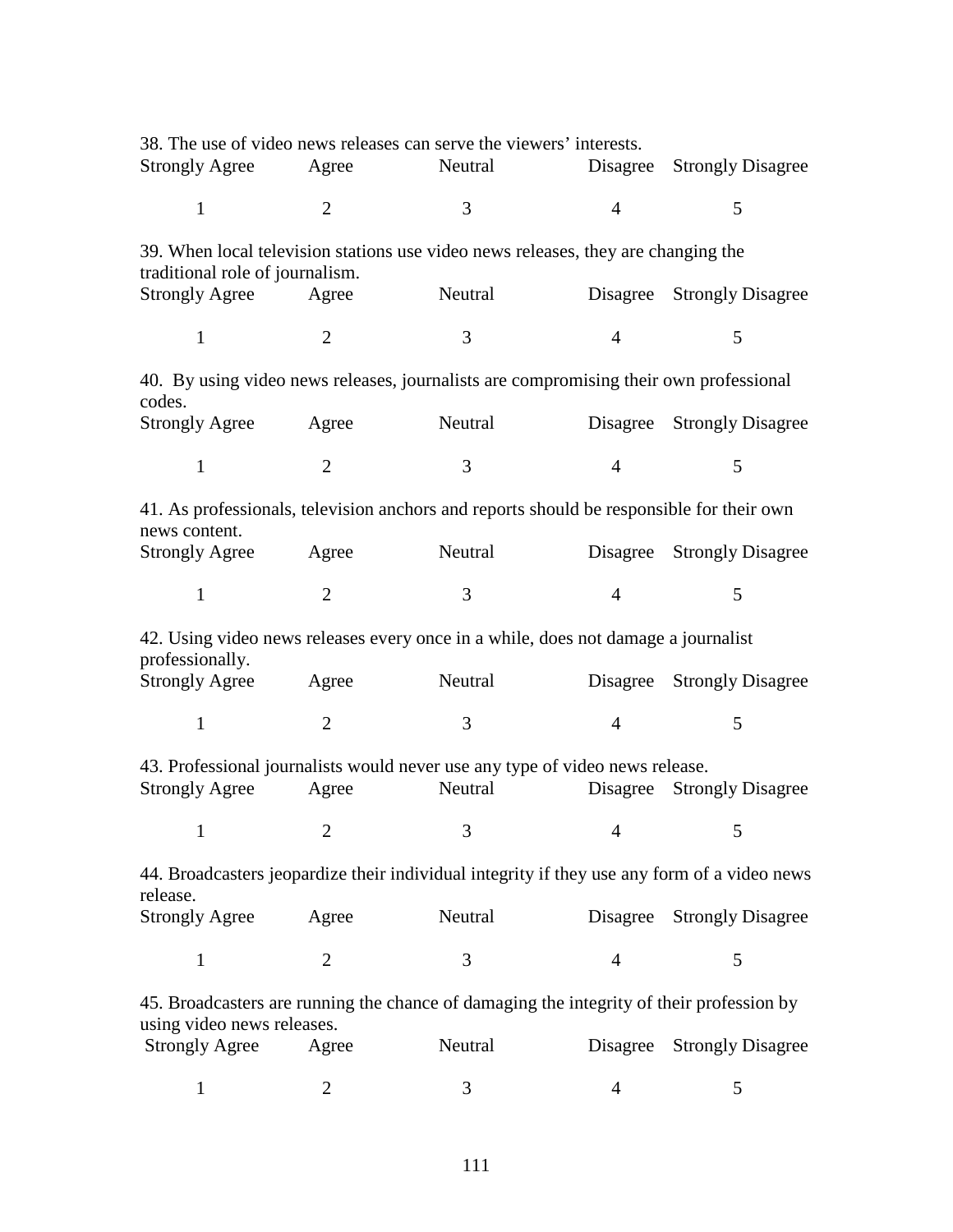| <b>Strongly Agree</b>                       | Agree          | 46. Local television stations may use portions of a video news release to help tell a story.<br>Neutral    |                | Disagree Strongly Disagree      |
|---------------------------------------------|----------------|------------------------------------------------------------------------------------------------------------|----------------|---------------------------------|
| $\mathbf{1}$                                | 2              | 3                                                                                                          | $\overline{4}$ | 5                               |
| in their newscast.                          |                | 47. Broadcasters are being lazy if they use a video news release to supplement the content                 |                |                                 |
| <b>Strongly Agree</b><br>$\mathbf{1}$       | Agree<br>2     | Neutral<br>3                                                                                               | $\overline{4}$ | Disagree Strongly Disagree<br>5 |
| their own.                                  |                | 48. Broadcasters are deceiving the audience when they pass off video news releases as                      |                |                                 |
| <b>Strongly Agree</b>                       | Agree          | Neutral                                                                                                    |                | Disagree Strongly Disagree      |
| $\mathbf{1}$                                | $\overline{2}$ | 3                                                                                                          | $\overline{4}$ | 5                               |
| <b>Strongly Agree</b>                       | Agree          | 49. A VNR is okay to use if the narration is replaced by a tv station reporter.<br>Neutral Disagree        |                | <b>Strongly Disagree</b>        |
| $\mathbf{1}$                                | $\overline{2}$ | 3                                                                                                          | $\overline{4}$ | 5                               |
| do not accept money for their use.          |                | 50. It is acceptable for local television stations to use video news releases, as long as they             |                |                                 |
| Strongly Agree Agree                        |                | Neutral                                                                                                    |                | Disagree Strongly Disagree      |
| $\mathbf{1}$                                | $\overline{2}$ | 3                                                                                                          | $\overline{4}$ | 5                               |
| <b>Strongly Agree</b>                       | Agree          | 51. It is acceptable for local television stations to purchase content that airs in a newscast.<br>Neutral | Disagree       | <b>Strongly Disagree</b>        |
| $\mathbf{1}$                                | $\overline{2}$ | 3                                                                                                          | $\overline{4}$ | 5                               |
| <b>Strongly Agree</b>                       | Agree          | 52. The use of a VNR is a way to promote a product or service.<br>Neutral                                  |                | Disagree Strongly Disagree      |
| $\mathbf{1}$                                | $\overline{2}$ | 3                                                                                                          | $\overline{4}$ | 5                               |
| by corporations about products or services. |                | 53. Local television stations are under a lot of pressure to put out video content supplied                |                |                                 |
| <b>Strongly Agree</b>                       | Agree          | Neutral                                                                                                    |                | Disagree Strongly Disagree      |
|                                             | 2              | 3                                                                                                          | 4              | 5                               |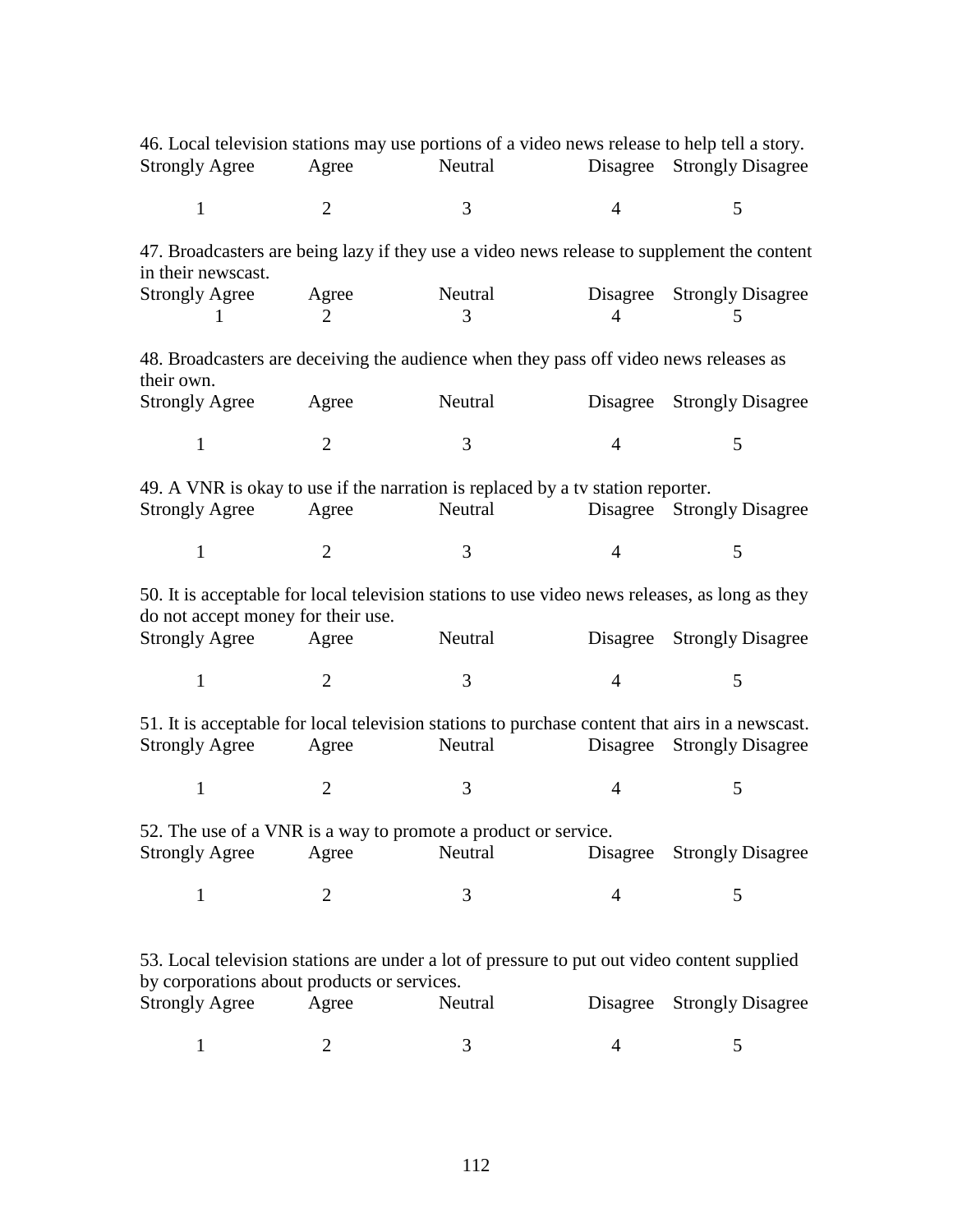54. Local television stations should not give in to any commercial pressures when it comes to running a video news release.

| <b>Strongly Agree</b> | Agree | Neutral | Disagree Strongly Disagree |
|-----------------------|-------|---------|----------------------------|
|                       |       |         |                            |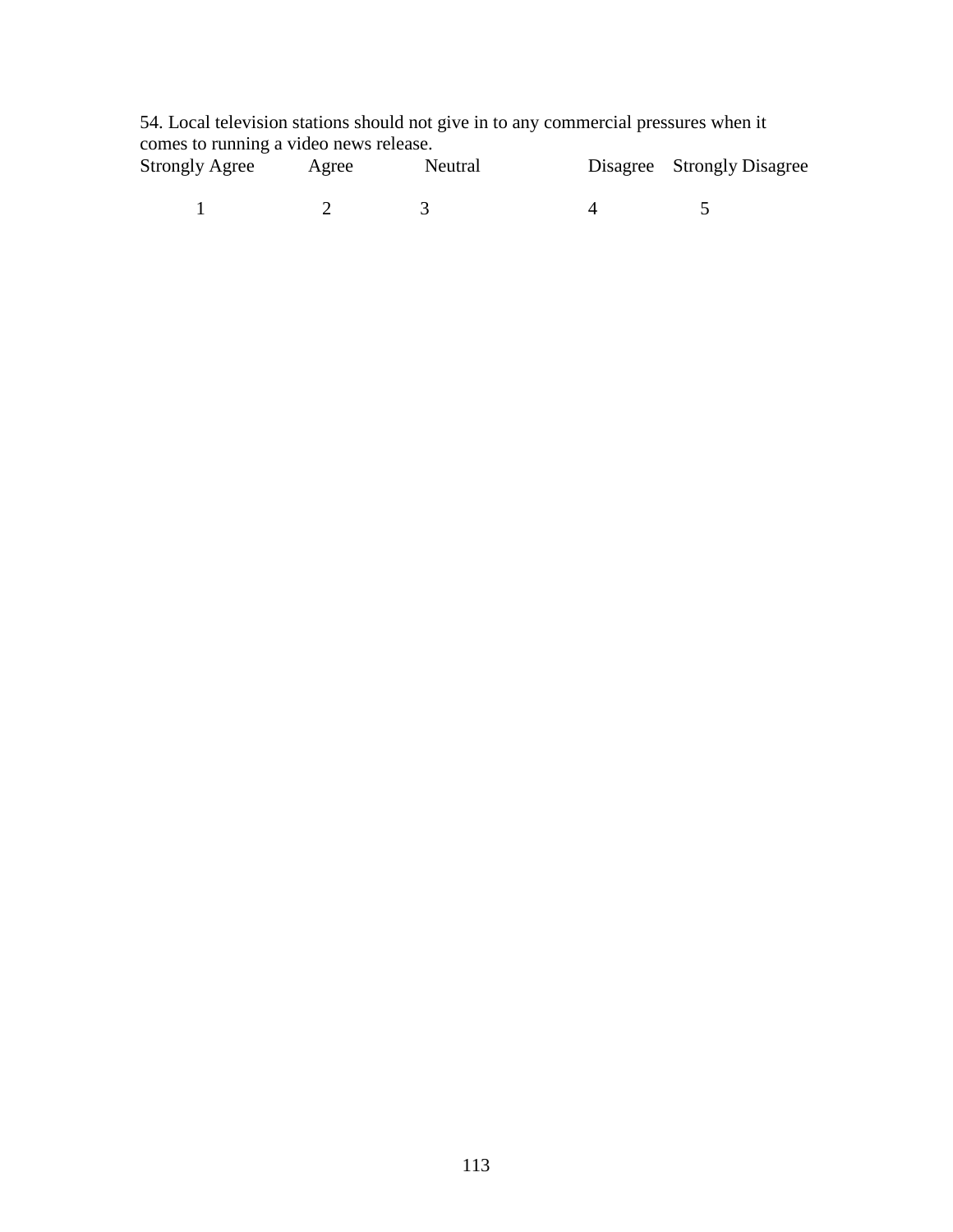## Appendix B

## Typology of Video News Releases

- 1. Full narrated package-includes reporter narration, sound bites, graphics identifying subjects and/or provider of video, b-roll, and natural sound.
- 2. Natural sound package-includes sound bites, b-roll, and natural sound. It excludes reporter narration, and graphics identifying subjects for the purpose of a reporter adding his/her own narration.
- 3. B-roll only
- 4. Sound bites only
- 5. B-roll and sound bites
- 6. Graphics only
- 7. Graphics with b-roll
- 8. Graphics with sound bites

## Explanations:

\*Some companies will provide news stations/web providers with a variation of the eight types so producers can choose how they want to use the content.

\*\*Packages are the typical term given to produced stories in a newsroom where all the information is presented in 1:30 or 2 minute form by a reporter.

\*\*\*B-roll is defined as video that is shot by a videographer to illustrate the recorded narration.

\*\*\*\*Sound bites are interviews with a subject who may be an expert on a particular topic, a person who has experience with the topic, or someone who has an opinion.

\*\*\*\*\*The news station uses graphics to illustrate information that may or may not be reused. Producers can use this information to decide how they want to illustrate the story. Very rarely would they use the pre-produced graphic provided by the video news release because it would not fall into the same format or style used by the station. Producers have the option of displaying the information in another manner on the station's custom-made graphics.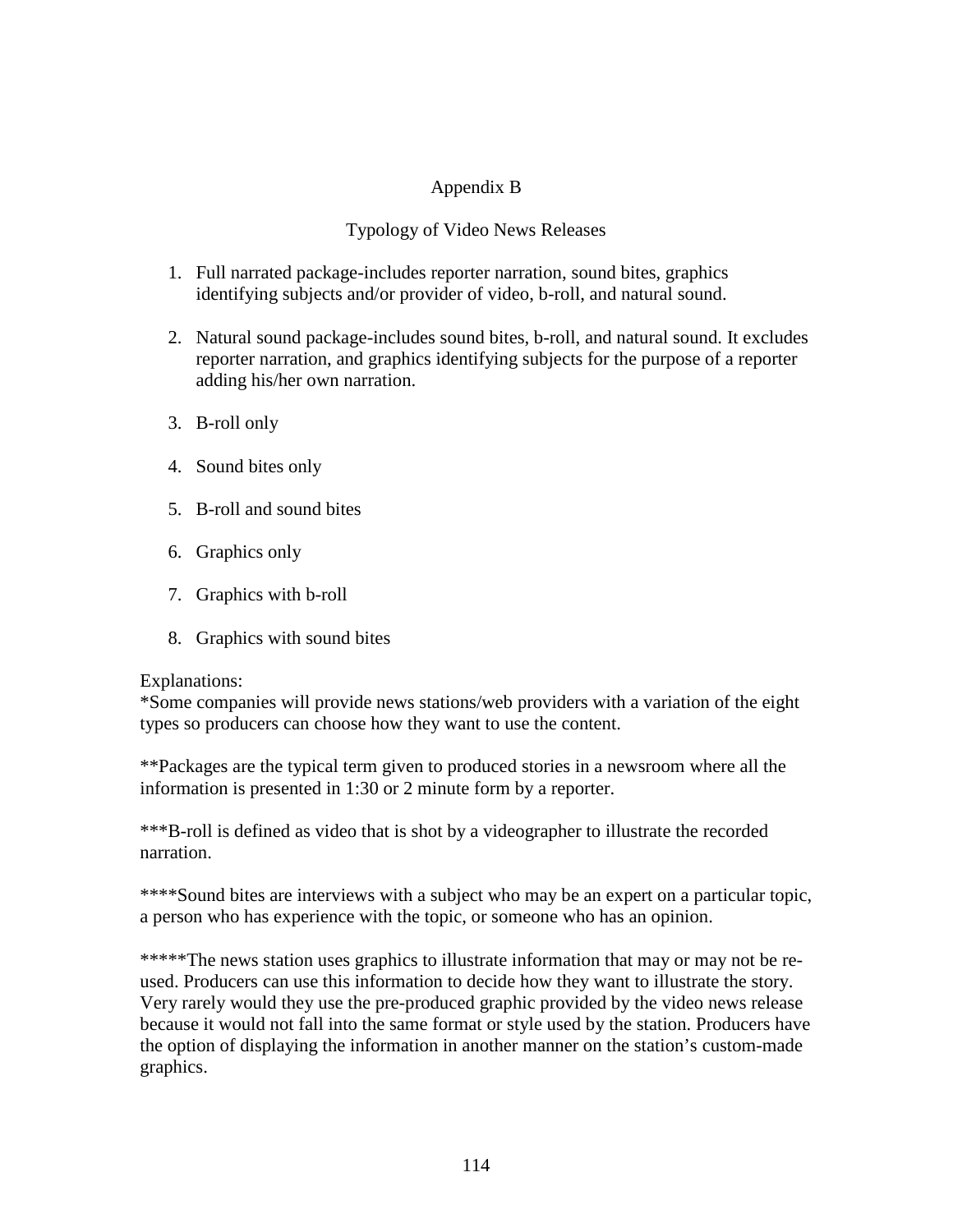## Appendix C

#### PRSA VNR Guidelines

The Public Relations Society of America has clear ethical standards for the creation of VNRs:

- 1. Organizations that produce VNRs should clearly identify the VNR as such and fully disclose who produced and paid for it at the time the VNR is provided to TV stations.
- 2. PRSA recommends that organizations that prepare VNRs should not use the word "reporting" if the narrator is not a reporter. Use of VNRs or footage provided by sources other than the station or network should be identified as the source by the media outlet when it is aired.

(Aronson, Spetner & Ames, 2007)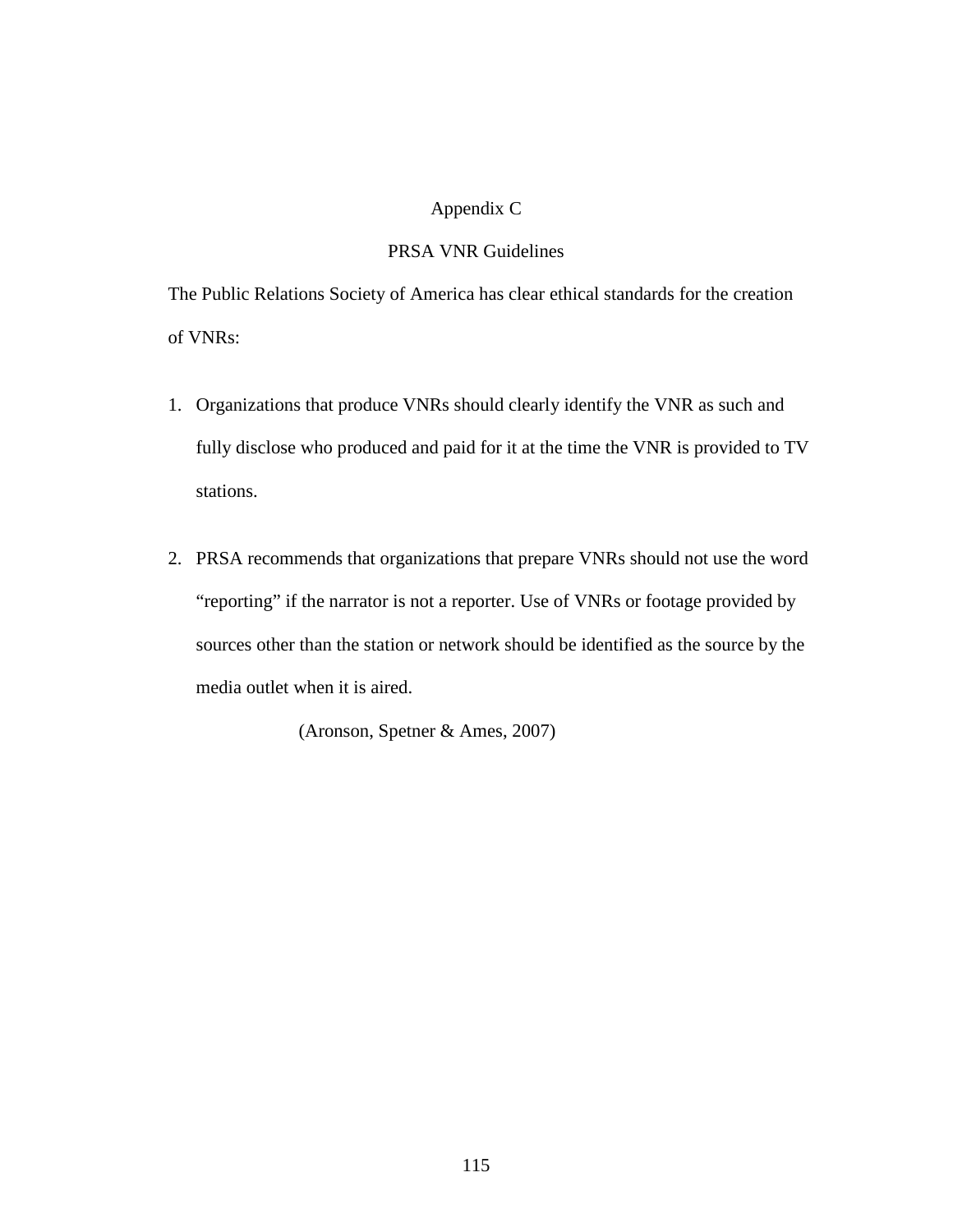#### Appendix D

## RTNDA Code of Ethics

The following six questions are issued to members on whether to use VNR material.

1. Can the station obtain the video or audio itself or through editorial channels,

such as a network news feed service?

2. Is the video or audio essential to telling the story?

3. If the video or audio is used, is its origin clearly identified?

4. Did interviews in the release come from independent voices, or from employees of the source of the release? Were challenging questions asked?

5. Are there other points of view that need to be included? Have the facts in the material been independently verified?

6. Does this material add valuable insight or useful information for our audience? (Cochran, 2005).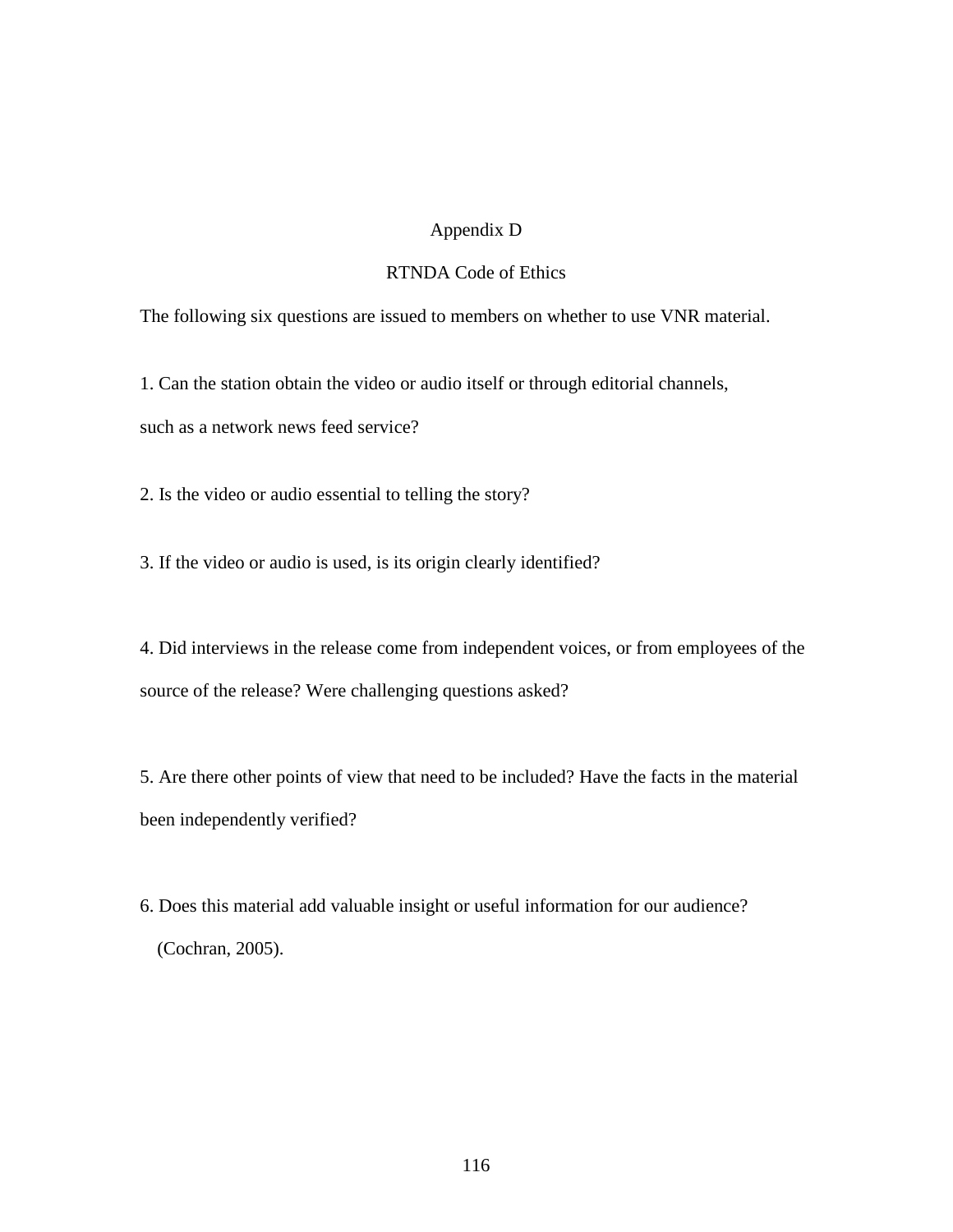#### Appendix E

#### Society of Professional Journalists

#### Code of Ethics

#### Journalists should:

- Test the accuracy of information from all sources and exercise care to avoid inadvertent error. Deliberate distortion is never permissible.
- Identify sources whenever feasible. The public is entitled to as much information as possible on sources' reliability.
- Make certain that headlines, news teases and promotional material, photos, video, audio, graphics, sound bites and quotations do not misrepresent. They should not oversimplify or highlight incidents out of context.
- Never distort the content of news photos or video. Image enhancement for technical clarity is always permissible. Label montages and photo illustrations.
- Distinguish news from advertising and shun hybrids that blur the lines between the two.
- Avoid conflicts of interest, real or perceived.
- Remain free of associations and activities that may compromise integrity or damage credibility.